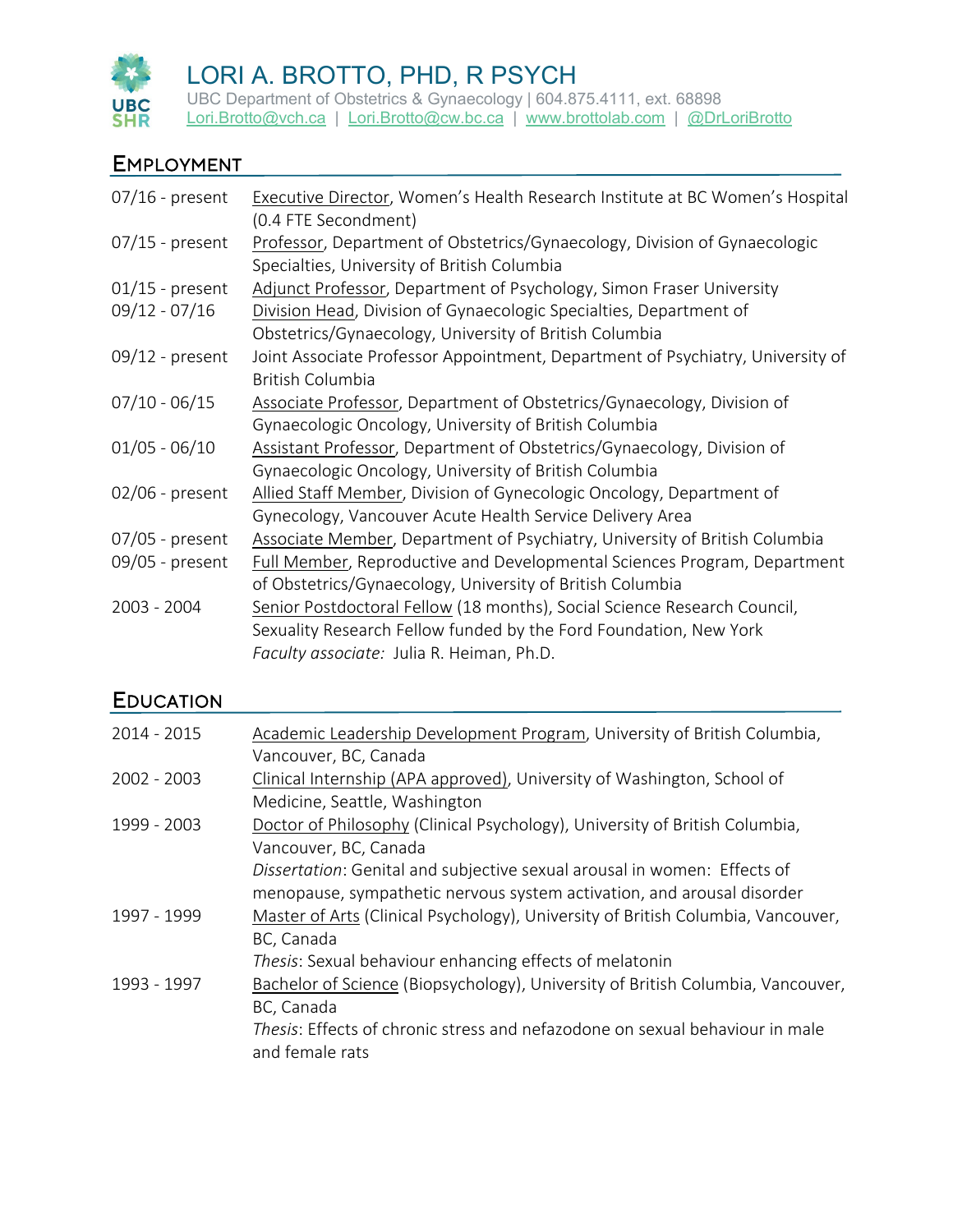UBC Department of Obstetrics & Gynaecology | 604.875.4111, ext. 68898 [Lori.Brotto@vch.ca](mailto:Lori.Brotto@vch.ca) | [Lori.Brotto@cw.bc.ca](mailto:Lori.Brotto@cw.bc.ca) | [www.brottolab.com](http://www.brottolab.com/) | [@DrLoriBrotto](https://twitter.com/DrLoriBrotto)

#### LEAVES

#### **SABBATICAL**

July 1 - December 31, 2015

#### MATERNITY LEAVE

February 2010 - January 2011 September 2006 - August 2007 February - June 2005

# PRIZES, AWARDS, HONOURS & DISTINCTIONS

| 2021        | Award for Excellence in Mentoring Early Career Faculty                                                                                                    |
|-------------|-----------------------------------------------------------------------------------------------------------------------------------------------------------|
| 2020        | Fellow, Canadian Academy of Health Sciences                                                                                                               |
| 2020        | OptiMYz Top 100 Health and Fitness Influencers 2020                                                                                                       |
| 2020        | Health Professional Book Award, Society for Sex Therapy and Research for                                                                                  |
| 2020        | Better Sex Through Mindfulness                                                                                                                            |
| 2020        | UBC President's Award for Public Education through Media                                                                                                  |
|             | UBC Faculty of Medicine Distinguished Researcher Award in Clinical Science                                                                                |
| 2019        | Research                                                                                                                                                  |
| 2018        | UBC Faculty of Medicine Distinguished Achievement Award for Service to the<br>University and Community.                                                   |
|             | The Society for the Scientific Study of Sexuality Distinguished Scientific                                                                                |
| 2018        | Achievement Award.                                                                                                                                        |
|             | Royal Society of Canada, member of the College of New Scholars, Artists                                                                                   |
| 2017        | and Scientists                                                                                                                                            |
|             | The Association of Academic Professionals in Obstetrics and Gynaecology                                                                                   |
| 2017        | (APOG) Excellence in Research Award                                                                                                                       |
|             | Nominated to receive a Women Influencer Award from the Women's                                                                                            |
| 2016        | Collaborative Hub                                                                                                                                         |
| 2016 - 2021 | Fellow of the Canadian Psychological Association                                                                                                          |
| 2015        | Canada Research Chair in Women's Sexual Health, Tier 2                                                                                                    |
|             | The Ira and Harriet Reiss Theory Award for Bogaert & Brotto (2014) "Object<br>of Desire Self-Consciousness Theory", Journal of Sex & Marital Therapy, 40, |
| 2015        | 323-338. Sponsored by the Society for the Scientific Study of Sexuality                                                                                   |
|             | University of British Columbia Faculty of Medicine Distinguished                                                                                          |
| 2014        | Achievement Award for Excellence in Clinical and Applied Research                                                                                         |
|             | Nominated to receive the UBC President's Award for Public Education                                                                                       |
| 2011 - 2012 | through Media                                                                                                                                             |
| 2009        | Peter Wall Institute for Advanced Studies, Early Career Scholar                                                                                           |
|             | Nominated to receive the YWCA Women of Distinction Award, Health and                                                                                      |
| 2008        | <b>Active Living Category</b>                                                                                                                             |
|             |                                                                                                                                                           |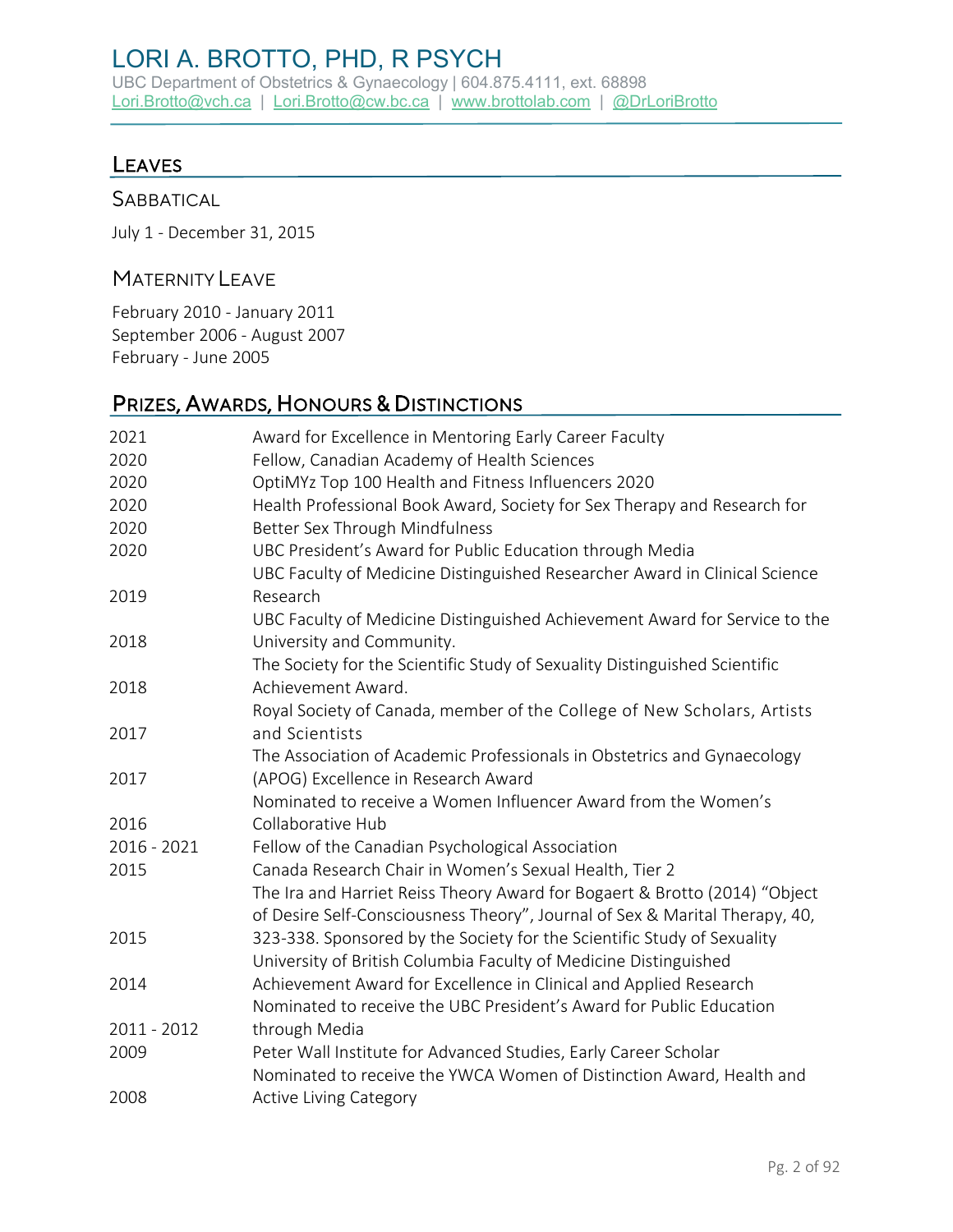UBC Department of Obstetrics & Gynaecology | 604.875.4111, ext. 68898 [Lori.Brotto@vch.ca](mailto:Lori.Brotto@vch.ca) | [Lori.Brotto@cw.bc.ca](mailto:Lori.Brotto@cw.bc.ca) | [www.brottolab.com](http://www.brottolab.com/) | [@DrLoriBrotto](https://twitter.com/DrLoriBrotto)

|               | International Society for the Study of Women's Sexual Health, Prize Essay    |
|---------------|------------------------------------------------------------------------------|
| 2003          | Award Recipient.                                                             |
|               | University of Washington, Nancy Robinson Director's Prize for excellence in  |
| 2003          | research, teaching, and clinical skill                                       |
|               | Morris and Helen Belkin Family Foundation Award for Best Doctoral            |
| 2003          | Dissertation, University of British Columbia                                 |
| 2002          | Society for Sex Therapy and Research, Prize Essay Award Recipient            |
|               | International Society for the Study of Women's Sexual Health, Prize Essay    |
|               | Award Recipient                                                              |
| 2002          | Stanley Program Research Award, Department of Psychiatry and Behavioral      |
|               | Sciences, University of Washington                                           |
| 2002          | Canadian Psychological Association, Section on Women and Psychology,         |
|               | Dissertation Research Award                                                  |
| $2001 - 2002$ | Sir Izaak Killam Pre-Doctoral Fellowship for Outstanding Doctoral Students;  |
|               | \$22,000 + travel allowance                                                  |
| 2001          | Society for a Science of Clinical Psychology Division 12, APA - Dissertation |
|               | <b>Grant Award</b>                                                           |
| 2001          | Vicentini Cultural Society of British Columbia Scholarship                   |
| 2000          | Canadian Sex Research Forum, Ottawa, Ontario, Outstanding Student Paper      |
| 1999 - 2001   | Natural Sciences and Engineering Research Council of Canada Pre-Doctoral     |
|               | Fellowship B; \$38,200                                                       |
| 1997 - 1999   | Natural Sciences and Engineering Research Council of Canada Pre-Doctoral     |
|               | Fellowship A; \$31,400                                                       |

## RESEARCH FUNDING

eSense Cancer: Adapting an online intervention for sexual health concerns to ovarian cancer. RIVKIN Pilot Study Award. \$75,000 USD (2022 – 2024). PI: Brotto, L. A.

Beyond the Binary: Taking a patient-oriented and trauma-informed approach to building partnerships and dialogue to incorporate gender equity into women's health research. Michael Smith Foundation for Health Research Convening and Collaborating Award. \$15,000 (2021 – 2022). PIs: Kaida, A., Pomeroy, B. Co-I: Brotto, L. A.

Communication and sexuality related outcomes in partners of women with low sexual desire. DA Boyes Memorial Research Award. \$5,000. (2021-2023). PI: Brotto, L. A. Co-I: Levere, D.

Application of virtual reality and concurrent psychoeducation to address vaginismus: Fear of sexual activity. Vancouver Coast Health Research Institute, Innovation and Translational Research Award. \$74,481 (2021-2023). PI: Brotto, L. A. Co-I: Kingstone, A., Atlas, M., & Brown, N.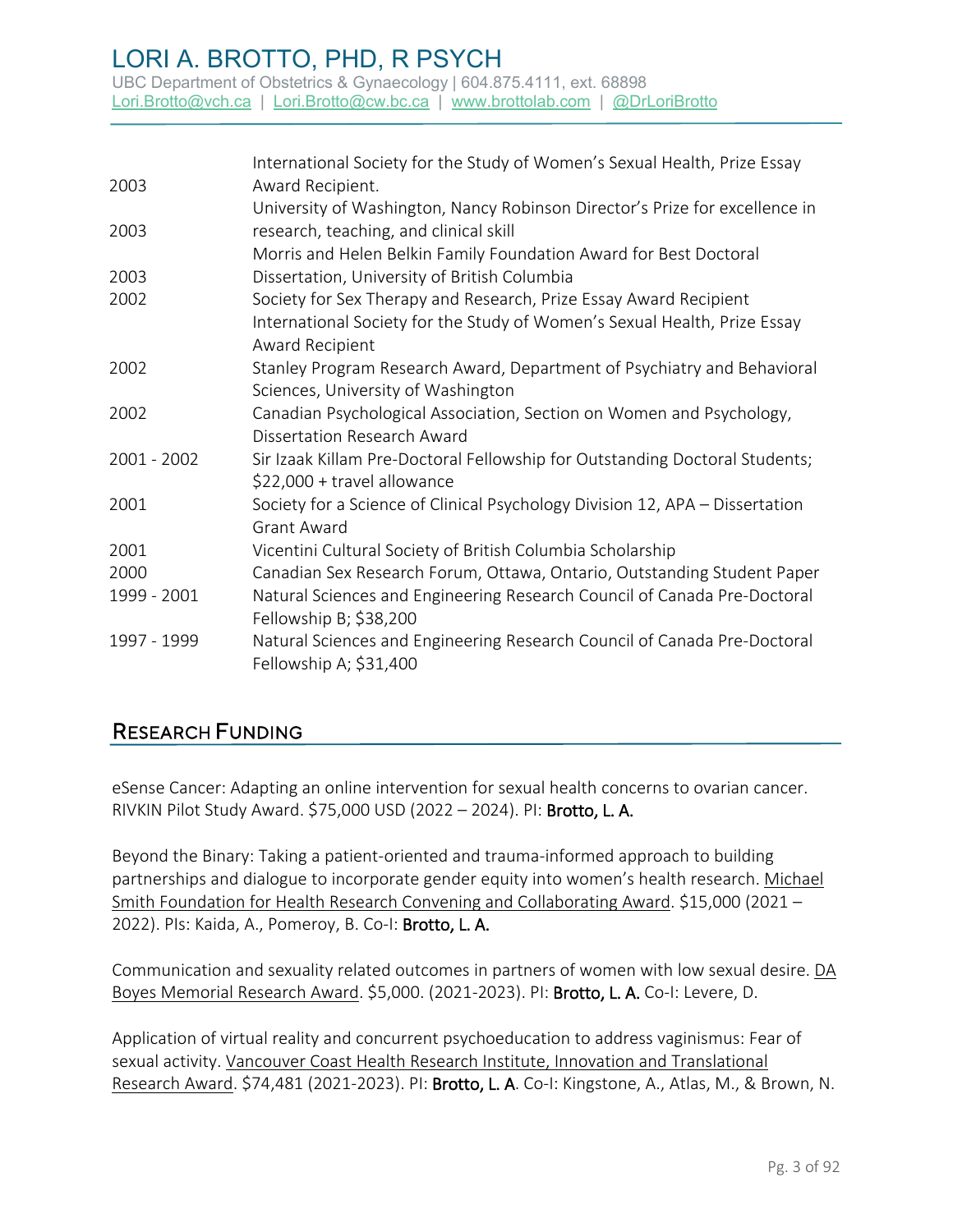Application of virtual reality to treat vaginismus: Fear of sexual activity. University of British Columbia, Health Innovation Funding Investment Award. \$25,000 (2021-2022). PI: Brotto, L. A. Co-I: Kingstone, A., Atlas, M., & Brown, N.

eSense: an online psychological intervention for women's health. Michael Smith Foundation for Health Research Innovation to Commercialization Grant. \$300,000 (2021-2023). PI: Brotto, L. A. Co-I: Stephenson, K.

Pilot RCT Cognitive Behavioural and mindfulness-based online programs for female sexual dysfunction. Canadian Institutes of Health Research, Project Grant. \$229,500 (2020-2023). PI: Brotto, L. A. Co-I: Stephenson, K., Velten, J., & Zdaniuk, B.

Knowledge translation for menstrual health equity and sustainability: A randomized evaluation trial of Canadian healthcare students. Social Sciences and Humanities Research Council Partner Engage Grant. \$25,000 (2020-2021). PI: Brotto, L. A. Partner: Aisle International.

Improving treatment for Sexual Interest/Arousal Disorder in women through the application of the Approach-Avoidance Motivation Model. Canadian Institutes of Health Research: Women's Health Clinical Mentorship Grant. \$50,000 (2020-2021). PI: Brotto, L. A. Co-I: Jabs, F.

A patient reported outcome (PRO) for sexual pain. UBC Catalyst Grant: Patient-Oriented Research. \$100,000 (2019 - 2020). Pl: Young, P. Co-I's: Davies, C., Sutherland, J. L., Brotto, L. A., Howards, Amanda, F., Pukall, C. F.

#DebunkingDesire – Disseminating facts of women's low desire using a coordinated social media campaign. Michael Smith Foundation for Health Research Reach Award. \$15,000 (2019 – 2020). PI: Brotto, L. A.

Delivering personalized care to women with vulvodynia: The integration of an electronic patient assessment questionnaire into the clinical setting. Vancouver Coastal Health Research Institute Team Grant. \$30,000 (2019-2020). Co-PIS: Brotto, L.A., & Smith, K.B.

Mindfulness-based treatment for sexual difficulties following breast cancer. Canadian Cancer Society Innovation Grant (#706352). \$199,969 (2019-2022). Co-PIs: Brotto, L.A., & Walker, L. Co-Is: Railton, C., Shenkier, T., McTaggart-Cowan, H., & Millman, R.

Contemporary theories and methodologies of gender and sex for sexual health research: A national symposium and online training module. Canadian Institutes of Health Research, Planning and Dissemination Grant. \$10,000 (2018-2019). PI: Sakaluk, J. K. Co-Is: Brotto, L., Hamilton, L., Huber, J., & Lachowsky, N.

#LifeAndLoveWithHIV: A social media initiative to support the sexual health needs of women living with HIV. Michael Smith Foundation for Health Research, Reach Award, \$10,000 (2018). Co-PIs: Kaida, A., & Brotto, L. A. Trainee: Carter, A.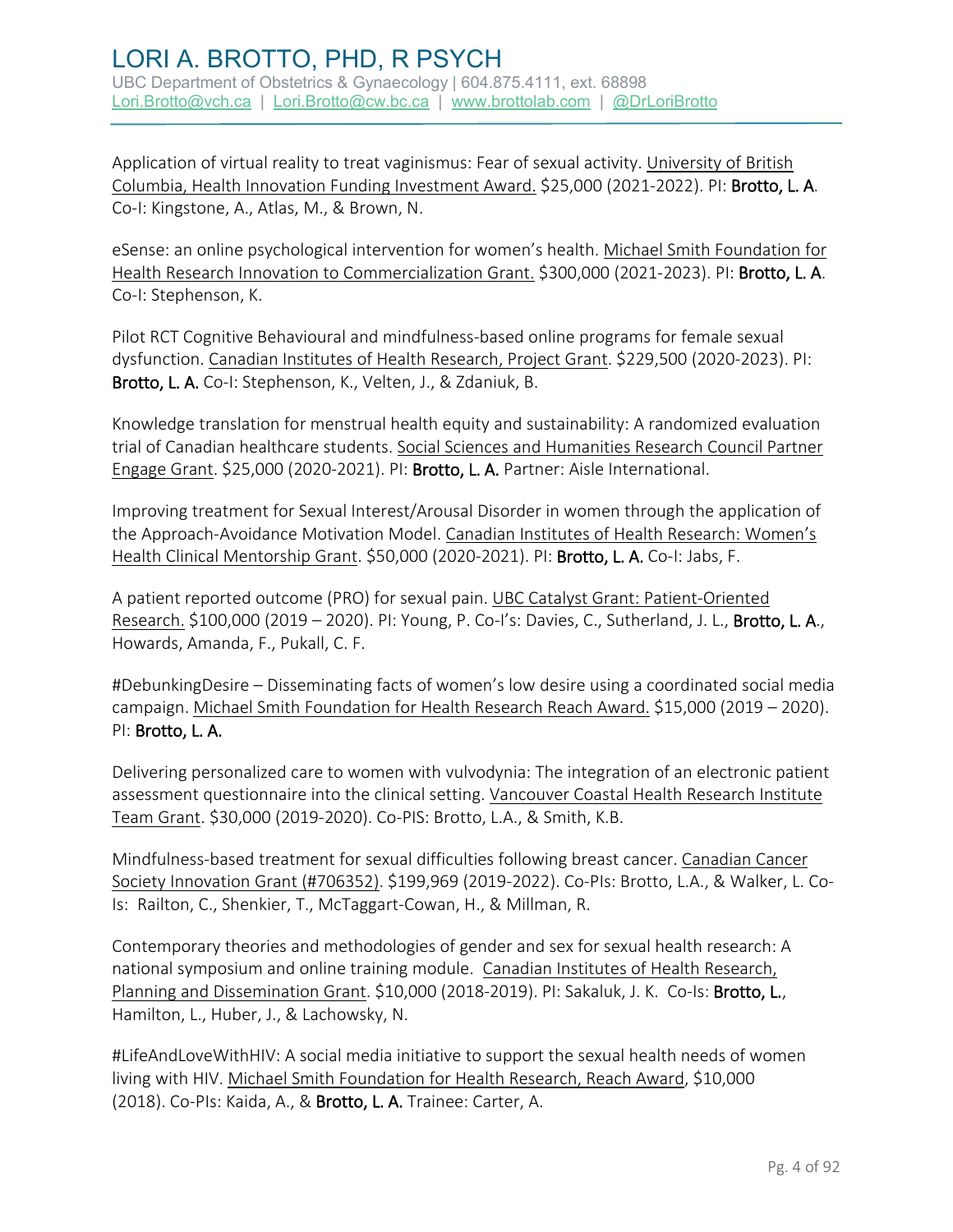Transforming women's health care through research and collaboration: A provincial strategy. UBC VP Research & Innovation / Collaborative Research Mobility Award. \$9,000 (2018-2019). PI: Brotto, L.

Investigations into the neural underpinnings & biological correlates of asexuality. Natural Sciences and Engineering Research Council of Canada, Undergraduate Summer Researcher Award. \$6798 (2018). PI: Brotto, L. Student: Wang, A.

EYES Study: Investigating visual attention and sexual response in women with and without sexual concerns. International Society for Sexual Medicine Grant, \$11,000 USD (2017-2019). PIs: Velten, J. & Brotto, L. A.

Disseminating infographic scientific data about women's genital pain using social media. Michael Smith Foundation for Health Research, Reach Award, \$9,900 (2017). PI: Brotto, L. A. Co-Lead: Barry, L.

Innovations in the treatment of sexual dysfunction and couple intimacy after prostate cancer: A randomized trial of mindfulness versus cognitive behavioural therapy. Prostate Cancer Canada, Movember Discovery Grant, \$187,256 (2017-2019). PI: Brotto, L. Co-I: Higano, C.

Establishing a UBC collaborative of mindfulness and contemplative practices research. Peter Wall Institute for Advanced Scholars Theme Development Workshop, \$700 (2017). PI: Brotto, L. A.

Improving consideration of sex and gender in clinical trials of cardiovascular disease. Canadian Institutes of Health Research, Planning and Dissemination Grant, \$15,000 (2016-2017). PIs: Brotto, L., & Pederson, A. Co-Is: Coen, S., Doull, M. J., Jull, J. E., Petkovic, J., Puil, L., Runnels, V. E., Shea, B. J., Welch, V. A., & Yoganathan, M.

Investigations into the neural underpinnings and biological correlates of asexuality. Natural Sciences and Engineering Research Council of Canada, Discovery Grant Program Award, \$195,000 (2017-2022). PI: Brotto, L. A.

The SAFE study - Satisfaction and adherence to follow up with colposcopy exams. UBC 2016 Division of Gynaecologic Oncology Research Awards, \$13,515. (2016). PI: Lee, M. Co-Is: Brotto, L. & Mah, S.

Transforming women's health through research: A provincial research strategy. Michael Smith Foundation for Health Research, Convening & Collaborating award, \$15,000. (2016-2018). PI: Brotto, L. Co-Is: Shaw, D., Ogilvie, G., Mitchell, S., & K. Dewar.

Oncology clinic-based testing in British Columbia. Astrazeneca Canada Inc, \$203,970 (2016- 2017). PIs: Brotto, L. A., & Schrader, I. Col's: Sun, S., Aubertin, G., & Nuk, J.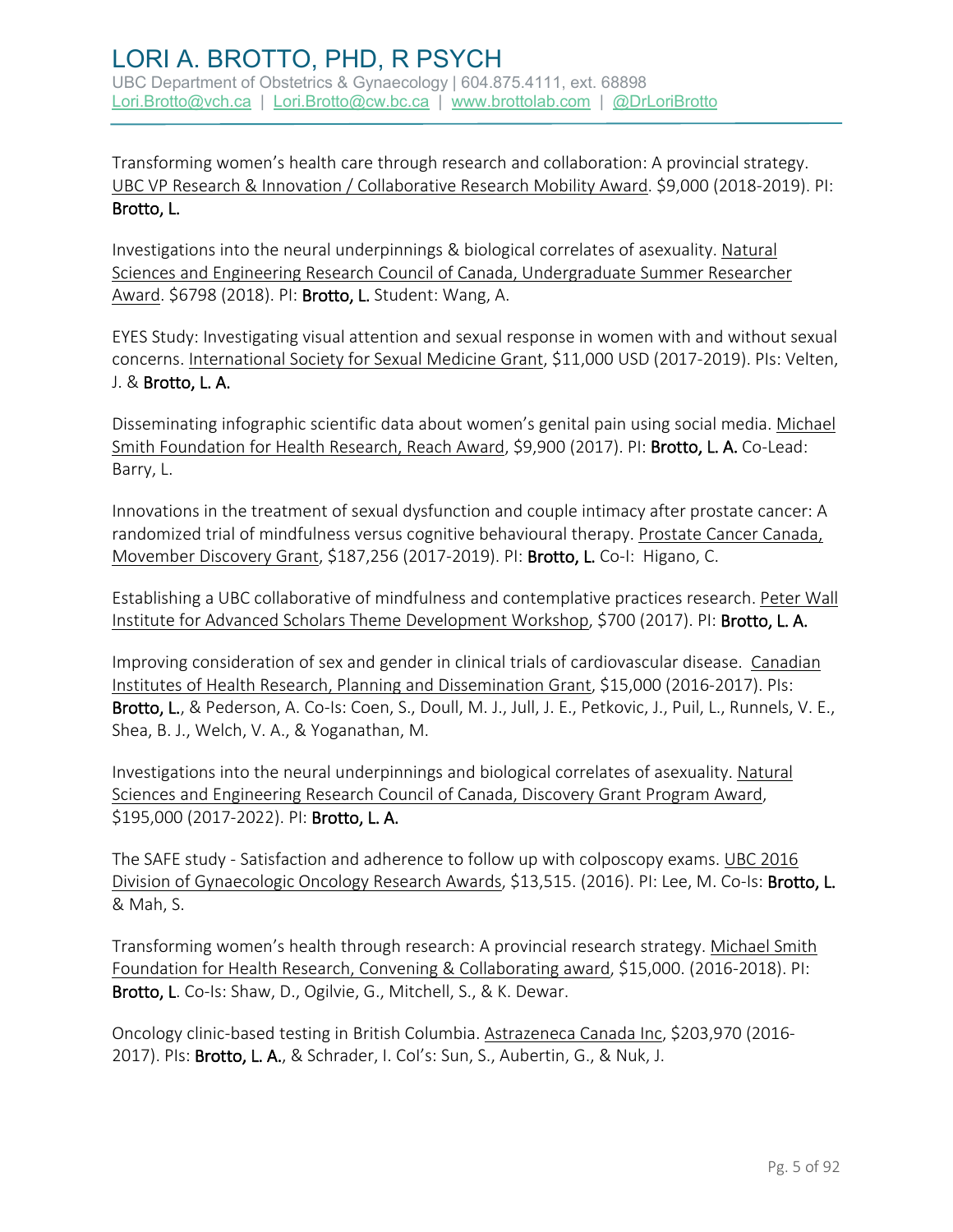Vaginal surgery for the pelvic floor: A randomized trial of synthetic mesh versus synthetic sutures. Canadian Institutes of Health Research, Project Scheme Grant, \$573,375 (2016-2021). PI: Geoffrion, R. Co-Is: Singer, J., Brotto, L., Zhang, W.

Normalizing sex and intimacy: A knowledge synthesis and translation grant to promote healthy sexuality and intimate relationships among women living with HIV. Canadian Institutes of Health Research, Knowledge Synthesis Grant, \$50,000 (2016-2017). PIs: Kaida, A.K. & Nicholson, V. Co-Is: Brotto, L., Carter, A., Greene, S., Hankins, C., Kesler, M., Loutfy, M., McGowan, R., Money, D., Otis, J., Patterson, S., Pick, N., Salter, K., Tharao, W., & de Pokomandy, A.

UBC Women's Sexual and Vulvo-vaginal Health Research Facility. Canadian Foundation for Innovation / John R. Evans Leaders Fund – Partnerships, in collaboration with British Columbia Knowledge Development Fund and Vancouver Coastal Health Research Institute, \$187,500 (2016-2017). PI: Brotto, L. A.

Mindful: DESIRE (Determination of Experience of Sexual Improvement Related to treatment) – Research Proposal for a Pilot Study. Sexual Medicine Society of North America Scholars in Sexuality Research Grant, \$5540 USD (2016). PIs: Larouche, M., Cundiff, G., Brotto, L. Co-Is: Geoffrion, R.

Canadian HIV Women's Sexual and Reproductive Health Cohort Study Phase 2: Addressing priorities in women-centred HIV care across the life course. Canadian Institutes of Health Research, Operating grant, \$1,586,064 (2015-2020). PI s: Becker, M., Bourassa, C. A., Bruce, S. G., Loutfy, M. R., de Pokomandy, A., Greene, S., Kaida, A. K. Co-Is: Beaver, K., Buhler, S., Conway, T. P., Cotnam, J., Martin, C., Muchenje, M., ; Nicholson, V., Payne, M. J., Poitras, M. L., Summers, M., Tharao, W. E., Whitebird, W., Zoccole, A., Angel, J. B., Antoniou,T., Archibald, C. P., Bauer, G. R., Benoit, A. C., Brophy, J. C., Brotto, L. A., Burchell, A. N., Carter, A. J., Cooper, C. L., Hankins, C. A., Hart, T. A., Hogg, R. S., Ion, A., Jaworsky, D. W., Kennedy, V. L., Keshmiri, R., Kestler, M., Khan, S., Lacombe-Duncan, A., Lloyd-Smith, E. M., Logie, C.H., Mcquarrie, S. L., Miller, C., Money, D. M., O'Brien, K. K., O'Brien, N., Ogilvie, G. S., O'Neill, T. J., Otis, J., Patterson, S. E., Pick, N., Prentice, T., Rachlis, A. R., Roth, E., Rourke, S. B., Rueda, S., Skinner, S. J., Smaill, F.M., Sullivan, T. M., Thomas-Pavanel, J. L., Tremblay, C. L., Walmsley, S. L., Worthington, C. A., & Yudin, M. H.

Etiology of dyspareunia in endometriosis. Canadian Institutes of Health Research, Operating grant, \$282,868 (2015-2018). PIs: Yong, P., & Mohamed, M.A. Co-Is: Brotto, L. A., Huntsman, D. G., Lisonkova, S. & Smith, K. B.

North America's first Multidisciplinary Vulvodynia Program: Establishing a program of research to improve genital pain in BC women. VCHRI 2015 Innovation and Translational Research Award, \$49,346 (2015-2017). PI: Brotto, L. A. Co-Is: Smith, K. & Sadownik, L.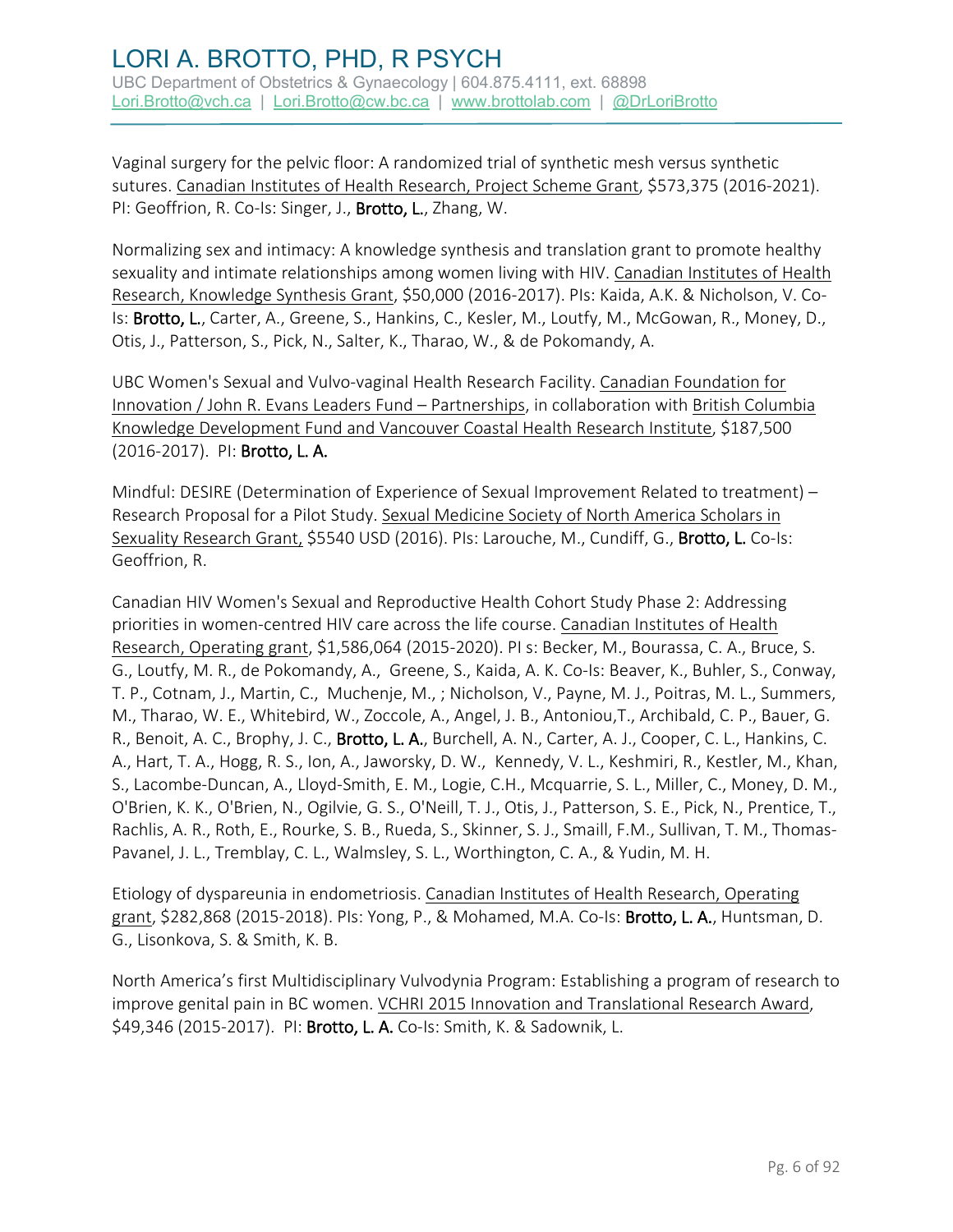The impact of treatment confidence on the efficacy of multidisciplinary treatment for provoked vestibulodynia. UBC Faculty of Medicine's Summer Student Research Program, \$3,000. (2015). PI: Yao, J. Co-I: Brotto, L. A.

Development and validation of Sexual Quality of Life Questionnaire for men-who-have-sex-withmen with prostate cancer. AbbVie Corporation, \$15,000 (2014-2015). PI: Tsz Kin, L. Co-Is: Kwan, W., Oliffe, J., Brotto, L. A., & Wassersug, R.

Randomized comparison of mindfulness versus group support for treatment of low sexual desire in women. Canadian Institutes of Health Research, Operating grant, \$462,340 (2014-2019). PI: Brotto, L. A. Co-Is: Basson, R., Chivers, M., Lalumière, M. & Schonert-Reichl, K.

What happens to genital pain symptoms in women two years following treatment in a Vancouver based multidisciplinary vulvodynia program. UBC Faculty of Medicine's Summer Student Research Program, \$3,200. (2014). PI: Lester, R. Co-I: Brotto, L. A.

Determination of Experience of Sexual Improvement Related to trEatment: The DESIRE pilot study. Canadian Foundation for Women's Health, Urogynaecology Award, \$4,000. (2014). PI: Hyakutake, M. Co-Is: Brotto, L. A., Cundiff, G., Geoffrion, R., & Lazare, D.

Ending unvoiced pain: A comprehensive, multidisciplinary program for women's genital pain. Leslie Diamond Foundation. \$15,000. (2013). Pls: Brotto, L. A., Sadownik, L., & Thomson, S.

Exporting an effective and feasible multidisciplinary vulvodynia program to the community. Canadian Institutes of Health Research, Dissemination Grant, \$24,305 (2013-2014) PI: Brotto, L. A. Co-Is: Sadownik, L. A., & Klein, C.

Rekindle sexuality after cancer: development and testing of a novel web-based psychoeducational resource for both survivors and their partners. Australian Research Council, \$302,000 AUD (2013-2016). PI: Lawsin, C. Co-Is: Butow, P. N., Juraskova, I., Lambert, S., Kay, J., McGeechan, K., Boyle, F. M., Batt, G. M., Miller, A., Brotto, L., & Ritterband, L.

Rekindle sexuality after cancer: development and testing of a novel web-based psychoeducational resource for both survivors and their partners. Cancer Council of New South Wales, \$105,000 AUD (2013-2016). PI: Lawsin, C. Co-Is: Butow, P. N., Juraskova, I., Lambert, S., Kay, J., McGeechan, K., Boyle, F. M., Batt, G. M., Miller, A., Brotto, L., & Ritterband, L.

Sexual desire emerges from arousal: Testing a model of responsive desire in women with and without sexual difficulties. Canadian Institutes of Health Research, Operating Grant, \$187,374 (2013-2016) PI: Chivers, M. L. Co-Is: Brotto, L. A. Hollenstein, T., & Van Anders, S.

Development and validation of sexual quality of life questionnaire for men-who-have-sex-withmen with prostate cancer. Canadian Institutes of Health Research, Planning Grant, \$25,000. (2013-2014). PI: Lee, T.K. Co-Is: Brotto, L. A., Kwan, W., Oliffe, J., & Wassersug, R.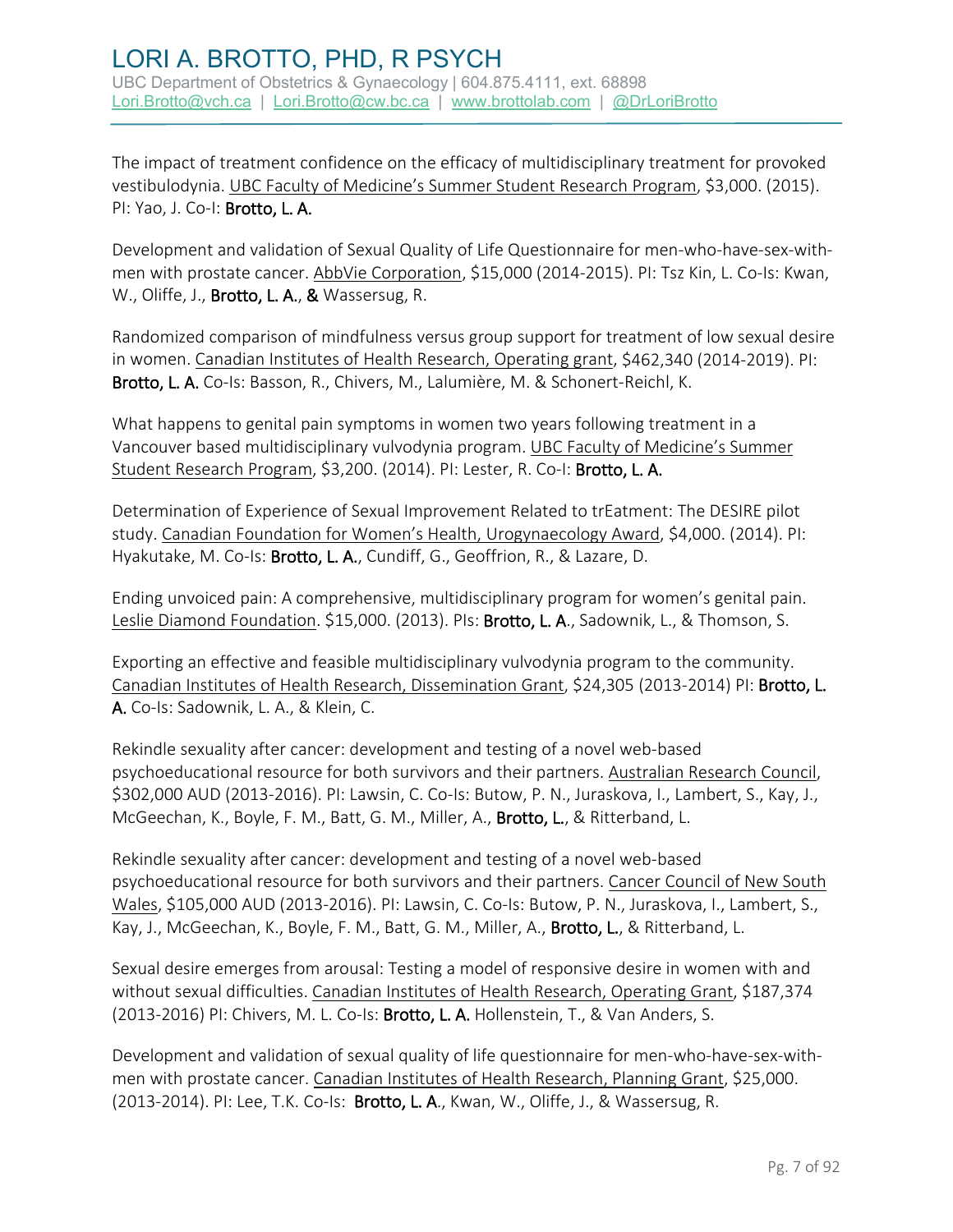Innovations in gynaecologic specialties: Translating science into improved health for Canadian women. Canadian Institutes of Health Research, Dissemination Grant, \$24,988 (2013-2014) PI: Brotto, L. A. Co-Is: Allaire, C., Cundiff, G., Geoffrion, R., Lazare, D., Money, D., Smith, K., Wilkie, D., Williams, C., & Yong, P.

Integrated Mindfulness-based Cognitive Behaviour Therapy versus Cognitive Behaviour Therapy for Provoked Vestibulodynia. Canadian Institutes of Health Research, Operating Grant, \$321,981. (2012- 2015). PI: Brotto, L. A., Co-Is: Basson, R., Bergeron, S., Grabovac, A., Sadownik, L., Smith, K., & Driscoll, M.

A randomized controlled trial of an online support group for sexual distress due to gynecologic cancer. Canadian Institutes of Health Research, Operating Grant, \$727,860. (2012-2016). PI: Classen, C. Co-Is: Barbera, L., Brotto, L. A., Carter, J., Chivers, M. L., Ferguson, S., Koval, J. J., Robinson, J. W., Urowitz, S., Wiljer, D.E.

Hot and Bothered? What to expect in Perimenopause. Canadian Institutes of Health Research, Café Scientifique, \$3,000. (2012). PI: Hitchcock, C.L. Co-Is: Brotto, L. A., Prior, J. C., & Brown, L.

Randomized trial comparing radical hysterectomy and pelvic node dissection vs. simple hysterectomy and pelvic node dissection in patients with low risk cervical cancer defined as lesions measuring less than 2 cm with less than 50% stromal invasion. Canadian Institutes of Health Research, Operating Grant, \$1,514,315. (2012- 2020). PI: Plante, M. & Tu, D. Co-Is: Brotto, L. A., Arseneau, J., Craighead, P., Mittmann, N., Atri, M., Ferguson, S., Stuart, G., Fyles, A., Brundage, M., & Kwon, J.

A randomized controlled trial of an online support group for sexual distress due to gynecologic cancer. Ovarian Cancer Canada, \$100,000. (2012-2014). PI: Classen, C. Co-Is: Brotto, L. A., Barbera, L., Chivers, M., Robinson, J., Ferguson, S., Urowitz, S., Carter, J., Koval, J., & Wiljer, D.

Pelvic floor muscle training for urinary incontinence in gynaecologic cancer survivors. Physiotherapy Foundation of Canada, \$4,000. (2012-2013). PI: Campbell, K. Co-Is: Brotto, L. A., McAlpine, J., Finlayson, S., Lieblich, P., Wilson, P., Meena, S., & Dayan, M.

Fertility, Pregnancy, Childbirth, and Pain Outcomes among Women with Vulvodynia. National Vulvodynia Association, Medical Research Fund, \$21,365. (2011-2015). PI: Brotto, L. A. Co-Is: Smith, K. B., Basson, R., & Sadownik, L. A.

Stress Hormones, Mood and Women's Sexual Desire. Canadian Institutes of Health Research, Operating Grant, \$480,388. (2011-2015). Pls: Brotto, L. A., & Basson, R. Co-Is: Petkau, A., Rellini, A. H., Weinberg, J., & Young, A.

Canadian HIV Women and Reproductive Health Cohort Study, a Canadian Observational Cohort (CANOC) Affiliated Study. Canadian Institutes of Health Research, Operating Grant, \$1,447,200. (2011-2016). PI: Loutfy, M. Co-Is: de Pokomandy, A. Hogg. R., Kaida, R. Co-Inv: Anema, A., Angel,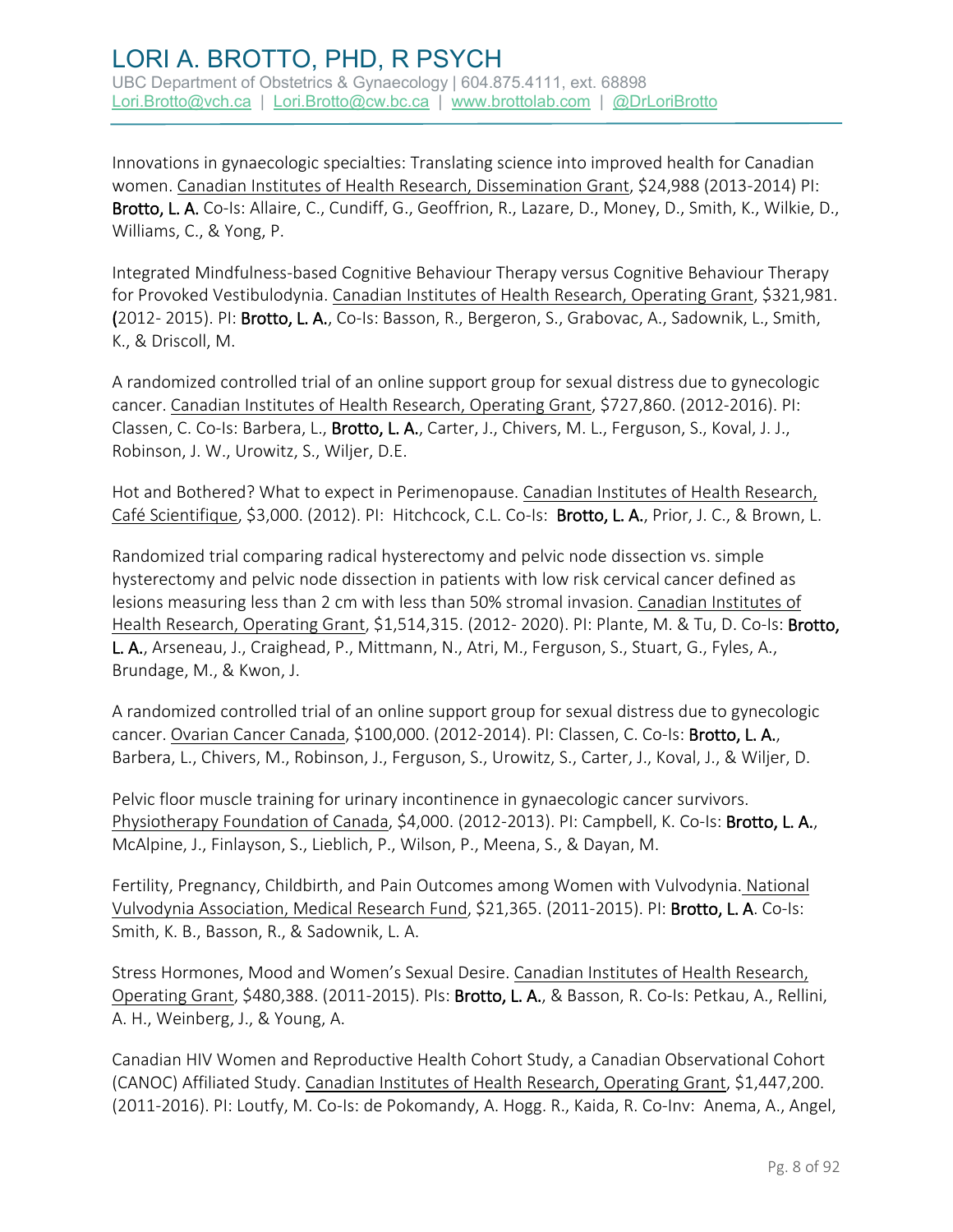J., Baril, J.G., Brophy, J., **Brotto, L. A.**, Gahagan, J., Kaushic, C., Klein, M., Leonard., L., Lima, V., Miller, C., Money, D., Ogilvie, G., Palmer, A., Pick, P., Raboud, J., Rachlis, A., Roth, E., Rouleau, D., Rourke, S., Tharao, W., Tremblay. C., Tsoukas, C., Walmsley, S., & Yudin, M.

Sexual Health Clinic. BC Cancer Agency, Centre for the Southern Interior, Donated Funds Committee, \$33,955. (2010-2012). PI: Tracy, M. Co-I: Brotto, L. A.

Online psychoeducational treatment for sexual dysfunction in cancer survivors. Canadian Institutes of Health Research, Catalyst Grant, \$100,000. (2010-2014). PI: Brotto, L. A. Co-Is: Miller, D., & Brown, C.

Problems, predictors, and progression of sexual functioning among adolescents. Canadian Institutes of Health Research, Operating Grant, \$487,292. (2010-2015). PI: O'Sullivan, L. Co-Is: Brotto, L. A., Byers, E.S., Majerovich, J., & Wuest, J.

Biological markers of asexuality. BC Mental Health and Addictions Research Network Seed Grant, \$7,398. (2010). PI: Brotto, L. A.

Multidisciplinary vulvodynia research program. BC Mental Health and Addictions Research Network Development Grant, \$3,500. (2010). PI: Brotto, L. A. Co-Is: Sadownik, L., & Thomson, S.

Sex, memory, and culture. Hampton Research Fund Endowment, \$30,000. (2009-2011). PI: Brotto, L. A. Co-Is: Gorzalka, B.B. & Ryder, A. G.

A psychoeducational intervention targeting sexual function and body image in women with disability. William G. Fraser Rehabilitation Research Award, \$15,000. (2009-2010). PI: Hocaloski, S. Co-Is: Brotto, L. A., Elliott, S., & McBride, K.

The IMPROVED study: Integrated mindfulness for provoked vestibulodynia. Women's Health Research Institute Catalyst Grant, \$25,000. (2009-2010). PI: Brotto, L. A. Co-Is: Basson, R., Knudson, G., Sadownik, L., & Thomson, S.

Exploring acculturation and attitudes in Chinese women's reproductive health behaviours. Foundation for the Scientific Study of Sexuality, Grant-in-Aid Program, \$1000 US (2008-2009). PI: Brotto, L. A.

Physician outreach and education about vulvodynia and the new Multidisciplinary Vulvodynia Program (MVP). Canadian Pain Society, \$1250. (2008). PI: Brotto, L. A.

Ending unvoiced pain: A comprehensive, multidisciplinary program for women's genital pain. Leslie Diamond Foundation, \$600,000. (2008-2014). PIs: Brotto, L. A., Sadownik, L., & Thomson, S.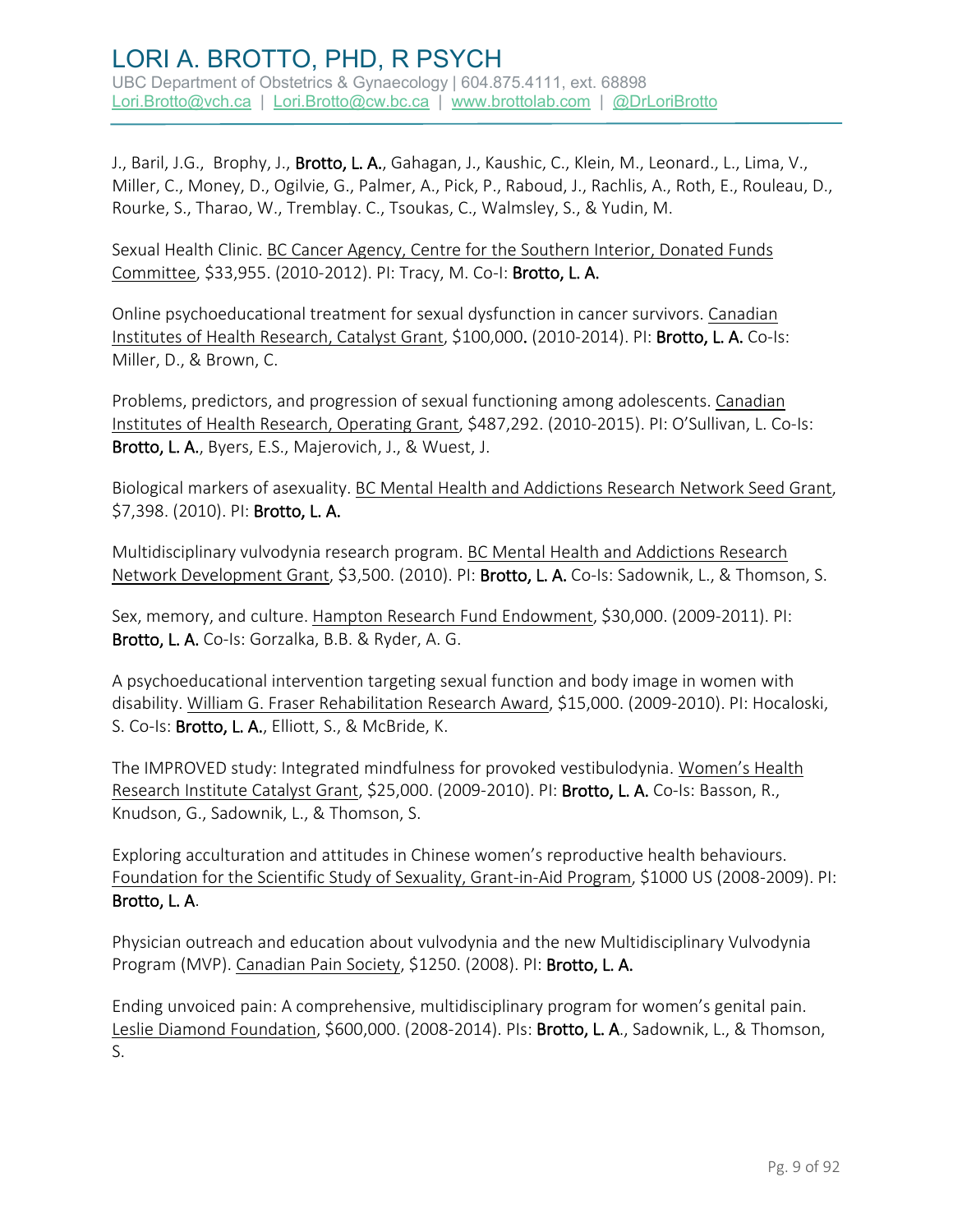Chatter around the HPV vaccine: Update on BC women's knowledge, attitudes, and beliefs regarding the human papillomavirus. BC Medical Services Foundation Grant, \$43,478. (2008- 2010). PI: Venables, L. Co-Is: Brotto, L. A., Money, D., Dobson, S., & Ogilvie, G.

Reproductive health behaviours, sexuality, and acculturation: Decreasing disparities in Chinese women in BC. BCCA Grant Proposal Development Seed Funding, \$6,000. (2008). PI: Barroetavena, M.C. Co-Is: Brotto, L. A., Hislop, G., & Woo, J.

Group psychoeducational treatment for women with sexual arousal and desire difficulties. British Columbia Medical Services Foundation Grant, \$50,000. (2007-2012). PI: Brotto, L. A. Co-Is: Basson, R., Knudson, G., & Luria, M.

Advanced ovarian cancer and sexuality. Canadian Institutes of Health Research, Operating Grant, \$200,000. (2006-2011). PI: Brotto, L. A. Co-Is: Ehlen, T., Heywood, M., Hoskins, P. Miller, D., Pike, J., Plante, M, Stuart, G., & Swenerton, K.

Exploring the relationship between androgens, interpersonal factors, and sexual health in aging women. Canadian Institutes of Health Research, Operating Grant, \$150,000. (2006-2009). PI: Basson, R. Co-Is: Brotto, L. A., Labrie, F., & Petkau, J.

Cancer health behaviours, attitudes towards sexuality, and acculturation: Decreasing disparities in East Asian women. HeRRO CIHR Seed Funds, \$5,000. (2006). PI: Brotto, L. A. Co-Is: Barroetavena, M.C., & Gorzalka, B.

Moving forward after breast cancer: A pilot study of an online skills and support intervention for post-treatment younger women. Canadian Breast Cancer Foundation Grant, \$150,000. (2006- 2008). PI: Stephen, J. Co-Is: Brotto, L. A., Linden, W., Kazanjian, A., & MacKenzie, G.

The role of acculturation in the interaction between barriers to cancer screening and sexualityrelated beliefs and behaviours. Hampton Fund Research Grant in the Humanities and Social Sciences, \$35,000. (2006-2008). PI: Brotto, L. A. Co-Is: Barroetavena, M.C., & Gorzalka, B.B.

Understanding asexuality. Pfizer Independent Grant, \$2,000. (2006-2007). PI: Knudson, G. Co-I: Brotto, L. A.

Exploring Damocles Syndrome (fear of cancer recurrence) in patients and health care providers, British Columbia Cancer Agency, \$6891. (2006). PI: Brotto, L. A.

Efficacy of psychoeducation and Zestra™ for sexual dysfunction after radiation therapy. Faculty of Medicine, Spring Start Up Funds, \$10,000. (2005). PI: Brotto, L. A.

Cervical cancer and sexuality: Effects of a psychoeducational intervention and sildenafil on sexual arousal, relationship satisfaction and quality of life after hysterectomy. Michael Smith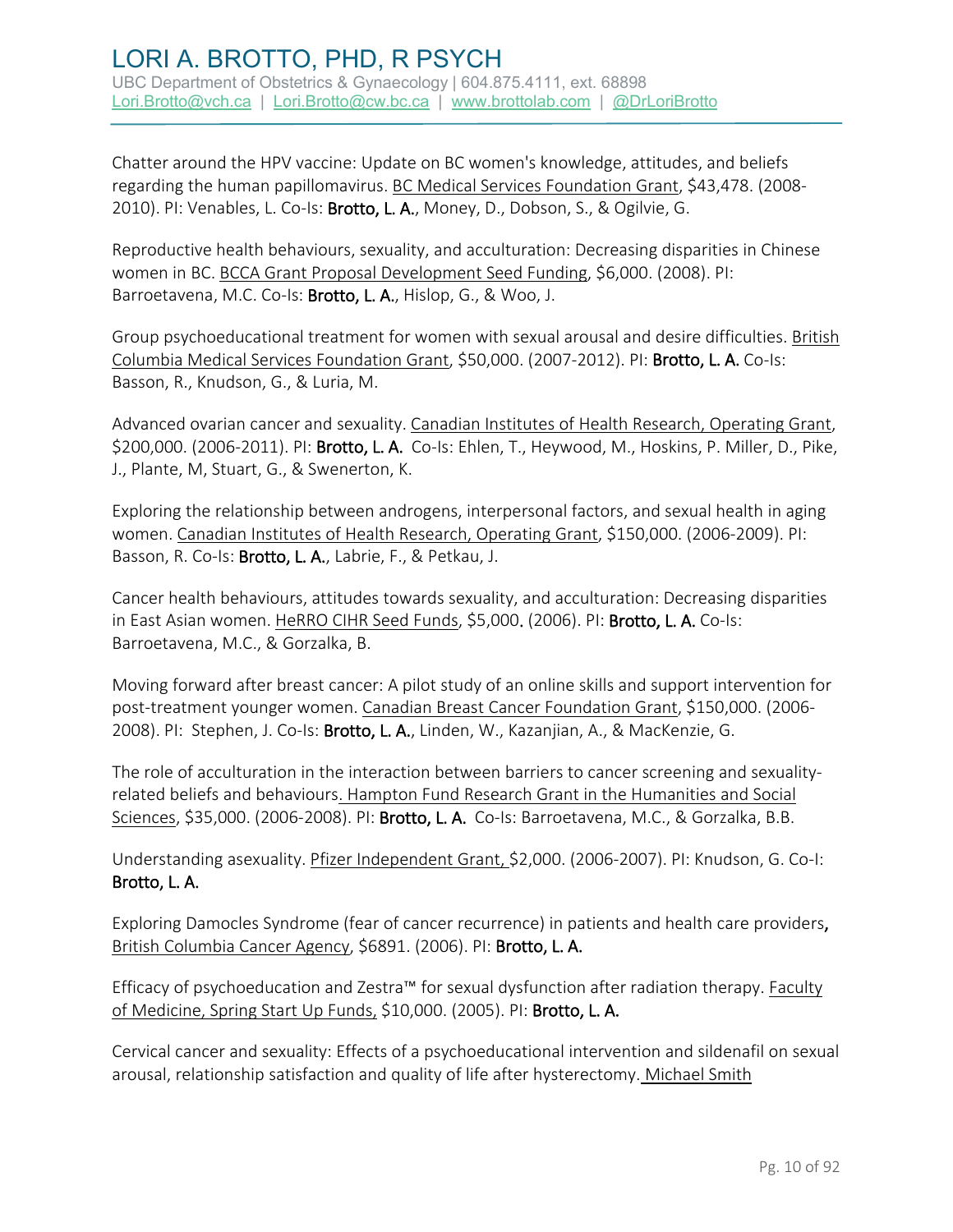Foundation for Health Research, Establishment Grant, \$80,515. (2004-2006). PI: Brotto, L. A. Co-Is: Basson, R., Thompson, S., & Miller, D.

Cervical cancer and sexuality: Effects of a psychoeducational intervention and sildenafil on sexual arousal, relationship satisfaction, and quality of life after hysterectomy. Canadian Institutes of Health Research, Operating Grant, \$163,483. (2004-2008). Pl: Brotto, L. A. Co-Is: Basson, R., Thomson, S., & Miller, D.

Sexual arousal in women with cervical cancer following hysterectomy: Understanding subjective and physiological sexual arousal after a brief, psychoeducational intervention. Social Science Research Council, Sexuality Research Fellowship Program, \$88,000 US. (2003-2005). PI: Brotto, L. A. Faculty associate: Heiman, J.R.

Sexual arousal in women with cervical cancer following hysterectomy. Foundation for the Scientific Study of Sexuality, Grant-in-Aid Program, \$500 US. (2003-2004). PI: Brotto, L. A.

Integrating quantitative and qualitative methods to understand hypoactive sexual desire in women. Stanley Foundation, \$2059. (2002-2003). PI: Brotto, L. A.

Effects of sildenafil on orgasmic capacity in women with acquired Female Orgasmic Disorder. Pfizer Inc., Independent Medical Research Grant, \$65,402. (2001-2002). PI: Basson, R. Co-PI: Brotto, L. A.

Psychological profiles in women with chronic introital dyspareunia and their relationship to treatment response. Eli Lilly Center for Women's Health Research, \$20,000. (2000). PI: Basson, R. Co-I: Brotto, L. A.

Sympathetic activation and sexual function in menopause. UBC Humanities and Social Science Large Research Grant, \$5000. (1999-2002). PI: Gorzalka, B.B. Co-I: Brotto, L. A.

Cognitive and subjective arousal in sexual dysfunction. UBC Humanities and Social Science Small Grant, \$1700. (1999-2002). PI: Gorzalka, B.B. Co-I: Brotto, L. A.

Hormone replacement therapy and sexual arousal in postmenopausal women. UBC Humanities and Social Science Small Grant, \$1765. (2000-2001). PI: Gorzalka, B.B. Co-I: Brotto, L.A.

#### RESEARCH APPOINTMENTS

| 04/06 - present   | Adjunct Professor, Faculty of Health Sciences, Simon Fraser University      |
|-------------------|-----------------------------------------------------------------------------|
| $07/05$ - present | Research Associate, Sociobehavioural Research Centre, BC Cancer Agency      |
| $07/02 - 06/03$   | Reproductive and Sexual Medicine Clinic, University of Washington School of |
|                   | Medicine                                                                    |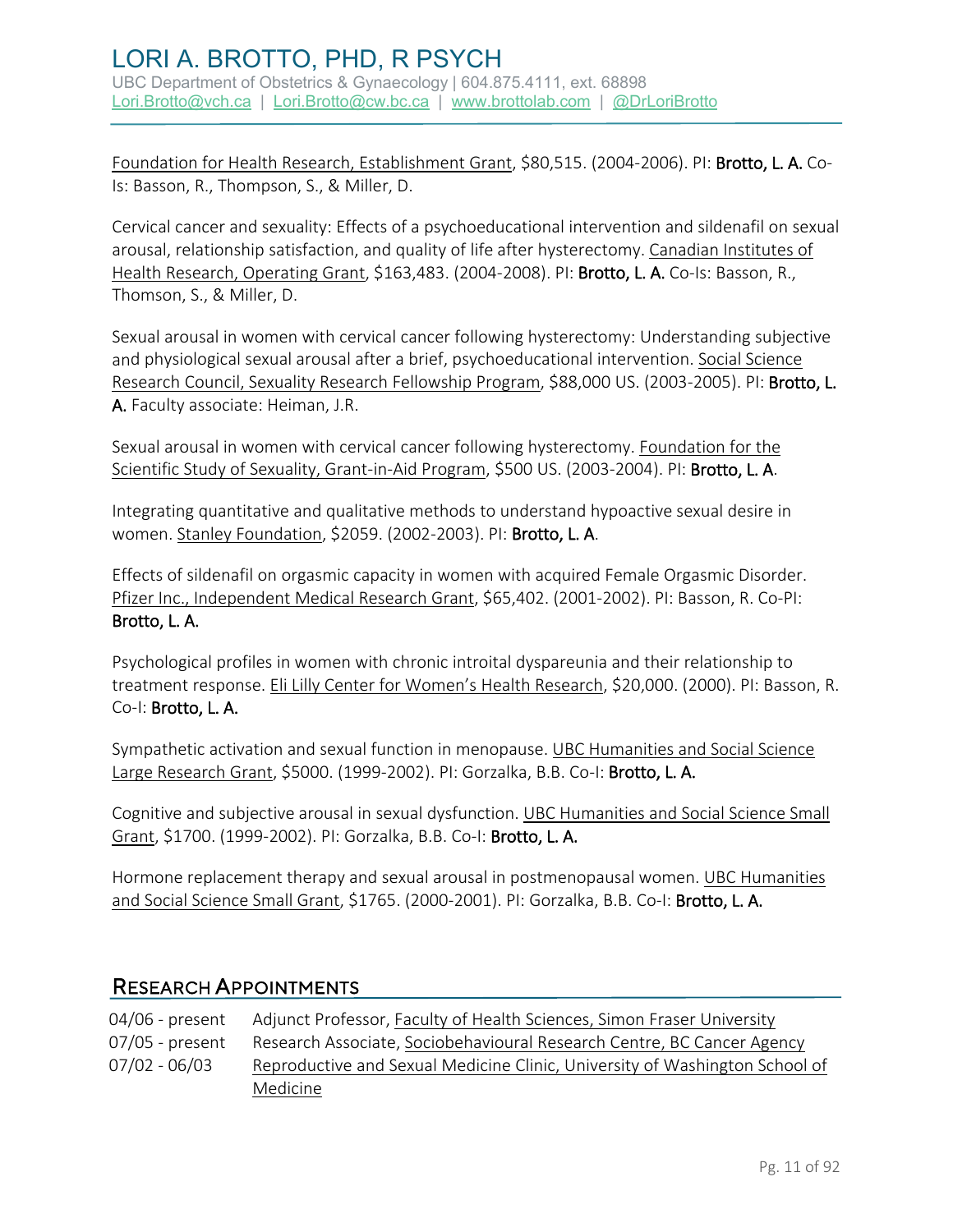UBC Department of Obstetrics & Gynaecology | 604.875.4111, ext. 68898 [Lori.Brotto@vch.ca](mailto:Lori.Brotto@vch.ca) | [Lori.Brotto@cw.bc.ca](mailto:Lori.Brotto@cw.bc.ca) | [www.brottolab.com](http://www.brottolab.com/) | [@DrLoriBrotto](https://twitter.com/DrLoriBrotto)

| 12/99 - 05/02 | Centre for Sexuality, Gender Identity, & Reproductive Health, Vancouver  |
|---------------|--------------------------------------------------------------------------|
|               | Hospital and Health Sciences Center                                      |
|               | Co-Investigators: Rosemary Basson, M.D., Darlynne Gehring, M.S.W.        |
| 06/99 - 06/03 | Female Sexual Psychophysiology Laboratory, Department of Psychology, UBC |
| 09/95 - 07/00 | Pharmacology of Animal Sexual Behaviour Laboratory, Department of        |
|               | Psychology, UBC                                                          |
| 05/98 - 05/99 | Eating Disorders Clinic, St. Paul's Hospital, Vancouver                  |
|               | Supervisor: Josie Geller, Ph.D., R. Psych.                               |

#### REFEREED JOURNAL PUBLICATIONS

- 1. Svatko, Y., Dunkley, C. R., & Brotto, L. A. (2022). Disordered Eating and Sexual Concerns in Chinese and Euro-Caucasian Undergraduate Women. *Canadian Journal of Human Sexuality*. In Press.
- 2. Van Anders, S.N., Herbenick, D., Brotto, L.A, Harris, E.A., & Chadwick, S.B. (2022). The heteronormativity theory of low sexual desire in women partnered with men. *Archives of Sexual Behavior, 51(1),* 391-415*.* DOI:10.1007/s10508-021-02100-x
- 3. Araujo, L., Rebic, N., Dau, H., Brotto, L.A., George, M., De Vera, M.A. (2022). Reproductive health experiences of females diagnosed with young-onset colorectal cancer: A multimethod cross-sectional survey. *Current Oncology, 29*, 465–478. Doi:10.3390/curroncol29020042.
- 4. Brotto, L.A., Stephenson, K.R., & Zippan, N. (2022). Feasibility of an online mindfulnessbased intervention for women with sexual interest/arousal disorder. *Mindfulness*. *13,*  647-659. doi: 10.1007/s12671-021-01820-4.
- 5. Milani,S., Jabs, F., Brown, N.B., Zdaniuk, B., Kingstone, A., Brotto, L.A. (2022). Virtual reality erotica: Exploring general presence, sexual presence, sexual arousal, and sexual desire in women. *Archives of Sexual Behavior, 51*(1)*,* 565-576. doi:10.1007/s10508-021- 02111-8.
- 6. Carter, A., Gormley, R., Muchenje, M., Zhu, D., Patterson, S., Kestler, M., Hankins, C., Logie, C., Brotto, L.A., Tharao, W., Lee, M., Li, J., Ding, E., de Pokomandy, E., Loutfy, M., Kaida, A., CHIWOS Research Team. (2022). Prevalence and correlates of sexual concerns and severe distress among women living with HIV in Canada. *Women's Health. Special Collection on Women and HIV,* 18, 1-19.
- 7. Clephane, K., O'Loughlin, J.I., Bodnar, T.S., Wilson, M.C., Stariha, J.T.B., Craig, A.N., Weinberg, J., Brotto, L.A., & Lorenz, T.K. (2022). Lack of evidence for a relationship between salivary CRP and women's sexual desire: An investigation across clinical and healthy samples. *Journal of Sexual Medicine.* Advance online publication. DOI: 0.1016/j.jsxm.2022.02.007.
- 8. Kaida, A., Brotto, L.A., Murray, M.C.M., Côté, H.C.F., Albert, A.Y., Nicholson, V., Gormley, R., Gordon, S., Booth, A., Smith, L.W., Baaske, A., Galea, L.A.M., Sadarangani, M., Ogilvie, G.S. (2022). Intention to receive a COVID-19 vaccine by HIV status among a population-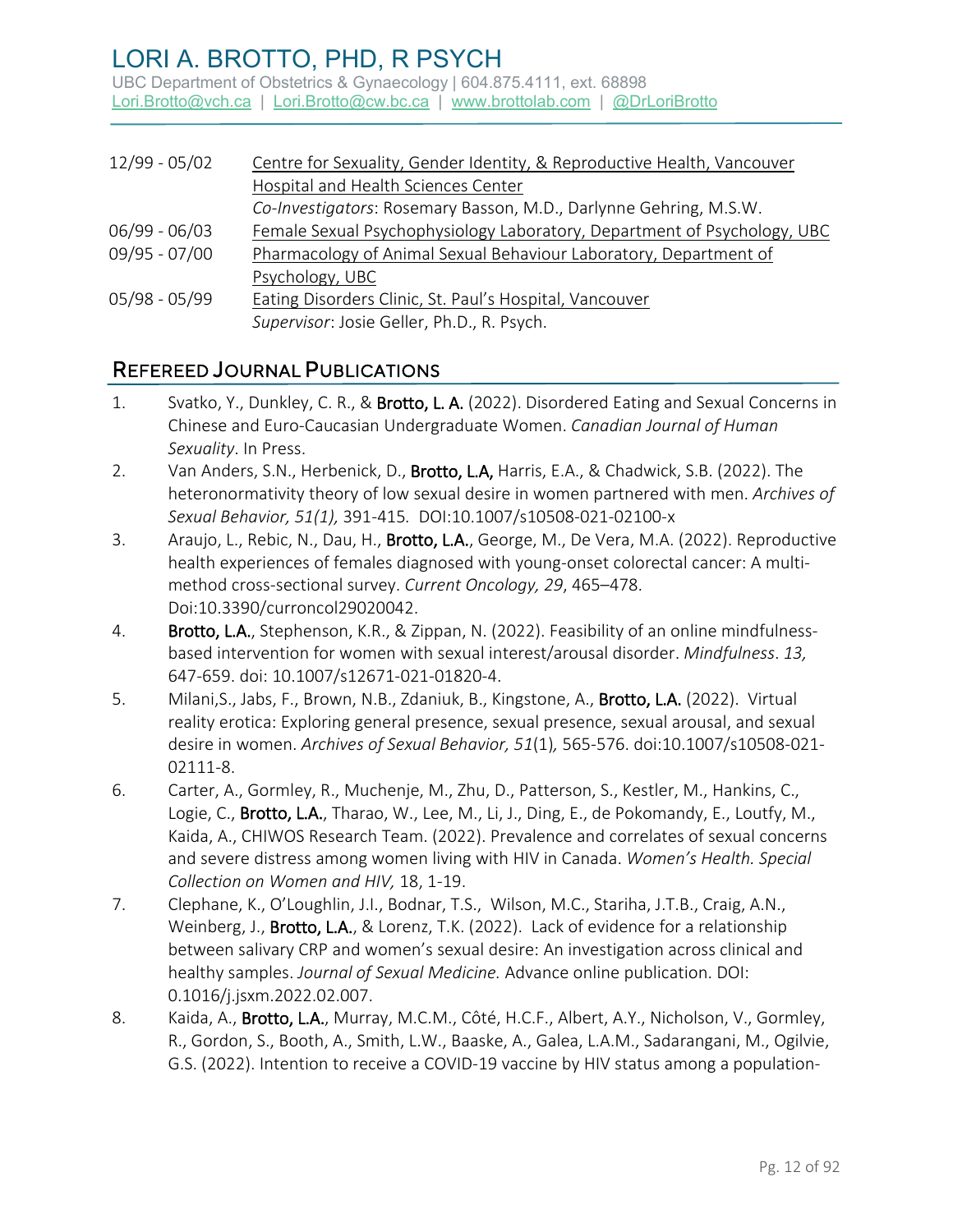based sample of women and gender diverse individuals in British Columbia, Canada. *AIDS and Behavior*. Advance online publication. DOI: 10.1007/s10461-022-03577-w.

- 9. Brotto, L.A., Chankasingh, K., Baaske, A., Albert, A., Booth, A., Kaida, A., Smith, L. W., Racey, S., Gottschlich, A., Murray, M.C.M., Sadarangani, M., Ogilvie, G., & Galea, L. (2021). The influence of sex, gender, age, and ethnicity on psychosocial factors and substance use throughout phases of the COVID-19 pandemic. *PLOS One*, *16*(11). DOI:10.1371/journal.pone.0259676.
- 10. Mirlashari. J., **Brotto, L.A.,** Lyon, J., & Pederson, A. (In Press). The experience of women and health care providers in assessing the history of gender-based violence during perinatal care. *Violence Against Women.*
- 11. Pederson, A., Mirlashari. J., Lyons, J., & Brotto, L.A. (2022). How to facilitate disclosure of violence while delivering perinatal care: The experience of survivors and healthcare providers. *Journal of Family Violence.* Advance online publication. DOI: 10.1007/s10896- 022-00371-z.
- 12. Wong-Merrick, S., Brotto, L.A., & Hodgson, Z. (2021). Registered midwives experiences and self-assessed competence with sexual health counselling. *Canadian Journal of Midwifery Research and Practice*, 20, 31-40.
- 13. Ronis, S.T., Byers, E.S., **Brotto, L.A.**, & Nichols, S. (2021). Beyond the label: Asexual identity among individuals on the high-functioning autism spectrum. *Archives of Sexual Behavior, 50*, 3831–3842. DOI:10.1007/s10508-021-01969-y
- 14. Bradshaw, J., Brown, N., Kingstone, A., & Brotto, L.A. (2021). Asexuality vs. Sexual interest/arousal disorder: Examining group differences in initial attention to sexual stimuli. PLOS One, *16*(12), e0261434.
- 15. Brotto., L.A., Jabs, F., Brown, N., Milani, S., & Zdaniuk, B. (2021). Impact of COVID-19 Related Stress on Sexual Desire and Behavior in a Canadian Sample. *International Journal of Sexual Health,* (online ahead of print). DOI: 10.1080/19317611.2021.1947932
- 16. Velten, J., Milani, S., Margraf, J., & Brotto, L.A. (2021) Visual attention and sexual arousal in women with and without sexual dysfunction. *Behaviour Research and Therapy*, 144, 103915. DOI: 10.1016/j.brat.2021.103915
- 17. Geoffrion, R., Yang, E.C., Koenig, N.A., Brotto, L.A., Barr, A.M., Lee, T., Allaire, C., Bedaiwy, M.A., Yong, P.J. (2021). Recreational cannabis use before and after legalization in women with pelvic pain. *Obstetrics & Gynaecology*, 137(1), 91-99. DOI: 10.1097/AOG.0000000000004207
- 18. Greco, A., Zentner, A., & Brotto, L.A. (2021) Comparison of medical management versus bariatric surgery for obesity management: effects on sexual function. *Journal of Sex & Marital Therapy,* 47(7), 721-730. DOI:10.1080/0092623X.2021.1942349
- 19. Brotto, L.A., Zdaniuk, B., Chivers, M.L., Jabs, F., Grabovac, A., Lalumière, M.L., Weinberg, J., Schonert-Reichl, K.A., & Basson, R. (2021). A randomized trial comparing group mindfulness-based cognitive therapy with group supportive sex education and therapy for the treatment of female sexual interest/arousal disorder. *Journal of Consulting and Clinical Psychology*, 89(7), 626-639. DOI:10.1037/ccp0000661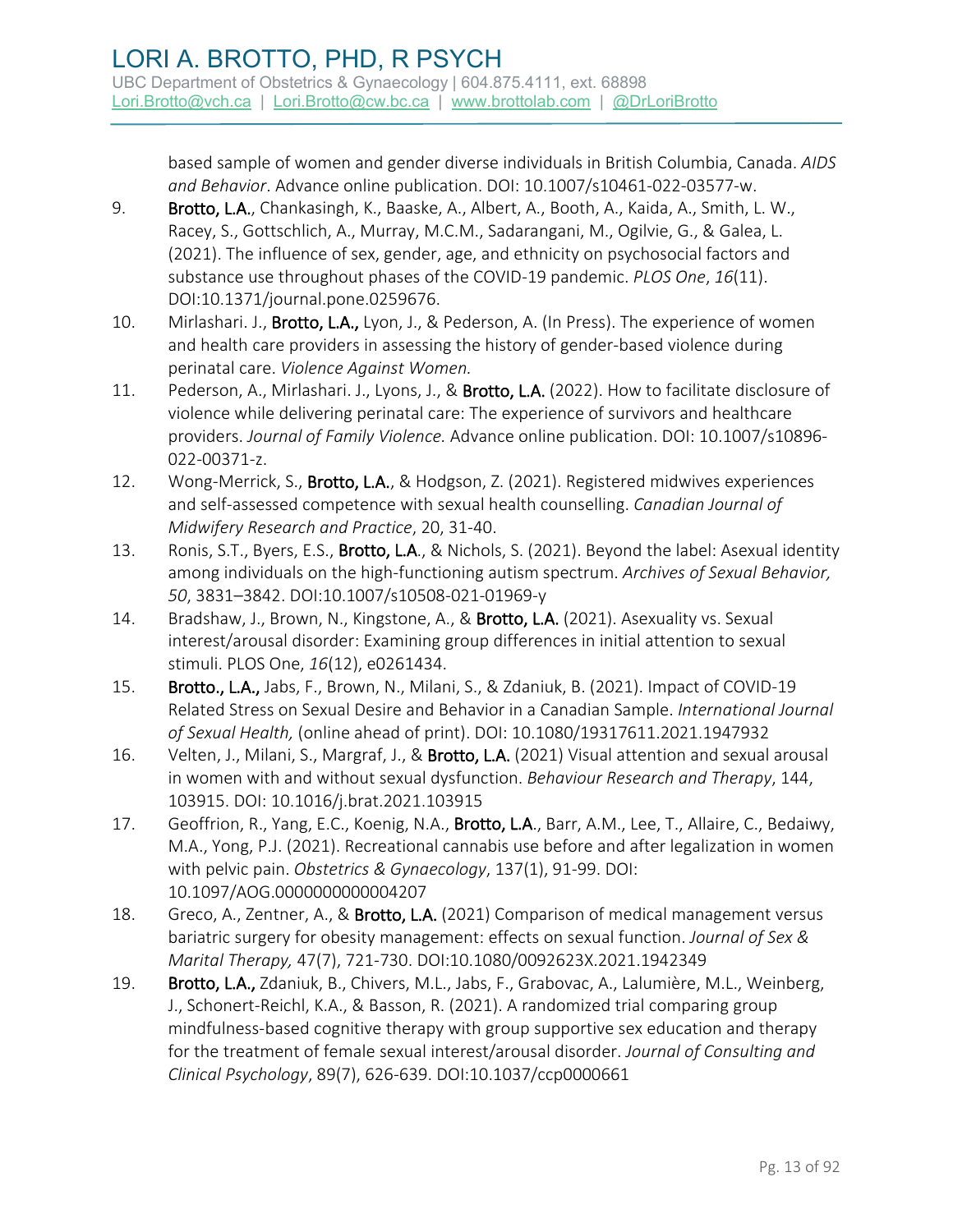- 20. Brown, N.B., Zdaniuk, B., Brotto, L.A. (2021). Predictors of vaginal penetration in women with provoked vestibulodynia. *Journal of Sex & Marital Therapy*, 47(6), 525-544. DOI:10.1080/0092623X.2021.1921087
- 21. Jackowich, R.A., Smith, K.B., & Brotto, L.A. (2021). Pain characteristics, psychosocial wellbeing, and sexual wellbeing of women diagnosed with provoked vestibulodynia and a history of sexual abuse. *Journal of Obstetrics and Gynaecology Canada*, 43(4), 447-454. DOI:10.1016/j.jogc.2020.11.021
- 22. Brown, N., Peragine, D., Vancerlaan, D., Kingstone, A. & Brotto, L.A. (2021). Cognitive processing of sexual cues in asexual individuals and heterosexual women with desire/arousal difficulties. *PLOS One*, 16(5), e0251074. DOI:10.1371/journal.pone.0251074
- 23. Dunkley, C.R., & Brotto, L.A. (2021). Disordered eating and body dissatisfaction associated with sexual concerns in undergraduate women. *Journal of Sex & Marital Therapy,* 47(5), 460-480*.* DOI:10.1080/0092623X.2021.1898502.
- 24. Ogilvie G., Gordon, S., Smith L.W., Albert A., Racey, C.S., Booth A. Gottschilch A., Goldfarb, D., Murray M.C.M., Galea, L.A.M., Kaida, A., Brotto, L.A., & Sadarangani, M. (2021). Intention to receive a COVID-19 vaccine: Results from a population-based survey in British Columbia. *BMC Public Health*, 21(1), 1-14.
- 25. Stephenson, K.R., Zippan, N., & Brotto, L.A. (2021). Feasibility of a cognitive-behavioral online intervention for women with sexual interest/arousal disorder. *Journal of Clinical Psychology*, 77(9), 1877-1893. DOI:10.1002/jclp.23137
- 26. Hunter, M.S. & Brotto, L.A. (2021). I want you to want me: A qualitative Analysis of Heterosexual men's desire to feel desired in intimate relationships. *Journal of Sex & Marital Therapy,* 47(5), 419-434. DOI: 10.1080/0092623X.2021.1888830.
- 27. Bossio, J.A., Higano, C.S., & Brotto, L.A. (2021). Preliminary Development of a mindfulness-based group therapy to expand couples' sexual intimacy after prostate cancer: A mixed methods approach. *Journal of Sexual Medicine*, 9(2). DOI: 10.1016/j.esexm.2020.100310.
- 28. Rosen, N.O., & Brotto, L.A. (2021) Introduction to the Special Section on Innovation Knowledge Translation in Sex Research. *Archives of Sexual Behavior*, 50(1), 17-21, DOI: 10.1007/s10508-020-01894-6.
- 29. Coutts, S., Woldring, A., Pederson, A., De Salaberry, J., Osiovich, H, Brotto, L.A. (2021). What is stopping us? An implementation science study of kangaroo care in British Columbia's neonatal intensive care units. *BMC Pregnancy and Childbirth*, 21(1), 1-15. DOI: 10.1186/s12884-020-03488-5
- 30. Lackie, M.E., Parrilla, J.S., Lavery, B., Kennedy, A.L., Ryan, D., Shulman, B., Brotto, L.A. (2021). Digital health needs of women with postpartum depression: Focus group study. *Journal of Medical Internet Research*, 23(1), e18934. DOI: 10.2196/18934
- 31. Brotto, L.A., Nelson, M., Barry, L., & Maher, C. (2021). #ItsNotInYourHead: A social media campaign to disseminate information on Provoked Vestibulodynia. *Archives of Sexual Behavior*, 50(1), 57-68. doi: 10.1007/s10508-020-01731-w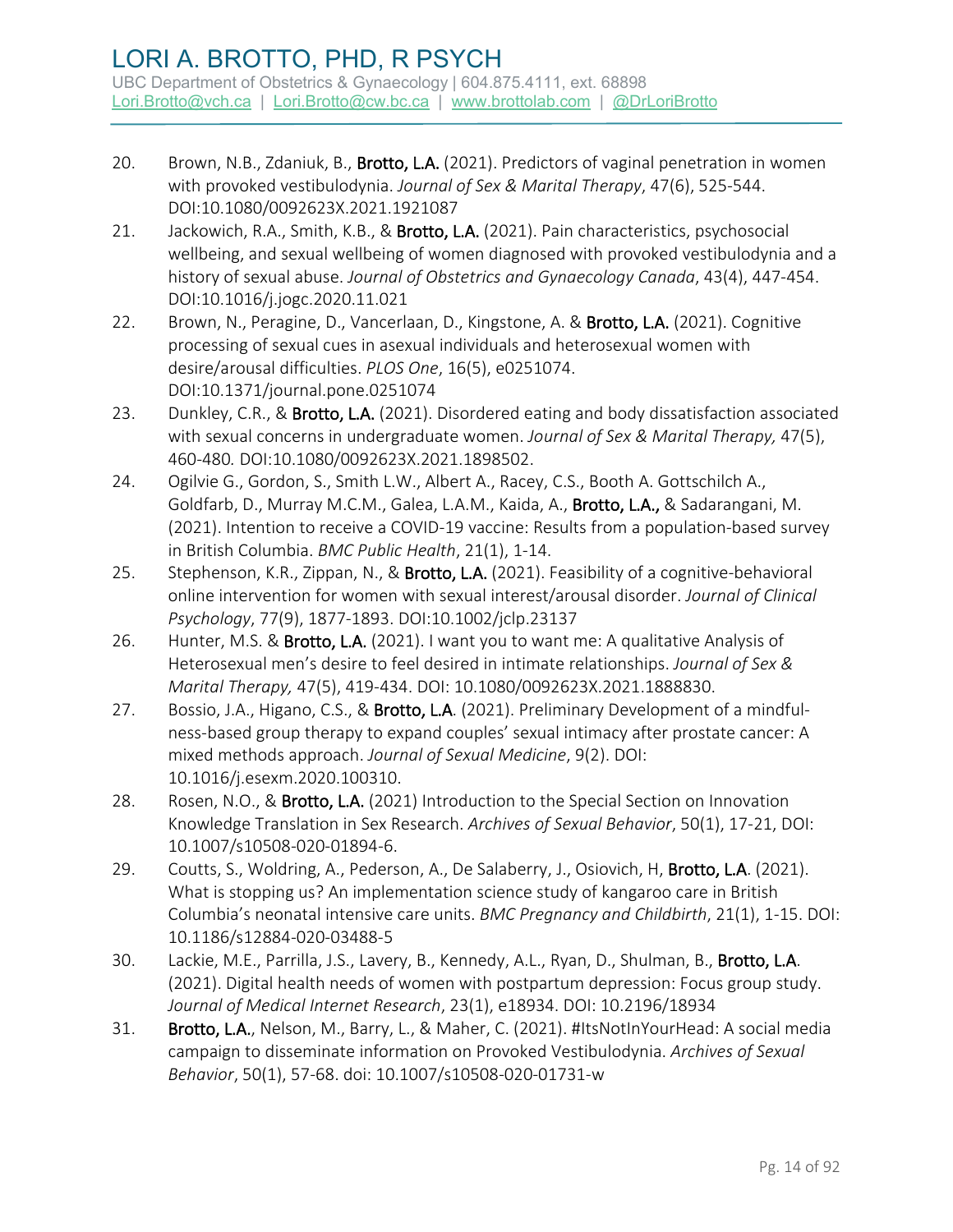- 32. Dunkley, C.R., Barringer, A., Dang, S., & Brotto, L.A. (2020). Dispositional mindfulness among BDSM practitioners: A preliminary investigation. *Canadian Journal of Human Sexuality*, 20(3), 314-322. DOI: 10.3138/cjhs.2020-0013
- 33. Zippan, N., Stephenson, K.R., Brotto, L.A. (2020). Feasibility of a brief online psychoeducational Intervention for women with sexual interest/Arousal Disorder. *The Journal of Sexual Medicine*, 17(11), 2208-2219. DOI: 10.1016/j.jsxm.2020.07.086
- 34. Velten, J., Milani, S., Margraf, J., & Brotto, L.A. (2021). Visual attention to sexual stimuli in women with clinical, subclinical, and normal sexual functioning: An eye-tracking study. *Journal of Sexual Medicine*, 18(1), 144-155. DOI: 10.1016/j.jsxm.2020.10.005
- 35. Brotto, L.A., Zdaniuk, B., Rietchel, L., Basson, R., & Bergeron, S. (2020). Moderators of improvement from mindfulness-based vs traditional cognitive behavioral therapy for the treatment of provoked vestibuloynia. *The Journal of Sexual Medicine*, 17(11), 2247-2259. doi: 10.1016/j.jsxm.2020.07.080
- 36. van Anders, S.M., Chivers, M.L., Brotto, L.A., Herbenick, D., Jawed-Wessel, S., & Galarza, J. (2020). Bringing more voices to the table: Community responses to our sexual harassment guest editorial. *Archives of Sexual Behavior,* 49, 1437-1441. doi: 10.1007/s10508-020-01723-w
- 37. Santos-Iglesias, P., Bergeron, S., Brotto, L.A., Rosen, N.O., Walker, L.M. (2020). Preliminary validation of the sexual distress scale-short form: Applications to women, men, and prostate cancer survivors. *Journal of Sex & Marital Therapy,* 46(6), 542-563. DOI: 10.1080/0092623X.2020.1761494
- 38. Basson, R., Zdaniuk, B., Brotto, L. A. (2020). Primary dysmenorrhea and painful sex: Canaries in the coal mine? *Journal of Obstetrics and Gynaecology Canada*, 42(11), 1351- 1357. doi: 10.1016/j.jogc.2020.02.125.
- 39. O'Loughlin, J.I., & Brotto, L.A. (2020). Women's sexual desire, trauma exposure, and posttraumatic stress disorder. *Journal of Traumatic Stress, 33,* 238–247. doi: 10.1002/jts.22485
- 40. Antonsen, A.N., Zdaniuk, B., Yule, M. & Brotto, L.A. (2020). Ace and Aro: Understanding differences in romantic attractions among persons identifying as asexual. *Archives of Sexual Behavior, 49*(5), 1615 – 1630. doi: 10.1007/s10508-019-01600-1.
- 41. Richardson, M., Min, H. J.,Hong, Q., Compton, K., Mung, S. W., Lohn, Z., Nuk, J., McCullum, M., Portigal-Todd, C. Karsan, A., Regier, D., Brotto, L. A., Sun, S., Schrader, K. A. (2020). Oncology clinic-based hereditary cancer genetic testing in a population-based health care system. *Cancers, 12*(2), 338. doi:10.3390/cancers12020338
- 42. Velten, J., Dawson, S. J., Suschinsky, K., Brotto, L. A. & Chivers, M. L. (2020) Development and validation of a measure of responsive sexual desire. *Journal of Sex & Marital Therapy, 46*(2), 122-140. DOI: 10.1080/0092623X.2019.1654580
- 43. Dunkley, C.R., Svatko, Y. & Brotto, L.A. (2020). Eating disorders and sexual function reviewed: A trans-diagnostic, dimensional perspective. *Current Sexual Health Reports*, *12*, 1-14. DOI: 10.1007/s11930-020-00236-w
- 44. Brotto, L. A., Bergeron, S., Zdaniuk, B., & Basson, R. (2020). Mindfulness and cognitive behavior therapy for provoked vestibulodynia: Mediators of treatment outcome and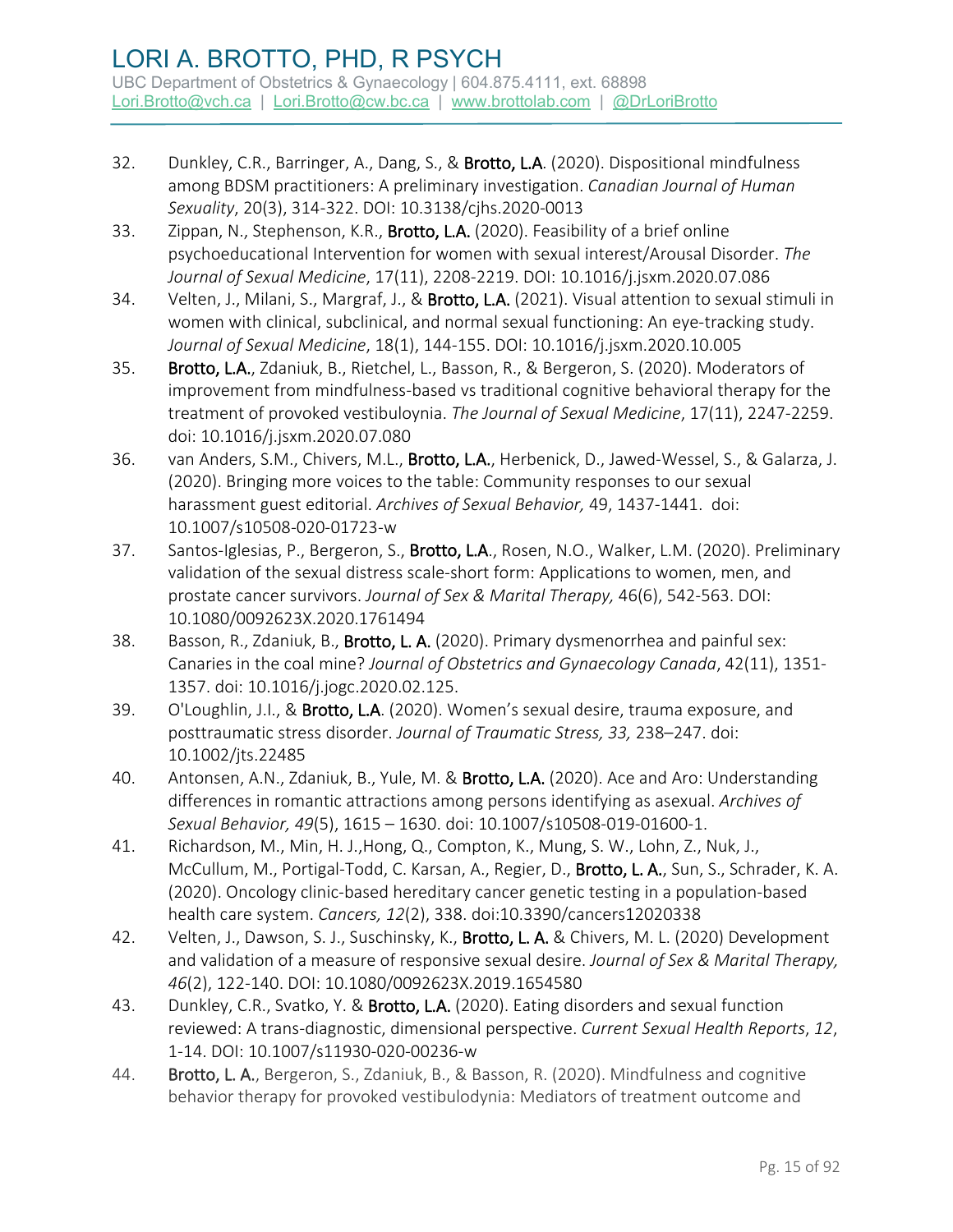long-term effects. *Journal of Consulting and Clinical Psychology, 88*(1), 48–64. DOI: 10.1037/ccp0000473

- 45. Bauer, C., Kaye, S.L. & Brotto, L.A. (2019). Understanding alcohol and tobacco consumption in asexual samples: A mixed‑methods approach. *Archives of Sexual Behavior, 49,* 733-755. DOI: 10.1007/s10508-019-01570-4
- 46. Larouche, M., Brotto, L. A., Koenig, N. A. Lee, T., Cundiff, G. W., Geoffrion, R. (2020). Depression, anxiety, and pelvic floor symptoms before and after surgery for pelvic floor dysfunction. *Female Pelvic Medicine & Reconstructive Surgery*: *26*(1), 67-72. doi: 10.1097/SPV.0000000000000582
- 47. Velten, J. Brotto, L. A. Chivers, M. L., Hirschfeld, G., and Margraf, J. (2020). The power of the present: Effects of three mindfulness tasks on women's sexual response. *Clinical Psychological Science*, *8*(1):125–138.
- 48. Dunkley, C.R., Gorzalka, B.B. & Brotto, L.A. (2020). Associations between sexual function and disordered eating among undergraduate women: An emphasis on sexual pain and distress. *Journal of Sex & Marital Therapy, 46*(1), 18-34. doi: 10.1080/0092623X.2019.1626307
- 49. O'Loughlin, J. I. Rellini, A. H., Brotto, L. A. (2020). How does childhood trauma impact women's sexual desire? Role of depression, stress, and cortisol. *The Journal of Sex Research*, 57(7), 836-847. DOI: 10.1080/00224499.2019.1693490
- 50. Fischer OJ, Marguerite M, Brotto, L.A. (2019). Sexual function, quality of life, and experiences of women with ovarian cancer: A mixed-methods study. *Sexual Medicine, 7*, 530-539.
- 51. Dang, S.S., Gorzalka, B.B., & Brotto, L.A. (2019). Dual control model in a cross-cultural context: Sexual excitation mediates differences in sexual response and behavior between Chinese and Euro-Caucasian women in Canada. *Archives of Sexual Behavior, 48*(8), 2519 - 2535. doi: 10.1007/s10508-019-01535-7
- 52. Bao, C., Noga, H., Allaire, C., Williams, C., Bedaiwy, M. A., Sadownik, L. A., Brotto, L. A., Smith, K. B., & Yong, P. J. (2019). Provoked vestibulodynia in women with pelvic pain. *Sexual Medicine*, *7*(2), 227-234.
- 53. Dang, S.S., Hewitt, P.L., & Brotto, L.A. (2019). Heritage and mainstream acculturation's association with sexual response in young Chinese men and women in Canada. *Canadian Journal of Human Sexuality, 28*(2), 159-176. doi:10.3138/cjhs.2019-0017
- 54. Milani, S., **Brotto, L.A.**, & Kingstone, A. (2019). "I can see you": The impact of implied social presence on visual attention to erotic and neutral stimuli in men and women. *Canadian Journal of Human Sexuality, 28*(2), 105-119. doi: 10.3138/cjhs.2019-0007
- 55. Smith, K.B., Sadownik, L.A., & Brotto, L.A. (2019). The impact of multidisciplinary treatment on psychological functioning and sexual penetration among women with provoked vestibulodynia. *Journal of Gynecology and Women's Healthcare*, *2*, 107.
- 56. Brotto, L.A., Bergeron, S., Zdaniuk, B., Driscoll, M., Grabovac, A., Sadownik, L.A., Smith, K.B., & Basson, R. (2019). A comparison of mindfulness-based cognitive therapy vs. cognitive behavioral therapy for the treatment of provoked vestibulodynia in a hospital clinic setting. *Journal of Sexual Medicine*, *16*(6), 909-923. doi: 10.1016/j.jsxm.2019.04.002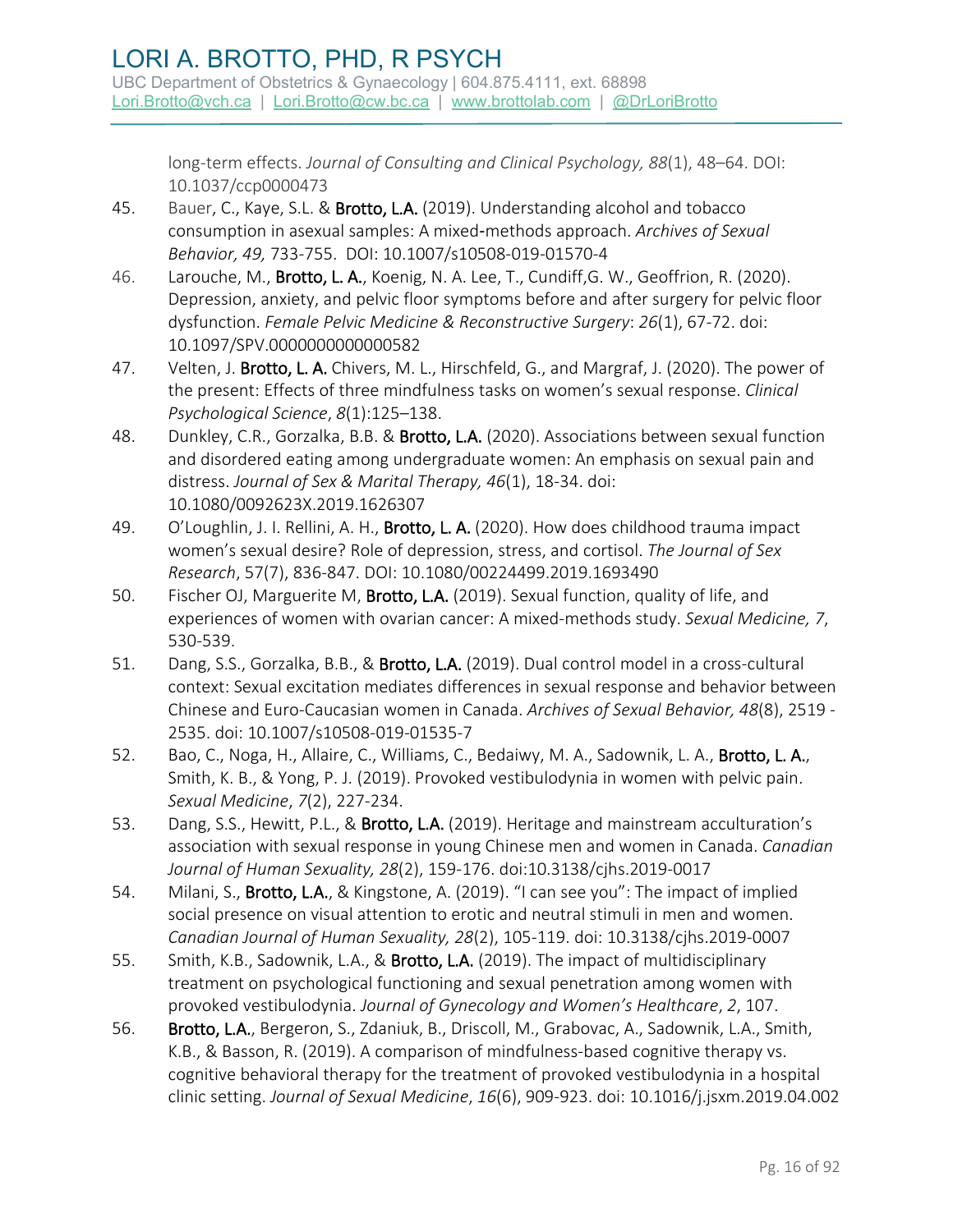- 57. Dunkley, C. R., Henshaw, C. D., Henshaw, S. K., & Brotto, L. A. (2019). Physical pain as pleasure: A theoretical perspective. *The Journal of Sex Research*, 1-17. doi: 10.1080/00224499.2019.1605328
- 58. Bossio, J. A., Miller, F., O'Loughlin, J., & Brotto, L. A. (2019) Sexual health recovery for prostate cancer survivors: The proposed role of acceptance and mindfulness-based interventions. *Sexual Medicine Reviews*, *7*(4), 627-635. doi: 10.1016/j.sxmr.2019.03.001
- 59. Dunkley, C. R., & Brotto, L. A. (2020). The role of consent in the context of BDSM. *Sexual Abuse*, 32(5), 657-678. doi:10.1177/1079063219842847
- 60. Basson, R., O'Loughlin, J., Weinberg, J., Young, A.H., Bodnar, T., & Brotto, L. A. (2019). Dehydroepiandrosterone and cortisol as markers of HPA axis dysregulation in women with low sexual desire. *Psychoneuroendocrinology, 104*, 259-268. doi: [10.1016/j.psyneuen.2019.03.001](https://doi-org.ezproxy.library.ubc.ca/10.1016/j.psyneuen.2019.03.001)
- 61. Hannan-Leith, M. N., Dayan, M., Hatfield, G. Lalumière, M. L. Albert, A. Y., & Brotto, L. A. (2019). Is pelvic floor sEMG a measure of women's sexual response? *The Journal of Sexual Medicine, 16*(1), 70-82. doi: 10.1016/j.jsxm.2018.10.013
- 62. Rathenborg, F.L.W., Zdaniuk, B., & Brotto, L.A. (2019). What do different measures of pain tell us? A comparison in sexually active women with provoked vestibulodynia. *Journal of Sexual Medicine, 16*(2), 278–288. doi: 10.1016/j.jsxm.2018.12.001
- 63. Carter, A., Greene, S., Money, D., Sanchez, M., Webster, K., Nicholson, V., Brotto, L.A., Hankins, C., Kestler, M., Pick, N., O'Brien, N., Salters, K., Patterson, S., Proulx-Boucher, K., de Pokomandy, A., Loutfy, M., Kaida, A., CHIWOS Research Team. (2019). Love with HIV: A latent class analysis of sexual and intimate relationship experiences among Canadian women living with HIV. *Archives of sexual behavior, 48*(4), 1015-1040.
- 64. Smith, K. B., Sadownik, L. A., Dargie, E., Albert, A. Y. K., & **Brotto, L. A.** (2019). Multidisciplinary treatment for provoked vestibulodynia: Treatment trajectories, predictors, and moderators of sexual distress and pain. *Clinical Journal of Pain, 35*(4), 335-344. doi: 10.1097/AJP.0000000000000682
- 65. Dascalu, I. & Brotto, L. A. (2018). Sexual Functioning in Experienced Meditators, *Journal of Sex & Marital Therapy, 44*(5), 459-467. doi: 10.1080/0092623X.2017.1405311
- 66. Yong, P. J., Williams, C. Bodmer-Roy, S., Ezeigwe, C., Zhu, S., Arion, K., Ambacher, K., Yosef, A., Wong, F., Noga, H., Britnell, S., Yager, H., Bedaiwy, M. A., Brotto, L. A., Albert, A. Y. Lisonkova, S., Allaire, C. (2018). Prospective cohort of deep dyspareunia in an interdisciplinary setting. *Journal of Sexual Medicine, 15*(12), 1765-1775. doi: [10.1016/j.jsxm.2018.10.005](https://doi.org/10.1016/j.jsxm.2018.10.005)
- 67. Bossio, J. A., Basson, R., Driscoll, M., Correia, S., & Brotto, L. A. (2018). Mindfulness-based group therapy for men with situational erectile dysfunction: A mixed-methods feasibility analysis and pilot study. *Journal of Sexual Medicine, 15*, 1478-1490. doi: 10.1016/j.jsxm.2018.08.013
- 68. Ferreira, J. M., Collins, M., Palmqvist, H., Sollows, E., Pasquino, N., Bahamondes, L., & Brotto, L. A. (2019). Analysis of 16 years of calls and emails to the Options for Sexual Health "Sex Sense" information and referral service. *Canadian Journal of Human Sexuality. 28*(1), 38–45. doi:10.3138/cjhs.2018-0008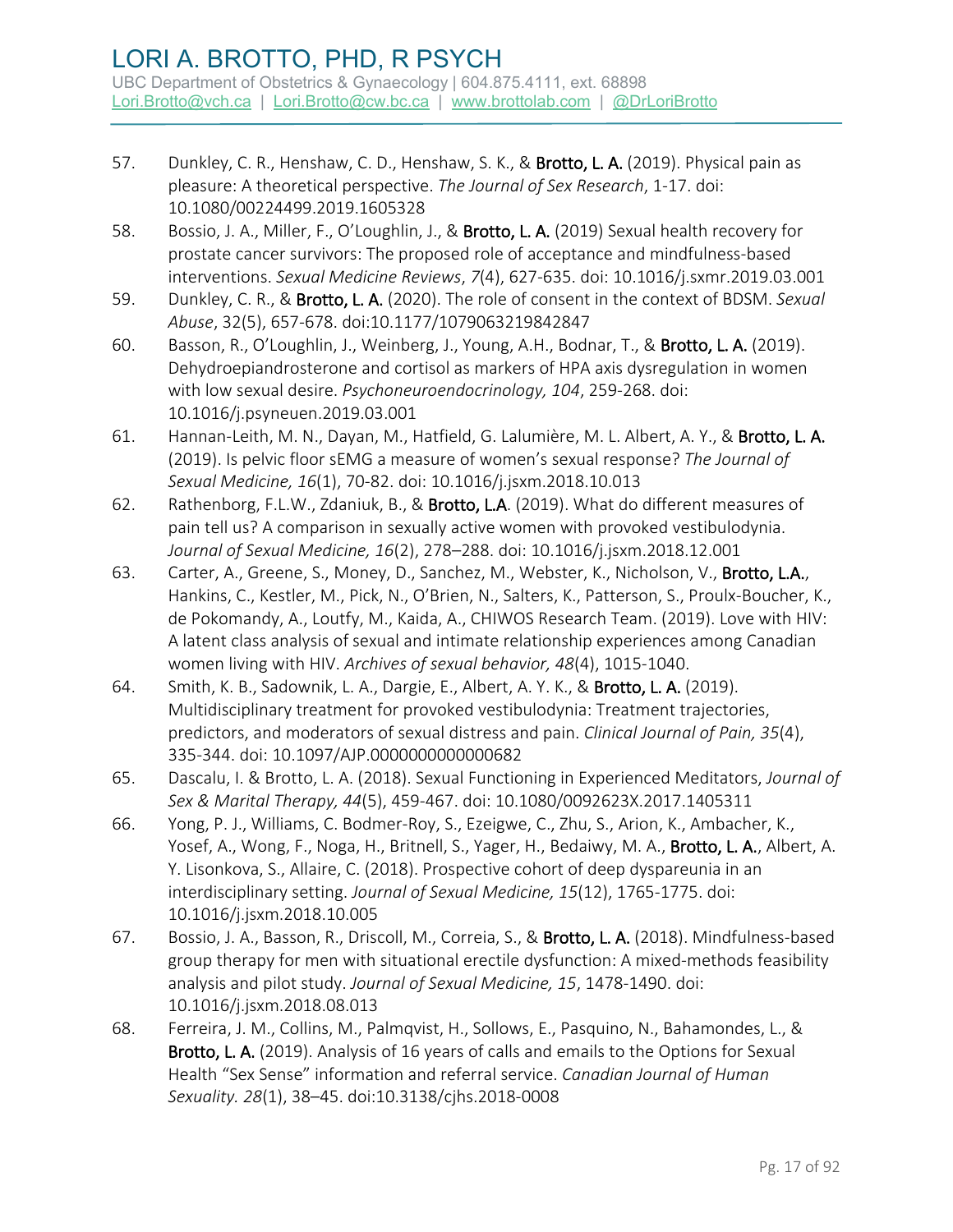- 69. Suschinsky, K. D., Huberman, J. S., Maunder, L., Brotto, L. A., Hollenstein, T., & Chivers, M. L. (2019). The relationship between sexual concordance and sexual functioning in women. *Journal of Sex and Marital Therapy, 45*(3), 230-246. doi: 10.1080/0092623X.2018.1518881
- 70. Fadul, R., Garcia, R., Zapata-Boluda, R., Aranda-Pastor C., Brotto, L., Parron-Carreno, T., Alarcon-Rodriguez, R. (2018). Psychosocial correlates of vaginismus diagnosis: A casecontrol study. *Journal of Sex & Marital Therapy*,*45*(1), 73-83. doi: 10.1080/0092623X.2018.1484401
- 71. Jabs, F., & Brotto, L. A. (2018). Identifying the disruptions in the sexual response cycles of women with Sexual Interest/Arousal Disorder. *The Canadian Journal of Human Sexuality*, *27*(2), 123-132. doi:10.3138/cjhs.2018-0011
- 72. Dunkley, C., & Brotto, L. A. (2018). Clinical considerations in treating BDSM practitioners: A review. *Journal of Sex & Marital Therapy*. *44*(7), 701-712. doi: 10.1080/0092623X.2018.1451792
- 73. Carter, A., Greene, S., Money, D., Sanchez, M., Webster, K., Nicholson, V., Brotto, L. A., Hankins, C., Kestler, M., Pick, N., O'Brien, N., Salters, K., Patterson, S., Proulx-Boucher, K., de Pokomandy, A., Loutfy, M., Kaida, A., CHIWOS Research Team. (2018). The importance of sex in the lives of women living with HIV: A critical quantitative analysis. *International Journal of Sexual Health*, *30*(1), 92-110. doi:10.1080/19317611.2018.1447527
- 74. Carter, A., Greene, S., Money, D., Hogg, R. S., Sanchez, M., Webster, K., Nicholson, V., Salters, K., Brotto, L. A., Hankins, C., Kestler, M., Pick, N., O'Brien, N., Patterson, S., Proulx-Boucher, K., de Pokomandy, A., Loutfy, M., Kaida, A., CHIWOS Research Team. (2018). Supporting the sexual rights of women living with HIV: A critical analysis of sexual satisfaction and pleasure across five relationships types. *Journal of Sex Research, 55*(9), 1134-1154. doi: 10.1080/00224499.2018.1440370
- 75. Velten, J., Margraf, J., Chivers, M. L., & Brotto, L. A. (2018). Effects of a mindfulness task on women's sexual response. *Journal of Sex Research, 55*(6) 747-757. doi: 10.1080/00224499.2017.1408768
- 76. Velten, J., & Brotto, L. A. (2017). Interoception and sexual response in women with low sexual desire. *PLOS One, 12*(10) 1-16. doi:10.1371/journal.pone.0185979.
- 77. O'Loughlin, J., Basson, R., & Brotto, L. A. (2018). Women with hypoactive sexual desire disorder versus sexual interest/arousal disorder: An empirical test of raising the bar. *Journal of Sex Research, 55*(6), 734-746*.* doi: 10.1080/00224499.2017.1386764
- 78. Smith, K. B., Basson, R., Sadownik, L., Isaacson, J., & Brotto. L. A. (2018). Antenatal vulvar pain management, labour management, and post-partum care of women with vulvodynia: A survey of physicians and midwives. *Journal of Obstetrics & Gynaecology Canada*. *40*(5), 579-587
- 79. Velten, J., Chivers, M. L., & Brotto, L. A. (2018). Does repeated testing impact concordance between genital and self-reported sexual arousal in women? *Archives of Sexual Behavior*. *47*, 651–660. doi: 10.1007/s10508-017-1076-4
- 80. Carter, A., Greene, S., Money, D., Sanchez, M., Webster, K., Nicholson, V., Whitbread J., Salters, K., Patterson, S., Loutfy, M., Pick, N., Brotto, L. A., Hankins, C., & Kaida, A. (2017).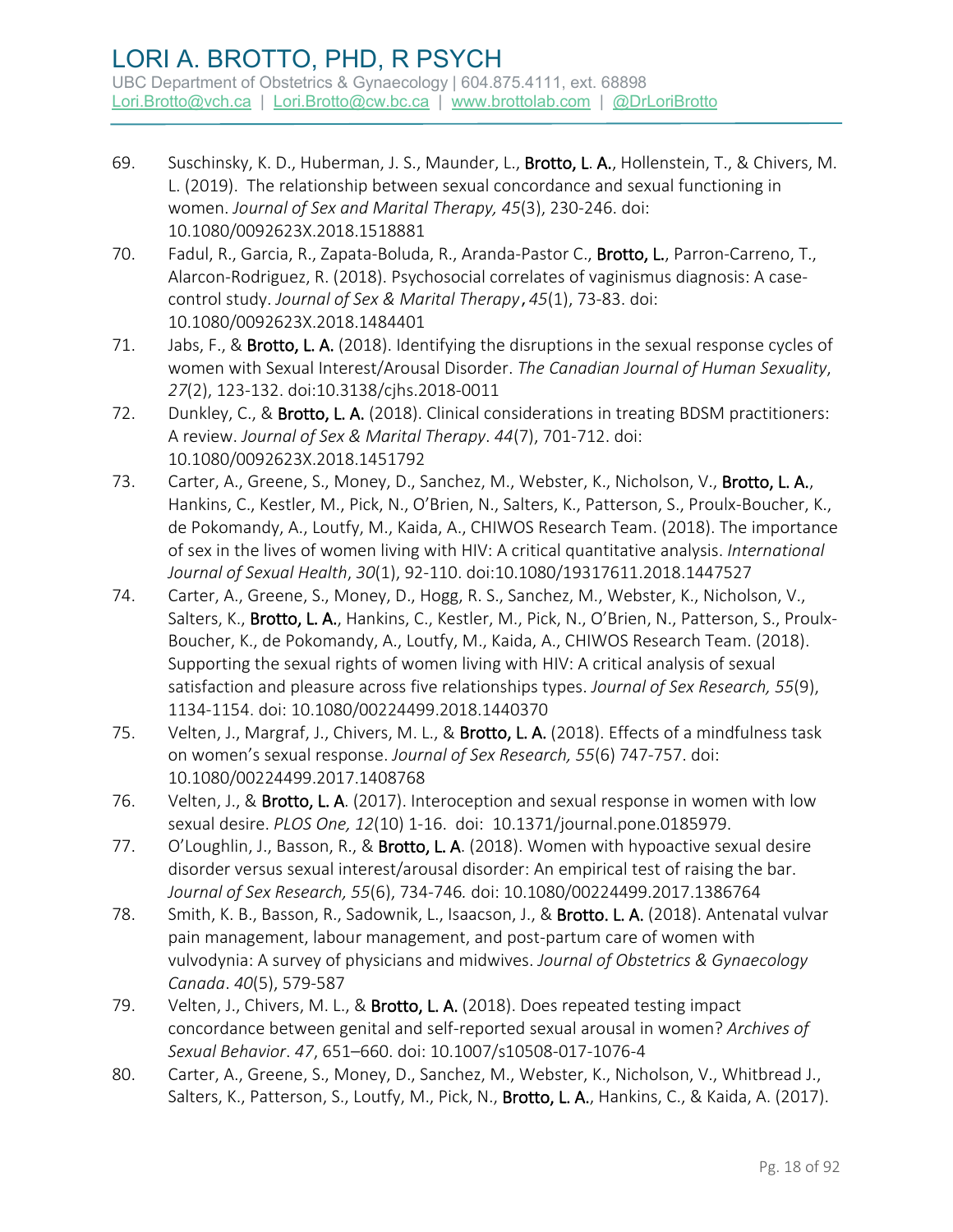The problematization of sexuality among women living with HIV and a new feminist approach for understanding and enhancing women's sexual lives. *Sex Roles*, 77(11-12), 779-800. doi: 10.1007/s11199-017-0826-z

- 81. Brotto, L. A., & Yule, M. (2017). Asexuality: Sexual orientation, paraphilia, sexual dysfunction, or none of the above? *Archives of Sexual Behavior, 46*(3), 619-627. doi: 10.1007/s10508-016-0802-7
- 82. Brotto, L. A. (2017). Evidenced-based treatments for low sexual desire in women. *Frontiers in Neuroendocrinology*, *45*, 11-17. doi: 10.1016/j.yfrne.2017.02.001
- 83. Arora, N., & Brotto, L. A. (2017). How does paying attention improve sexual function in women? A review of mechanisms. *Sexual Medicine Reviews, 5*(3), 266-274. doi: 10.1016/j.sxmr.2017.01.005
- 84. Li-Yun-Fong, R. J., Larouche, M., Hyakutake, M., Koening, N., Lovatt, C., Geoffrion, R., Brotto, L. A., Lee, T., & Cundiff, G. W. (2017). Is pelvic floor dysfunction an independent threat to sexual function? A cross-sectional study in women with pelvic floor dysfunction. *Journal of Sexual Medicine, 14*, 226-237. doi: 10.1016/j.jsxm.2016.11.323
- 85. Yule, M. A., Brotto, L. A., & Gorzalka, B.B. (2017). Human asexuality: What do we know about the lack of sexual attraction? *Current Sexual Health Reports, 9*(1), 50-56. doi: 10.1007/s11930-017-0100-y
- 86. Chivers, M. L., Basson, R., Brotto, L. A., Graham, C. A., Stephenson, K. R., (2017). Statistical and epistemological issues in the evaluation of treatment efficacy of pharmaceutical, psychological and combination treatments for women's sexual desire difficulties. *Journal of Sex & Marital Therapy, 43*(3) 210-217. doi: 10.1080/0092623X.2016.1266538
- 87. Yule, M. A., Brotto, L. A., & Gorzalka, B. B. (2017). Sexual fantasy and masturbation among asexual individuals: An in-depth exploration. *Archives of Sexual Behavior*, *46*, 311–328. doi: 10.1007/s10508-016-0870-8
- 88. Brotto, L. A., Basson, R., Chivers, M. L., Graham, C. A., Pollock, P., Stephenson, K. R. (2017). Challenges in designing psychological treatment studies for sexual dysfunction. *Journal of Sex & Marital Therapy, 43*(3), 191-200.doi: 10.1080/0092623X.2016.1212294.
- 89. Brotto, L. A., Dunkley, C., Breckon, E., Carter, J., Brown, C., Daniluk, J., & Miller, D. (2017). Integrating quantitative and qualitative methods to evaluate an online psychoeducational program for sexual difficulties in colorectal and gynecologic cancer survivors. *Journal of Sex & Marital Therapy, 43*(7), 645-662. doi: 10.1080/0092623X.2016.1230805.
- 90. Sadownik, L. A., Smith, K. B., Hui, A., & Brotto, L. A. (2017). The impact of a woman's dyspareunia, and its treatment, on her intimate partner: A qualitative analysis. *Journal of Sex & Marital Therapy, 43*(6), 529-542. doi:10.1080/0092623X.2016.1208697
- 91. Chivers, M. L., & Brotto, L. A. (2017). Controversies of women's sexual arousal and desire. *European Psychologist, 22*(1), 5-26. doi: 10.1027/1016-9040/a000274.
- 92. Paterson, L. Q. P., Handy, A. B., & Brotto, L. A. (2017). A pilot study of 8-session mindfulness-based cognitive therapy adapted for women's sexual interest/arousal disorder. *Journal of Sex Research, 54*(7), 850-861*.* doi: 10.1080/00224499.2016.1208800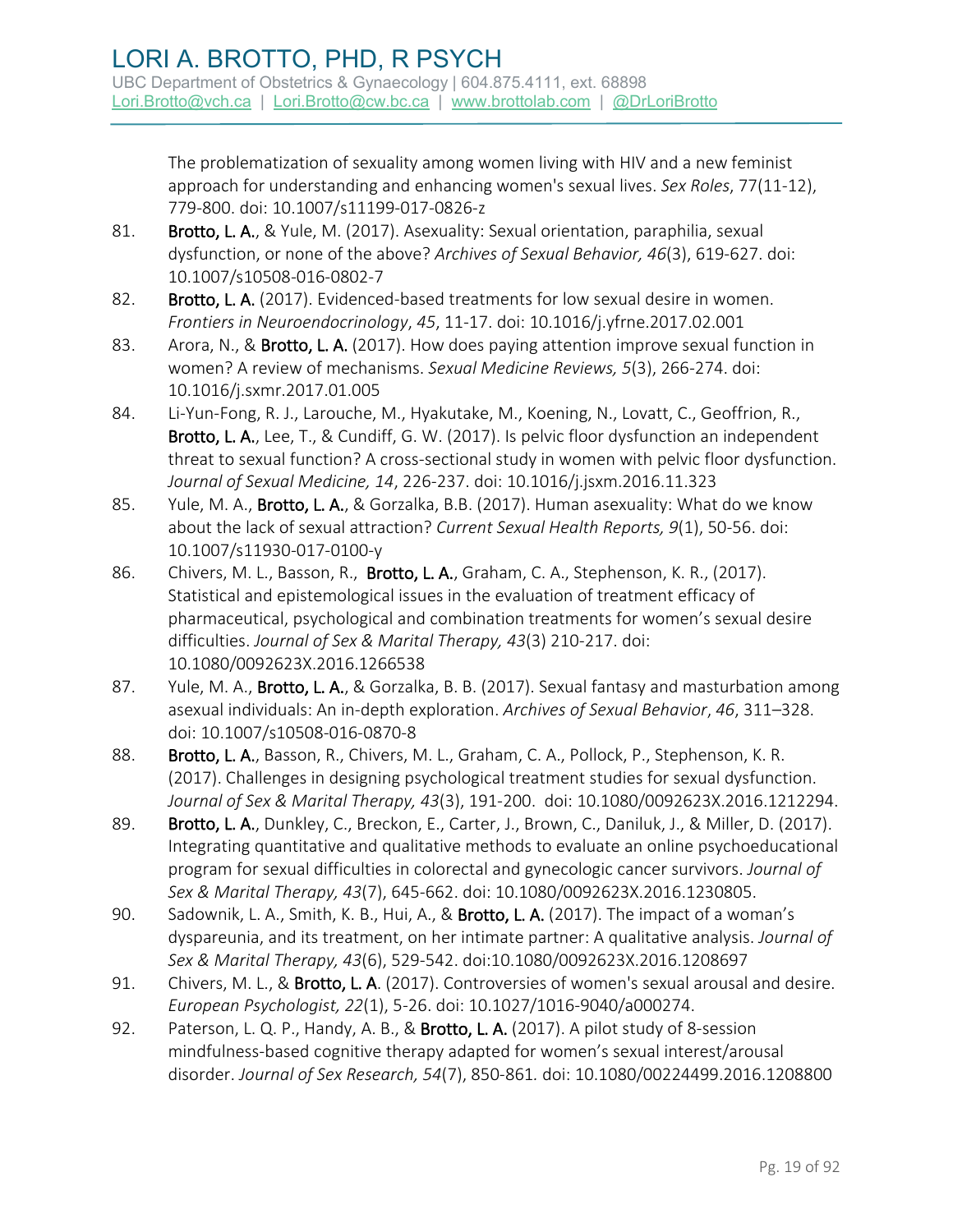- 93. Brotto, L. A., Clark, C., Geoffrion, R., Money, D., Sadownik, L., Smith, K. B., Yong, P. & Cundiff, G. (2016). Knowledge Translation in obstetrics and gynaecology: A pilot study of physical and online media. *Obstetrics & Gynecology International Journal*, *5*(2), 00152. doi: 10.15406/ogij.2016.05.00154
- 94. Therrien, S., & Brotto, L. A. (2016). A critical examination of the relationship between vaginal orgasm consistency and measures of psychological and sexual functioning and sexual concordance in women with sexual dysfunction. *Canadian Journal of Human Sexuality, 25*(2), 109-118*.* doi: 10.3138/cjhs.252-A2
- 95. Dunkley, C. R., Gorzalka, B. B., & Brotto, L. A. (2016). Disordered eating and sexual insecurities in young women. *Canadian Journal of Human Sexuality, 25*(2), 138-147. doi <http://dx.doi.org/10.3138/cjhs.252-A6>
- 96. O'Sullivan, L. F., Byers, E. S., Brotto, L. A., Majerovich, J. A., Fletcher, J. (2016). A longitudinal study of problems in sexual functioning and related sexual distress among middle to late adolescents. *Journal of Adolescent Health, 59*(3), 318-324. doi: 10.1016/j.jadohealth.2016.05.001
- 97. Byers, E. S., O'Sullivan, L. F., & Brotto, L. A. (2016). Time out from sex or romance: Sexually experienced adolescents' decisions to purposefully avoid sexual activity or romantic relationships. *Journal of Youth and Adolescence, 45,* 831-845. doi: 10.1007/s10964-016-0447-9
- 98. Smith, K. B., Sadownik, L. A., Basson, R., Isaacson, J., & Brotto, L. A. (2016). Clinicians' perspectives and experiences regarding maternity care of women with vulvodynia. *Journal of Obstetrics and Gynaecology Canada, 38*(9), 811-819. doi: http://dx.doi.org/10.1016/j.jogc.2016.04.008
- 99. Dang, S., Chang, S., & Brotto, L. A. (2017). The lived experiences of sexual desire among Chinese-Canadian men and women. *Journal of Sex & Marital Therapy, 43*(4), 306-325. doi: 10.1080/0092623X.2016.1149129
- 100. Loutfy, M., Greene, S., Kennedy, V. L., Lewis, J., Thomas-Pavanel, J., Conway, T., . . . CHIWOS Research Team. (2016). Establishing the Canadian HIV women's sexual and reproductive health cohort study (CHIWOS): Operationalizing community-based research in a large national quantitative study. *BMC Medical Research Methodology, 16*(1), 101.
- 101. Brotto, L. A., Chivers, M. L., Millman, R., & Albert, A. (2016) Mindfulness-based sex therapy improves genital-subjective arousal concordance in women with sexual desire/arousal difficulties. *Archives of Sexual Behavior, 45*(8), 1907-1921. doi: 10.1007/s10508-015-0689-8
- 102. Brotto, L., Atallah, S., Johnson-Agbakwu, C., Rosenbaum , T., Abdo, C., Byers, S., Graham, C., Nobre, P. & Wylie, K. (2016). Psychological and interpersonal dimensions of sexual function and dysfunction. *Journal of Sexual Medicine, 13,* 538-571. http://dx.doi.org/10.1016/j.jsxm.2016.01.019
- 103. Atallah, S., Johnson-Agbakwu, C., Rosenbaum, R., Abdo, C., Byers, E. S., Graham, C. A., Nobre, P., Wylie, K., & Brotto, L. (2016). Ethical and socio-cultural aspects of sexual function and dysfunction in both sexes. *Journal of Sexual Medicine, 13,* 591- 606. http://dx.doi.org/10.1016/j.jsxm.2016.01.021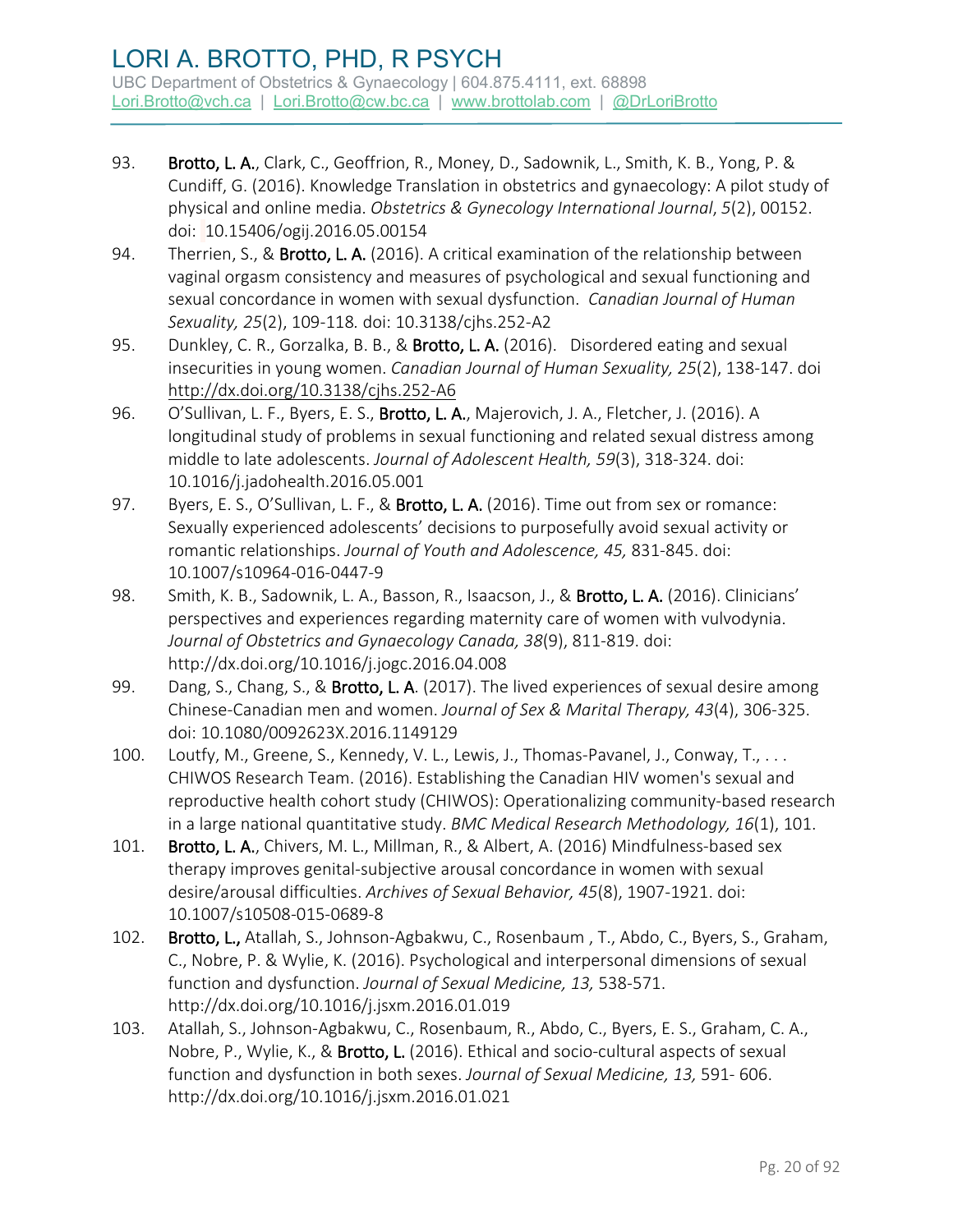- 104. Hocaloski, S., Elliott, S., Brotto, L. A., Breckon, E. & McBride, K. (2016). A mindfulness psychoeducational group intervention targeting sexual adjustment for women with Multiple Sclerosis and spinal cord injury: A pilot study. *Sexuality and Disability*, *34*(2), 183- 198. doi: 10.1007/s11195-016-9426-z.
- 105. Lester, R. A., Brotto, L. A., & Sadownik, L. A. (2015). Provoked vestibulodynia and the health care implications of comorbid pain conditions. *Journal of Obstetrics & Gynaecology Canada, 37*(11), 995-1005.
- 106. Carter, A., Greene, S., Nicholson, V., O'Brien, N., Sanchez, M., de Pokomandy, A., . . . Canadian HIV Women's Sexual and Reproductive Health Cohort Study (CHIWOS) Research Team. (2015). Breaking the glass ceiling: Increasing the meaningful involvement of women living with HIV/AIDS (MIWA) in the design and delivery of HIV/AIDS services. *Health Care for Women International, 36*(8), 936-29. doi:10.1080/07399332.2014.954703
- 107. Lee, T. K., Handy, A. B., Kwan, W., Oliffe, J. L., Brotto, L. A., Wassersug, R. J., & Dowsett, G. W. (2015). Impact of prostate cancer treatment on the sexual quality of life for Men-Who-Have-Sex-with-Men. *Journal of Sexual Medicine, 12*(12)*, 2378-2386.* doi: 10.1111/jsm.13030.
- 108. Williams, C., Hoang, L., Yosef, A., Alotaibi, F., Allaire, C., Brotto, L. A., Fraser, I., Bedaiwy, M., Ng, T., Lee, A. & Yong, P. (2016). Nerve bundles and deep dyspareunia in endometriosis. *Reproductive Science, 23*(7), 892-901*.* doi: 10.1177/1933719115623644
- 109. Dunkley C. R. & Brotto L. A. (2016). Psychological treatments for provoked vestibulodynia: Integration of mindfulness-based and cognitive behavioural therapies. *Journal of Clinical Psychology, 72*(7), 637-650. DOI: 10.1002/jclp.22286
- 110. Classen, C. C., Drozd, A., Brotto, L. A., Barbera, L., Carter, J., Chivers, M. L., Koval, J., Robinson, J. W., Urowitz, S., Wiljer, D., & Ferguson, S. E. (2015). Protocol for a randomized controlled trial of an online support group for sexual distress due to gynecologic cancer. *Journal of Clinical Trials, 5*(234), 2167-2173. doi:10.4172/2167- 0870.1000234
- 111. Tracy, M., McDivitt, K., Ryan, M., Tomlinson, J., & Brotto, L. A. (2016). Feasibility of a sexual health clinic within cancer care: A pilot study using qualitative methods. *Cancer Nursing, 39*(4), E32-E43. doi: 10.1097/NCC.0000000000000295
- 112. Brotto, L. A., Brundage, M., Hoskins, P., Vergote, I., Cervantes, A., Casado, A., Poveda, A., Eisenhauer, E., & Tu, D. (2016). Randomized study of sequential Cisplatin – Topotecan/Carboplatin-Paclitaxel versus Carboplatin-Paclitaxel: Effects on Quality of Life. *Supportive Care in Cancer*, *24*,1241–1249. doi 10.1007/s00520-015-2873-8
- 113. Kaida, A., Carter, A., de Pokomandy, A., Patterson, S., Proulx-Boucher, K., Nohpal, A., . . . Loutfy, M. on behalf of the CHIWOS Research Team. (2015). Sexual inactivity and sexual satisfaction among women living with HIV in Canada in the context of growing social, legal and public health surveillance. *Journal of the International AIDS Society*, *18*(5S), 29- 10. doi:10.7448/IAS.18.6.20284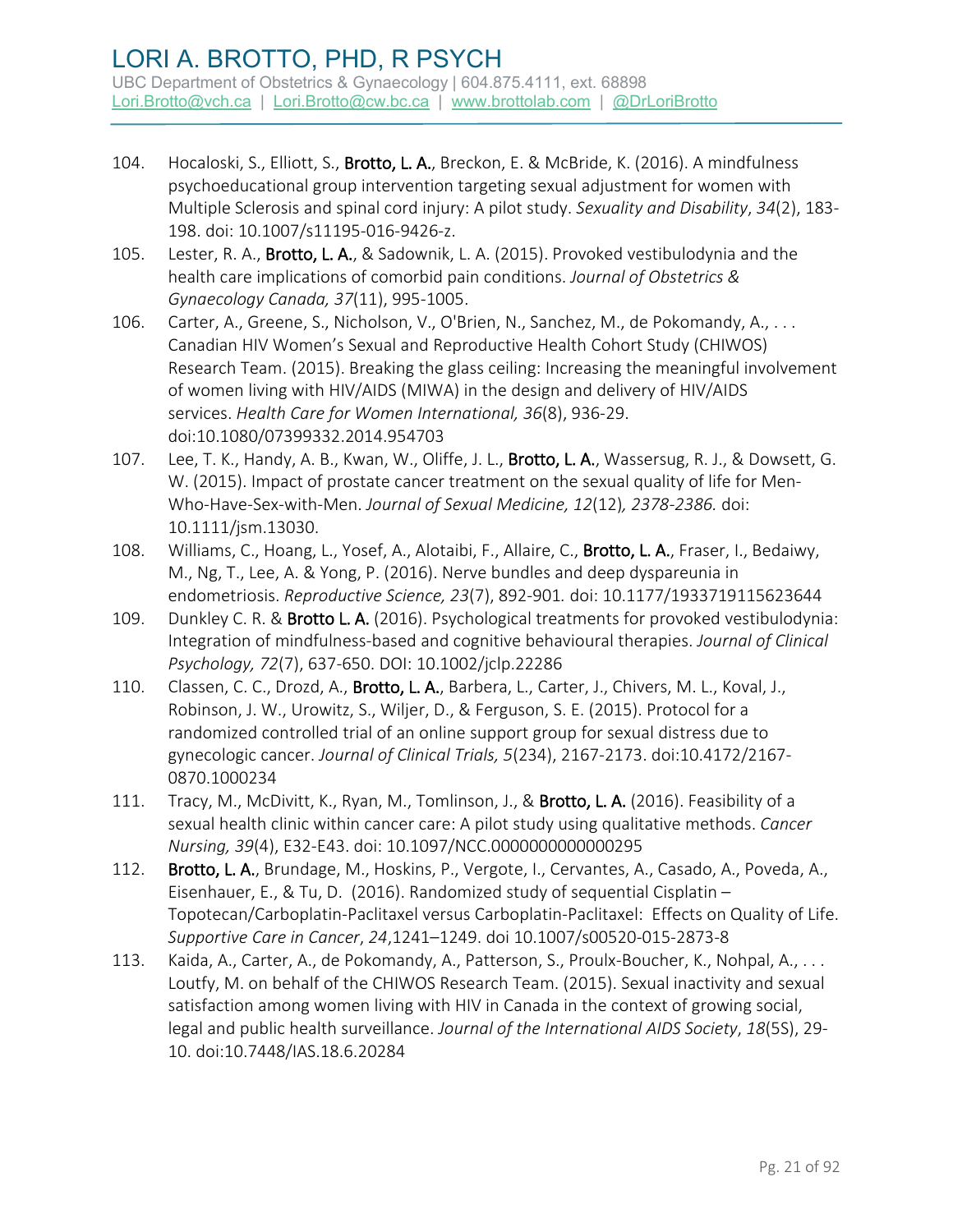- 114. O'Sullivan, L. F., Byers, S., Brotto, L. A., & Majerovich, J. A. (2015). Access to and use of sexual health care services among Canadian adolescents with and without a history of sexual coercion. *Canadian Family Physician, 61,* e467-e473*.*
- 115. Brotto, L. A., Yule, M. A., & Gorzalka, B. B. (2015). Asexuality: An extreme variant of sexual desire disorder? *Journal of Sexual Medicine*, *12*(3), 646–660. doi:10.1111/jsm.12806
- 116. Yong, P., Sadownik, L. A., & Brotto, L. A. (2015). Concurrent deep-superficial dyspareunia: prevalence, associations, and outcomes in a multidisciplinary vulvodynia program. *Journal of Sexual Medicine, 12(*1), 219-227. doi:10.1111/jsm.12729
- 117. Brotto, L. A., Yong, P., Smith, K. B., & Sadownik, L. A. (2015). Impact of a multidisciplinary vulvodynia program on sexual functioning and dyspareunia. *Journal of Sexual Medicine, 12*(1), 238-247. doi:10.1111/jsm.12718
- 118. McAlpine, J. N., Greimel, E., Brotto, L. A., Nout, R.A., Shash, E., Avall-Lundqvist, E., Friedlander, M. L., & Joly, F. (2014). Quality of life research in endometrial cancer: What is needed to advance progress in this disease site? Methodological considerations from the Gynecologic Cancer InterGroup symptom benefit working group brainstorming session, Leiden 2012. *International Journal of Gynecological Cancer, 24* (9), 1685-1692. doi:10.1097/IGC.0000000000000245.
- 119. Yule, M., Brotto, L. A., & Gorzalka, B. B. (2015). A validated measure of no sexual attraction: The Asexuality Identification Scale. *Psychological Assessment, 27*(1), 148-160.
- 120. Brotto, L. A., Basson, R., Driscoll, M., Smith, K. B., & Sadownik, L. A. (2015). Mindfulnessbased group therapy for women with Provoked Vestibulodynia. *Mindfulness, 6*, 417-432. doi: 10.1007/s12671-013-0273-z
- 121. Teng, F. F., Kalloger, S., Brotto, L. A., & McAlpine, J. N. (2014). Determinants of quality of life in ovarian cancer survivors: A pilot study. *Journal of Obstetrics & Gynaecology Canada, 36*(8), 708-715.
- 122. Brotto, L. A., & Basson, R. (2014). Group mindfulness-based therapy significantly improves sexual desire in women. *Behaviour Research and Therapy, 57,* 43-54.
- 123. Yule, M. A., Brotto, L. A., & Gorzalka, B. B. (2014). Sexual fantasy and masturbation among asexual individuals. *Canadian Journal of Human Sexuality, 23*(2), 89-95.
- 124. O'Sullivan, L. F., Brotto, L. A., Byers, E. B., Majerovich, J., & Wuest, J. A. (2014). Prevalence and characteristics of sexual functioning among sexually experienced middle to late adolescents. *Journal of Sexual Medicine, 11*(3), 630-641. doi: 10.1111/jsm.12419
- 125. Yule, M. A., Brotto, L. A., & Gorzalka, B. B. (2014). Biological markers of asexuality: Handedness, birth order, and finger length ratios in self-identified asexual men and women. *Archives of Sexual Behavior, 43*(2), 299-310. doi: 10.1007/s10508-013-0175-0
- 126. Brotto, L. A., Sadownik, L., Thomson, S., Dayan, M., Smith, K. B., Seal, B. N., Moses, M., & Zhang, A. (2014). A comparison of demographic and psychosexual characteristics of women with primary versus secondary provoked vestibulodynia. *Clinical Journal of Pain. 30*(5), 428-435. doi: 10.1097/AJP.0b013e31829ea118
- 127. Chang, S. C. H., Woo, J. S. T., Yau, V., Gorzalka, B. B., & Brotto, L. A. (2013). Cervical cancer screening and Chinese women: Insights from focus groups. *Frontiers in Cultural Psychology, 4*, 1-10. doi: 10.3389/fpsyg.2013.00048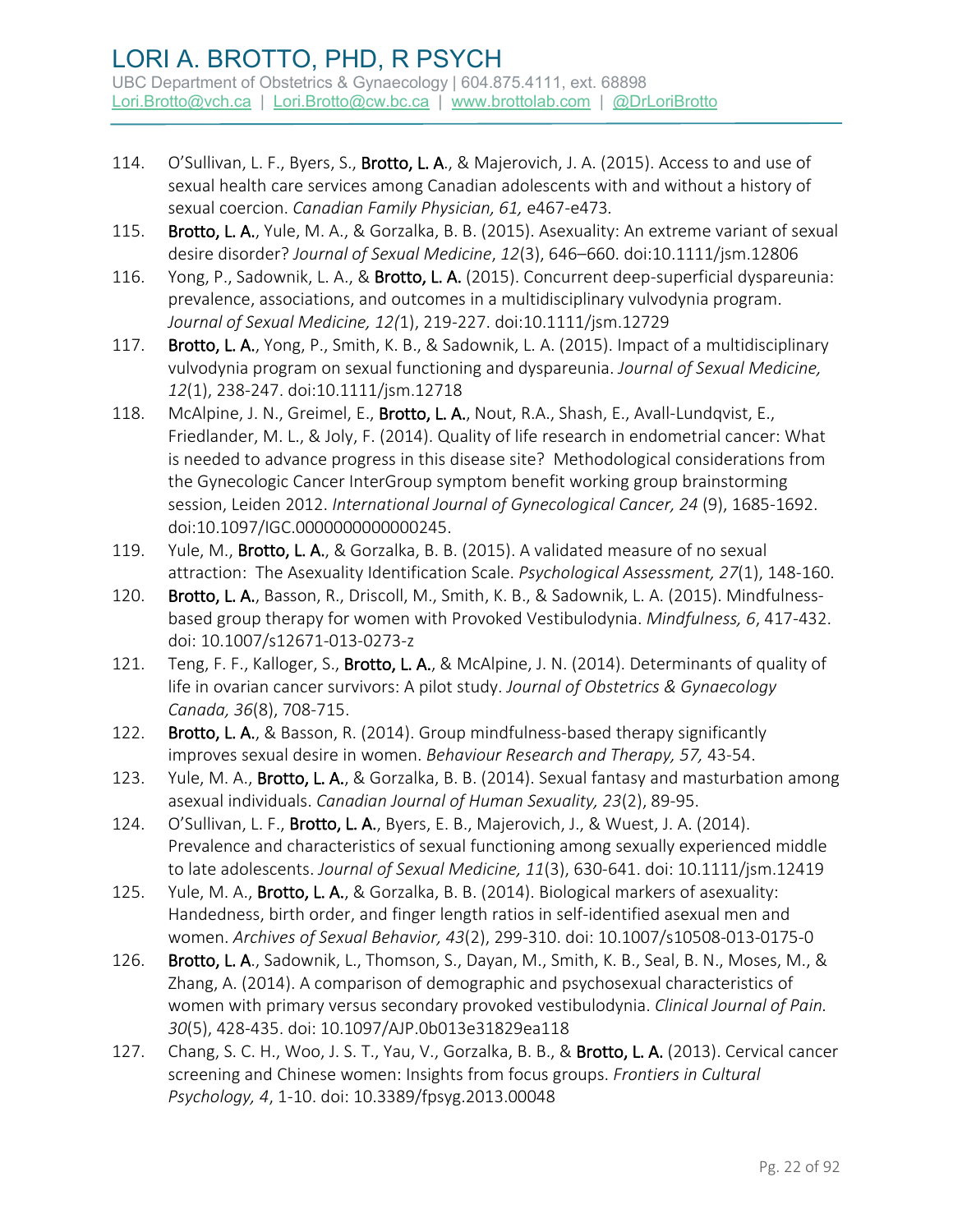- 128. Bogaert, A. F., & Brotto, L. A. (2014). Object of desire self-consciousness theory. *Journal of Sex & Marital Therapy, 40*(4) 323-338. doi: 10.1080/0092623X.2012.756841
- 129. Yule, M. A., Brotto, L. A., & Gorzalka, B. B. (2013). Mental health and interpersonal functioning among asexual individuals. *Psychology & Sexuality*, *4*, 136-151. doi:10.1080/19419899.2013.774162
- 130. Wibowo, E., Wassersug, R., Warkentin, K., Walker, L., Robinson, J., Brotto, L., & Johnson, T. (2012). Impact of androgen deprivation therapy on sexual function: A response. *Asian Journal of Andrology, 14,* 793-794*.*
- 131. Brotto, L. A., Basson, R., Carlson, M. & Zhu, C. (2013). Impact of an integrated mindfulness and cognitive behavioural treatment for Provoked Vestibulodynia (IMPROVED): A qualitative study. *Sexual and Relationship Therapy. 28*(1-2), 3-19. doi: 10.1080/14681994.2012.686661.
- 132. Brotto, L. A., Branco, N., Dunkley. C., McCallum, M., & McAlpine, J. N. (2012). Riskreducing Bilateral Salpingo-Oophorectomy and sexual health: A qualitative study. *Journal of Obstetrics and Gynaecology Canada*, *34*(2), 172-178.
- 133. Brotto, L. A., Smith, K. B., Breckon, E., & Plante, M. (2013). Pilot study of radical hysterectomy versus radical trachelectomy on sexual distress. *Journal of Sex & Marital Therapy, 39*(6), 510-525*.* doi: 10.1080/0092623x.2012.667054
- 134. Woo, J. S. T., Morshedian, N., Brotto, L. A., & Gorzalka, B. B. (2012). Sex guilt mediates the relationship between sexual desire and religiosity in college-aged women. *Archives of Sexual Behavior, 41*(6), 1485-1495. doi: 10.1007/s10508-012-9918-6
- 135. Brotto, L. A., Erskine, Y., Carey, M., Ehlen, T., Finlayson, S., Heywood, M., Kwon, J., McAlpine, J., Stuart, G., Thomson, S., & Miller, D. (2012). A brief mindfulness-based cognitive behavioral intervention improves sexual functioning versus wait-list control in women treated for gynecologic cancer. *Gynecologic Oncology, 125,* 320-325. doi:10.1016/j.ygyno.2012.01.035
- 136. Brotto, L. A., Seal, B. N., & Rellini, A. H. (2012). Pilot study of a brief cognitive behavioral versus mindfulness-based intervention for women with sexual distress and a history of childhood sexual abuse. *Journal of Sex & Marital Therapy, 38,* 1-27. doi: 10.1080/0092623X.2011.569636
- 137. Brotto L. A., Woo J. S. T., & Gorzalka, B. B. (2012). Differences in sexual guilt and desire in East Asian and Euro-Canadian men. *Journal of Sex Research, 49,* 594-602*.* doi: 10.1080/00224499.2011.618956
- 138. Sadownik, L. A., Seal, B. N., & Brotto, L. A. (2012). Provoked Vestibulodynia-Women's experience of participating in a Multidisciplinary Vulvodynia Program. *Journal of Sexual Medicine, 9*, 1086–1093. doi: 10.1111/j.1743-6109.2011.02641.x
- 139. Wiebe, E. R., Brotto, L. A., & MacKay, J. (2011). Characteristics of women who experience mood and sexual side effects with use of hormonal contraception. *Journal of Obstetrics and Gynaecology Canada, 33*(12), 1234-1240.
- 140. Sadownik, L. A., Seal, B. N., & Brotto, L. A. (2012). Provoked Vestibulodynia: A qualitative exploration of women's experiences. *BC Medical Journal, 54,* 22-28*.*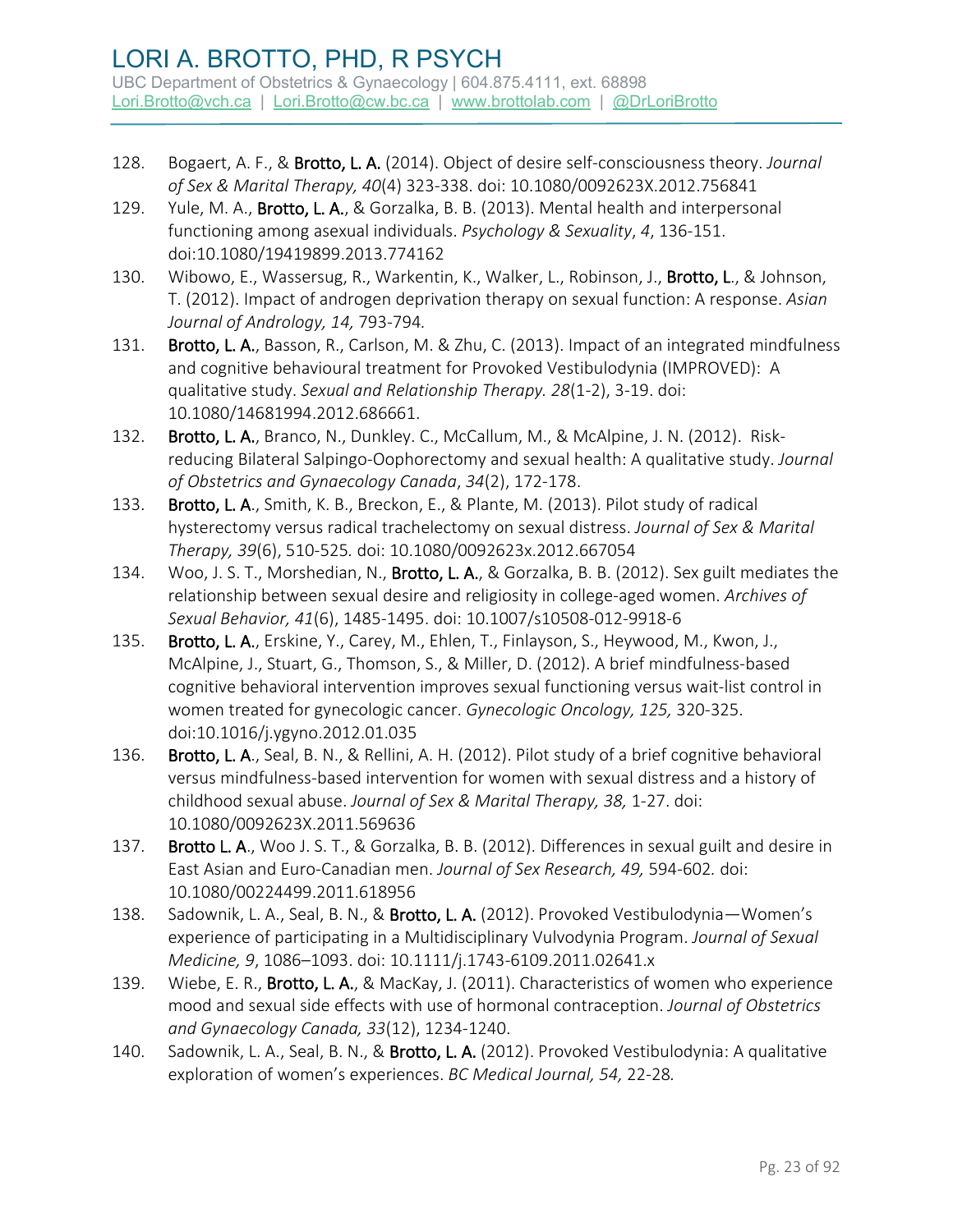- 141. Goodman, M., Fashler, S., Miklos, J. R., Moore, R. D., & Brotto, L. A. (2011). The sexual, psychological and body image health of women undergoing elective vulvovaginal plastic/cosmetic procedures: A pilot study. *American Journal of Cosmetic Surgery, 28(4)*, 219-226.
- 142. Brotto, L. A. (2011). Non-judgmental, present-moment, sex...as if your life depended on it. *Sexual and Relationship Therapy, 26,* 215-216. doi:10.1080/14681994.2011.595402
- 143. Woo J.S., Brotto L. A., & Gorzalka, B.B. (2012). The relationship between sex guilt and sexual desire in a community sample of Chinese and Euro-Canadian women. *Journal of Sex Research, 49*(2-3*)*, 290-298*.* doi: 10.1080/00224499.2010.551792
- 144. Yule, M. A., Davidson, B. J., & Brotto, L. A. (2011). The International Index of Erectile Function: A methodological critique and suggestions for improvement. *Journal of Sex & Marital Therapy,* 37, 255-269.
- 145. Brotto, L. A., Petkau, A. J., Labrie, F., & Basson, R. (2011). Predictors of sexual desire disorders in women. *Journal of Sexual Medicine, 8*(3), 742-753.
- 146. Woo, J. S. T., Brotto, L. A., & Gorzalka, B. B. (2011). The role of sex guilt in the relationship between culture and women's sexual desire. *Archives of Sexual Behavior, 40,* 385-394*.*  doi: 10.1007/s10508-010-9609-0
- 147. Brotto, L. A., & Yule, M. (2011). Physiological and subjective sexual arousal in selfidentified asexual women. *Archives of Sexual Behavior*, *40,* 699-712.
- 148. Carvalheira, A., Brotto, L. A., & Maroco, J. (2011). Portuguese version of Cues for Sexual Desire Scale: The influence of relationship duration. *Journal of Sexual Medicine. 8,* 123- 131. doi: 10.1111/j.1743-6109.2010.01909.x
- 149. Hoskins, P., Vergote, I., Cervantes, A., Tu, D., Stuart, G., Zola, P., Poveda, A., Provencher, D., Katsaros, D., Ojeda, B., Ghatage, P., Grimshaw, R., Casado, A., Elit, L., Mendiola, C., Sugimoto, A., D'Hondt, V., Oza, A., Germa, J. R., Roy, M., Brotto, L., Chen, D., & Eisenhauer, E. A. (2010). Advanced ovarian cancer: Phase III randomized study of sequential Cisplatin–Topotecan and Carboplatin–Paclitaxel vs Carboplatin–Paclitaxel. *Journal of the National Cancer Institute, 102*(20), 1547-1556.
- 150. [Gerstenberger, E. P.](http://www.ncbi.nlm.nih.gov/pubmed?term=%22Gerstenberger%20EP%22%5BAuthor%5D), [Rosen, R. C.](http://www.ncbi.nlm.nih.gov/pubmed?term=%22Rosen%20RC%22%5BAuthor%5D), [Brewer, J. V.](http://www.ncbi.nlm.nih.gov/pubmed?term=%22Brewer%20JV%22%5BAuthor%5D), [Meston, C. M.](http://www.ncbi.nlm.nih.gov/pubmed?term=%22Meston%20CM%22%5BAuthor%5D), [Brotto, L. A.](http://www.ncbi.nlm.nih.gov/pubmed?term=%22Brotto%20LA%22%5BAuthor%5D)[, Wiegel, M.](http://www.ncbi.nlm.nih.gov/pubmed?term=%22Wiegel%20M%22%5BAuthor%5D), & [Sand, M.](http://www.ncbi.nlm.nih.gov/pubmed?term=%22Sand%20M%22%5BAuthor%5D) (2010). Sexual desire and the Female Sexual Function Index (FSFI): A sexual desire cutpoint for clinical interpretation of the FSFI in women with and without hypoactive sexual desire disorder. *Journal of Sexual Medicine, 7*(9), 3096- 3103. doi: 10.1111/j.1743-6109.2010.01871.x.
- 151. Yule, M., Woo, J. S., & Brotto, L. A. (2010). Sexual arousal in East Asian and Euro-Canadian Women: A psychophysiological study. *Journal of Sexual Medicine, 7,* 3066-3079.
- 152. Brotto, L. A. (2010). The DSM diagnostic criteria for Hypoactive Sexual Desire Disorder in men. *Journal of Sexual Medicine, 7,* 2015-2030*.*
- 153. Woo, J. S. T., Brotto, L. A., & Gorzalka, B. B. (2010). Sex guilt and culture-linked barriers to testicular examinations. *International Journal of Sexual Health, 22,* 144-154.
- 154. Basson, R., Brotto, L. A., Petkau, J., & Labrie, F. (2010). Role of androgens in women's sexual dysfunction. *Menopause, 17,* 962-971.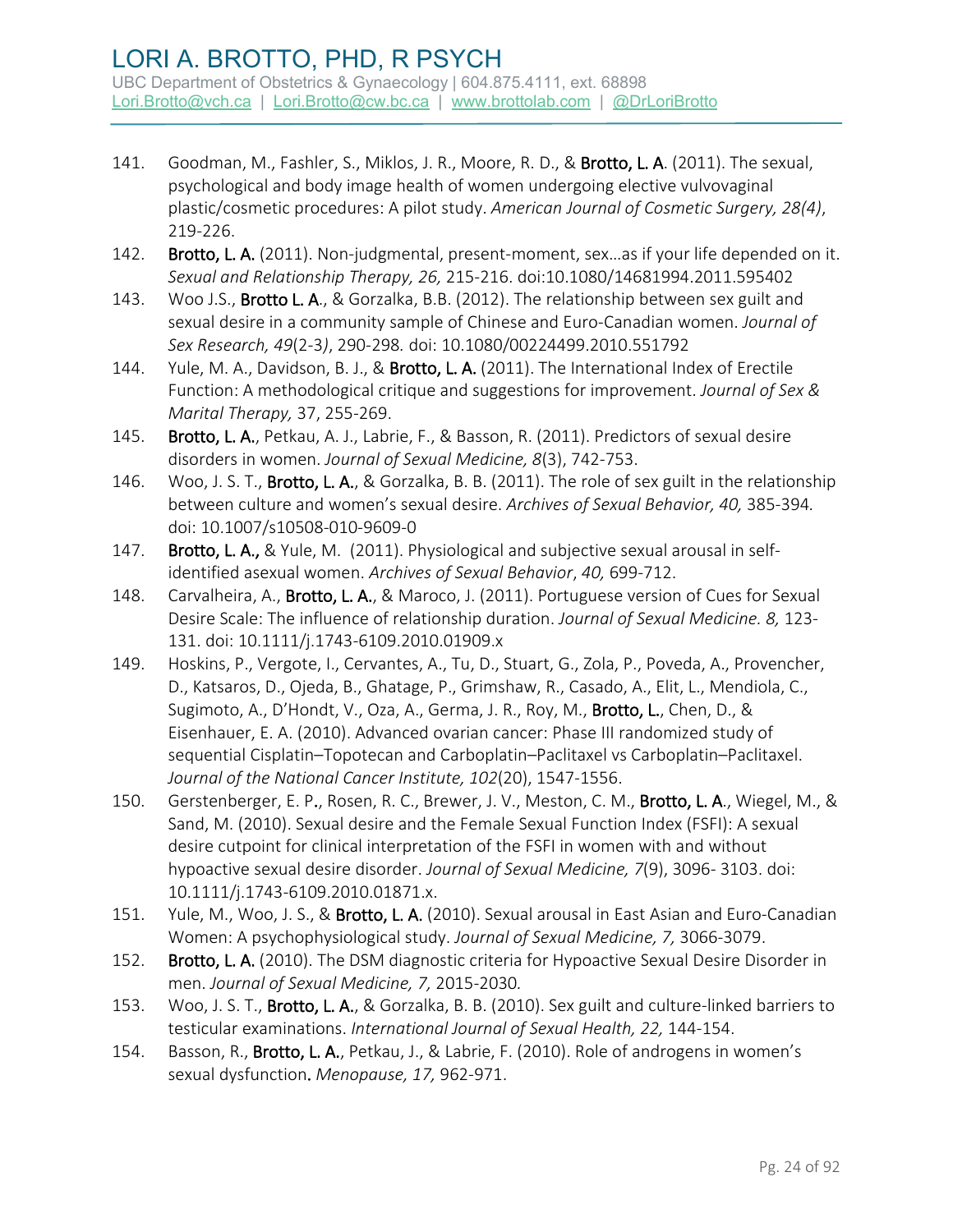- 155. Brotto, L. A., Yule, M., & Breckon, E. (2010). Psychological interventions for the sexual sequelae of cancer: A review of the literature. *Journal of Cancer Survivorship, 4,* 346-360.
- 156. Chang, S. C., Woo, J. S., Gorzalka, B. B., & Brotto, L. A. (2010). A questionnaire study of cervical cancer screening beliefs and practices of Chinese and Caucasian motherdaughter pairs living in Canada. *Journal of Obstetrics and Gynaecology Canada, 32*(3), 254-262*.*
- 157. Brotto, L. A., Bitzer, J., Laan, E., Leiblum, S., & Luria, M. (2010). Women's sexual desire and arousal disorders. *Journal of Sexual Medicine, 7*(1 Pt 2), 586-614*.*
- 158. Basson, R., Wierman, M. E., van Lankveld, J., & Brotto, L. A. (2010). Summary of the recommendations on sexual dysfunctions in women. *Journal of Sexual Medicine, 7*(1 pt 2), 314-326.
- 159. Brotto, L. A., & Klein, C. (2010). Psychological factors involved in women's sexual dysfunctions. *Expert Review of Obstetrics and Gynecology, 5,* 93-104.
- 160. Carvalheira, A., Brotto, L. A., & Leal, I. (2010). Women's motivations for sex: Exploring the DSM-IV-TR criteria for hypoactive sexual desire and female sexual arousal disorders. *Journal of Sexual Medicine, 7*, 1454-1463.
- 161. Brotto, L. A., Sadownik, L., & Thomson, S. (2010). Impact of educational seminars on women with provoked vestibulodynia. *Journal of Obstetrics and Gynaecology Canada, 32*(2), 132-138.
- 162. Brotto, L. A., Knudson, G., Inskip, J., Rhodes, K., & Erskine, Y. (2010). Asexuality: A mixedmethods approach. *Archives of Sexual Behavior, 39,* 599-618.
- 163. Curran, S., Brotto, L. A., Fisher, H., Cohen, T., & Knudson, G. (2010). The ACTIV study: Acupuncture treatment in provoked vestibulodynia. *Journal of Sexual Medicine, 7*, 981- 995.
- 164. Brotto, L. A. (2010). The DSM diagnostic criteria for Hypoactive Sexual Desire Disorder in women. *Archives of Sexual Behavior*, *39,* 221-239.
- 165. Brotto, L. A. (2010). The DSM diagnostic criteria for Sexual Aversion Disorder. *Archives of Sexual Behavior*, *39*, 271-277.
- 166. Woo, J. S. T., Brotto, L. A., & Yule, M. (2010). Do East Asian and Euro-Canadian women differ in sexual psychophysiology research participation. *Journal of Sex Research*, *47*(4), 345-354.
- 167. Brotto, L. A., Klein, C., & Gorzalka, B. B. (2009). Laboratory-induced hyperventilation differentiates female sexual arousal disorder subtypes. *Archives of Sexual Behavior, 38*(4), 463-475.
- 168. Woo, J.S.T., Brotto, L. A., & Gorzalka, B. B. (2009). The role of sexuality in cervical cancer screening among Chinese women. *Health Psychology*, *28*(5), 598-604.
- 169. Brotto, L. A., Mehak, L., & Kit, C. (2009). Yoga and sexual functioning: A review. *Journal of Sex & Marital Therapy*, *35*(5), 378-390.
- 170. Brotto, L. A., Heiman, J. R., & Tolman, D. L. (2009). Narratives of desire in mid-age women with and without arousal difficulties. *Journal of Sex Research, 46*(5), 387-98.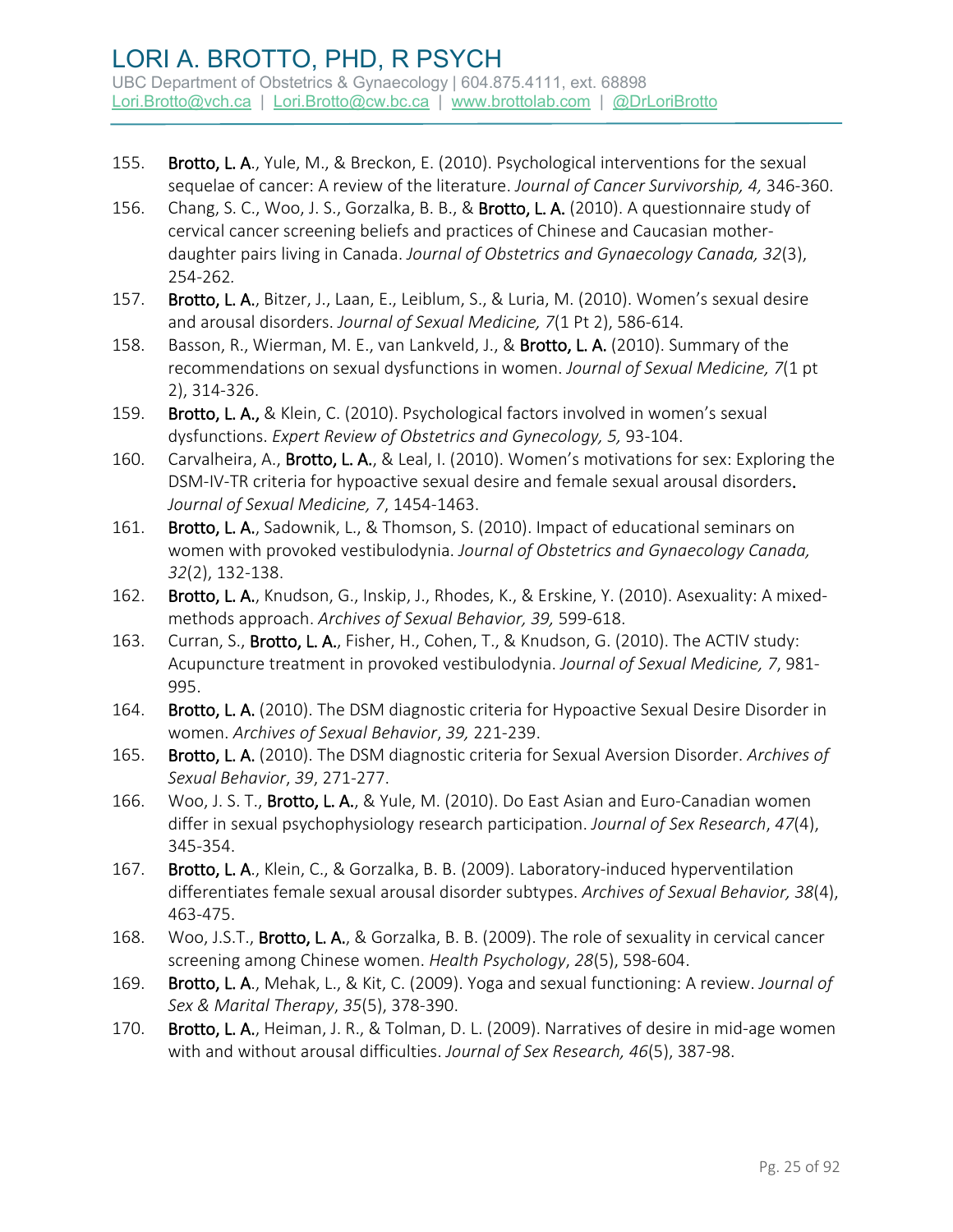- 171. Van Anders, S. M., Brotto, L. A., Farrell, J., & Yule, M. (2009). Associations among physiological and subjective sexual response, sexual desire, and salivary steroid hormones in healthy premenopausal women. *Journal of Sexual Medicine, 6*, 739-751.
- 172. Brotto, L. A., Krychman, M. L., & Jacobson, P. (2008). Eastern approaches for enhancing women's sexuality: Mindfulness, acupuncture, and yoga (CME). *Journal of Sexual Medicine, 5*(12), 2741-2748.
- 173. Brotto, L. A., Basson, R., & Luria, M. (2008). A mindfulness-based group psychoeducational intervention targeting Sexual Arousal Disorder in women. *Journal of Sexual Medicine, 5*, 1646-1659.
- 174. Brotto, L. A., Heiman, J. R., Goff, B., Greer, B., Lentz, G., Swisher, E., Tamimi, H., & Van Blaricom, A. (2008). A psychoeducational intervention for sexual dysfunction in women with gynecological cancer. *Archives of Sexual Behavior, 37*, 317-329.
- 175. Woo, J. S. T., & Brotto, L. A. (2008). Age of first sexual intercourse, ethnicity, and adult sexual functioning. *Journal of Sexual Medicine, 5*, 571-582.
- 176. Brotto, L. A., Chou, A.Y., Singh, T., & Woo, J. S. T. (2008). Reproductive health practices among Indian, Indo-Canadian, Canadian East Asian, and Euro-Canadian women: The role of acculturation. *Journal of Obstetrics and Gynaecology Canada, 30,* 229-238.
- 177. Brotto, L. A. (2007). More non-industry funding is needed for sexological sciences to endure. *Journal of Sex and Marital Therapy*, *33*(5), 411-3.
- 178. Brotto, L. A., & Heiman, J. R. (2007). Mindfulness in sex therapy: Applications for women with sexual difficulties following gynaecologic cancer. Leading Comment. *Sexual and Relationship Therapy, 22*(1), 3-11.
- 179. Brotto, L. A., Woo, J. S. T., & Ryder, A. G. (2007). Acculturation and sexual function in Canadian East Asian men. *Journal of Sexual Medicine, 4*(1), 72-82.
- 180. Brotto, L. A., Gehring, D., Klein, C., Gorzalka, B. B., Thomson, S., & Knudson, G. (2005). Psychophysiological and subjective sexual arousal to visual sexual stimuli in new women. *Journal of Psychosomatic Obstetrics and Gynaecology, 26*(4), 237-244.
- 181. Brotto, L. A., Chik, H. M., Ryder, A. G., Gorzalka, B. B., & Seal, B. N. (2005). Acculturation and sexual function in Asian women. *Archives of Sexual Behavior, 34*, 613-626.
- 182. Seal, B. N., Brotto, L. A., & Gorzalka, B. B. (2005). Oral contraceptive use and female sexual arousal: Methodological considerations. *Journal of Sex Research, 42,* 249-258.
- 183. Basson, R., Brotto, L. A., Laan, E., Redmond, G., & Utian, W. (2005). Assessment and management of women's sexual dysfunctions: Problematic desire and arousal. *Journal of Sexual Medicine, 2*(3), 291-300.
- 184. Brotto, L. A., Basson, R., & Gorzalka, B. B. (2004). Psychophysiological assessment in premenopausal sexual arousal disorder. *Journal of Sexual Medicine, 1*(3), 266-277.
- 185. Basson, R., Leiblum, S., Brotto, L. A., Derogatis, L., Fourcroy, J., Fugl-Meyer, K., Graziottin, A., Heiman, J. R., Laan, E., Meston, C., Schover, L., van Lankveld, J., & Weijmar Schultz, W. (2004). Revised definitions of women's sexual dysfunction. *Journal of Sexual Medicine, 1*(1), 40-49.
- 186. Brotto, L. A., & Graziottin, A. (2004). Hypersexuality in women: Myth or reality? *Urodinamica, 14*(2), 84-88.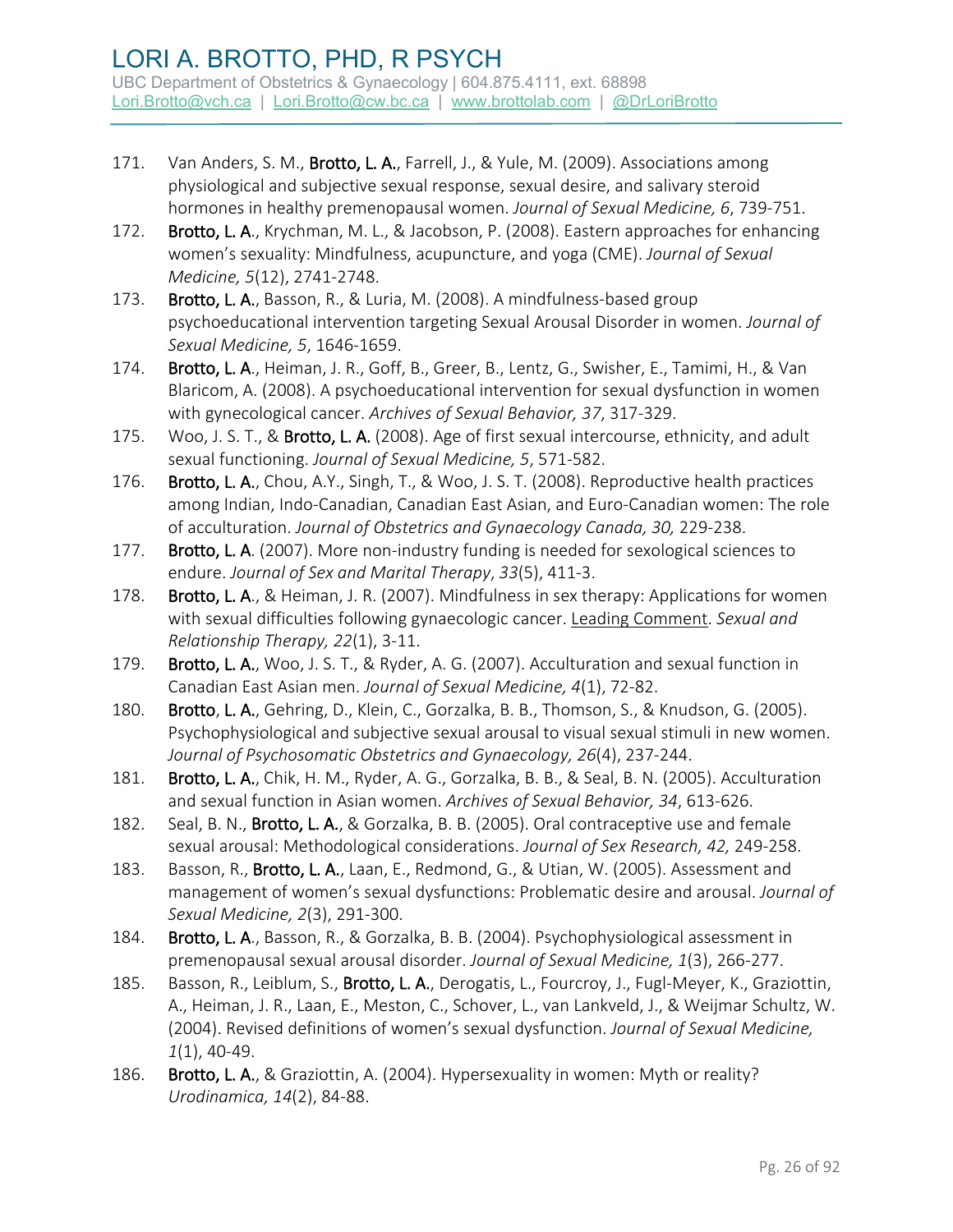- 187. Graziottin, A., & Brotto, L. A. (2004). Vulvar Vestibulitis Syndrome: A clinical approach. *Journal of Sex and Marital Therapy, 30*, 157-172.
- 188. Basson, R., Leiblum, S., Brotto, L. A., Derogatis, L., Fourcroy, J., Fugl-Meyer, K., Graziottin, A., Heiman, J. R., Laan, E., Meston, C., van Lankveld, J., & Weijmar Schultz, W. (2003). Definitions of women's sexual dysfunction reconsidered: Advocating expansion and revision. *Journal of Psychosomatic Obstetrics and Gynecology, 24*(4), 221-229.
- 189. Basson, R., & Brotto, L. A. (2003). Sexual psychophysiology and effects of sildenafil citrate in estrogenized women with acquired genital arousal disorder and impaired orgasm. *British Journal of Obstetrics & Gynaecology, 110*, 1014-1024.
- 190. Brotto, L. A., Basson, R., & Gehring, D. (2003). Psychological profiles among women with vulvar vestibulitis syndrome: A chart review. *Journal of Psychosomatic Obstetrics and Gynecology, 24*(3), 195-204.
- 191. Hill, M., Brotto, L. A., Lee, T., & Gorzalka, B. B. (2003). Sex differences in the interactive effects of corticosterone and melatonin in the forced-swim test. *Progress in Neuropsychopharmacology and Biological Psychiatry, 27*(6), 905-911.
- 192. Brotto, L. A., & Gorzalka, B. B. (2002). Genital and subjective sexual arousal in postmenopausal women: Influence of laboratory-induced hyperventilation. *Journal of Sex & Marital Therapy, 28,* 39-53.
- 193. Brotto, L. A., Gorzalka, B. B., & Lamarre, A. K. (2001). Melatonin protects against the effects of chronic stress on sexual behavior in male rats. *Neuroreport, 12,* 3465-3469.
- 194. Brotto, L. A., Gorzalka, B. B., & Barr, A. M. (2001). Paradoxical effects of chronic corticosterone on forced swim behaviours in aged male and female rats. *European Journal of Pharmacology, 424,* 203-209.
- 195. Brotto, L. A., Barr, A. M., & Gorzalka, B. B. (2000). Sex differences in forced-swim and open-field test behaviours after chronic administration of melatonin. *European Journal of Pharmacology, 402*, 87-93.
- 196. Barr, A. M., Brotto, L. A., & Phillips, A. G. (2000). Chronic corticosterone enhances the rewarding effect of hypothalamic self-stimulation in rats. *Brain Research, 875,* 196-201.
- 197. Brotto, L. A., & Gorzalka, B. B. (2000). Melatonin enhances sexual behavior in the male rat. *Physiology and Behavior, 68,* 483-486.
- 198. Brotto, L. A., Hanson, L. A., & Gorzalka, B. B. (1999). Nefazodone attenuates the stressinduced facilitation of wet dog shakes but not the facilitation of sexual behaviour in female rats. *European Journal of Pharmacology, 381*, 101-104.
- 199. Gorzalka, B. B., Brotto, L. A., & Hong, J. J. (1999). Corticosterone regulation of 5-HT2A receptor-mediated behaviors in the male rat: Attenuation by melatonin. *Physiology and Behaviour, 67*, 439-442.
- 200. Brotto, L. A., Hanson, L. A., & Gorzalka, B. B. (1998). Effects of housing conditions and 5-HT2A activation on male rat sexual behavior. *Physiology and Behavior, 63*, 475-479.
- 201. Gorzalka, B. B., Hanson, L. A., & Brotto, L. A. (1998). Chronic stress effects on sexual behavior in male and female rats: Mediation by 5-HT2A receptors. *Pharmacology, Biochemistry, and Behavior, 61,* 405-412.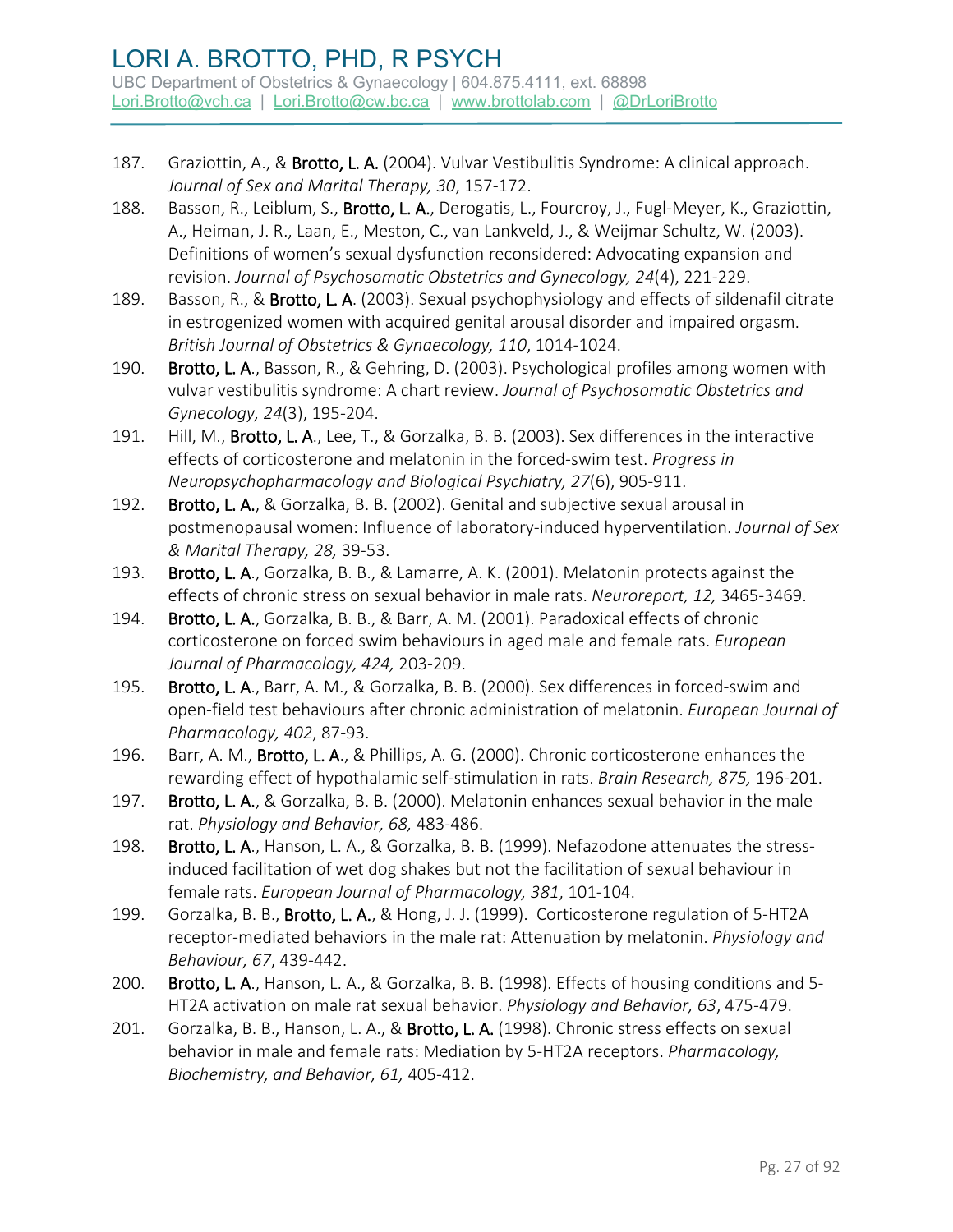202. Hanson, L. A., Gorzalka, B. B., & Brotto, L. A. (1998). The antidepressant nefazodone attenuates corticosterone-induced increases in 5-HT2A mediated behaviors in the female rat. *European Journal of Pharmacology, 342*, 163-165.

# SPECIAL ISSUE EDITOR

- 1. Rosen, N.O., & Brotto, L.A. (Online ahead of print). Archives of Sexual Behavior, special issue on Knowledge Translation in Sex Research.
- 2. Brotto, L. A., & Bradford, A. (2016). Current Sexual Health Reports, special issue on Internet facilitated sex therapies, Volume 8
- 3. Brotto, L. A., & Bradford, A. (2015). Current Sexual Health Reports, special issue on Women's Sexual Desire, Volume 7 (3)
- 4. Brotto, L. A., & Giraldi, A. (2014). Current Sexual Health Reports, special issue on Female Sexual Pain, Volume 6 (1).
- 5. Brotto, L. A., & Barker, M. (2013). Sexual and Relationship Therapy, special issue on Mindfulness and Sexuality, Volume 28(1-2).

### **MONOGRAPH**

Basson, R. & Brotto L. A. Female sexual dysfunction. BMJ Publishing Group. Point-of-Care Web site. 2008-2012.

### GUIDELINES/DIAGNOSTIC CLASSIFICATION SYSTEM

- 1. Brotto, L. A. (In Press) Section Editor, Sexual Dysfunctions Chapter for the Diagnostic and Statistical Manual of Mental Disorders, Fifth Edition, Text Revision (DSM-5-TR). Washington, DC, American Psychiatric Association.
- 2. Brotto, L. A., & Bradford, A. (2016). Current Sexual Health Reports, special issue on Internet facilitated sex therapies, Volume 8
- 3. Binik, Y. M., Brotto, L. A., Graham, C. A., & Segraves, R. T. (2013). Sexual Dysfunctions. *Diagnostic and Statistical Manual of Mental Disorders, (DSM-5®).* American Psychiatric Publishing Inc., Arlington, VI, pp. 423-450.
- 4. Brotto, L. A., Bitzer, J., Laan, E. & Leiblum, S. R. Luria, M. (2010). Women's sexual desire and arousal disorders. *Sexual Medicine: Sexual Dysfunctions in Men and Women.* Edited by Montorsi, F., Basson, R., Adaikan, G., Becher, E., Clayton, A., Guiliano, F., Khoury, S., & Sharlip, I. (Eds.) 3<sup>rd</sup> International Consultation on Sexual Medicine. pp. 1147-1205.
- 5. Basson, R., Binik, I., Brotto, L. A., Eschenbach, D.A., Laan, E., Redmond, G., Weijmar Schultz, W., Utian, W., van Lankveld, J., Wesselmann, U., Wyatt, G. & Wyatt, L. (2004). Women's sexual desire and arousal disorders and sexual pain. *The Second International Consultation on Sexual Medicine: Men and Women's Sexual Dysfunction*. Edited by Basson, R., Khouri, S., Giuliano, F., Rosen, R., & Lue, T. Paris, France. Health Publications Ltd, pp. 851-974.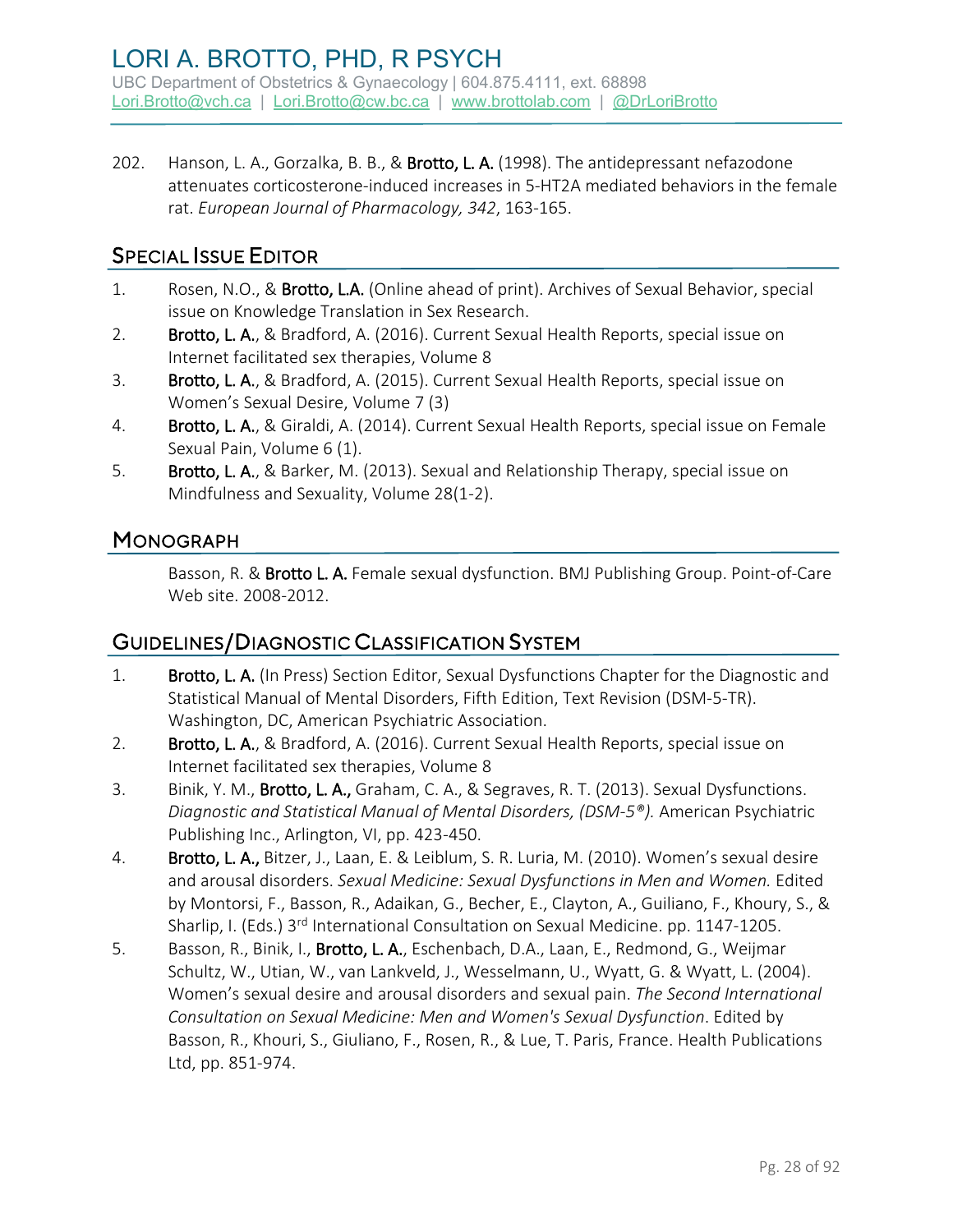UBC Department of Obstetrics & Gynaecology | 604.875.4111, ext. 68898 [Lori.Brotto@vch.ca](mailto:Lori.Brotto@vch.ca) | [Lori.Brotto@cw.bc.ca](mailto:Lori.Brotto@cw.bc.ca) | [www.brottolab.com](http://www.brottolab.com/) | [@DrLoriBrotto](https://twitter.com/DrLoriBrotto)

### **BOOKS**

- 1. Brotto, L. A. (2018). *Better Sex Through Mindfulness: How women can cultivate desire*. Vancouver, Canada: Greystone Publishing.
- 2. Brotto, L. A. & Barker, M. (Eds.) (2014). *Mindfulness in Sexual and Relationship Therapy*. London, England: Taylor & Francis.

#### BOOK CHAPTERS

- 1. Brotto, L.A. & Jabs, F. (2021). Sexual interest/arousal disorder in women. In: Lykins A. D. (eds). *Encyclopedia of Sexuality and Gender*. Springer, Cham. [https://doi.org/10.1007/978-3-319-59531-3\\_56-1](https://doi.org/10.1007/978-3-319-59531-3_56-1)
- 2. Brotto, L. A., & Velten, J. (2020). Sexual interest/arousal disorder. *Principles And Practice of Sex Therapy, 6th edition*. Edited by Binik, Y. M., & Hall, K. New York, NY: Guilford Press. Pp 13-40.
- 3. Brotto, L.A., & Milani, S. (In Press). Asexuality: When sexual attraction is lacking. *Gender and Sexuality Development*. Edited by VanderLaan, D., & Wong, W.I. Springer International Publishing.
- 4. Rosen, N.O., Brotto, L.A., & Zucker, K. J. (2018). Sexual Dysfunctions and paraphilic disorders. *Adult Psychopathology and Diagnosis, 8th Edition*. Edited by Beidel, D. C. & Frueh, C. Hoboken, NJ: John Wiley & Sons. Chapter 16: pp. 571-632.
- 5. Yule, M. A., Brotto, L. A., & Gorzalka, B. B. (2019). Asexuality Identification Scale. In R. Milhausen, J. K. Sakaluk, T. D. Fisher, C. M. Davis, & W. L. Yarber (Eds.). *Handbook of sexuality-related measures 4th ed.*, pp. 419-422.
- 6. Brotto L.A., Bryce, M., Todd, N. (2019). Female genital cosmetic surgery: Psychological aspects and approaches. *Female Genital Cosmetic Surgery: Solution to What Problem?*  Edited by Creighton, S.M., Liao, L-M. Cambridge, UK: Cambridge University Press. pp 118- 28.
- 7. Yule, M. A., & Brotto, L. A. (2017). Creating and validating a test of asexuality. *Psychological Testing and Assessment: An Introduction to Tests and Measurement, 9th Edition*. Edited by Cohen, R. J., Swerdlik, M. E. & Sturman, E. D. New York, NY: McGraw Hill Education. Chapter 8, pp 231-232.
- 8. Brotto, L. A., & Laan. E. (2015). Problems of sexual desire and arousal in women. *ABC of Sexual Health, 3rd Edition.* Edited by Wylie, K. Hoboken, NJ: Wiley-Blackwell. Chapter 15, pp. 59-67.
- 9. Woo, J. S. T., Fok-Trela, A., & Brotto, L. A. (2014). Assessing sexual dysfunction in Asian clients. *Guide to Psychological Assessment with Asians*. Edited by Benuto, L. T., Thaler, N. S., & Leany, B. D. New York, NY: Springer. Chapter 15, pp. 225- 241.
- 10. Yule, M. A., Brotto, L. A., & Gorzalka, B. B. (2014). Mental health and interpersonal functioning in self-identified asexual men and women*. Asexuality and Sexual Normativity: An Anthology.* Edited by Carrigan, M., Gupta, K. & Morrison, T. G. London, England: Taylor & Francis. Chapter 2, pp. 25-40.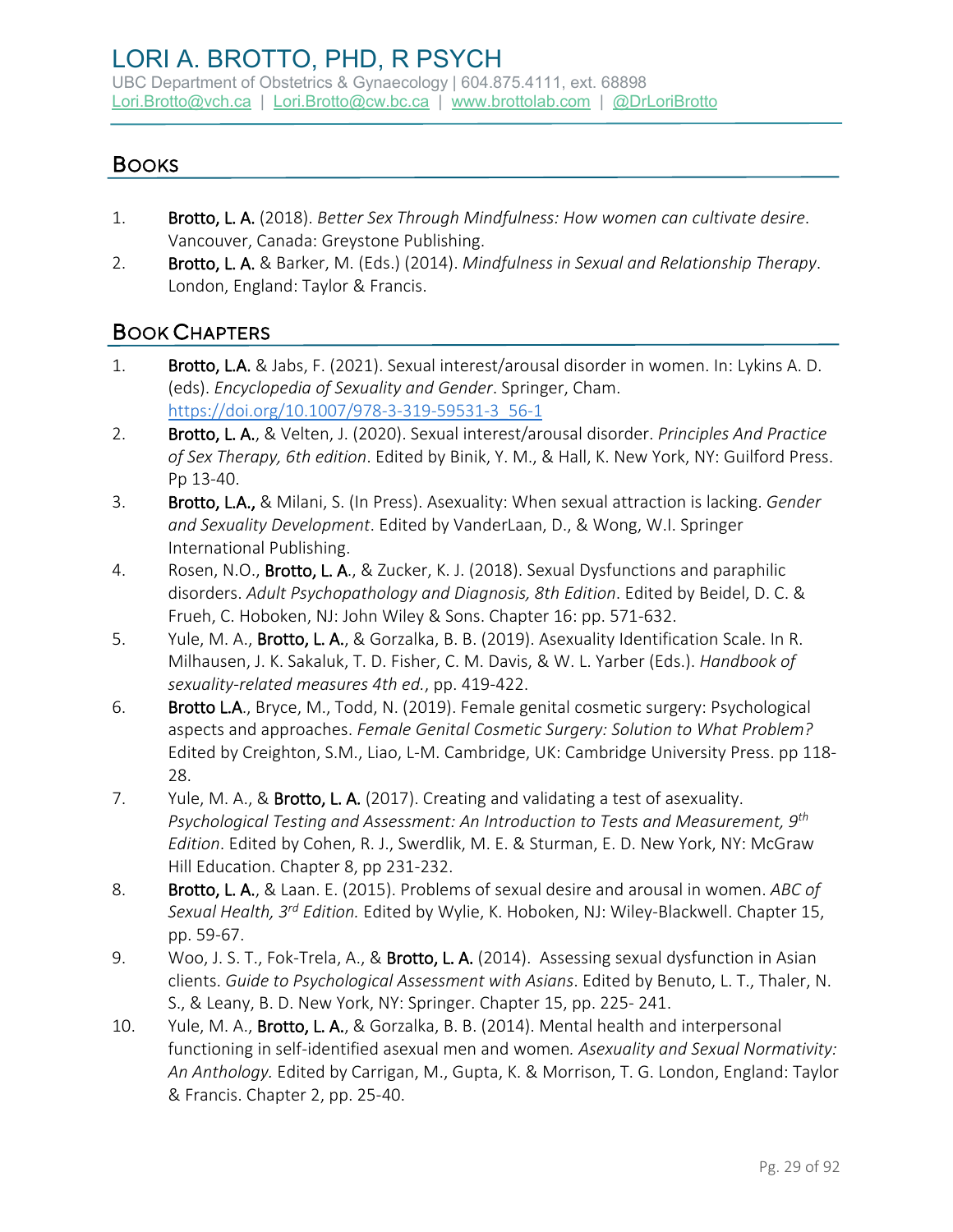- 11. Brotto, L. A., Klein, C., & Zucker, K. J. (2014). Sexual Dysfunctions and Paraphilic Disorders. *Adult Psychopathology and Diagnosis (7th Edition)*. Edited by D. C. Beidel, C. Frueh, & M. Hersen. Hoboken, NJ: John Wiley & Sons. Chapter 15: pp. 547-601.
- 12. Brotto, L. A., & Yule, M. A. (2014). Women's sexual difficulties. *The Wiley Handbook of Cognitive Behavioral Therapy: Volume 2*. Edited by Hoffman, S. G., Dozois, D., Smits, J. A. J., & Rief, W. Hoboken, NJ: John Wiley and Sons. Chapter 27, pp. 619 – 644.
- 13. Brotto, L. A., & Smith, K. B. (2014). Applications of Mindfulness in the treatment of women's sexual dysfunction, Chapter 44. *The Wiley Blackwell Handbook of Mindfulness.*  Edited by Ie, A., Ngnoumen, C. T., & Langer, E. J. Hoboken, NJ: Wiley-Blackwell. Pp. 864- 880.
- 14. Brotto, L. A., & Luria, M. (2014). Sexual Interest/Arousal Disorder. *Principles and Practice of Sex Therapy, 5th edition*. Edited by Binik, Y. M., & Hall, K. New York, NY: Guilford Press. Pp. 17-41
- 15. Brotto, L. A. (2014). Sexual Interest/Arousal Disorder. *Encyclopedia of Quality of Life and Well-Being Research.* Edited by Michalos, A. C. New York, NY: Springer Reference. Pp 5903-5905.
- 16. Brotto, L. A., & Smith, K.B. (2014). Sexual desire and pleasure. *APA Handbook of Sexuality and Psychology: Volume 1. Person-Based Approaches.* Edited by Tolman, D. L., & Diamond, L. M. Arlington, VI: American Psychological Association. Chapter 8, pp. 205 - 244
- 17. Derogatis, L. R., & Brotto, L. A. (2013). Diagnosis, assessment and treatment of male sexual dysfunctions. *Psychologists' Desk Reference, Third Edition.* Edited by Koocher, G. P., Norcross, J. C., & Greene, B. Oxford, England: Oxford University Press. Pp. 219-224.
- 18. Derogatis, L. R., & Brotto, L. A. (2013). Diagnosis, assessment and treatment of female sexual dysfunctions. *Psychologists' Desk Reference, Third Edition.* Edited by Koocher, G. P., Norcross, J. C., & Greene, B. Oxford, England: Oxford University Press. Pp. 214-219.
- 19. Brotto, L. A., & Klein, C. (2011). Sexual Dysfunctions and Paraphilias. *Adult Psychopathology and Diagnosis (6th Edition)*. Edited by Hersen, M. & Beidel, D.C. Hoboken, NJ: John Wiley & Sons. Chapter 15, pp. 539-600.
- 20. Brotto, L. A., & Carvalheira, A. (in press). Sexual function in female cancer survivors. *Female Reproductive and Sexual Medicine*. Edited by Kandeel, F. New York, NY: Humana Press.
- 21. Brotto, L. A., & Woo, J. S. T. (2010). Cognitive-behavioral and mindfulness-based therapy for low sexual desire. Edited by Leiblum, S. R. *Treating Sexual Desire Disorders: A Clinical Casebook*. New York, NY: Guilford Press, pp. 149-164.
- 22. Brotto, L. A. & Kingsberg, S. (2010). Sexual consequences of cancer survival. *Handbook of Clinical Sexuality for Mental Health Professionals (Second Edition)*. Edited by Levine, S., Risen, C., & Althof, S. New York, NY: Taylor & Francis Group. Pp. 329-347.
- 23. Brotto, L. A., Basson, R. & Woo, J. S. T. (2009). Female sexual arousal disorders. *Clinical Manual of Sexual Disorders.* Edited by Balon, R., & Segraves, R. T. Arlington, VI: American Psychiatric Publishing Inc. Pp. 185-211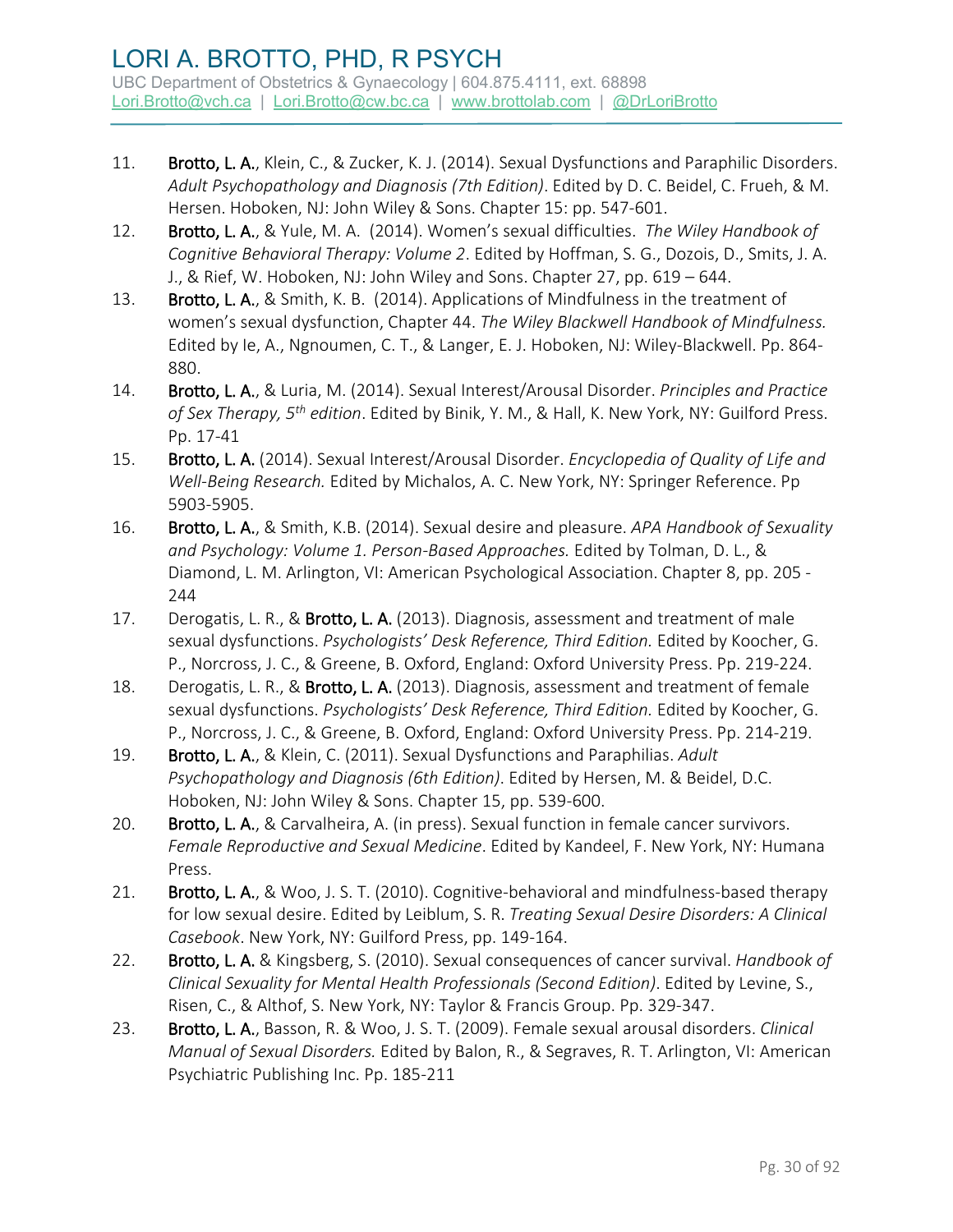- 24. Basson, R., & Brotto, L. A. (2009). Disorders of sexual desire and subjective arousal in women. *Clinical Manual of Sexual Disorders.* Edited by Balon, R., & Segraves, R. T. Arlington, VI: American Psychiatric Publishing Inc. Pp. 119-159.
- 25. Brotto, L. A., & Luria, M. (2008). Menopause, aging, and sexual response in women. *Handbook of Sexual and Gender Identity Disorders.* Edited by Rowland, D.L., & Incrocci, L. Hoboken, NJ: John Wiley & Sons. Pp. 251-283.
- 26. Brotto, L. A., & Klein, C. (2007). Sexual and gender-identity disorders. *Adult Psychopathology and Diagnosis (Fifth Edition).* Edited by Hersen, M., Turner, S. M., & Beidel, D. Hoboken, NJ: John Wiley & Sons. Pp. 504-570.
- 27. Brotto, L. A. (2005). Psychologic-based desire and arousal disorders: Treatment strategies and outcome results. *Textbook of Female Sexual Dysfunction*. Edited by Goldstein, I., Meston, M., Davis, S., & Traish, A. Nashville, TN: Parthenon Press. Pp. 443-450.

# NON-REFEREED PUBLICATIONS AND COMMENTARIES

- 1. Siddhpuria, S., Breau, G., Lackie, M.E., Lavery, B.M., Ryan, D., Shulman, B., Kennedy, A.L., Brotto, L.A. Women's preferences and design recommendations for a postpartum depression psychoeducation intervention: A user involvement study. *JMIR Formative Research. Preprint.* April 24, 2022.
- 2. Brotto, L.A. (2021). Canadians are having more sex during the pandemic, unless they're living with their partners. The Conversation. Published online [https://theconversation.com/canadians-are-having-more-sex-during-the-pandemic](https://theconversation.com/canadians-are-having-more-sex-during-the-pandemic-unless-theyre-living-with-their-partners-165849)[unless-theyre-living-with-their-partners-165849](https://theconversation.com/canadians-are-having-more-sex-during-the-pandemic-unless-theyre-living-with-their-partners-165849)
- 3. Kaida, A., Brotto, L.A., Murray, M.C.M., Côté, H.C.F., Albert, A.Y., Nicholson, V., Gormley, R., Gordon, S., Booth, A., Smith, L.W., Baaske, A., Galea, L.A.M., Sadarangani, M., Ogilvie, G.S. (2021). Intention to receive a COVID-19 vaccine by HIV status among a populationbased sample of women and gender diverse individuals in British Columbia, Canada. medRxiV. doi: 10.1101/2021.08.19.21262249
- 4. Brotto, L.A., Chankasingh, K., Baaske, A., Albert, A., Booth, A., Kaida, A., Smith, L.W., Racey, S., Gottschilch, A., Murray, M.C.M., Sadarangani, M., Ogilvie, G., Galea, L. (2021). The influence of sex, gender, age, and ethnicity on psychosocial factors and substance use throughout phases of the COVID-19 pandemic. *medRxiv*. (Online ahead of Print). doi: 10.1101/2021.06.08.21258572
- 5. Brotto, L.A., & Graham, C.A. (2022). Is Basson's Model of Sexual Response Relevant? Yes, and so are other validated models of sexual response: A commentary on Balon (2021), *Journal of Sex & Marital Therapy*, *48*(1), 13- 16. DOI: [10.1080/0092623X.2021.1918301](https://doi.org/10.1080/0092623X.2021.1918301)
- 6. Ogilvie G., Gordon, S., Smith L.W., Albert A., Racey, C.S., Booth A. Gottschilch A., Goldfarb, D., Murray M.C.M., Galea, L.A.M., Kaida, A., Brotto, L.A., & Sadarangani, M. (2021). Intention to receive a COVID-19 vaccine: Results from a population-based survey in Canada. medRxiv (preprint). doi: 10.1101/2021.02.03.21251007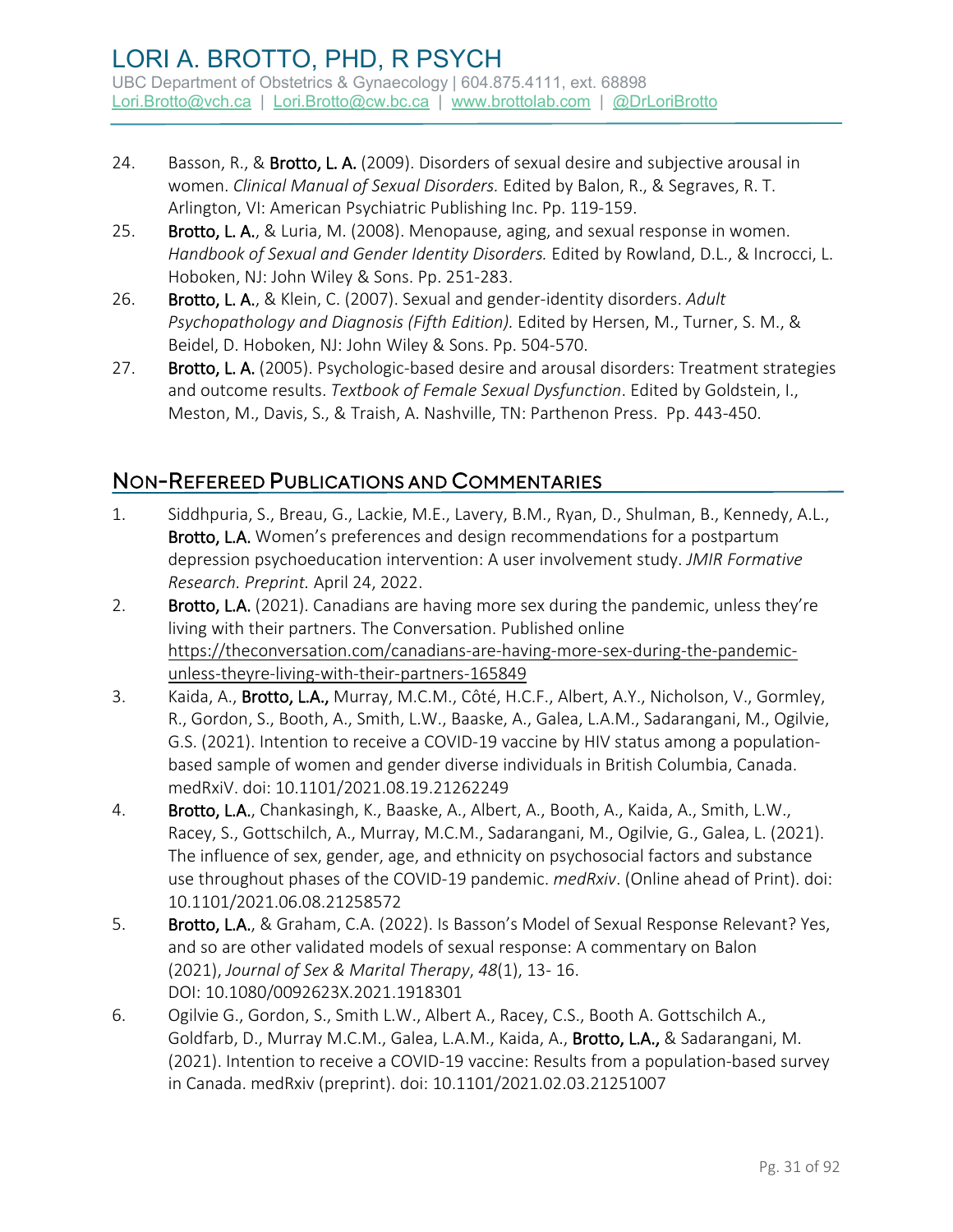- 7. Herbenick, D., van Anders, S. M., Brotto, L. A., Chivers, M. L., Jawed-Wessel, S., & Galarza, J. (2019). Guest Editorial: Sexual harassment in the field of sexuality research. *Archives of Sexual Behavior*, *48*(4), 997-1006. doi: 10.1007/s10508-019-1405-x
- 8. Brotto, L. A., & Yule, M. A. (2017). Response to commentaries. *Archives of Sexual Behavior, 46*(3), 653-657. doi: 10.1007/s10508-017-0974-9
- 9. Driscoll, M., Basson, R., Brotto, L., Corriea, S., Goldmeier, D., Laan, E., Luria, M., Schultz, W., Tiefer, L., & Toates, F. (2017) Letter to the Editor: Empirically supported incentive model of sexual response ignored. *Journal of Sexual Medicine 14*, 758-759. doi: 0.1016/j.jsxm.2017.03.248
- 10. Brotto, L. A. (2017). Vaginal versus clitoral? Or, vaginal and clitoral? A reply to Brody and Costa. *Canadian Journal of Human Sexuality*, *26*(1), 5–6. doi:10.3138/cjhs.261-C2
- 11. Brotto, L. A. (2016). Special issue introduction: Research presented at the 42<sup>nd</sup> Annual Meeting of the Canadian Sex Research Forum, Kelowna, British Columbia, October 1-3, 2015. *Canadian Journal of Human Sexuality, 25(2),* 73. doi: 10.3138/cjhs.252-IN
- 12. Brotto. L. A. (2015). Flibanserin. *Archives of Sexual Behavior, 44*(8), 2103-2105. doi: 10.1007/s10508-015-0643-9.
- 13. Brotto, L. A., & Goldmeier, D. (2015). Mindfulness interventions for treating sexual dysfunctions: The gentle science of finding focus in a multitask world. Invited Expert Opinion. *Journal of Sexual Medicine, 12*(8), 1687- 1689. DOI: 10.1111/jsm.12941
- 14. Brotto, L. A., Graham, C. A., Paterson, L. Q. P., Yule, M. A., & Zucker, K. J. (2015). Letter to the Editor: Women's endorsement of different models of sexual functioning supports polythetic criteria of Female Sexual Interest/Arousal Disorder in DSM-5. *Journal of Sexual Medicine, 12*(9) 1978-1981. DOI: 10.1111/jsm.12965
- 15. Basson, R., Young, A., Brotto, L. A., Driscoll, M., Correia, S., & Labrie, F. (2015). RE: Is there a correlation between androgen and sexual desire in women? Letter to the Editor. *Journal of Sexual Medicine. 12*(7), 1654–1655. DOI: 10.1111/jsm.12892
- 16. Graham, C. A., Brotto, L. A. & Zucker, K. J. (2014). Response to Balon and Clayton (2014): Female Sexual Interest/Arousal Disorder is a diagnosis more on firm ground than thin air. *Archives of Sexual Behavior*. *43*(7), 1231-1234.DOI 10.1007/s10508-013-0248-0.
- 17. Brotto, L. A. (2013). Mindful Sex. *Canadian Journal of Human Sexuality, Invited Commentary, 22*(2) 63-68 DOI: 10.3138/cjhs.2013.2132.
- 18. Brotto, L. A. (2013). Editorial for special issue on mindfulness. *Sexual and Relationship Therapy, 28*(1-2), 1-2. DOI: 10.1080/14681994.2013.784000
- 19. Brotto, L. A., Graham, C. A., Binik, Y. M., Segraves, R. T. & Zucker, K. J. (2011). Should sexual desire and arousal disorders in women be merged? A response to DeRogatis, Clayton, Rosen, Sand, and Pyke. *Archives of Sexual Behavior, 40,* 221-225*.* DOI: 10.1007/s10508-010-9706-0
- 20. Yule, M. A., Davison, B. J. & Brotto, L. A. (2011). Revising the International Index of Erectile Function, Letter to the Editor regarding "IIEF-15: Unsuitable for Assessing Erectile Function in Young Men?" *Journal of Sexual Medicine. 8*, 331. DOI: 10.1111/j.1743- 6109.2010.02053.x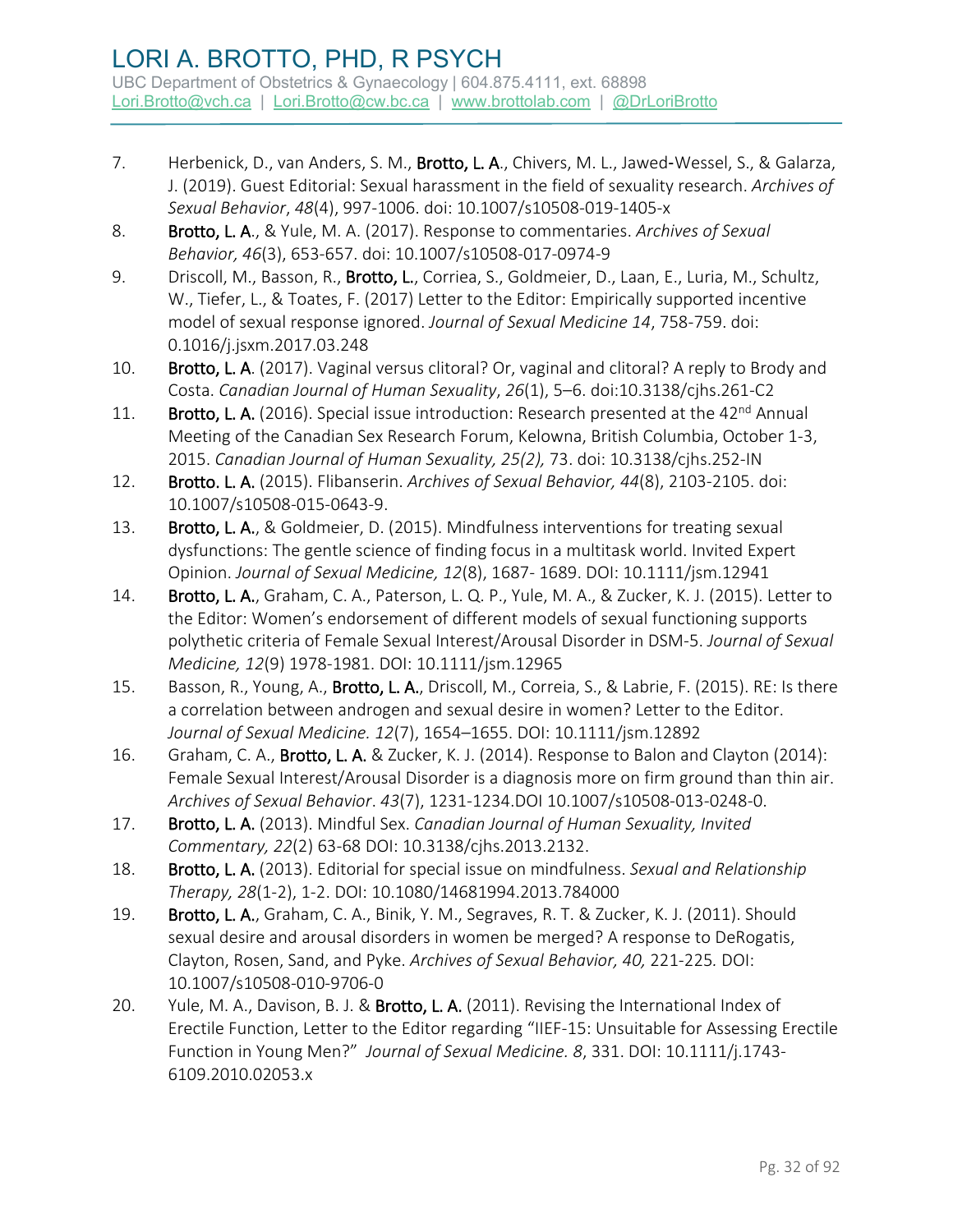- 21. Binik, Y. M., Brotto, L. A., Graham, C. A. & Segraves, R. T. (2010). Response of the DSM-5 Sexual Dysfunctions Subworkgroup to commentaries published in JSM. *Journal of Sexual Medicine, 7,* 2382-2387.
- 22. Brotto, L. A. (2009). Unvoiced pain: Discoveries in female sexual health. *Montecristo, 2*(3)*,*  52-54.
- 23. Brotto, L. A. & Yule, M. (2009). Reply to Hinderliter, Letter to the Editor. *Archives of Sexual Behavior, 38*, 622-623.
- 24. Brotto, L. A. (2009). The Female Sexual Function Index, Letter to the Editor. *Journal of Sex and Marital Therapy, 35*(3)*,* 161-163.
- 25. Brotto, L. A. & Woo, J. S. T. (2009). Mindfulness training and applications to female sexuality. *The Female Patient, 34,* 38-39.
- 26. Brotto, L. A. (2008). Book Review, *Mating In Captivity*. Journal of Sex & Marital Therapy, *34*(1), 82-84.
- 27. Brotto, L. A. (November 2007). Psychosexual evaluation of the woman with sexual complaints. *The Female Patient, 32,* 1-3*.*
- 28. Brotto, L. A. (2006). Letter to the Editor regarding "Psychophysiological and subjective sexual arousal to visual sexual stimuli in new women". *Journal of Psychosomatic Obstetrics and Gynaecology, 27*(3), 125-126.
- 29. Brotto, L. A. (2006). Book Review, Handbook of Sexual Dysfunction. *Archives of Sexual Behavior, 35*(6), 761-764.
- 30. Althof, S. E., Dennerstein, L., Clayton, A., Goldstein, I., Marson, L., Altman, A., Becher, E., Brotto, L. A., Kingsberg, S., Giraldi, A., Schreiner-Engel, P., Shabsigh, R., Vardi, Y. & Wallen, K., (2005). *The other side: Failure in fair balance reporting.* Letter to the Editor in the British Medical Journal in response to Moynihan, R., *British Medical Journal, 2004, 329:* 1255.
- 31. Brotto, L. A. (2004). *Fitting research into a clinical internship.* In: Badali, M.A. (Ed.). A match made on earth: A guide to navigating the psychology internship application process (pp. 152-155). www.cpa.ca
- 32. Brotto, L. A. (2004). *Diversity issues and internship.* In: Badali, M.A. (Ed.). A match made on earth: A guide to navigating the psychology internship application process (p. 41). www.cpa.ca/contents
- 33. Brotto, L. A. & Heiman, J. R. (2003). Sexual arousal and cervical cancer: Psychoeducation treatment manual. Unpublished document.
- 34. Brotto, L. A. (2003). *Innovations in the science of women's sexuality.* Nuvo magazine, Summer, *6*(2): 104-106.
- 35. Brotto, L. A. (2002). Chronicles of a clinical psychology internship applicant Part 2: The interview and match processes. Psynopsis: Canada's Psychology Newspaper, *24*(2), 13- 14.
- 36. Brotto, L. A. (2002). Chronicles of a clinical psychology internship applicant Part 1: Things I wish I had known earlier. Psynopsis: Canada's Psychology Newspaper, *24*(1), 20- 21.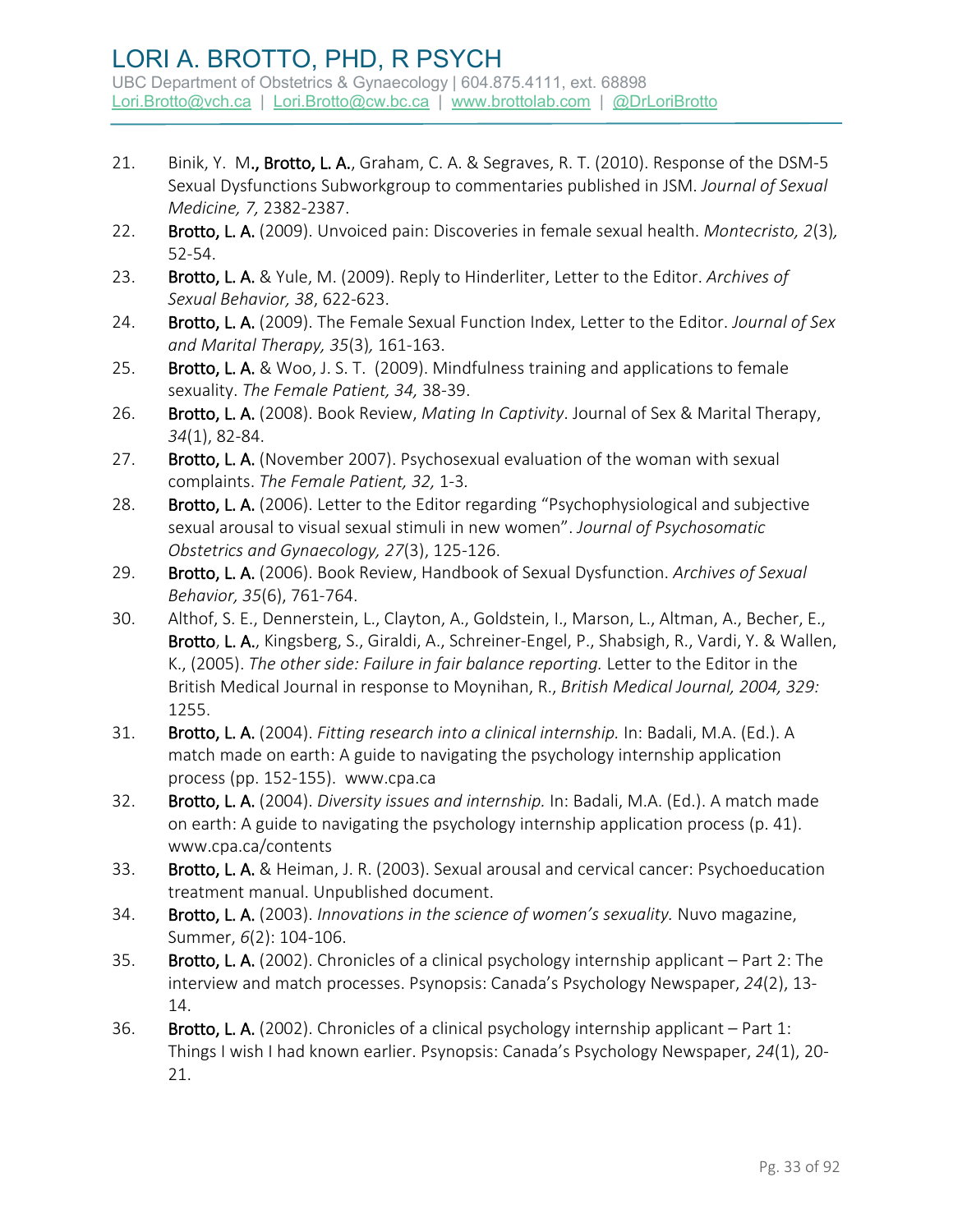- 37. Brotto, L. A. (2000). Some useful advice for graduate students considering a career in Academia. Psynopsis: Canada's Psychology Newspaper, *22*(2), 23.
- 38. Brotto, L. A. Aging and sexuality: What every woman should know. (January 2000). Bliss On-line Magazine.

### PUBLISHED ABSTRACTS

- 1. Larouche, M., Jabs, F., Cundiff, G.W., Geoffrion, R., Koenig, N.A., Belzile, E., & Brotto, L.A. (2020). Pelvic floor symptoms in women with low sexual desire seeking therapy. *Journal of Obstetrics and Gynaecology Canada, 42*(5), 678-679.
- 2. Geoffrion, R., Gong, M., Sinclair, N., Brotto, L.A., Lee, T., & Larouche, M. (2020). Depression and anxiety in surgical patients: An observational study. *Journal of Obstetrics and Gynaecology Canada, 42*(5), 674-675.
- 3. Larouche, M., Brotto, L., Koenig, N., Lee, T., Cundiff, G. W., & Geoffrion, R. T. (2016). The mind-body connection after surgery for pelvic floor disorders: Fact or fiction? *Journal of the Obstetrics & Gynaecology Canada*, *38*(5), 490-491.
- 4. Li-Yun-Fong, R., Larouche, M., Hyakutake, M., Koenig, N., Lovatt, C.A., Geoffrion, R., Brotto, L., Lee, T., & Cundiff, G. W. (2016). Is your sex life over if you have a pelvic floor disorder? *Journal of the Obstetrics & Gynaecology Canada*, *38*(5), 492-493.
- 5. Lee, T., Handy, A., Wassersug, R., Brotto, L., Kwan, W., Oliffe, J. & Dowsett, G. (2015). EP-1245: The impact of prostate cancer on the sex lives of men who have sex with men (MSM): A qualitative study. *Radiotherapy and Oncology, 115*(S1), S673-S674. doi: http://dx.doi.org/10.1016/S0167-8140(15)41237-X
- 6. Yong, P., Sadownik, L., Brotto, L. A. (2014). Concurrent deep-superficial dyspareunia: prevalence, associations, and outcomes. *Journal of Obstetrics and Gynaecology Canada*, *36* (5 Supp. 1), S15.
- 7. Sadownik, L., Van Tongeren, C., Smith, K., Basson, R., Brotto, L. (2013). A partner's perspective of the impact of provoked vestibulodynia. *Journal of Lower Genital Tract Diseases, 17*(6 Supp. 2) e85- e115.
- 8. Sadownik, L., Brotto, L., Seal, B. N., Dayan, M., Thomson, S. (2011). Impact of a Multidisciplinary Vulvodynia program on women with provoked vestibulodynia. *Journal of Lower Genital Tract Diseases, 15* (5 Supp 1), S1-S31.
- 9. Carvalheira, A., **Brotto, L.** & Leal, I. (2010). Exploring patterns of sexual desire- arousal response in women. *European Journal of Sexology and Sexual Health, 19* (Supp. 1), S27.
- 10. Costa, D., Costa, H., Carvalheira, A. & Brotto, L., (2010) A Portuguese study of women's motivations to sexual activity. *European Journal of Sexology and Sexual Health, 19* (Supp. 1), S28.
- 11. Costa, H., Costa, D., Carvalheira, A. & Brotto, L. (2010) Gender differences in "initial" vs. "triggered" sexual desire. *European Journal of Sexology and Sexual Health, 19, Supp. 1,*  S28.
- 12. Brotto, L. A., Basson, R. & Luria, M. (2008). A mindfulness-based group psychoeducational intervention targeting sexual arousal disorder in women. Abstract from the annual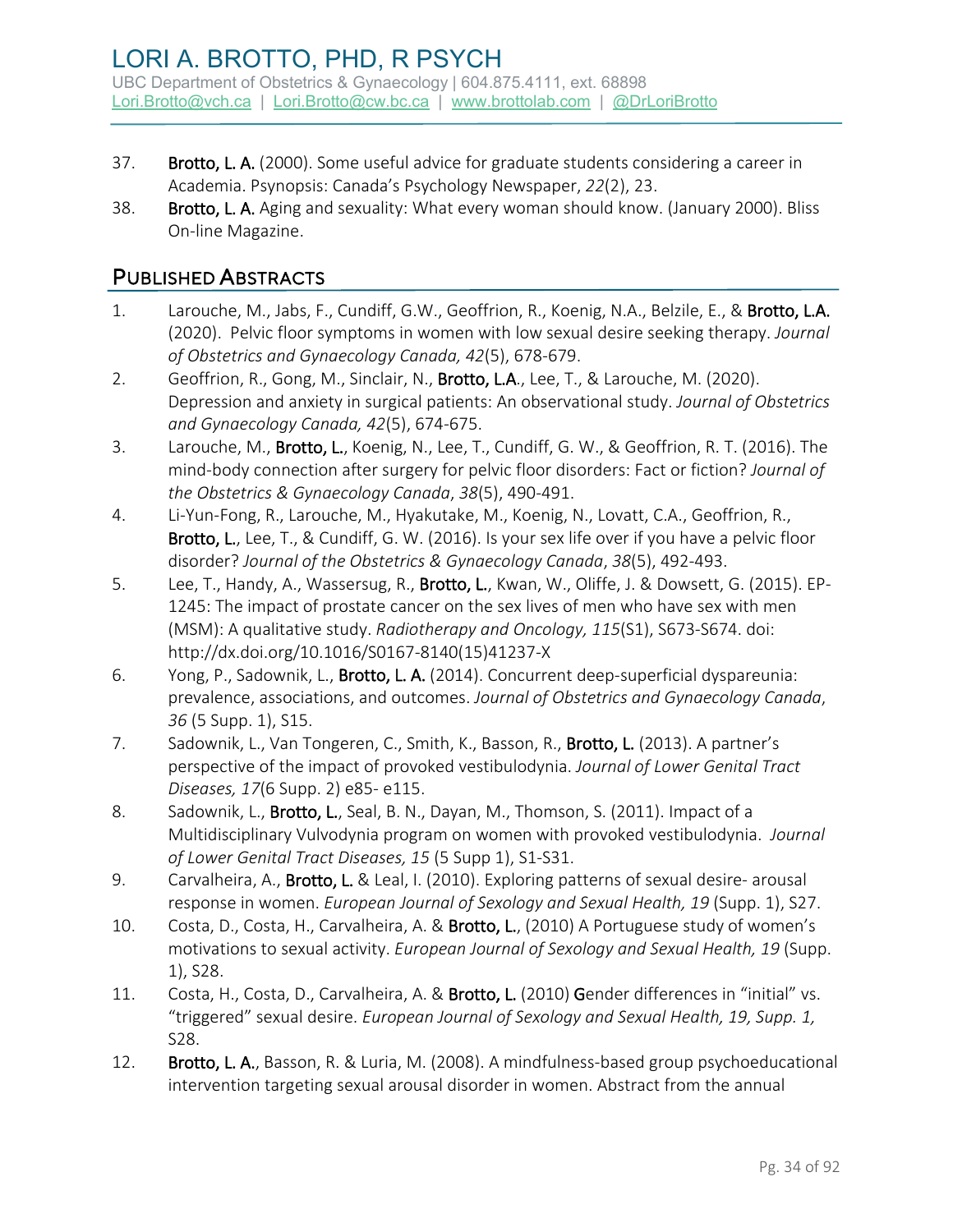meeting of the International Society for the Study of Women's Sexual Health published in the *Journal of Sexual Medicine, 5*(Supp. 3), 155-175.

- 13. Brody, S., Brotto, L. A., Rowland, D. L. & Kruger, T. H. C. (2004). Autonomic sexual psychophysiology. Abstract from the annual meeting for the Society of Psychophysiology Research published in *Psychophysiology, 41*(1), S20.
- 14. Brotto, L. A., Fawcett, V. J. & Gorzalka, B. B. Melatonin enhances sexual behaviour. (October 1999). Pharma-transfer database abstract.
- 15. Brotto, L. A., Hanson, L. A., Watson, N. V. & Gorzalka, B. B. The antidepressant, nefazodone, blocks stress-induced increases in sexual behavior and wet-dog shakes in the female rat. Abstract published in Proceedings of the Society for Neuroscience, 1998.

### POPULAR MEDIA AND KNOWLEDGE TRANSLATION

#### **TELEVISION**

- 1. *The Principles of Pleasure.* Netflix docuseries. 1 Season. March 22, 2022. <https://gem.cbc.ca/media/the-big-sex-talk/s01e02>
- 2. *The Big Sex Talk: Not Having It.* CBC Gem S1 E2. March 18, 2022. <https://gem.cbc.ca/media/the-big-sex-talk/s01e02>
- 3. *How Canada's healthcare system is leaving women behind.* CityLine TV with Tracy Moore. January 27, 2021.<https://www.youtube.com/watch?v=PzFx6Kmoayo>
- 4. *Study reveals impact of pandemic on women's mental health.* CTV Morning news with Kerri Adams. January 26, 2021.<https://bc.ctvnews.ca/video?clipId=2126495>
- 5. *Sex* (Guest Expert). Jensplaining S1E10. 2019. <https://gem.cbc.ca/media/jensplaining/season-1/episode-10/38e815a-0116dba05e0>
- 6. *New year's resolutions for your sexual health*. CTV Morning Live. December 20, 2018. <https://bc.ctvnews.ca/video?clipId=1569913>
- 7. *How to improve sex through mindfulness*. The Social, CTV. July 18, 2018. [https://www.ctv.ca/TheSocial/Video/S5E187-How-to-improve-sex-through-mindfulness](https://www.ctv.ca/TheSocial/Video/S5E187-How-to-improve-sex-through-mindfulness-vid1441337)[vid1441337](https://www.ctv.ca/TheSocial/Video/S5E187-How-to-improve-sex-through-mindfulness-vid1441337)
- 8. *How mindfulness can better your sex life*. CTV Your Morning with Anne-Marie Mediwake, May 24, 2018. [https://www.ctv.ca/YourMorning/Video/How-mindfulness-can-better](https://www.ctv.ca/YourMorning/Video/How-mindfulness-can-better-your-sex-life-vid1401310)[your-sex-life-vid1401310](https://www.ctv.ca/YourMorning/Video/How-mindfulness-can-better-your-sex-life-vid1401310)
- 9. *Flibanserin: The new female sexuality drug.* CBC Evening News with Andrew Chang, August 19, 2015 (7-minute segment on the 5pm news)
- 10. *The truth about women's sexual desire.* February 12, 2015. Doczone, CBC. <http://www.cbc.ca/doczone/episodes/the-truth-about-female-desire>
- 11. *The science of lust.* February 14, 2011. Discovery Channel. [https://www.youtube.com/watch?v=129aNc\\_5Jm4](https://www.youtube.com/watch?v=129aNc_5Jm4)
- 12. *Forever young special*. January 2011. Global TV News with Elaine Yong.
- 13. *Better Sex Special.* November 2010. CTV News special with Dr Rhonda Low. [http://www.ctvbc.ctv.ca/servlet/an/local/CTVNews/20101105/bc\\_ctv\\_investigate\\_better](http://www.ctvbc.ctv.ca/servlet/an/local/CTVNews/20101105/bc_ctv_investigate_better_sex_101105/20101105/?hub=BritishColumbiaHome) sex\_101105/20101105/?hub=BritishColumbiaHome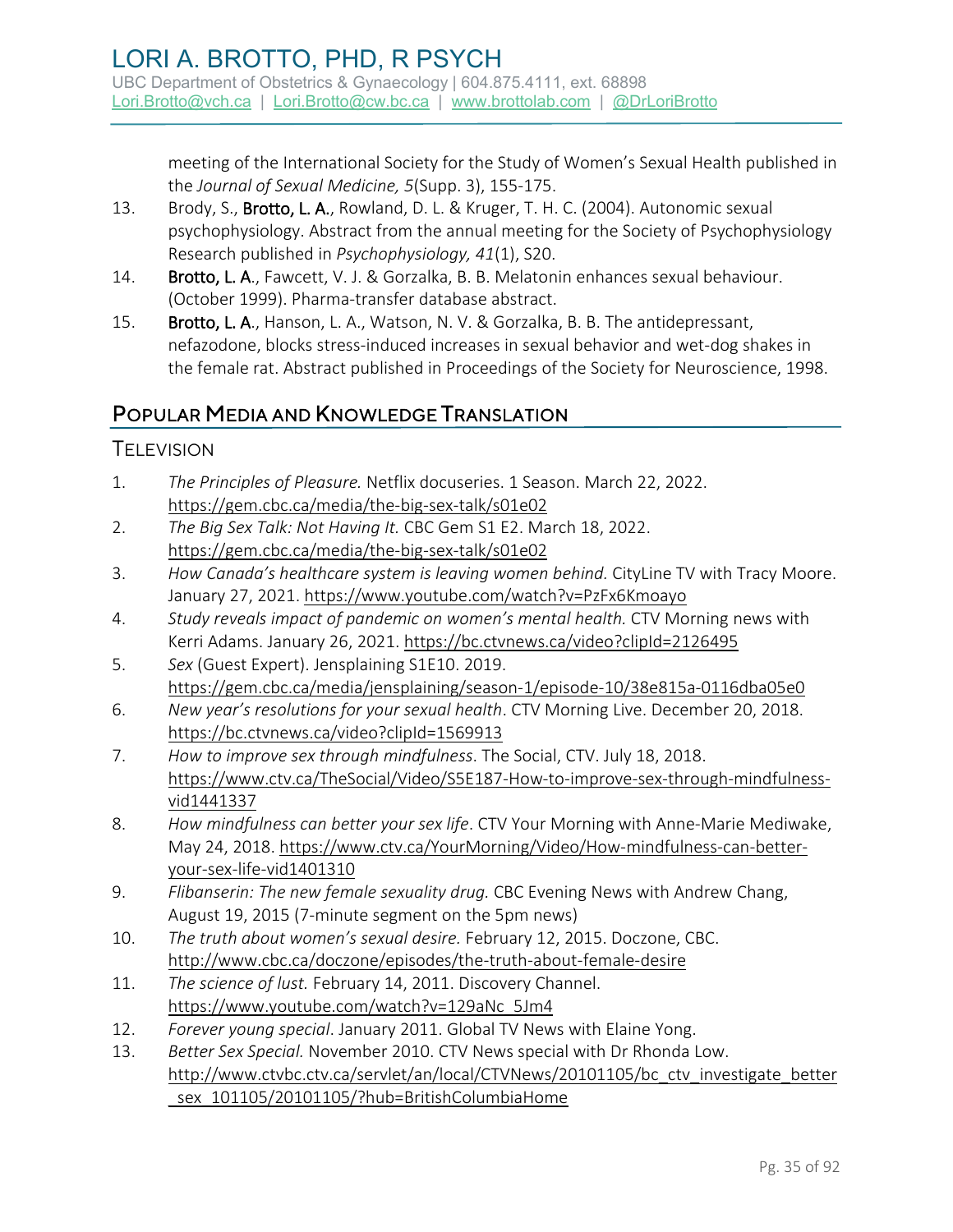- 14. Le quatrième sexe *(The fourth sex).* April 2010. Le Sexe au Canada*.* TV5 Québec-Canada.
- 15. *Cancer doesn't have to hurt your sexuality.* November 2008. CTV News. [http://www.ctvbc.ctv.ca/servlet/an/local/CTVNews/20081120/BC\\_health\\_cancer\\_sex\\_08](http://www.ctvbc.ctv.ca/servlet/an/local/CTVNews/20081120/BC_health_cancer_sex_081120/20081120?hub=BritishColumbiaBin) [1120/20081120?hub=BritishColumbiaBin](http://www.ctvbc.ctv.ca/servlet/an/local/CTVNews/20081120/BC_health_cancer_sex_081120/20081120?hub=BritishColumbiaBin)
- 16. *Female sexual dysfunction.* February 14, 2005. CityTV Channel 13 News.
- 17. National depression screening interview. October 9, 2003. Q13 Fox Morning News.

#### PODCASTS

- 1. "Cultivating sexual desire: A chat with Dr. Lori Brotto". *Momcamp: Around the Campfire*. April 18, 2022. [https://podcasts.apple.com/ca/podcast/cultivating-sexual-desire-a-chat](https://podcasts.apple.com/ca/podcast/cultivating-sexual-desire-a-chat-with-dr-lori-brotto/id1480874939?i=1000557901756)[with-dr-lori-brotto/id1480874939?i=1000557901756](https://podcasts.apple.com/ca/podcast/cultivating-sexual-desire-a-chat-with-dr-lori-brotto/id1480874939?i=1000557901756)
- 2. "Mind-blowing Sex" with Dr. Lori Brotto. *Ten Percent Happier Podcast* with Dan Harris. Episode 435, April 4, 2022. [https://www.tenpercent.com/podcast-episode/lori-brotto-](https://www.tenpercent.com/podcast-episode/lori-brotto-435)[435](https://www.tenpercent.com/podcast-episode/lori-brotto-435)
- 3. Episode 123 with Dr. Lori Brotto. *This Family Tree* Podcast. March 24, 2022. [https://podcasts.apple.com/us/podcast/ep-123-dr-lori](https://podcasts.apple.com/us/podcast/ep-123-dr-lori-brotto/id1460690037?i=1000555100692)[brotto/id1460690037?i=1000555100692](https://podcasts.apple.com/us/podcast/ep-123-dr-lori-brotto/id1460690037?i=1000555100692)
- 4. "Sexual arousal and desire". *Luvbites* podcast with Dr. Tara, Episode #23, March 1, 2022. [https://open.spotify.com/episode/3KBs3u1jnp76XRBaRcCXkO?si=3PMcMABDT1WRda7r](https://open.spotify.com/episode/3KBs3u1jnp76XRBaRcCXkO?si=3PMcMABDT1WRda7rwaaNFA) [waaNFA](https://open.spotify.com/episode/3KBs3u1jnp76XRBaRcCXkO?si=3PMcMABDT1WRda7rwaaNFA)
- 5. "Your guide to better sex". *Call Her Daddy Podcast*, February 20, 2022. [https://open.spotify.com/episode/6F8SjnV3HD50mPKJL1ERbq?si=stFrB8OlSPOOPl9r31qy](https://open.spotify.com/episode/6F8SjnV3HD50mPKJL1ERbq?si=stFrB8OlSPOOPl9r31qy8w) [8w](https://open.spotify.com/episode/6F8SjnV3HD50mPKJL1ERbq?si=stFrB8OlSPOOPl9r31qy8w)
- 6. "What's Up with Women's Sexual Health & Fertility?" *The Rebel Mama Hotline,* January 14, 2022.

<https://open.spotify.com/episode/4ATNnhKOKKn6DuURkFZ56X>

- 7. Women's Desire in Midlife with Dr. Lori Brotto" *Bite-Sized Balance Podcast with Wendy McCallum,* January 18, 2022. [https://open.spotify.com/episode/7GGU0DUqeIfTe8TS9kAsN1?si=c68N7gJeRjWgxUZ2jPC](https://open.spotify.com/episode/7GGU0DUqeIfTe8TS9kAsN1?si=c68N7gJeRjWgxUZ2jPCoEA&nd=1) [oEA&nd=1](https://open.spotify.com/episode/7GGU0DUqeIfTe8TS9kAsN1?si=c68N7gJeRjWgxUZ2jPCoEA&nd=1)
- 8. "The Truth About Desire: PART ONE" *Permission for Pleasure,* January 26, 2022. <https://open.spotify.com/episode/2AZyIHJbT6sxXX5ynuAV0E>
- 9. "The Truth About Desire: PART TWO" *Permission for Pleasure,* January 26, 2022. <https://open.spotify.com/episode/1qg18Ts40h90nyP0tCwHLG>
- 10. "Can mindfulness really improve your sex life, with Dr Lori Brotto". *Asking For A Friend,*  S3E9*,* September 23, 2021. [https://podcasts.apple.com/ca/podcast/can-mindfulness-really-improve-your-sex-life](https://podcasts.apple.com/ca/podcast/can-mindfulness-really-improve-your-sex-life-with-dr/id1533667182?i=1000536362495)[with-dr/id1533667182?i=1000536362495](https://podcasts.apple.com/ca/podcast/can-mindfulness-really-improve-your-sex-life-with-dr/id1533667182?i=1000536362495)
- 11. "Busting myths with Professor Timothy Caulfield". *WomensResearch* podcast. Women's Health Research Institute, Episode 12, September 1, 2021. [https://anchor.fm/whri/episodes/Episode-12-Busting-myths-with-Professor-Timothy-](https://anchor.fm/whri/episodes/Episode-12-Busting-myths-with-Professor-Timothy-Caulfield-e16pnht)[Caulfield-e16pnht](https://anchor.fm/whri/episodes/Episode-12-Busting-myths-with-Professor-Timothy-Caulfield-e16pnht)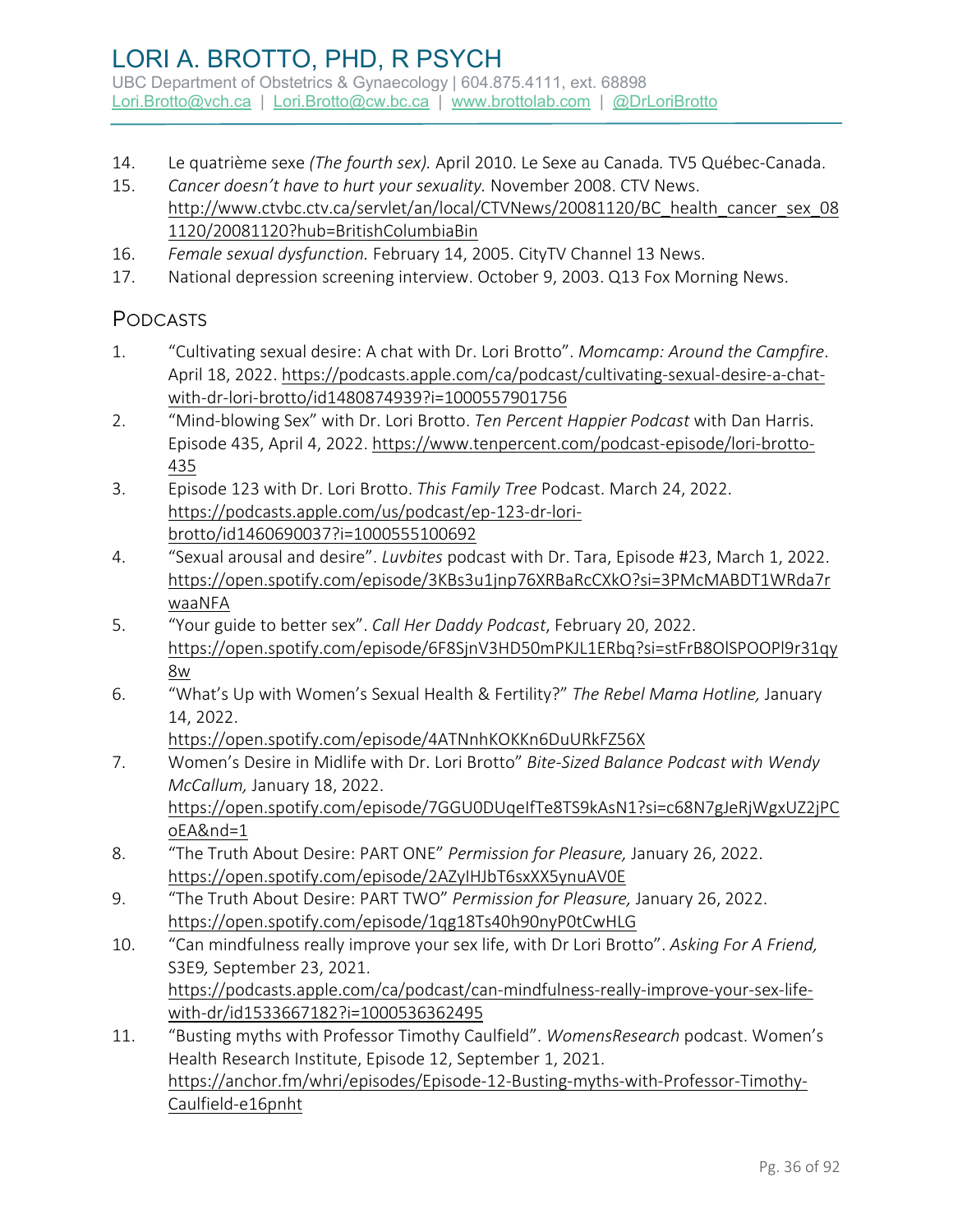- 12. "How to Stop Having Boring Sex feat. Dr. Lori Brotto" *The Love Doctor,* June 29, 2021. [https://podcasts.apple.com/ca/podcast/how-to-stop-having-boring-sex-feat-dr-lori](https://podcasts.apple.com/ca/podcast/how-to-stop-having-boring-sex-feat-dr-lori-brotto/id1519672109?i=1000527232282)[brotto/id1519672109?i=1000527232282](https://podcasts.apple.com/ca/podcast/how-to-stop-having-boring-sex-feat-dr-lori-brotto/id1519672109?i=1000527232282)
- 13. "Better Sex Through Mindfulness". *The Science & Soul of Living Well Podcast*. Episode 21, June 1, 2021[. https://melissafoynes.com/better-sex-through-mindfulness/](https://melissafoynes.com/better-sex-through-mindfulness/)
- 14. "On Cancer Survivorship, Sexual Health and Mindfulness". *GOSH Podcast*. Episode 8, March 8, 2021[. https://www.buzzsprout.com/1387837/8056177](https://www.buzzsprout.com/1387837/8056177)
- 15. "The latest on COVID 19 Vaccines, Prostate Cancer and Male Incontinence, Low Sexual Desire, and Partner Rejection" *The Sunday Night Health Show,* November 29, 2020. [https://omny.fm/shows/cknw/full-show-the-latest-on-covid-19-vaccines](https://omny.fm/shows/cknw/full-show-the-latest-on-covid-19-vaccines-prostate#description)[prostate#description](https://omny.fm/shows/cknw/full-show-the-latest-on-covid-19-vaccines-prostate#description)
- 16. "Let's talk about sex" *Feel Free* Podcast, November 23, 2020. [https://open.spotify.com/episode/6hKN496WnF0AuYAaMxXItK?si=eVhDABxKSGWsPz4rU](https://open.spotify.com/episode/6hKN496WnF0AuYAaMxXItK?si=eVhDABxKSGWsPz4rURxFZQ) [RxFZQ](https://open.spotify.com/episode/6hKN496WnF0AuYAaMxXItK?si=eVhDABxKSGWsPz4rURxFZQ)
- 17. "Mindfulness & Sex with Dr. Lori Brotto": *SXY Radiance*: The Podcast, November 6, 2020. <https://open.spotify.com/episode/3DDY33BG2iGrUtVnv8f3hl>
- 18. "Defining Mindful Sex with Dr. Lori Brotto". *The Sexual Wellness Sessions podcast*. October 2, 2020. [https://thesexualwellnesssessions.podbean.com/e/defining-mindful](https://thesexualwellnesssessions.podbean.com/e/defining-mindful-sex-with-dr-lori-brotto/)[sex-with-dr-lori-brotto/](https://thesexualwellnesssessions.podbean.com/e/defining-mindful-sex-with-dr-lori-brotto/)
- 19. "Debunking desire". *Small Conversations for a Better World podcast*, August 21, 2020. [https://backtracks.fm/discover/s/small-conversations-for-a-better-world](https://backtracks.fm/discover/s/small-conversations-for-a-better-world-podcast/98c54d9139220e34/e/debunking-desire-dr-lori-brotto/bc6b59c25e57dc44)[podcast/98c54d9139220e34/e/debunking-desire-dr-lori-brotto/bc6b59c25e57dc44](https://backtracks.fm/discover/s/small-conversations-for-a-better-world-podcast/98c54d9139220e34/e/debunking-desire-dr-lori-brotto/bc6b59c25e57dc44)
- 20. "About Sexuality & Sexual Desire with Dr. Lori Brotto: How Research Has Shown that Mindfulness Leads to Better Sex" *LUVS - About Love, Family, Friendship and Life-long Relationships* podcast, Episode 5, July 2020.
- 21. "Debunking Sexual Desire" *The Little Black Fish* Podcast, July 2020. [https://www.sara](https://www.sara-nasserzadeh.com/debunking-desire/)[nasserzadeh.com/debunking-desire/](https://www.sara-nasserzadeh.com/debunking-desire/)
- 22. "Debunking Desire with Dr Lori Brotto" *The Pelvic Health* Podcast*,* June 2020. <https://thepelvichealthpodcast.podbean.com/e/debunking-desire-with-dr-lori-brotto/>
- 23. "Better Sex through Mindfulness with Dr. Lori Brotto" *Marriage Therapy Radio* podcast, episode 112, May 2020. [https://marriagetherapyradio.com/2020/05/05/ep-112-better](https://marriagetherapyradio.com/2020/05/05/ep-112-better-sex-through-mindfulness-with-dr-lori-brotto/)[sex-through-mindfulness-with-dr-lori-brotto/](https://marriagetherapyradio.com/2020/05/05/ep-112-better-sex-through-mindfulness-with-dr-lori-brotto/)
- 24. "The one about having better sex" *The Birds Papaya* podcast, Episode 46, April 2020. [https://www.thebirdspapaya.com/the-papaya-podcast/2020/4/27/episode-46-the-one](https://www.thebirdspapaya.com/the-papaya-podcast/2020/4/27/episode-46-the-one-about-having-better-sex-with-dr-lori-brotto)[about-having-better-sex-with-dr-lori-brotto](https://www.thebirdspapaya.com/the-papaya-podcast/2020/4/27/episode-46-the-one-about-having-better-sex-with-dr-lori-brotto)
- 25. "What does mindfulness have to do with orgasmic please?" *Experiments in Pleasure* podcast, Episode 4, April 2020. [https://www.antoniahall.com/blog/experiments-in](https://www.antoniahall.com/blog/experiments-in-pleasure-podcast-what-does-mindfulness-have-to-do-with-orgasmic-pleasure)[pleasure-podcast-what-does-mindfulness-have-to-do-with-orgasmic-pleasure](https://www.antoniahall.com/blog/experiments-in-pleasure-podcast-what-does-mindfulness-have-to-do-with-orgasmic-pleasure)
- 26. "Debunking Desire with Dr. Lori Brotto" *Approachable* podcast, Episode 34, March 2020. [https://podcasts.apple.com/us/podcast/ep-34-debunking-desire-with-dr-lori](https://podcasts.apple.com/us/podcast/ep-34-debunking-desire-with-dr-lori-brotto/id1460719638?i=1000468096994)[brotto/id1460719638?i=1000468096994,](https://podcasts.apple.com/us/podcast/ep-34-debunking-desire-with-dr-lori-brotto/id1460719638?i=1000468096994) <https://www.youtube.com/watch?v=gqX9MV40FOw>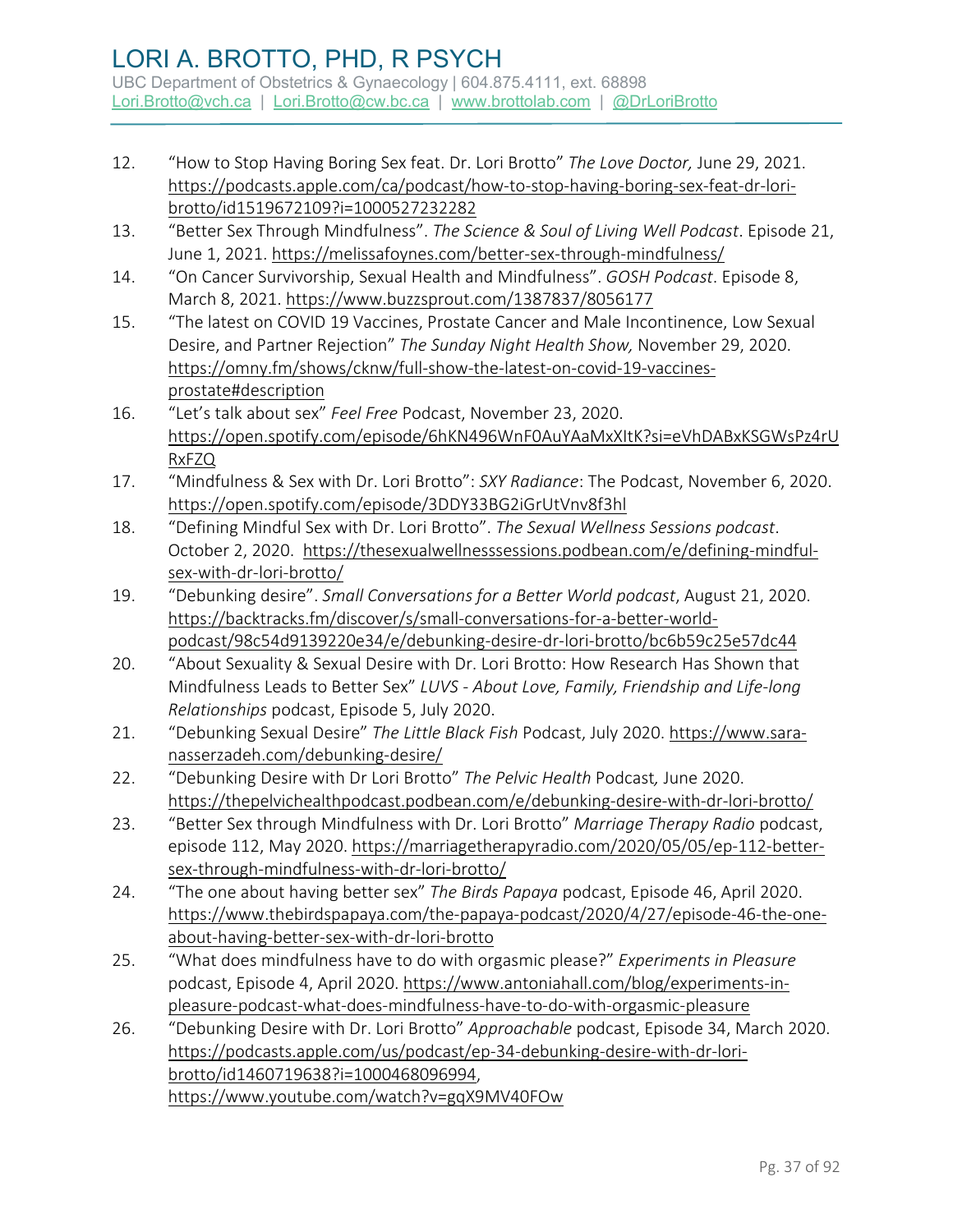- 27. "Stress and sexual desire". *Sexy Marriage Radio* podcast, Episode 459, March 2020. <https://smrnation.com/podcast/stress-and-sexual-desire/>
- 28. "Maintaining a healthy intimate life during lockdown and social distancing" *Sex and Psychology* podcast, April 2020[. https://www.lehmiller.com/blog/2020/4/13/sex-and](https://www.lehmiller.com/blog/2020/4/13/sex-and-psychology-podcast-maintaining-a-healthy-intimate-life-during-lockdown-and-social-distancing)[psychology-podcast-maintaining-a-healthy-intimate-life-during-lockdown-and-social](https://www.lehmiller.com/blog/2020/4/13/sex-and-psychology-podcast-maintaining-a-healthy-intimate-life-during-lockdown-and-social-distancing)[distancing](https://www.lehmiller.com/blog/2020/4/13/sex-and-psychology-podcast-maintaining-a-healthy-intimate-life-during-lockdown-and-social-distancing)
- 29. "Better sex through mindfulness with Dr. Lori Brotto" *The Bad Girls Bible*, Episode 39, March 17, 2019. [https://badgirlsbible.libsyn.com/39-better-sex-through-mindfulness](https://badgirlsbible.libsyn.com/39-better-sex-through-mindfulness-with-dr-lori-brotto)[with-dr-lori-brotto](https://badgirlsbible.libsyn.com/39-better-sex-through-mindfulness-with-dr-lori-brotto)
- 30. "Mindfulness: the female Viagra?" *Savage Lovecast,* Episode 617, August 21, 2018. <https://www.savagelovecast.com/episodes/617#.W3yfCWe0WUl>
- 31. "Better sex through mindfulness" SexyMarriage podcast with Dr Corey Allan, Episode 369, August 16, 2018. [https://sexymarriage.net/podcast/better-sex-through](https://sexymarriage.net/podcast/better-sex-through-mindfulness/)[mindfulness/](https://sexymarriage.net/podcast/better-sex-through-mindfulness/)
- 32. "Mindful sex with Dr Lori Brotto" *Sexology* podcast with Dr Moali, June 05, 2018. <http://www.sexologypodcast.com/2018/06/05/mindful-sex-dr-lori-brotto/>
- 33. "Managing low sexual desire" *The Science of Sex* podcast with Dr Zhana Vrangalova, May 28, 2018. [https://drzhana.com/2018/05/15/managing-low-sexual-desire-the-science-of](https://drzhana.com/2018/05/15/managing-low-sexual-desire-the-science-of-sex-podcast-ep-31/)[sex-podcast-ep-31/](https://drzhana.com/2018/05/15/managing-low-sexual-desire-the-science-of-sex-podcast-ep-31/)
- 34. "Better sex through mindfulness with Lori Brotto" *Pleasure Mechanics* podcast with Chris Rose, May 28, 2018. [http://www.pleasuremechanics.com/better-sex-mindfulness-lori](http://www.pleasuremechanics.com/better-sex-mindfulness-lori-brotto/)[brotto/](http://www.pleasuremechanics.com/better-sex-mindfulness-lori-brotto/)
- 35. "Better sex through mindfulness" *Present Moment Mindfulness* podcast with Ted Meissner, May 19, 2018. [https://presentmomentmindfulness.com/2018/05/19/episode-](https://presentmomentmindfulness.com/2018/05/19/episode-112-lori-a-brotto-better-sex-through-mindfulness/)[112-lori-a-brotto-better-sex-through-mindfulness/](https://presentmomentmindfulness.com/2018/05/19/episode-112-lori-a-brotto-better-sex-through-mindfulness/)
- 36. "Dating an asexual" *Savage Lovecast,* Episode 602, May 08, 2018. <https://www.savagelovecast.com/episodes/602#.W1c-LdVKiUk>
- 37. "Simplify desire: Dr. Lori Brotto says to make love mindfully" *Blinkist* podcast with Natallia Darozhkina. April 26, 2018[. https://www.blinkist.com/magazine/posts/simplify-desire](https://www.blinkist.com/magazine/posts/simplify-desire-lori-brotto-make-love-mindfully)[lori-brotto-make-love-mindfully](https://www.blinkist.com/magazine/posts/simplify-desire-lori-brotto-make-love-mindfully)
- 38. "Understanding and increasing female sexual desire" *Psych up Live with Dr Suzanne*  Phillips on voiceamerica.com, December 14, 2017. [https://www.voiceamerica.com/episode/104098/understanding-and-increasing-female](https://www.voiceamerica.com/episode/104098/understanding-and-increasing-female-sexual-desire)[sexual-desire](https://www.voiceamerica.com/episode/104098/understanding-and-increasing-female-sexual-desire)
- 39. *Savage Lovecast,* Episode 525. November 15, 2016, <http://www.savagelovecast.com/episodes/525#.WMhQYlXyuUk>
- 40. *Savage Lovecast,* Episode 381. January 12, 2016, <http://www.savagelovecast.com/episodes/381#.WMhSFVXyuUk>
- 41. "Little pink pill". *On The Media* with Brooke Gladstone, NPR New York, August 28, 2015, <http://www.onthemedia.org/story/little-pink-pill/>
- 42. *Savage Lovecast Live recording,* guest appearance with Dan Savage. Vancouver, B.C., October 04, 2014. Episode 416, [http://www.savagelovecast.com;](http://www.savagelovecast.com/)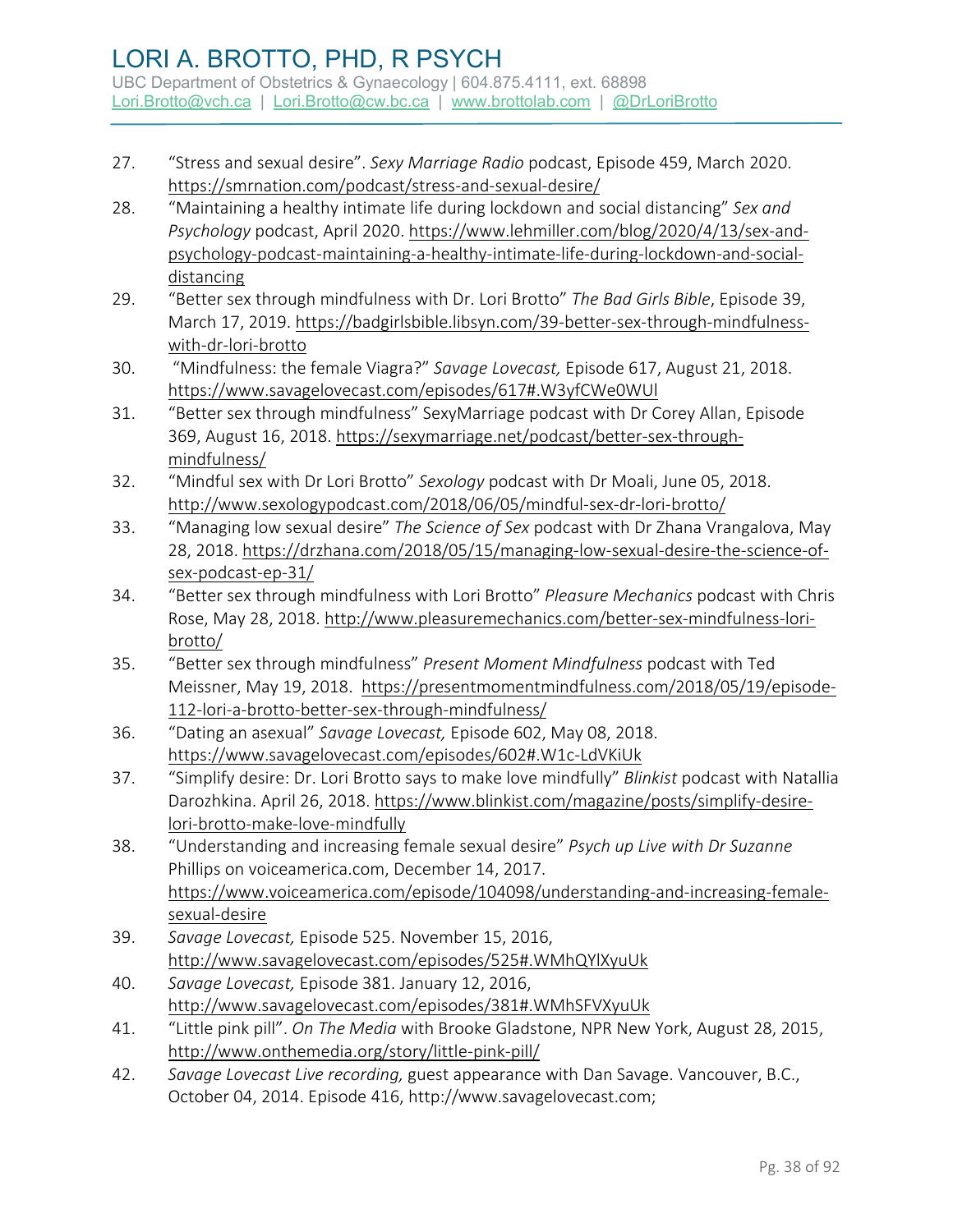[https://dl.dropboxusercontent.com/u/26795045/magnum\\_savage\\_lovecast\\_s17e416.mp](https://dl.dropboxusercontent.com/u/26795045/magnum_savage_lovecast_s17e416.mp3) [3](https://dl.dropboxusercontent.com/u/26795045/magnum_savage_lovecast_s17e416.mp3)

- 43. *"*Sexual desire in long-term relationships". *Savage Lovecast.* Episode 375, December 31, 2013.<http://www.savagelovecast.com/episodes/375#.WMhdmFXyuUk>
- 44. Debunking myths about asexuality*.* June 28, 2013. *HuffPost Live*, hosted by Ricky Camilleri, [http://www.huffingtonpost.com/2013/06/28/asexuality](http://www.huffingtonpost.com/2013/06/28/asexuality-myths_n_3517368.html)[myths\\_n\\_3517368.html](http://www.huffingtonpost.com/2013/06/28/asexuality-myths_n_3517368.html)
- 45. Psychologist wants better treatment for women with sexual disorders*.* December 7, 2009. *Tell Me More* with Michel Martin. National Public Radio. <http://www.npr.org/templates/story/story.php?storyId=121152237>
- 46. Sexual dysfunction in women with gynaecological cancer*.* June 23, 2008. *Radio National Health Report* with Dr Norman Swan. Australian Broadcasting Corporation. [http://www.abc.net.au/radionational/programs/healthreport/sexual-dysfunction-in](http://www.abc.net.au/radionational/programs/healthreport/sexual-dysfunction-in-women-with-gynaecological/3269192)[women-with-gynaecological/3269192](http://www.abc.net.au/radionational/programs/healthreport/sexual-dysfunction-in-women-with-gynaecological/3269192)

## SELECT NEWSPAPERS/MAGAZINES (PRINT AND ONLINE)

- 1. *Help! How Do I Get My Sex Drive Back?* New York Times article by Christina Caron, March 11, 2022. [https://www.nytimes.com/2022/03/11/well/mind/women-sex-drive](https://www.nytimes.com/2022/03/11/well/mind/women-sex-drive-libido.html)[libido.html](https://www.nytimes.com/2022/03/11/well/mind/women-sex-drive-libido.html)
- 2. *What Women (Still) Want: The medical community has never taken women's sexual*  desire seriously. Now, Gen X women are hitting menopause and demanding better. The Walrus by Sarah Barmak, Dec 20, 2021[. https://thewalrus.ca/what-women-still-want/](https://thewalrus.ca/what-women-still-want/)
- 3. *How sex toy habits changed in the pandemic (especially demand for quiet ones).* Globe and Mail by Stacy Lee Kong, September 24, 2021. [https://www.theglobeandmail.com/life/health-and-fitness/article-sex-toy-companies](https://www.theglobeandmail.com/life/health-and-fitness/article-sex-toy-companies-saw-huge-spikes-in-sales-during-the-pandemic/)[saw-huge-spikes-in-sales-during-the-pandemic/](https://www.theglobeandmail.com/life/health-and-fitness/article-sex-toy-companies-saw-huge-spikes-in-sales-during-the-pandemic/)
- 4. *Another victim of COVID-19: Sex between married couples.* Globe and Mail by Zosia Bielski, March 1, 2021[. https://www.theglobeandmail.com/canada/article-another](https://www.theglobeandmail.com/canada/article-another-victim-of-covid-19-sex-between-married-couples/)[victim-of-covid-19-sex-between-married-couples/](https://www.theglobeandmail.com/canada/article-another-victim-of-covid-19-sex-between-married-couples/)
- 5. *How a virtual sex therapy is helping women reclaim their intimate lives.* Globe and Mail article by Zosia Bielski, October 2, 2021. [https://www.theglobeandmail.com/canada/article-how-a-virtual-sex-therapy-is-helping](https://www.theglobeandmail.com/canada/article-how-a-virtual-sex-therapy-is-helping-women-reclaim-their-intimate/)[women-reclaim-their-intimate/](https://www.theglobeandmail.com/canada/article-how-a-virtual-sex-therapy-is-helping-women-reclaim-their-intimate/)
- 6. *While desire increased, we did not have more sex during COVID: Study*. The Province article by Danette Wilford, August 2, 2021. [https://theprovince.com/life/relationships/while-desire-increased-we-did-not-have](https://theprovince.com/life/relationships/while-desire-increased-we-did-not-have-more-sex-during-covid-study/)[more-sex-during-covid-study/](https://theprovince.com/life/relationships/while-desire-increased-we-did-not-have-more-sex-during-covid-study/)
- 7. *While desire increased, we did not have more sex during COVID: Study*. Ottawa Sun article by Danette Wilford, August 2, 2021. [https://ottawasun.com/life/relationships/while](https://ottawasun.com/life/relationships/while-desire-increased-we-did-not-have-more-sex-during-covid-study/)[desire-increased-we-did-not-have-more-sex-during-covid-study/](https://ottawasun.com/life/relationships/while-desire-increased-we-did-not-have-more-sex-during-covid-study/)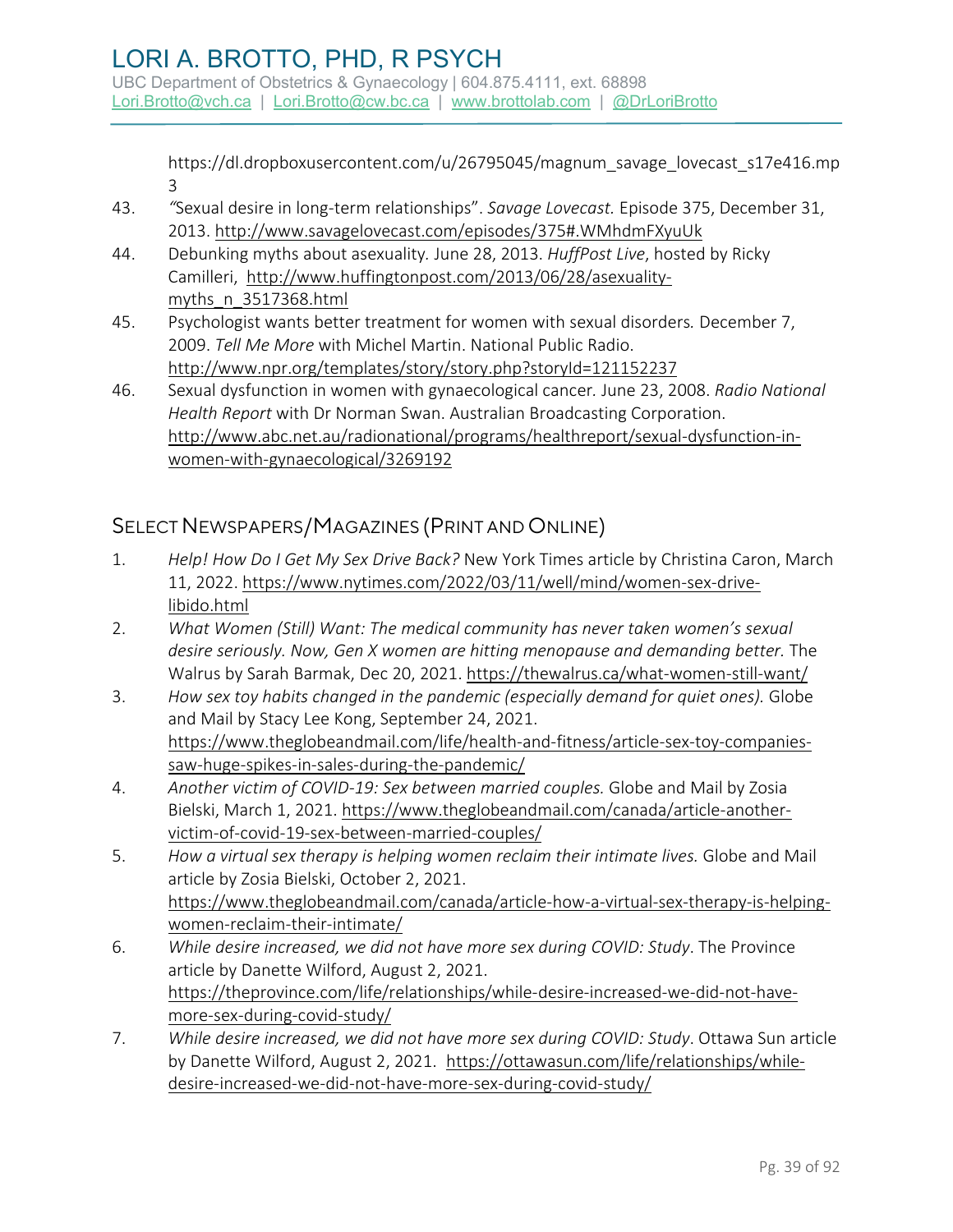- 8. *While desire increased, we did not have more sex during COVID: Study*. Toronto Sun article by Danette Wilford, August 2, 2021. [https://torontosun.com/life/relationships/while-desire-increased-we-did-not-have-more](https://torontosun.com/life/relationships/while-desire-increased-we-did-not-have-more-sex-during-covid-study)[sex-during-covid-study](https://torontosun.com/life/relationships/while-desire-increased-we-did-not-have-more-sex-during-covid-study)
- 9. *While desire increased, we did not have more sex during COVID: Study*. Regina Leader-Post article by Danette Wilford, August 2, 2021. [https://leaderpost.com/life/relationships/while-desire-increased-we-did-not-have-more](https://leaderpost.com/life/relationships/while-desire-increased-we-did-not-have-more-sex-during-covid-study/)[sex-during-covid-study/](https://leaderpost.com/life/relationships/while-desire-increased-we-did-not-have-more-sex-during-covid-study/)
- 10. *COVID-19: Your sexual health questions, answered.* CTV article by Jennifer Ferreira, April 17, 2020. [https://www.ctvnews.ca/health/coronavirus/covid-19-your-sexual-health](https://www.ctvnews.ca/health/coronavirus/covid-19-your-sexual-health-questions-answered-1.4900634)[questions-answered-1.4900634](https://www.ctvnews.ca/health/coronavirus/covid-19-your-sexual-health-questions-answered-1.4900634)
- 11. *Sex in the Time of Coronavirus.* Wall Street Journal article by Elizabeth Bernstein, April 19, 2020.<https://www.wsj.com/articles/sex-in-the-time-of-coronavirus-11587301200>
- 12. *B.C. women paint dire picture of their health care experiences.* Vancouver Sun article by Denise Ryan, October 9, 2019.
- 13. *Keeping Your Sex Life Alive.* Good Times Health article by Wendy Haaf, 2019.
- 14. *How Mindfulness Can Heighten Desire, Arousal, and Satisfaction.* Psychotherapy Networker article by [Lauren Dockett,](https://www.psychotherapynetworker.org/author/bio/3116/lauren-dockett) 2019. <https://www.psychotherapynetworker.org/blog/details/1619/fully-present-sex>
- 15. *5 Ways to Use Mindfulness for a Better Orgasm.* SheKnows article by Cassie Shortsleeve, Jan 28, 2019. https://www.sheknows.com/love-and-sex/articles/1987220/orgasm-morefrequently/
- 16. *Good sex is all in your head, says The Wellness Show speaker: UBC expert Dr. Lori A. Brotto will talk about mindfulness, and how women can use it to have better sexual experiences.* Vancouver Sun article by Dana Gee, January 26, 2019. https://vancouversun.com/health/sexual-health/good-sex-is-all-in-your-head-says-thewellness-show-speaker
- 17. *Good sex is all in your head, says The Wellness Show speaker: UBC expert Dr. Lori A. Brotto will talk about mindfulness, and how women can use it to have better sexual experiences.* Vancouver Province article by Dana Gee, January 26, 2019. https://theprovince.com/health/sexual-health/good-sex-is-all-in-your-head-says-thewellness-show-speaker/wcm/290c811f-23be-41a3-b4c0-9aedc2256a23
- 18. A pill to boost female libido? Don't expect a quick fix. Huffington Post blog by Allison Carter, September 10, 2018. [https://www.huffingtonpost.ca/allison-carter/women](https://www.huffingtonpost.ca/allison-carter/women-sexual-dysfunction_a_23521494/)[sexual-dysfunction\\_a\\_23521494/](https://www.huffingtonpost.ca/allison-carter/women-sexual-dysfunction_a_23521494/)
- 19. *Can yoga improve your sex life?* Medical News Today article by Ana Sandoiu, September 07, 2018.<https://www.medicalnewstoday.com/articles/323003.php>
- 20. *Mindful sex: Could it put an end to unhappiness in bed?* The Guardian Newspaper article by Emine Saner, August 28, 2018. [https://www.theguardian.com/lifeandstyle/2018/aug/28/mindful-sex-could-it-put-an](https://www.theguardian.com/lifeandstyle/2018/aug/28/mindful-sex-could-it-put-an-end-to-unhappiness-in-bed?CMP=share_btn_link)[end-to-unhappiness-in-bed?CMP=share\\_btn\\_link](https://www.theguardian.com/lifeandstyle/2018/aug/28/mindful-sex-could-it-put-an-end-to-unhappiness-in-bed?CMP=share_btn_link)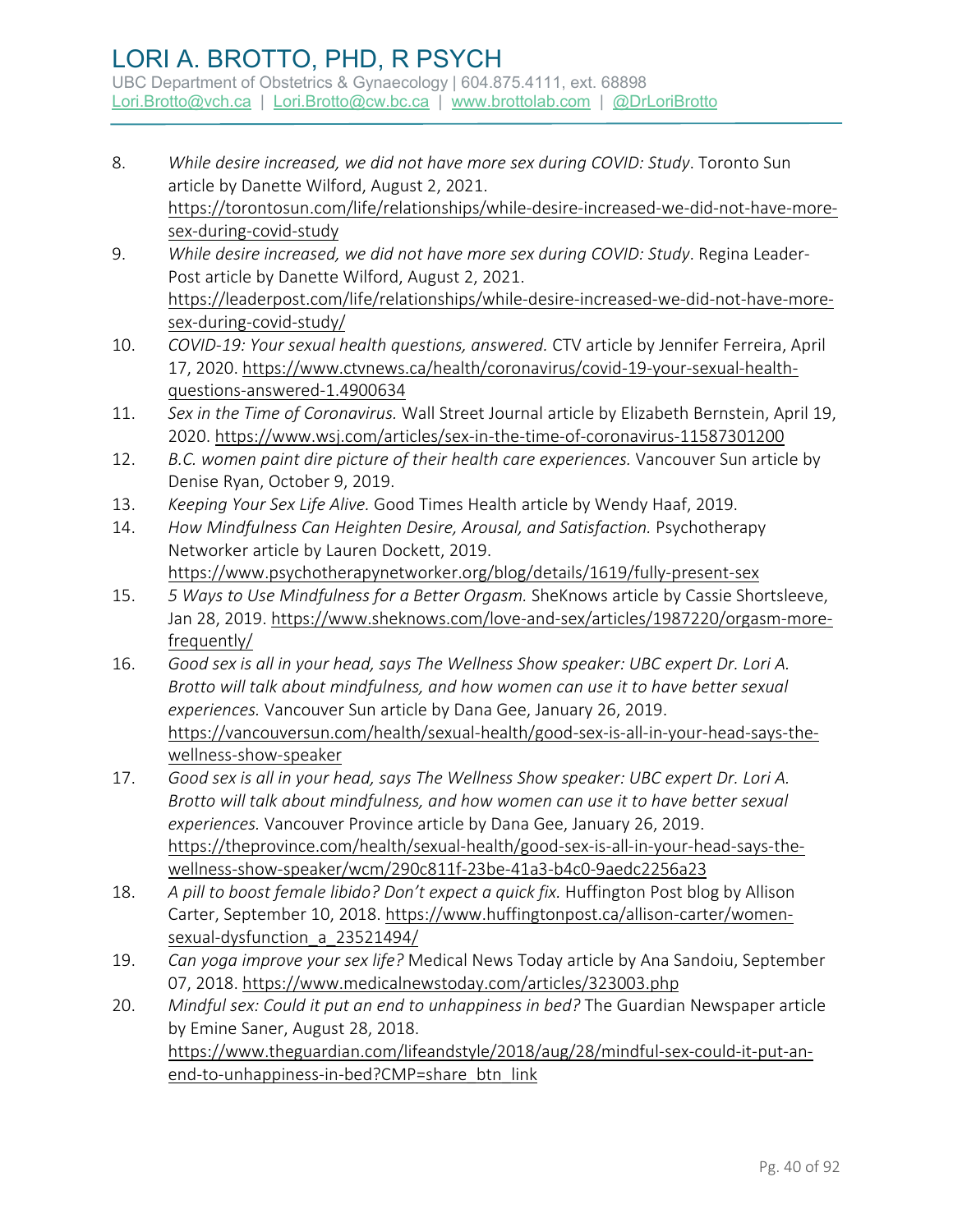- 21. *Bay Area asexuals organize to build supportive community.* Mercury News article by Kristin Lam, August 12, 2018. [https://www.mercurynews.com/2018/08/12/bay-area](https://www.mercurynews.com/2018/08/12/bay-area-asexuals-organize-to-build-supportive-community/)[asexuals-organize-to-build-supportive-community/](https://www.mercurynews.com/2018/08/12/bay-area-asexuals-organize-to-build-supportive-community/)
- 22. *Psychologist and researcher Lori Brotto helps women have better sex through meditation and mindfulness.* LionsRoar.com article by Ray Buckner, July 11, 2018. [https://www.lionsroar.com/psychologist-and-researcher-lori-brotto-helps-women-have](https://www.lionsroar.com/psychologist-and-researcher-lori-brotto-helps-women-have-better-sex-through-meditation-and-mindfulness/)[better-sex-through-meditation-and-mindfulness/](https://www.lionsroar.com/psychologist-and-researcher-lori-brotto-helps-women-have-better-sex-through-meditation-and-mindfulness/)
- 23. *How to have better sex with mindfulness.* MindWellU.com webinar with Dr. Geoffrey Soloway, July 07, 2018<https://www.mindwellu.com/better-sex-with-mindfulness>
- 24. *Sex in the News*. [Passion Radio Show interview with Dr. Laurie](https://med-fom-brotto.sites.olt.ubc.ca/wp-admin/post.php?post=3842&action=edit) Betito, June 29, 2018 [https://soundcloud.com/user-681603601/june-29-2018-passion-radio-show-interview](https://soundcloud.com/user-681603601/june-29-2018-passion-radio-show-interview-with-dr-lori-brotto)[with-dr-lori-brotto](https://soundcloud.com/user-681603601/june-29-2018-passion-radio-show-interview-with-dr-lori-brotto)
- 25. *"Thorsty" asexuals who sometimes love sex and wanna be wanted.* The stranger.com Savage Love Letter of the Day by Dan Savage. May 30, 2018. [https://www.thestranger.com/slog/2018/05/30/26828788/thorsty-asexuals-who](https://www.thestranger.com/slog/2018/05/30/26828788/thorsty-asexuals-who-sometimes-love-sex-and-wanna-be-wanted)[sometimes-love-sex-and-wanna-be-wanted](https://www.thestranger.com/slog/2018/05/30/26828788/thorsty-asexuals-who-sometimes-love-sex-and-wanna-be-wanted)
- 26. Is the key to a more satisfying sex life all in your mind? Chatelaine magazine Q&A by Sarah Boesveld. May/June 2018.
- 27. *This 5-minute meditation can help you have better sex.* Vice.com article by Tracey Duncan. May 06, 2018. [https://www.vice.com/amp/en\\_au/article/7xdgqq/meditation](https://www.vice.com/amp/en_au/article/7xdgqq/meditation-can-help-you-have-better-sex?utm_campaign=sharebutton&__twitter_impression=true)can-help-you-have-better-sex?utm\_campaign=sharebutton& twitter\_impression=true
- 28. *Improve your bedroom performance with this one thing.* Belmarrahealth.com article by Emily Lunardo. April 30, 2018. [https://www.belmarrahealth.com/improve-bedroom](https://www.belmarrahealth.com/improve-bedroom-performance-mindfulness-meditation/)[performance-mindfulness-meditation/](https://www.belmarrahealth.com/improve-bedroom-performance-mindfulness-meditation/)
- 29. *5 things to know about female desire according to a sex researcher.* Bellesa.co article by Emma Elizabeth. April 25, 2018[. https://www.bellesa.co/collective/article?id=353/5](https://www.bellesa.co/collective/article?id=353/5-things-to-know-about-female-desire-according-to-this-sex-researcher) [things-to-know-about-female-desire-according-to-this-sex-researcher](https://www.bellesa.co/collective/article?id=353/5-things-to-know-about-female-desire-according-to-this-sex-researcher)
- 30. *Better sex is (almost) all in your head, UBC prof's new book says.* Star Metro Vancouver article by Melanie Green April 24, 2018. [https://www.thestar.com/vancouver/2018/04/24/better-sex-is-almost-all-in-your-head](https://www.thestar.com/vancouver/2018/04/24/better-sex-is-almost-all-in-your-head-ubc-profs-new-book-says.html)[ubc-profs-new-book-says.html](https://www.thestar.com/vancouver/2018/04/24/better-sex-is-almost-all-in-your-head-ubc-profs-new-book-says.html)
- 31. *Leave multi-tasking at the bedroom door: The sexual benefits of mindfulness.* Vancouver Courier article by Martha Perkins. April 24, 2018. [http://www.vancourier.com/living/leave-multi-tasking-at-the-bedroom-door-the-sexual](http://www.vancourier.com/living/leave-multi-tasking-at-the-bedroom-door-the-sexual-benefits-of-mindfulness-1.23279390)[benefits-of-mindfulness-1.23279390](http://www.vancourier.com/living/leave-multi-tasking-at-the-bedroom-door-the-sexual-benefits-of-mindfulness-1.23279390)
- 32. *Can better sex be achieved with a bit of mindfulness?* The Toronto Star Newspaper article by Megan Ogilvie. April 23, 2018[. https://www.thestar.com/life/2018/04/23/can-better](https://www.thestar.com/life/2018/04/23/can-better-sex-be-achieved-with-a-bit-of-mindfulness.html)[sex-be-achieved-with-a-bit-of-mindfulness.html](https://www.thestar.com/life/2018/04/23/can-better-sex-be-achieved-with-a-bit-of-mindfulness.html)
- 33. *Faculty member's book explains how mindfulness can improve sex.* UBC Faculty of Medicine news. April 23, 2018. [http://www.med.ubc.ca/concentrate-and-be-nice-to](http://www.med.ubc.ca/concentrate-and-be-nice-to-yourself-for-better-sex/)[yourself-for-better-sex/](http://www.med.ubc.ca/concentrate-and-be-nice-to-yourself-for-better-sex/)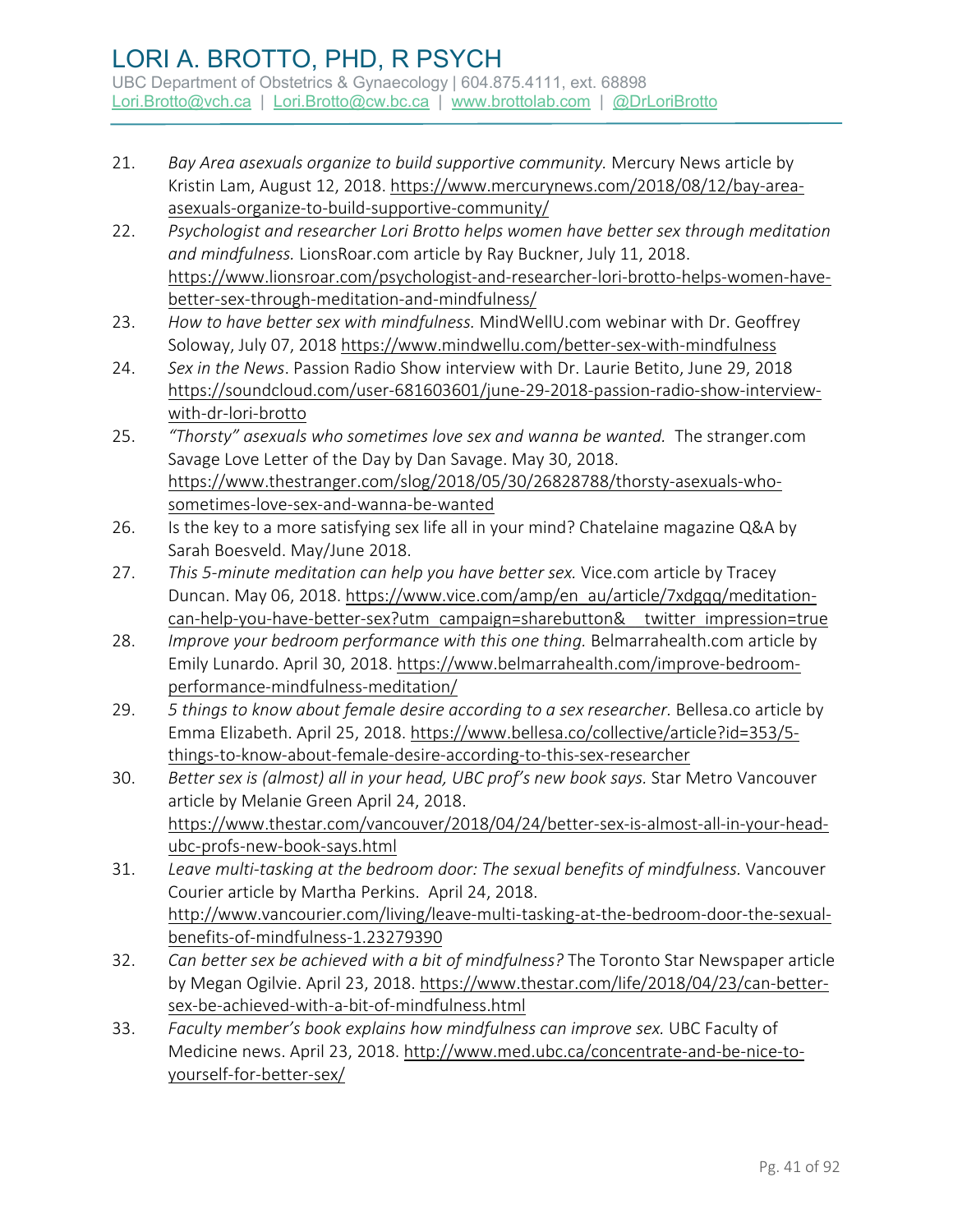- 34. *Concentrate and be nice to yourself for better sex.* UBC News article. April 23, 2018. <https://news.ubc.ca/tag/lori-brotto/>
- 35. *Better sex through mindfulness: An interview with Dr. Lori Brotto*. Sex and Psychology with Justin Lehmiller. April 23, 2018. [https://www.lehmiller.com/blog/2018/4/23/better](https://www.lehmiller.com/blog/2018/4/23/better-sex-through-mindfulness-an-interview-with-dr-lori-brotto-video)[sex-through-mindfulness-an-interview-with-dr-lori-brotto-video](https://www.lehmiller.com/blog/2018/4/23/better-sex-through-mindfulness-an-interview-with-dr-lori-brotto-video)
- 36. *Mindfulness can do wonders for your sex life.* Netdoctor.co.uk article by Sally Turner, April 21, 2018.<https://www.netdoctor.co.uk/healthy-living/sex-life/a28052/mindfulness-sex/>
- 37. *This mental exercise doesn't just help with stress—It could also spice up your sex life*. Insider.com article by Katie Stanovick. April 17, 2018. <http://www.thisisinsider.com/meditation-helps-sex-life-2018-4>
- 38. *A sex researcher explains how to f\*\*k mindfully (and why lesbian bed death is fake).* Jezebel.com article by Tracy Clark-Floy. April 16, 2018. [https://jezebel.com/a-sex](https://jezebel.com/a-sex-researcher-explains-how-to-fuck-mindfully-and-wh-1825159024)[researcher-explains-how-to-fuck-mindfully-and-wh-1825159024](https://jezebel.com/a-sex-researcher-explains-how-to-fuck-mindfully-and-wh-1825159024)
- 39. *The raisin: Eating meditation for better sex.* Wellness magazine article, April 13, 2018. [http://www.ewellnessmag.com/article/the-raisin-eating-meditation-for-better](http://www.ewellnessmag.com/article/the-raisin-eating-meditation-for-better-sex?platform=hootsuite)[sex?platform=hootsuite](http://www.ewellnessmag.com/article/the-raisin-eating-meditation-for-better-sex?platform=hootsuite)
- 40. *Meditation can amp up your sex life, says a very helpful study.* Stylecaster.com article by Katie Stanovick. April 10, 2018. [http://stylecaster.com/meditation-better-sex-study](http://stylecaster.com/meditation-better-sex-study-research/)[research/](http://stylecaster.com/meditation-better-sex-study-research/)
- 41. *Can meditation improve your sex life? You'll wanna find inner peace stat.* Elite Daily article by Candice Jalili. March 26, 2018[. https://www.elitedaily.com/p/can-meditation-improve](https://www.elitedaily.com/p/can-meditation-improve-your-sex-life-youll-wanna-find-your-inner-piece-stat-8603394)[your-sex-life-youll-wanna-find-your-inner-piece-stat-8603394](https://www.elitedaily.com/p/can-meditation-improve-your-sex-life-youll-wanna-find-your-inner-piece-stat-8603394)
- 42. *Uno studio prova che meditare migliora la vita sessuale delle donne (A study proves that meditating improves a woman's sex life)*. FOXlife.it article by Angelica Vianello, March 26, 2018.<https://www.foxlife.it/2018/03/26/meditazione-migliora-vita-sessuale/>
- 43. *Meditation improves women's sex life and mental health: Study.* International Business Times article by Bihu Ray. March 25, 2018. [https://www.ibtimes.co.in/meditation](https://www.ibtimes.co.in/meditation-improves-womens-sex-life-mental-health-study-764881)[improves-womens-sex-life-mental-health-study-764881](https://www.ibtimes.co.in/meditation-improves-womens-sex-life-mental-health-study-764881)
- 44. *Study says meditation can improve better sex life.* Week Facts article by Amanda Carano, March 24, 2018. [https://weekfacts.com/2018/03/study-says-meditation-can-improve](https://weekfacts.com/2018/03/study-says-meditation-can-improve-better-sex-life/)[better-sex-life/](https://weekfacts.com/2018/03/study-says-meditation-can-improve-better-sex-life/)
- 45. *Can meditation really improve a woman's sex life?* TechTimes.com article by Carl Velasco, March 24, 2018. [http://www.techtimes.com/articles/223610/20180324/can-meditation](http://www.techtimes.com/articles/223610/20180324/can-meditation-really-improve-a-woman-s-sex-life.htm)[really-improve-a-woman-s-sex-life.htm](http://www.techtimes.com/articles/223610/20180324/can-meditation-really-improve-a-woman-s-sex-life.htm)
- 46. *Meditation can boost your sex life in a major way, study finds.* Bustle.com article by Natalia Lusinki, March 23, 2018[. https://www.bustle.com/p/meditation-can-boost-your](https://www.bustle.com/p/meditation-can-boost-your-sex-life-in-a-major-way-study-finds-8589731)[sex-life-in-a-major-way-study-finds-8589731](https://www.bustle.com/p/meditation-can-boost-your-sex-life-in-a-major-way-study-finds-8589731)
- 47. *Women who meditate also tend to have a better sex life, study finds*. PsyPost article by Eric Dolan, March 22, 2018. [http://www.psypost.org/2018/03/women-meditate-also](http://www.psypost.org/2018/03/women-meditate-also-tend-better-sex-life-study-finds-50942)[tend-better-sex-life-study-finds-50942](http://www.psypost.org/2018/03/women-meditate-also-tend-better-sex-life-study-finds-50942)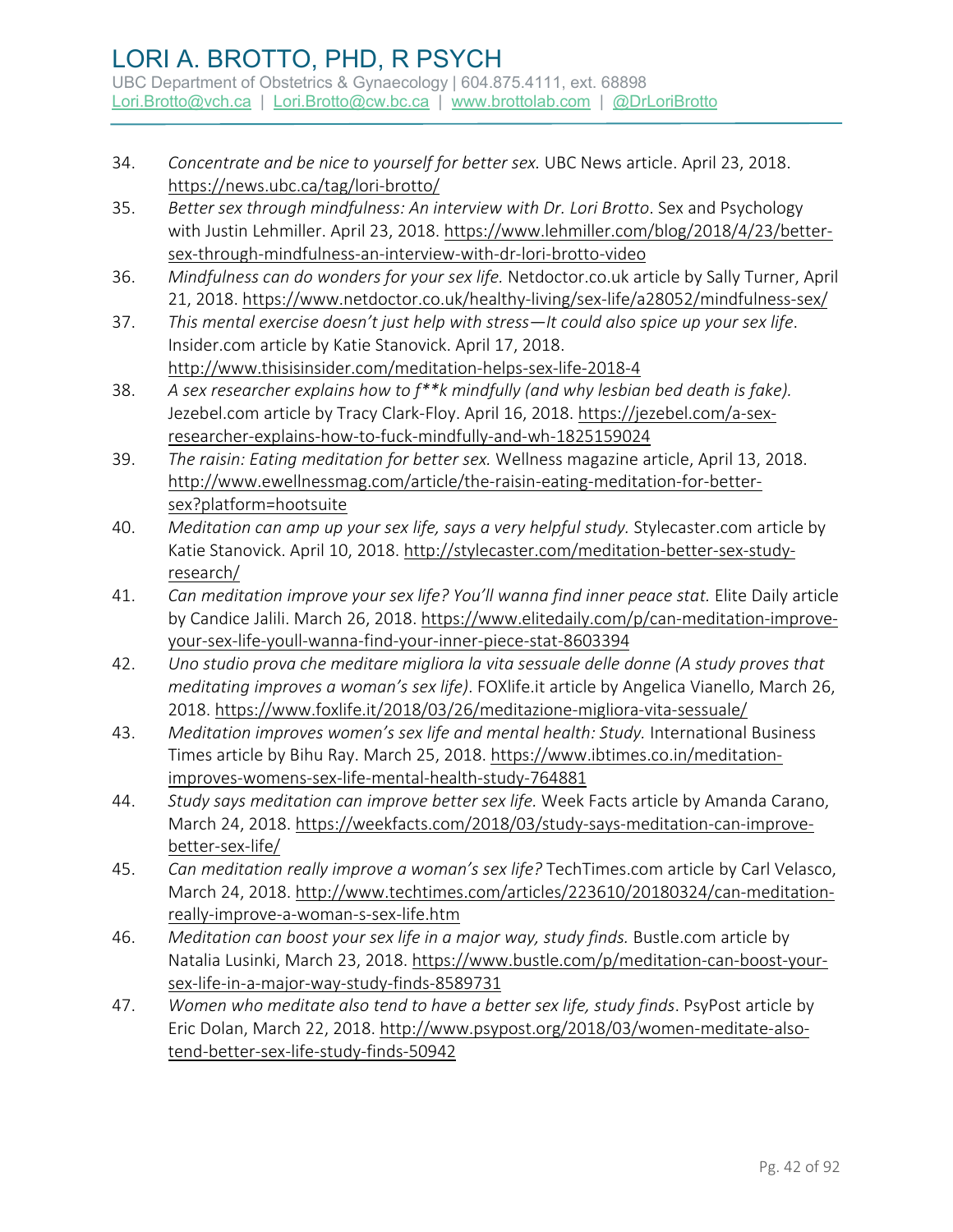- 48. *Dr Lori Brotto: A warrior for research.* BC Women's Hospital Foundation magazine article by Joseph Dubé, March 2018. [https://www.bcwomensfoundation.org/about/news/a](https://www.bcwomensfoundation.org/about/news/a-warrior-for-research)[warrior-for-research](https://www.bcwomensfoundation.org/about/news/a-warrior-for-research)
- 49. *Stress, sexual desire and mindfulness by Lori Brotto.* Plenty article by Natalie Foy, March 20, 2018. [http://plentythemagazine.com/2018/03/20/stress-sexual-desire-and](http://plentythemagazine.com/2018/03/20/stress-sexual-desire-and-mindfulness-by/?platform=hootsuite)[mindfulness-by/?platform=hootsuite](http://plentythemagazine.com/2018/03/20/stress-sexual-desire-and-mindfulness-by/?platform=hootsuite)
- 50. *Sex therapy: What men and women should know*. Everyday Health article by Beth Levine, March 20, 2018.<https://www.everydayhealth.com/sexual-health/sex-therapy.aspx>
- 51. *Meditation for couples: Just what the doctor ordered.* London Times article by Barbara McMahon, March 17, 2018. [https://www.thetimes.co.uk/edition/weekend/meditation](https://www.thetimes.co.uk/edition/weekend/meditation-for-couples-just-what-the-doctor-ordered-nj2n7qpmc)[for-couples-just-what-the-doctor-ordered-nj2n7qpmc](https://www.thetimes.co.uk/edition/weekend/meditation-for-couples-just-what-the-doctor-ordered-nj2n7qpmc)
- 52. *My asexual friend sure has a lot of sex*. The stranger.com Savage Love Letter of the Day by Dan Savage. March 12, 2018. [https://www.thestranger.com/slog/2018/03/12/25902508/savage-love-letter-of-the](https://www.thestranger.com/slog/2018/03/12/25902508/savage-love-letter-of-the-day-my-friends-sexual-orientation-is-bullshit)[day-my-friends-sexual-orientation-is-bullshit](https://www.thestranger.com/slog/2018/03/12/25902508/savage-love-letter-of-the-day-my-friends-sexual-orientation-is-bullshit)
- 53. There's never been a better time to be single: Single people are having more sex than married people. CNN.com article by Bella DuPaulo, March 09, 2018.
- 54. *Liberez le plaisir feminin (Free the female pleasure)*. L'actualité article by Sarah Barmak, February 09, 2018[. https://lactualite.com/sante-et-science/2018/02/09/liberer-le-plaisir](https://lactualite.com/sante-et-science/2018/02/09/liberer-le-plaisir-feminin/)[feminin/](https://lactualite.com/sante-et-science/2018/02/09/liberer-le-plaisir-feminin/)
- 55. <https://www.cnn.com/2018/01/05/health/single-people-partner/index.html>
- 56. *Five women who are making a difference in the health of Vancouver residents.* Georgia Strait article by Gail Johnson, March 02, 2018[. https://www.straight.com/life/650591/5](https://www.straight.com/life/650591/5-women-who-are-making-difference-health-vancouver-residents) [women-who-are-making-difference-health-vancouver-residents](https://www.straight.com/life/650591/5-women-who-are-making-difference-health-vancouver-residents)
- 57. *Expert advice on what to do about a low sex drive (You or your partner's).* Vice.com article by Anna Goldfarb, February 28, 2018. [https://www.vice.com/en\\_us/article/9kzmzy/expert-advice-on-what-to-do-about-a-low](https://www.vice.com/en_us/article/9kzmzy/expert-advice-on-what-to-do-about-a-low-sex-drive?ref=gazelle.popsugar.com)[sex-drive?ref=gazelle.popsugar.com](https://www.vice.com/en_us/article/9kzmzy/expert-advice-on-what-to-do-about-a-low-sex-drive?ref=gazelle.popsugar.com)
- 58. *Want To \*Actually\* Improve Your Sex Life? Try Mindfulness. Seriously.* Chatelaine Magazine article by Sarah Boesveld, February 09, 2018. <http://www.chatelaine.com/health/sex-and-relationships/sex-and-mindfulness/>
- 59. *Want to improve your sex life? Try doing nothing at all. Bustle.com article by Lea Rose* Emery. January 25, 2018. [https://www.bustle.com/p/want-to-improve-your-sex-life-try](https://www.bustle.com/p/want-to-improve-your-sex-life-try-doing-nothing-at-all-3208410)[doing-nothing-at-all-3208410](https://www.bustle.com/p/want-to-improve-your-sex-life-try-doing-nothing-at-all-3208410)
- 60. *What's happening to my sex drive? We ask a sexual health expert.* Lifetimedaily.com article by David Cohen, January 15, 2018. [https://www.lifetimedaily.com/whats](https://www.lifetimedaily.com/whats-happening-sex-drive-ask-sexual-health-expert/)[happening-sex-drive-ask-sexual-health-expert/](https://www.lifetimedaily.com/whats-happening-sex-drive-ask-sexual-health-expert/)
- 61. *Mindfulness helps couple recover intimacy after cancer.* Vancouver Sun article by Randy Shore, January 14, 2018. [http://vancouversun.com/health/local-health/mindfulness](http://vancouversun.com/health/local-health/mindfulness-helps-couple-recover-intimacy-after-prostate-cancer)[helps-couple-recover-intimacy-after-prostate-cancer](http://vancouversun.com/health/local-health/mindfulness-helps-couple-recover-intimacy-after-prostate-cancer)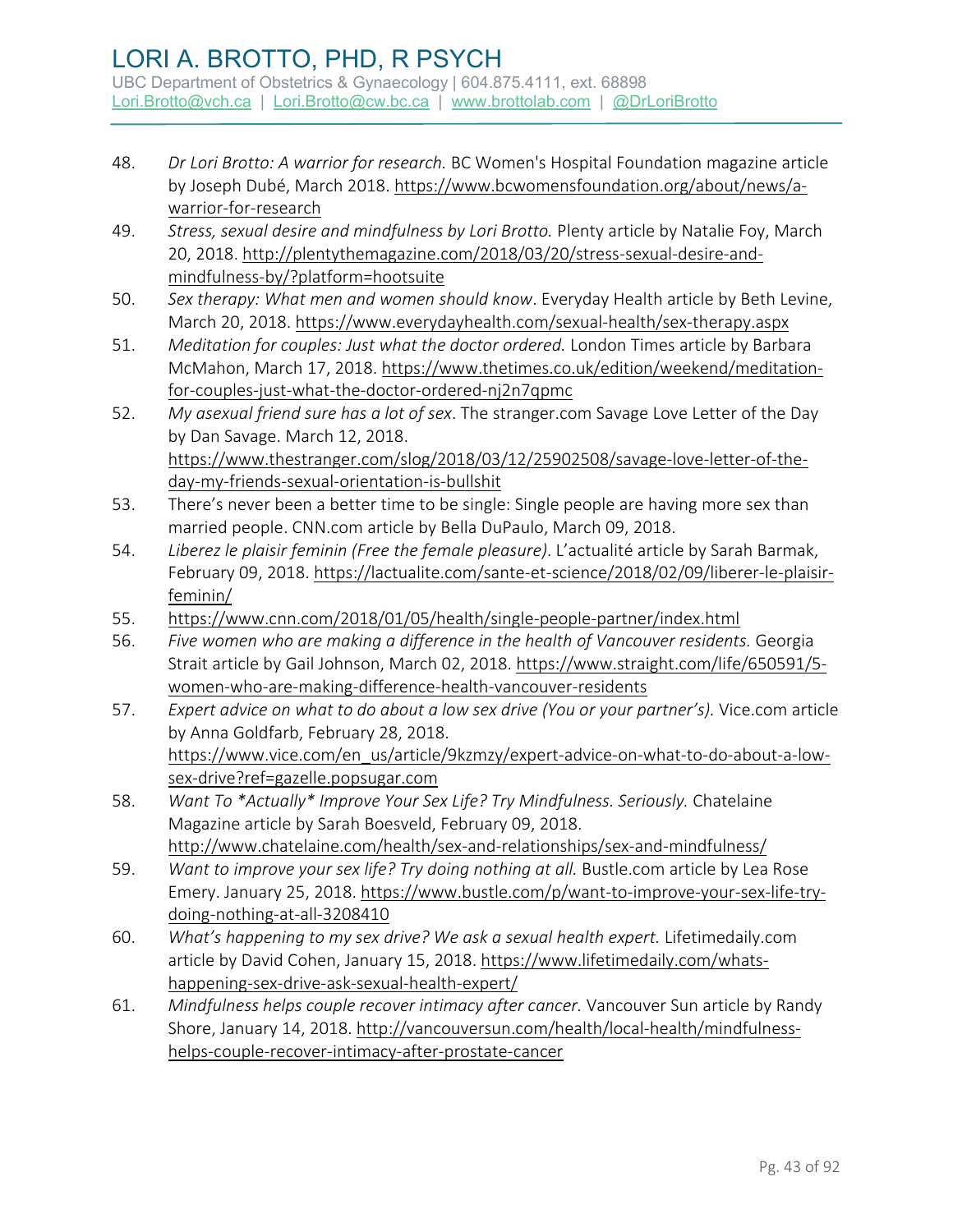- 62. *Mind over matter: The secret to female sexual desire.* Vancouver Coastal Health Research Institute Participate in Research article, January 2018. [https://www.vchri.ca/mind-over](https://www.vchri.ca/mind-over-matter-secret-female-sexual-desire)[matter-secret-female-sexual-desire](https://www.vchri.ca/mind-over-matter-secret-female-sexual-desire)
- 63. *The therapists helping sexual-trauma survivors relearn to love sex*. New York Magazine article by Sofia Barrett-Ibarria, November 29, 2017. [https://www.thecut.com/2017/11/learning-to-love-sex-again-after-sexual](https://www.thecut.com/2017/11/learning-to-love-sex-again-after-sexual-trauma.html?utm_source=eml&utm_medium=e1&utm)[trauma.html?utm\\_source=eml&utm\\_medium=e1&utm](https://www.thecut.com/2017/11/learning-to-love-sex-again-after-sexual-trauma.html?utm_source=eml&utm_medium=e1&utm)
- 64. *How Canada is dominating the field of sexuality research: The big brains behind Canada's good sex.* Globe & Mail article by Zosia Bielski, November 22, 2017. [https://www.theglobeandmail.com/life/relationships/the-big-brains-behind-canadas](https://www.theglobeandmail.com/life/relationships/the-big-brains-behind-canadas-goodsex/article37056097/)[goodsex/article37056097/](https://www.theglobeandmail.com/life/relationships/the-big-brains-behind-canadas-goodsex/article37056097/)
- 65. *Medicating women's sexual desire still highly controversial.* Psychology Today article by Robert T. Muller, November 02, 2017. [https://www.psychologytoday.com/us/blog/talking-about-trauma/201711/medicating](https://www.psychologytoday.com/us/blog/talking-about-trauma/201711/medicating-womens-sexual-desire-still-highly-controversial)[womens-sexual-desire-still-highly-controversial](https://www.psychologytoday.com/us/blog/talking-about-trauma/201711/medicating-womens-sexual-desire-still-highly-controversial)
- 66. *Want to have better sex? Try doing nothing.* Psychology Today article by Sarah Hunter Murray, November 01, 2017[. https://www.psychologytoday.com/blog/myths](https://www.psychologytoday.com/blog/myths-desire/201711/want-have-better-sex-try-doing-nothing)[desire/201711/want-have-better-sex-try-doing-nothing](https://www.psychologytoday.com/blog/myths-desire/201711/want-have-better-sex-try-doing-nothing)
- 67. *What being asexual means to me*. Teen Vogue article by Adjoa D. Danso. October 22, 2017.<https://www.teenvogue.com/story/what-asexuality-means>
- 68. *How to want sex again (and fall back in love in the process)*. Your Tango.com article by Janet Brito. October 04, 2017. [https://www.yourtango.com/experts/janet-brito/practice](https://www.yourtango.com/experts/janet-brito/practice-could-make-you-fall-love-again)[could-make-you-fall-love-again](https://www.yourtango.com/experts/janet-brito/practice-could-make-you-fall-love-again)
- 69. *Women's orgasms are even more fascinating than we fathomed.* CBC online article by Katrina Clarke. July 06, 2017. [http://www.cbc.ca/life/wellness/women-s-orgasms-are](http://www.cbc.ca/life/wellness/women-s-orgasms-are-even-more-fascinating-than-we-fathomed-1.4191672)[even-more-fascinating-than-we-fathomed-1.4191672](http://www.cbc.ca/life/wellness/women-s-orgasms-are-even-more-fascinating-than-we-fathomed-1.4191672)
- 70. *What to do when you want more-or less-sex than your partner*. Playboy article by Justin Lehmiller. August 22, 2017.<http://www.playboy.com/articles/desire-discrepancies>
- 71. *Where Vancouver leads in LGBT progress: Local health professionals are at the world's forefront*. Georgia Straight article by Craig Takeuchi. July 26, 2017. [https://www.straight.com/life/941061/where-vancouver-leads-lgbt-progress-local](https://www.straight.com/life/941061/where-vancouver-leads-lgbt-progress-local-health-professionals-are-worlds-forefront)[health-professionals-are-worlds-forefront](https://www.straight.com/life/941061/where-vancouver-leads-lgbt-progress-local-health-professionals-are-worlds-forefront)
- 72. *Interdisciplinary care reduces deep dyspareunia in endometriosis.* Ob.Gyn.News article by Jim Kling, May 24, 2017. [https://www.mdedge.com/obgynnews/article/139002/gynecology/interdisciplinary-care](https://www.mdedge.com/obgynnews/article/139002/gynecology/interdisciplinary-care-reduces-deep-dyspareunia-endometriosis)[reduces-deep-dyspareunia-endometriosis](https://www.mdedge.com/obgynnews/article/139002/gynecology/interdisciplinary-care-reduces-deep-dyspareunia-endometriosis)
- 73. *Building a better female orgasm*. Walrus.ca article by Sarah Barmak. May 23, 2017. <https://thewalrus.ca/building-a-better-female-orgasm/>
- 74. *A third of women taking testosterone see a boost in desire—but could that be because their partner knows they're on it?* National Post article by Sharon Kirkey. April 04, 2017. <http://nationalpost.com/news/0405-na-testosterone>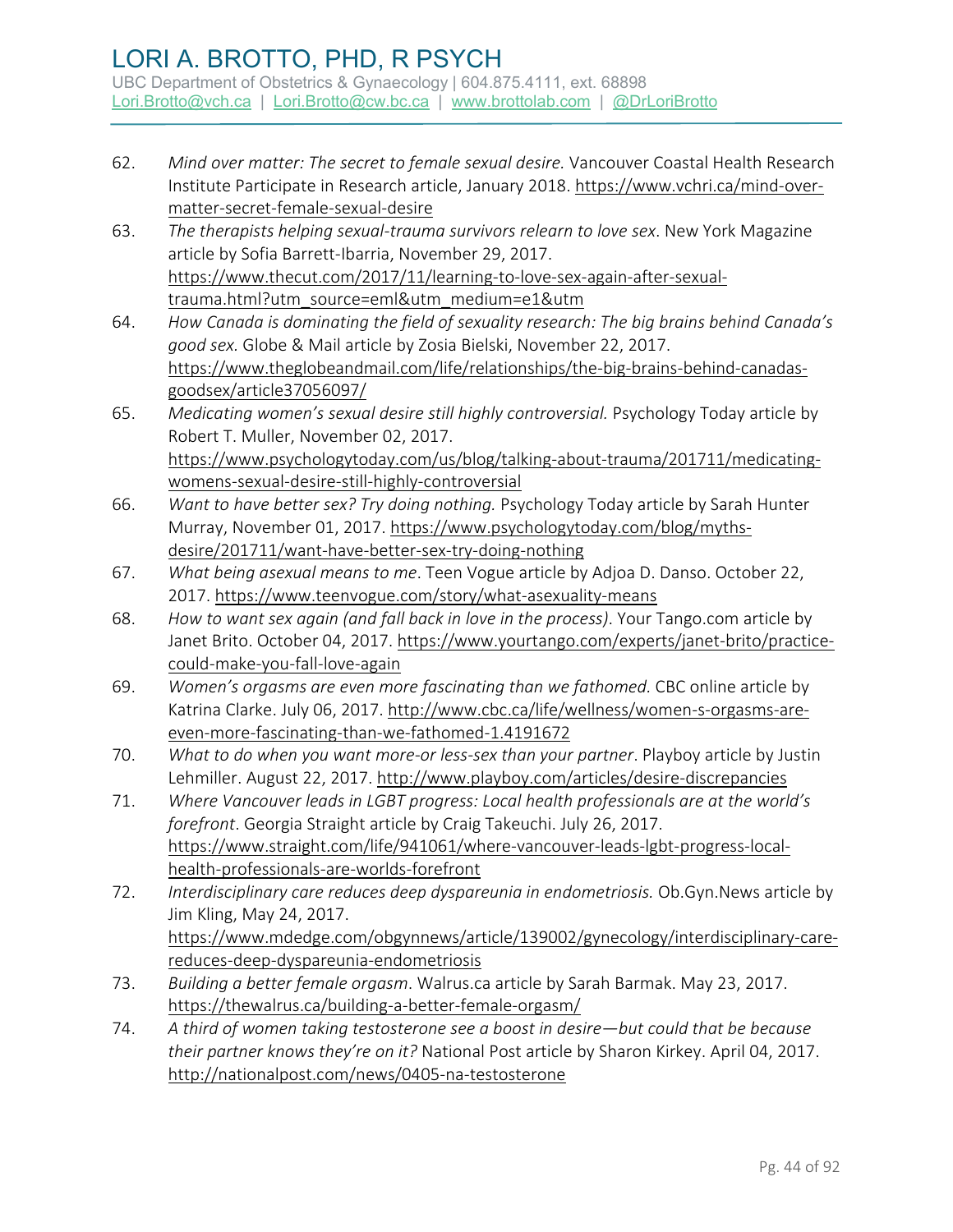- 75. *Sexual health conference aims to make it less awkward for doctors to talk about sex.* CBC News article by Maryse Zeidler. April 02, 2017. [http://www.cbc.ca/beta/news/canada/british-columbia/sexual-health-conference-aims](http://www.cbc.ca/beta/news/canada/british-columbia/sexual-health-conference-aims-to-make-it-less-awkward-for-doctors-to-talk-about-sex-1.4051641)[to-make-it-less-awkward-for-doctors-to-talk-about-sex-1.4051641](http://www.cbc.ca/beta/news/canada/british-columbia/sexual-health-conference-aims-to-make-it-less-awkward-for-doctors-to-talk-about-sex-1.4051641)
- 76. *This is 40ish: The secret lives of Canadian women.* Chatelaine magazine. January 2017, <http://www.chatelaine.com/this-is-40ish-2017/sex-and-love/>
- 77. *Many asexual people still fanaticize about sex, study finds.* CNN.com article by Jesse Singal, December 05, 2016. [https://www.cnn.com/2016/12/05/health/asexual](https://www.cnn.com/2016/12/05/health/asexual-fantasies/index.html)[fantasies/index.html](https://www.cnn.com/2016/12/05/health/asexual-fantasies/index.html)
- 78. *Study examines asexual involvement in sex, including masturbation and fantasies.* Georgia Straight article by Craig Takeuchi. December 03, 2016. [https://www.straight.com/blogra/839876/study-examines-asexual-involvement-sex](https://www.straight.com/blogra/839876/study-examines-asexual-involvement-sex-including-masturbation-and-fantasies)[including-masturbation-and-fantasies](https://www.straight.com/blogra/839876/study-examines-asexual-involvement-sex-including-masturbation-and-fantasies)
- 79. *How to focus during sex: this is not the time to multitask*. Nylon article by Carolyn Yates, December 04, 2016, [http://www.nylon.com/articles/how-to-focus-during](http://www.nylon.com/articles/how-to-focus-during-sex?utm_source=twitter&utm_medium=social&utm_campaign=article-page)[sex?utm\\_source=twitter&utm\\_medium=social&utm\\_campaign=article-page](http://www.nylon.com/articles/how-to-focus-during-sex?utm_source=twitter&utm_medium=social&utm_campaign=article-page)
- 80. *Is asexuality a sexual orientation? What we still don't know about people who don't want sex*. Daily Xtra article by Niko Bell, November 29, 2016, [http://www.dailyxtra.com/canada/news-and-ideas/news/asexuality-sexual-orientation-](http://www.dailyxtra.com/canada/news-and-ideas/news/asexuality-sexual-orientation-211264)[211264](http://www.dailyxtra.com/canada/news-and-ideas/news/asexuality-sexual-orientation-211264)
- 81. *Vaginal rejuvenation: Reality check on the latest baby boomer health trend*. Vancouver Sun article by Erin Ellis, October 30, 2016. [https://vancouversun.com/health/sexual](https://vancouversun.com/health/sexual-health/vaginal-rejuvenation-a-reality-check-on-the-latest-baby-boomer-health-trend)[health/vaginal-rejuvenation-a-reality-check-on-the-latest-baby-boomer-health-trend](https://vancouversun.com/health/sexual-health/vaginal-rejuvenation-a-reality-check-on-the-latest-baby-boomer-health-trend)
- 82. *New study shows how mindfulness could help women who are feeling sexually disconnected*. PsyPost.org article by Eric W. Dolan, October 23, 2016, [http://www.psypost.org/2016/10/new-study-shows-mindfulness-help-women-feeling](http://www.psypost.org/2016/10/new-study-shows-mindfulness-help-women-feeling-sexually-disconnected-45522)[sexually-disconnected-45522](http://www.psypost.org/2016/10/new-study-shows-mindfulness-help-women-feeling-sexually-disconnected-45522)
- 83. *Asexuality: A distinct and valid sexual orientation.* Vancouver Coastal Health Research Institute Research Insider article, October 06, 2016, [http://www.vchri.ca/feature](http://www.vchri.ca/feature-stories/articles/2016/10/06/asexuality-distinct-and-valid-sexual-orientation)[stories/articles/2016/10/06/asexuality-distinct-and-valid-sexual-orientation](http://www.vchri.ca/feature-stories/articles/2016/10/06/asexuality-distinct-and-valid-sexual-orientation)
- 84. This kind of sex can create an altered mental state. [Time.com](http://time.com/) article by Mandy Oaklander, September 28, 2016[, http://time.com/4511726/bdsm-sex-flow-state](http://time.com/4511726/bdsm-sex-flow-state-mindfulness/)[mindfulness/](http://time.com/4511726/bdsm-sex-flow-state-mindfulness/)
- 85. *Asexuality needs to be recognized as its own, unique sexual orientation, Canadian expert says.* National Post article by Sharon Kirkey, September 22, 2016. <http://news.nationalpost.com/news/canada/asexuality-own-unique-sexual-orientation>
- 86. *The truth about asexuality, or when you DGAF about sex.* Playboy.com article Debra W. Soh, September 21, 2016.
- 87. [http://www.playboy.com/articles/asexuality?utm\\_source=Facebook&utm\\_medium=Soci](http://www.playboy.com/articles/asexuality?utm_source=Facebook&utm_medium=Social&utm_campaign=Native&utm_content=sexculture) [al&utm\\_campaign=Native&utm\\_content=sexculture](http://www.playboy.com/articles/asexuality?utm_source=Facebook&utm_medium=Social&utm_campaign=Native&utm_content=sexculture)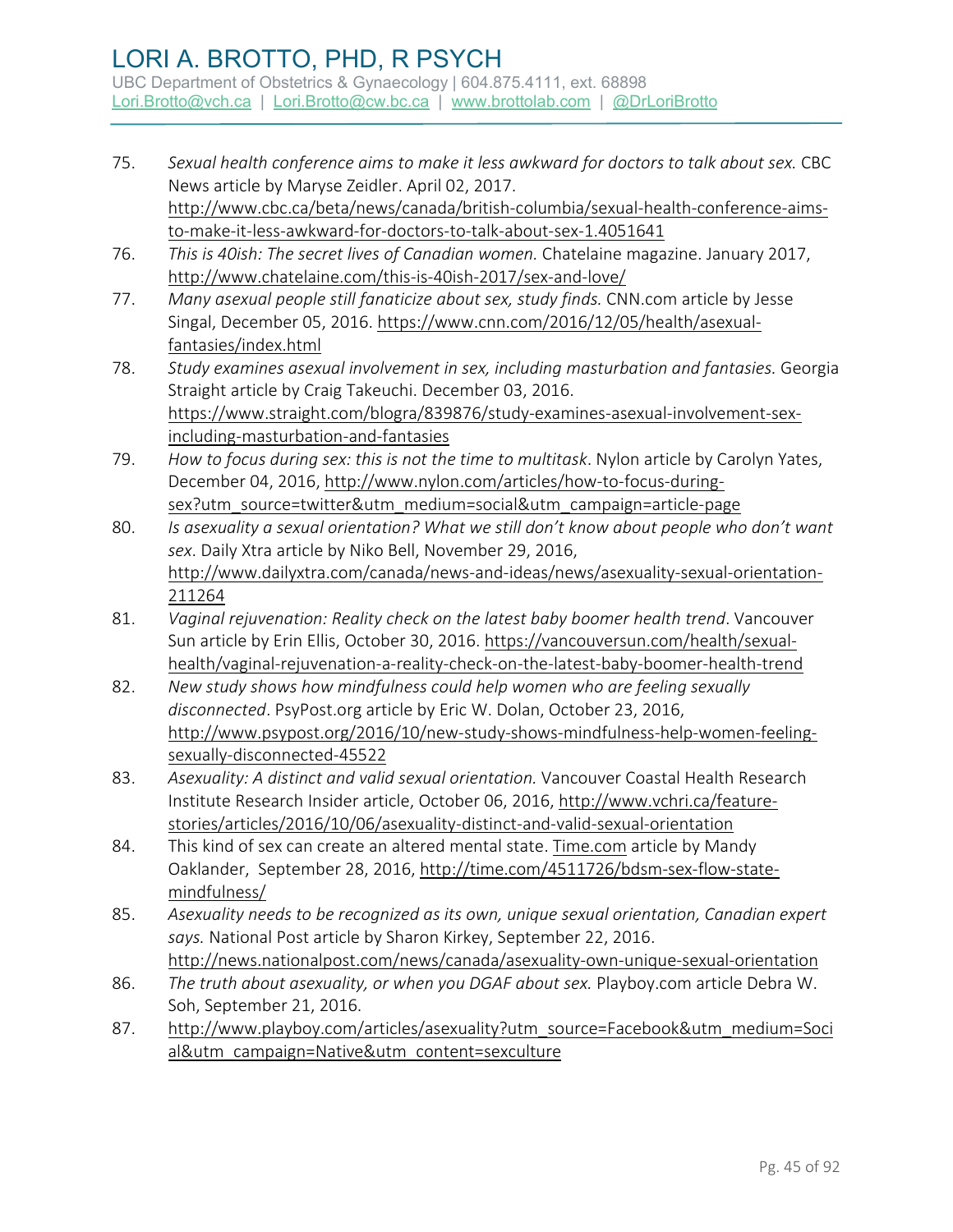- 88. There's nothing wrong with being asexual. Daily Beast article by Samantha Allen. September 02, 2016. [https://www.thedailybeast.com/theres-nothing-wrong-with-being](https://www.thedailybeast.com/theres-nothing-wrong-with-being-asexual)[asexual](https://www.thedailybeast.com/theres-nothing-wrong-with-being-asexual)
- 89. *Asexuality is a sexual orientation, not a sexual dysfunction*, Psychology Today article by Bella DePaulo, September 5, 2016. [https://www.psychologytoday.com/blog/living](https://www.psychologytoday.com/blog/living-single/201609/asexuality-is-sexual-orientation-not-sexual-dysfunction)[single/201609/asexuality-is-sexual-orientation-not-sexual-dysfunction](https://www.psychologytoday.com/blog/living-single/201609/asexuality-is-sexual-orientation-not-sexual-dysfunction)
- 90. *The enduring enigma of female sexual desire*. BBC Future article by Rachel Nuwer, July 01, 2016. [http://www.bbc.com/future/story/20160630-the-enduring-enigma-of-female](http://www.bbc.com/future/story/20160630-the-enduring-enigma-of-female-desire)[desire?](http://www.bbc.com/future/story/20160630-the-enduring-enigma-of-female-desire)
- 91. *Sexual Trauma: How it manifests, how to heal.* Question and answer feature on [www.goop.com,](http://www.goop.com/) May 2016[. www.goop.com/sexual-trauma-how-it-manifests-how-to](http://www.goop.com/sexual-trauma-how-it-manifests-how-to-heal/)[heal/](http://www.goop.com/sexual-trauma-how-it-manifests-how-to-heal/)
- 92. *Too stressed for sex?* Headspace.com article by Steph Auteri, April 11, 2016.
- 93. <https://www.headspace.com/blog/2016/04/11/too-stressed-for-sex/>
- 94. Valeant's 'female Viagra' sales team axed amid low demand. The Star newspaper article by Vanessa Lu, April 05, 2016. [https://www.thestar.com/business/2016/04/05/valeants](https://www.thestar.com/business/2016/04/05/valeants-female-viagra-sales-team-axed-amid-low-demand.html)[female-viagra-sales-team-axed-amid-low-demand.html](https://www.thestar.com/business/2016/04/05/valeants-female-viagra-sales-team-axed-amid-low-demand.html)
- 95. *Myth: A pink pill is the only hope*. Psychology Today Magazine, Insights segment, "Hot Pursuit" by Matt Hudson, March/April 2016.
- 96. *What's normal when it comes to the female libido?* Best Health Magazine article by Sydney Looney, February 2016[. http://www.besthealthmag.ca/best](http://www.besthealthmag.ca/best-you/relationships/whats-normal-when-it-comes-to-the-female-libido)[you/relationships/whats-normal-when-it-comes-to-the-female-libido](http://www.besthealthmag.ca/best-you/relationships/whats-normal-when-it-comes-to-the-female-libido)
- 97. *Our campus: Lori Brotto is a myth buster of sexual misconceptions around female sexual arousal.* Ubyssey article by Moira Warburton, February 10, 2016. <http://ubyssey.ca/features/the-accidental-myth-buster-lori-brotto/>
- 98. *What it means if she cries after sex*. Men's Health magazine article by Ali Eaves, January 20, 2016.<http://www.menshealth.com/sex-women/postcoital-dysphoria>
- 99. *FDA OKs sex drug for women*. Discover Magazine: Science for the Curious article by Eric Ness. January/February 2016[. http://discovermagazine.com/2016/janfeb/39-fda-oks-sex](http://discovermagazine.com/2016/janfeb/39-fda-oks-sex-drug-for-women)[drug-for-women](http://discovermagazine.com/2016/janfeb/39-fda-oks-sex-drug-for-women)
- 100. *Female Viagra: The new drug for female desire*. Canadian Living magazine by Marcia Kaye. January 2016. http://www.canadianliving.com/relationships/sex/female viagra the new drug for fe [male\\_desire.php](http://www.canadianliving.com/relationships/sex/female_viagra_the_new_drug_for_female_desire.php)
- 101. *The little pink pill that sparked a feminist war.* Pacific Standard magazine article by Maya Dusenbery. January 5, 2016. [http://www.psmag.com/health-and-behavior/the-little-pink](http://www.psmag.com/health-and-behavior/the-little-pink-pill-that-sparked-a-feminist-war)[pill-that-sparked-a-feminist-war](http://www.psmag.com/health-and-behavior/the-little-pink-pill-that-sparked-a-feminist-war)
- 102. *Addyi's alcohol safety was tested mostly on men*. New York Times Magazine article by Melissa Dahl. August 25, 2015. [http://nymag.com/scienceofus/2015/08/addyis-alcohol](http://nymag.com/scienceofus/2015/08/addyis-alcohol-safety-was-tested-mostly-on-men.html)[safety-was-tested-mostly-on-men.html#](http://nymag.com/scienceofus/2015/08/addyis-alcohol-safety-was-tested-mostly-on-men.html)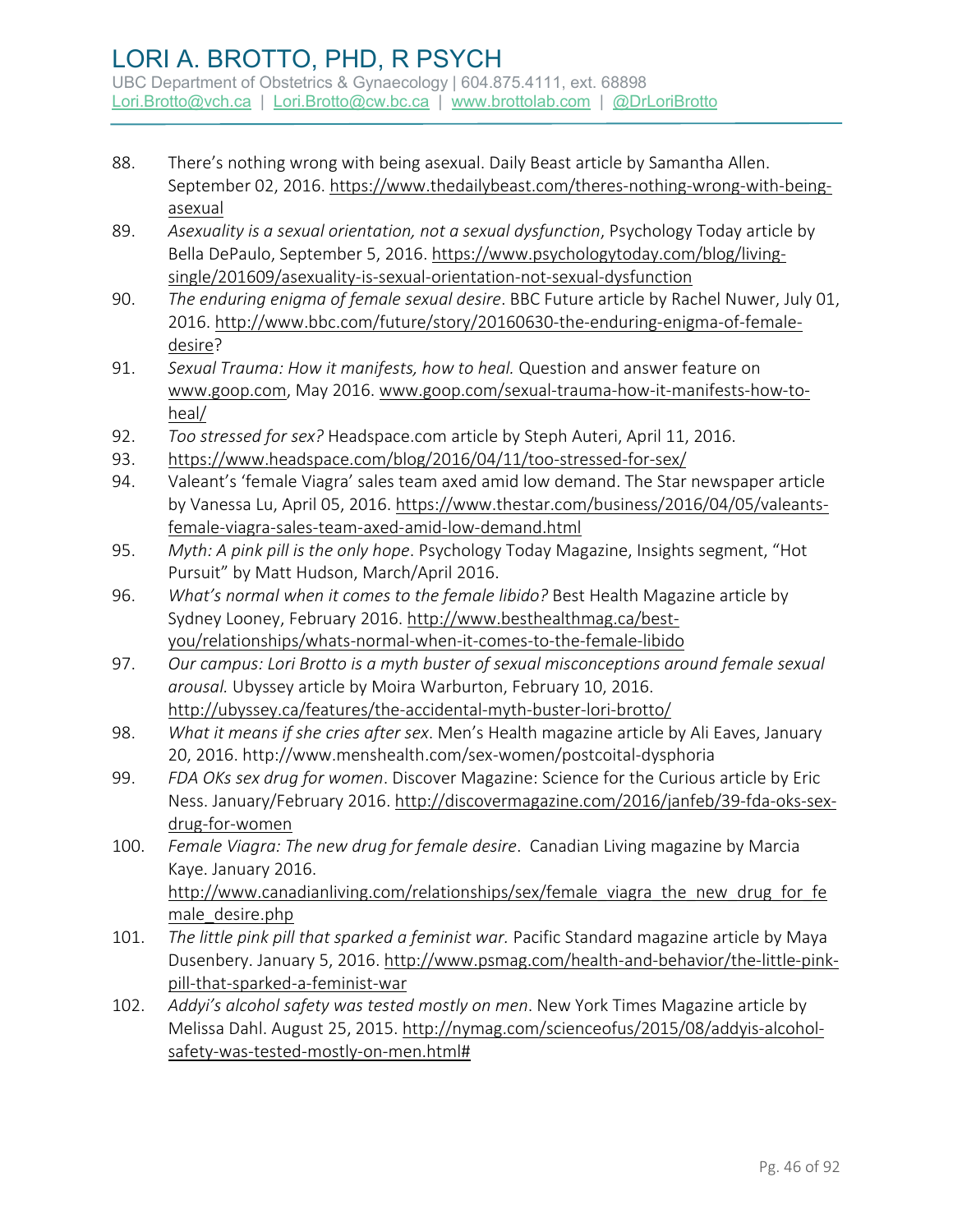- 103. *Will 'pink pill' be cure all? Experts say no*. Ottawa Sun article by Sam Cooley, August 19, 2015. [http://www.ottawasun.com/2015/08/19/will-pink-pill-be-a-cure-all-sex-experts](http://www.ottawasun.com/2015/08/19/will-pink-pill-be-a-cure-all-sex-experts-say-no)[say-no](http://www.ottawasun.com/2015/08/19/will-pink-pill-be-a-cure-all-sex-experts-say-no)
- 104. *Regular mindfulness practice may trump medication for women with low sexual desire.* Vancouver Coastal Health Research Institute Research Insider article, September 29, 2015. [http://www.vchri.ca/feature-stories/articles/2015/09/29/regular-mindfulness](http://www.vchri.ca/feature-stories/articles/2015/09/29/regular-mindfulness-practice-may-trump-medication-women-low?utm_source=Research+Insider+Master+List&utm_campaign=67f9aef740-RI_201509299_29_2015&utm_medium=email&utm_term=0_48459cac9d-67f9aef740-19134369)[practice-may-trump-medication-women](http://www.vchri.ca/feature-stories/articles/2015/09/29/regular-mindfulness-practice-may-trump-medication-women-low?utm_source=Research+Insider+Master+List&utm_campaign=67f9aef740-RI_201509299_29_2015&utm_medium=email&utm_term=0_48459cac9d-67f9aef740-19134369)[low?utm\\_source=Research+Insider+Master+List&utm\\_campaign=67f9aef740-](http://www.vchri.ca/feature-stories/articles/2015/09/29/regular-mindfulness-practice-may-trump-medication-women-low?utm_source=Research+Insider+Master+List&utm_campaign=67f9aef740-RI_201509299_29_2015&utm_medium=email&utm_term=0_48459cac9d-67f9aef740-19134369) [RI\\_201509299\\_29\\_2015&utm\\_medium=email&utm\\_term=0\\_48459cac9d-67f9aef740-](http://www.vchri.ca/feature-stories/articles/2015/09/29/regular-mindfulness-practice-may-trump-medication-women-low?utm_source=Research+Insider+Master+List&utm_campaign=67f9aef740-RI_201509299_29_2015&utm_medium=email&utm_term=0_48459cac9d-67f9aef740-19134369) [19134369](http://www.vchri.ca/feature-stories/articles/2015/09/29/regular-mindfulness-practice-may-trump-medication-women-low?utm_source=Research+Insider+Master+List&utm_campaign=67f9aef740-RI_201509299_29_2015&utm_medium=email&utm_term=0_48459cac9d-67f9aef740-19134369)
- 105. *'Arousal-first' desire may be more typical for women, and it doesn't need a cure.* Globe & Mail article by Zosia Bielski, June 21, 2015. [http://www.theglobeandmail.com/life/health](http://www.theglobeandmail.com/life/health-and-fitness/health/arousal-first-desire-may-be-more-typical-for-women-and-it-doesnt-need-a-cure/article25039091/)[and-fitness/health/arousal-first-desire-may-be-more-typical-for-women-and-it-doesnt](http://www.theglobeandmail.com/life/health-and-fitness/health/arousal-first-desire-may-be-more-typical-for-women-and-it-doesnt-need-a-cure/article25039091/)[need-a-cure/article25039091/](http://www.theglobeandmail.com/life/health-and-fitness/health/arousal-first-desire-may-be-more-typical-for-women-and-it-doesnt-need-a-cure/article25039091/)
- 106. Asexuality is real: How a rare orientation helps us to understand human sexuality. Medicaldaily.com article by Susan Scutti, May 07, 2015. https://www.medicaldaily.com/asexuality-real-how-rare-orientation-helps-usunderstand-human-sexuality-332346
- 107. *Asexuality: The invisible orientation?* USA News Health article by Anna Medaris Miller, May 04, 2015. [http://health.usnews.com/health-news/health](http://health.usnews.com/health-news/health-wellness/articles/2015/05/04/asexuality-the-invisible-orientation)[wellness/articles/2015/05/04/asexuality-the-invisible-orientation](http://health.usnews.com/health-news/health-wellness/articles/2015/05/04/asexuality-the-invisible-orientation)
- 108. *SexPot: Why women get the short end of the stick when it comes to sex research.* Zoomer magazine article Carolyn Abraham, March 02, 2015. [http://www.pressreader.com/canada/zoomer](http://www.pressreader.com/canada/zoomer-magazine/20150302/282819304649486/TextView)[magazine/20150302/282819304649486/TextView](http://www.pressreader.com/canada/zoomer-magazine/20150302/282819304649486/TextView)
- 109. *For sexual dysfunction, 'Men get a pill and women need therapy'. What gives?* Huffington Post article by Rebecca Adams, February 24, 2015. [http://www.huffingtonpost.com/2015/02/24/sexual-dysfunction-pill\\_n\\_6677502.html](http://www.huffingtonpost.com/2015/02/24/sexual-dysfunction-pill_n_6677502.html)
- 110. *Young, Attractive, and Totally Not Into Having Sex.* Wired Magazine article by Kat McGowan, February 18, 2015.<http://www.wired.com/2015/02/demisexuality/>
- 111. *Just Do It.* The Walrus article by Micha Toub*,* September 2014. [http://thewalrus.ca/just](http://thewalrus.ca/just-do-it/#.U_J8_IlsD7Y.twitter)[do-it/#.U\\_J8\\_IlsD7Y.twitter](http://thewalrus.ca/just-do-it/#.U_J8_IlsD7Y.twitter)
- 112. *Professional Help: maintaining desire in long-term relationships. It takes a little fuel to keep the home fires burning.* Vancouver Sun article by Michael Pond, July 21, 2014. [http://www.vancouversun.com/life/Maintaining+desire+long+term+relationships/10050](http://www.vancouversun.com/life/Maintaining+desire+long+term+relationships/10050049/story.html) [049/story.html](http://www.vancouversun.com/life/Maintaining+desire+long+term+relationships/10050049/story.html)
- 113. *The fourth sexual orientation*. stuff.co.nz article by Matty Silver, June 24, 2014. <http://www.stuff.co.nz/life-style/love-sex/10192627/The-fourth-sexual-orientation>
- 114. *Mindfulness meditation enhances sexual desire in women.* UltraCulture article by Andrei Burk, May 23, 2014. [http://ultraculture.org/blog/2014/05/23/mindfulness-meditation](http://ultraculture.org/blog/2014/05/23/mindfulness-meditation-female-desire/)[female-desire/](http://ultraculture.org/blog/2014/05/23/mindfulness-meditation-female-desire/)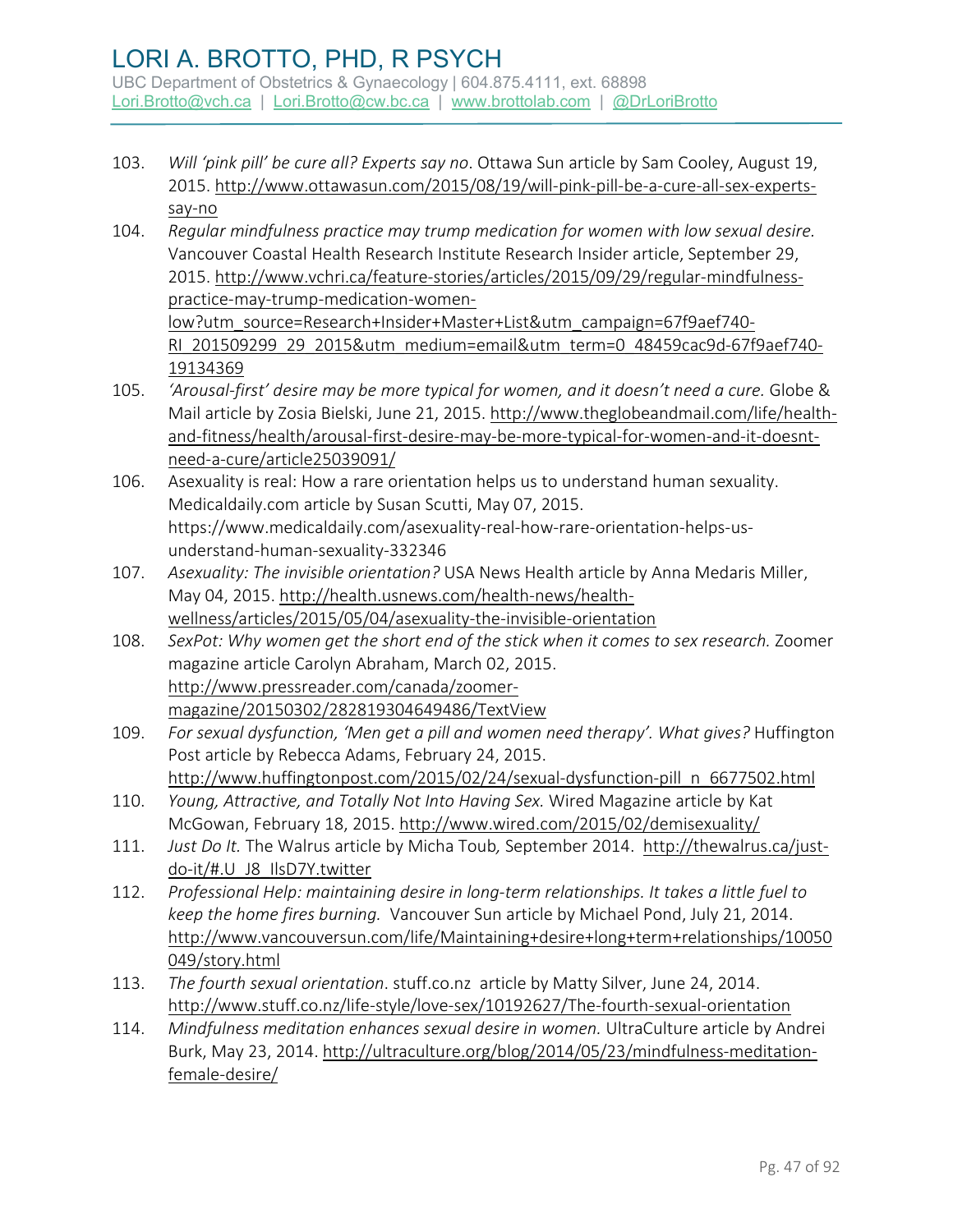- 115. *Would you take a pill to improve your sex drive?* Today's Parent article by Emma Waverman, April 10, 2014. [http://www.todaysparent.com/family/relationships/sex-drive](http://www.todaysparent.com/family/relationships/sex-drive-pill/)[pill/](http://www.todaysparent.com/family/relationships/sex-drive-pill/)
- 116. *The rush to make the so-called female Viagra is on.* Georgia Straight article by Gail Johnson, April 02, 2014. [http://www.straight.com/life/617831/rush-make-so-called](http://www.straight.com/life/617831/rush-make-so-called-female-viagra)[female-viagra](http://www.straight.com/life/617831/rush-make-so-called-female-viagra)
- 117. *Vancouver clinic treats hidden pain of misunderstood genital condition.* Vancouver Sun article by Erin Ellis, January 13, 2014. [http://www.vancouversun.com/health/Vancouver+clinic+treats+hidden+pain+misunders](http://www.vancouversun.com/health/Vancouver+clinic+treats+hidden+pain+misunderstood+genital+condition/9378864/story.html) [tood+genital+condition/9378864/story.html](http://www.vancouversun.com/health/Vancouver+clinic+treats+hidden+pain+misunderstood+genital+condition/9378864/story.html)
- 118. *Prostate cancer study focuses on gay men*. DailyXtra.com article by Nathaniel Christopher, December 19, 2013. [http://dailyxtra.com/vancouver/news/prostate-cancer](http://dailyxtra.com/vancouver/news/prostate-cancer-study-focuses-gay-men%E2%80%99s-needs)[study-focuses-gay-men%E2%80%99s-needs](http://dailyxtra.com/vancouver/news/prostate-cancer-study-focuses-gay-men%E2%80%99s-needs)
- 119. *Sex and intimacy after the baby arrives.* New York Times article by Catherine Saint Louis, December 16, 2013[.http://well.blogs.nytimes.com/2013/12/16/restarting-desire](http://well.blogs.nytimes.com/2013/12/16/restarting-desire-afterward/?smid=tw-nytimeshealth&seid=auto&_r=1)[afterward/?smid=tw-nytimeshealth&seid=auto&\\_r=1](http://well.blogs.nytimes.com/2013/12/16/restarting-desire-afterward/?smid=tw-nytimeshealth&seid=auto&_r=1)
- 120. *I learned to "Think Off"*. Salon.com article by Tracy Clark-Flory, October 21, 2013. http://www.salon.com/2013/10/21/i learned to think off/
- 121. *The no-libido credo*. Psychology Today by Matt Huston, October 2013. <http://www.psychologytoday.com/articles/201310/sex-the-no-libido-credo>
- 122. *Sexual prime: Fact or fiction?* Huffington Post article by Bella Ellwood-Clayton, August 12, 2013. [https://www.huffingtonpost.com/bella-ellwoodclayton/sexual](https://www.huffingtonpost.com/bella-ellwoodclayton/sexual-prime_b_3424410.html)[prime\\_b\\_3424410.html](https://www.huffingtonpost.com/bella-ellwoodclayton/sexual-prime_b_3424410.html)
- 123. *Pill aims to be first to enhance a woman's libido*. The Province article by Sharon Kirkey, June 03, 2013.
- 124. *Race to market the first pill to enhance a woman's libidos*. Ottawa Citizen article by Sharon Kirkey, June 03, 2013.
- 125. *Pills to boost women's sex drive? Try natural alternatives instead*. The Boston Globe article by Deborah Kotz, May 31, 2013. [http://www.bostonglobe.com/lifestyle/health](http://www.bostonglobe.com/lifestyle/health-wellness/2013/05/31/pills-boost-sex-drive-natural-alternatives-try-instead/80d3GIqXPUvQRTaiTqkGGP/story.html)[wellness/2013/05/31/pills-boost-sex-drive-natural-alternatives-try](http://www.bostonglobe.com/lifestyle/health-wellness/2013/05/31/pills-boost-sex-drive-natural-alternatives-try-instead/80d3GIqXPUvQRTaiTqkGGP/story.html)[instead/80d3GIqXPUvQRTaiTqkGGP/story.html](http://www.bostonglobe.com/lifestyle/health-wellness/2013/05/31/pills-boost-sex-drive-natural-alternatives-try-instead/80d3GIqXPUvQRTaiTqkGGP/story.html)
- 126. *Can you bottle a woman's sexual desire?* Vancouver Sun article by Pete McMartin, May 30, 2013. [http://www.vancouversun.com/opinion/columnists/Pete+McMartin+bottle+woman+sex](http://www.vancouversun.com/opinion/columnists/Pete+McMartin+bottle+woman+sexual+desire/8452299/story.html) [ual+desire/8452299/story.html](http://www.vancouversun.com/opinion/columnists/Pete+McMartin+bottle+woman+sexual+desire/8452299/story.html)
- 127. *Unexcited? There may be a pill for that.* The New York Times magazine by Daniel Bergner, May 22, 2013. [http://www.nytimes.com/2013/05/26/magazine/unexcited-there-may-be](http://www.nytimes.com/2013/05/26/magazine/unexcited-there-may-be-a-pill-for-that.html?_r=0&comments=&adxnnl=1&pagewanted=1&adxnnlx=1369920582-+620Ir0/4KbDf1Ox6I8d5g)a-pill-for-that.html? r=0&comments=&adxnnl=1&pagewanted=1&adxnnlx=1369920582-[+620Ir0/4KbDf1Ox6I8d5g](http://www.nytimes.com/2013/05/26/magazine/unexcited-there-may-be-a-pill-for-that.html?_r=0&comments=&adxnnl=1&pagewanted=1&adxnnlx=1369920582-+620Ir0/4KbDf1Ox6I8d5g)
- 128. *Sex after survival: Mindful meditation helps female cancer survivors regain sexual function.* Canadian Institutes of Health Research Profile. February 8, 2013*.*  <http://www.cihr.ca/e/46328.html>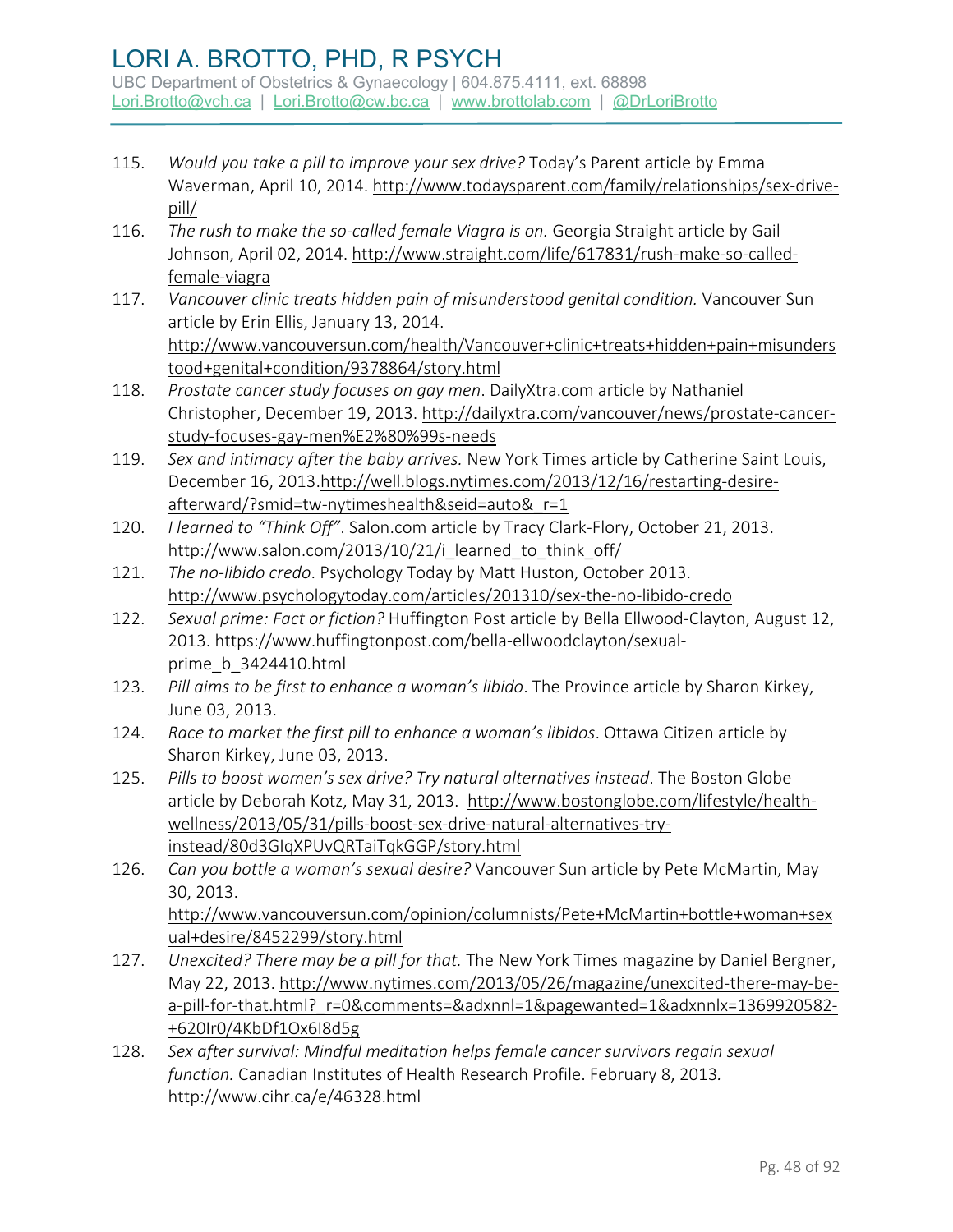- 129. *Can mindfulness treat sexual dysfunction?* Jill Suttie. January 30, 2013, The Greater Good. [http://greatergood.berkeley.edu/article/item/mindfulness\\_treat\\_sexual\\_dysfunction](http://greatergood.berkeley.edu/article/item/mindfulness_treat_sexual_dysfunction)
- 130. *Is this desire?* December 2012, Flare Magazine
- 131. *Asexuales, una nueva identidad? (Asexual, a new identity?)* Redes para la ciencia, a popular science Spanish magazine May 2012.
- 132. No evidence hormone, Viagra treatments boost female sexual desire: researcher. Canada.com, Postmedia News article by Erin Ellis, February 08, 2012.
- 133. *Psyched out: What will the new DSM say about you?* Fall 2011, Herizons article by Elayne Clift, 25(2), 26-30.
- 134. *Unvoiced pain affects women who hurt during sex.* The Georgia Straight article by Gail Johnson, May 31, 2011. [http://www.straight.com/article-](http://www.straight.com/article-395618/vancouver/multidisciplinary-vulvodynia-program-help-treat-women-extreme-vaginal-pain)[395618/vancouver/multidisciplinary-vulvodynia-program-help-treat-women-extreme](http://www.straight.com/article-395618/vancouver/multidisciplinary-vulvodynia-program-help-treat-women-extreme-vaginal-pain)[vaginal-pain](http://www.straight.com/article-395618/vancouver/multidisciplinary-vulvodynia-program-help-treat-women-extreme-vaginal-pain)
- 135. *The world according to Tim Ferriss.* The New York Times article by Stephanie Rosenbloom, March 27, 2011.
- 136. The truth about sex. Flare Magazine article by Lola Augustine Brown, January 2011.*<http://www.flare.com/beauty/the-truth-about-sex/>*
- 137. *Sex on the brain: UBC sex research.* The Ubyssey article by Catherine Guan, February 10, 2011. [http://issuu.com/ubyssey/docs/2011.02.10/1?mode=a\\_p](http://issuu.com/ubyssey/docs/2011.02.10/1?mode=a_p)
- 138. *UBC study aims to uncover the causes of low libido.* The Georgia Straight article by Gail Johnson, December 7, 2010. [http://www.straight.com/article-363274/vancouver/ubc](http://www.straight.com/article-363274/vancouver/ubc-study-aims-uncover-causes-low-libidos)[study-aims-uncover-causes-low-libidos](http://www.straight.com/article-363274/vancouver/ubc-study-aims-uncover-causes-low-libidos)
- 139. *Doctor of Desire*. The Sydney Morning Herald article by Helena De Bertodano, July 10, 2010. [http://newsstore.smh.com.au/apps/viewDocument.ac;jsessionid=33E13E968F23827B8D](http://newsstore.smh.com.au/apps/viewDocument.ac;jsessionid=33E13E968F23827B8DAF4D3C013F38E9?sy=afr&pb=all_ffx&dt=selectRange&dr=1month&so=relevance&sf=text&sf=headline&rc=10&rm=200&sp=brs&cls=17408&clsPage=1&docID=SMH100710216OT5RIRON) [AF4D3C013F38E9?sy=afr&pb=all\\_ffx&dt=selectRange&dr=1month&so=relevance&sf=tex](http://newsstore.smh.com.au/apps/viewDocument.ac;jsessionid=33E13E968F23827B8DAF4D3C013F38E9?sy=afr&pb=all_ffx&dt=selectRange&dr=1month&so=relevance&sf=text&sf=headline&rc=10&rm=200&sp=brs&cls=17408&clsPage=1&docID=SMH100710216OT5RIRON)
- [t&sf=headline&rc=10&rm=200&sp=brs&cls=17408&clsPage=1&docID=SMH100710216O](http://newsstore.smh.com.au/apps/viewDocument.ac;jsessionid=33E13E968F23827B8DAF4D3C013F38E9?sy=afr&pb=all_ffx&dt=selectRange&dr=1month&so=relevance&sf=text&sf=headline&rc=10&rm=200&sp=brs&cls=17408&clsPage=1&docID=SMH100710216OT5RIRON) [T5RIRON](http://newsstore.smh.com.au/apps/viewDocument.ac;jsessionid=33E13E968F23827B8DAF4D3C013F38E9?sy=afr&pb=all_ffx&dt=selectRange&dr=1month&so=relevance&sf=text&sf=headline&rc=10&rm=200&sp=brs&cls=17408&clsPage=1&docID=SMH100710216OT5RIRON)  140. *Learning to lust.* Psychology Today article by Catherine Elton, May 2010.
- <http://www.psychologytoday.com/articles/201005/learning-lust?page=3>
- 141. *Sex therapy: the doctor of desire.* The UK Telegraph article by Helena De Bertodano, February 13, 2010[. http://www.telegraph.co.uk/relationships/sexual-health-and](http://www.telegraph.co.uk/relationships/sexual-health-and-advice/7223382/Sex-therapy-doctor-of-desire.html)[advice/7223382/Sex-therapy-doctor-of-desire.html](http://www.telegraph.co.uk/relationships/sexual-health-and-advice/7223382/Sex-therapy-doctor-of-desire.html)
- 142. *Women who want to want.* The New York Times magazine article by Daniel Bergner, November 29, 2009.<http://www.nytimes.com/2009/11/29/magazine/29sex-t.html>
- 143. *Sex pleasure principles: The elusive orgasm.* The Globe and Mail article by Zosia Bielski, September 24, 2009. [http://www.theglobeandmail.com/life/family-and](http://www.theglobeandmail.com/life/family-and-relationships/the-elusive-orgasm/article1300640/)[relationships/the-elusive-orgasm/article1300640/](http://www.theglobeandmail.com/life/family-and-relationships/the-elusive-orgasm/article1300640/)
- 144. *Asexuals leave the closet, find community.* San Francisco Chronicle article by Demian Bulwa, August 24, 2009. [http://www.sfgate.com/health/article/Asexuals-leave-the](http://www.sfgate.com/health/article/Asexuals-leave-the-closet-find-community-3219180.php)[closet-find-community-3219180.php](http://www.sfgate.com/health/article/Asexuals-leave-the-closet-find-community-3219180.php)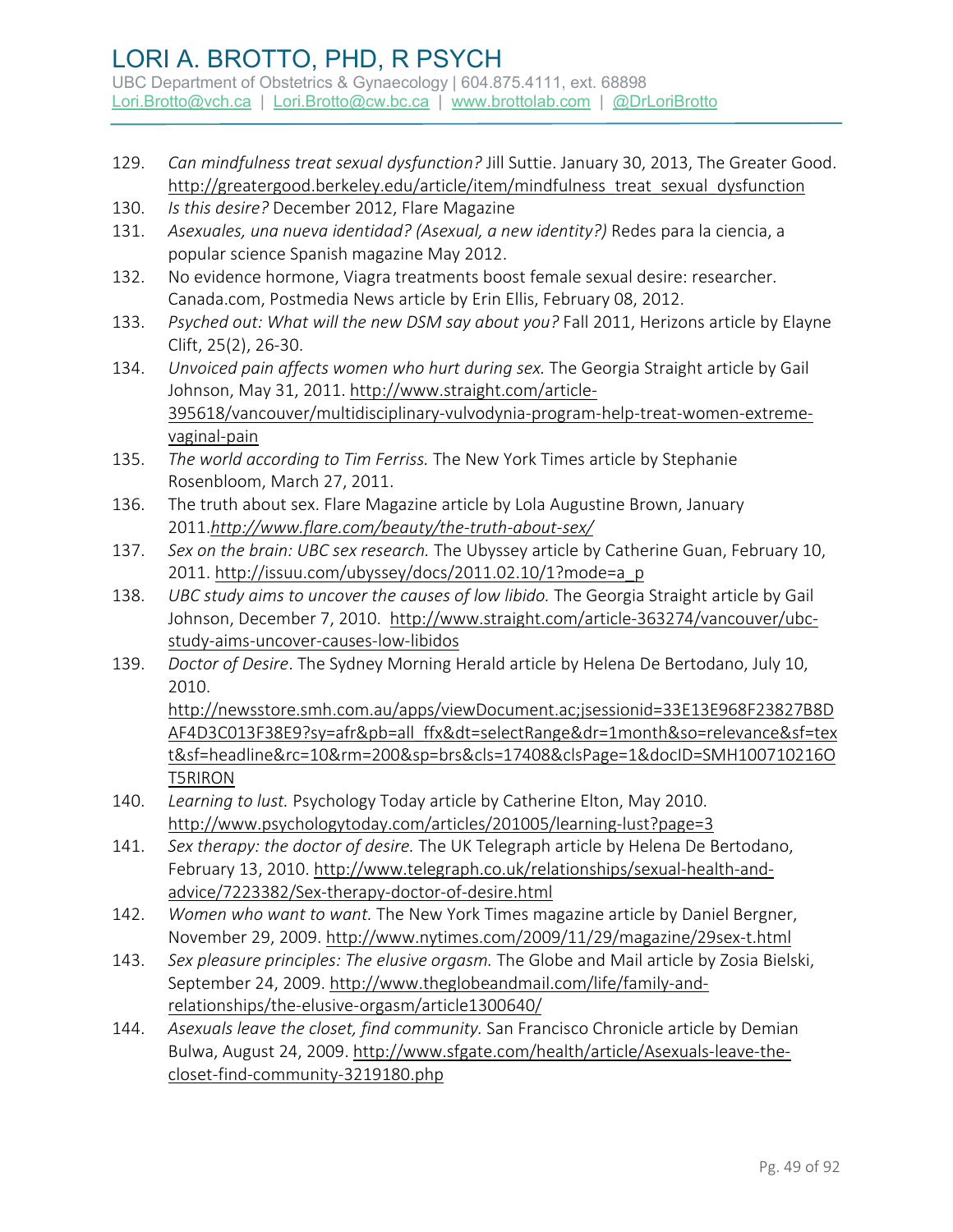- 145. Lori Brotto, member of the DSM committee studying asexuality seeks asexuals for scientific survey. Philadelphia Examiner article by Lara Nicole Landis, August 11, 2009.
- 146. *Eastern practices for better sex*. Bottom Line Women's Health, August 2009.
- 147. *Vestibulodynia*. Mingpao Daily Newspaper, June 9, 2009.
- 148. *New ways to increase female libido*. Best Health article by Wing Sze Tang, Summer 2009. [http://www.besthealthmag.ca/embrace-life/relationships/new-ways-to-increase-female](http://www.besthealthmag.ca/embrace-life/relationships/new-ways-to-increase-female-libido)[libido](http://www.besthealthmag.ca/embrace-life/relationships/new-ways-to-increase-female-libido)
- 149. *Treating V-spot pain.* Times Colonist Newspaper, January 2009.
- 150. Asexuals push for greater recognition. MSNBC.com, January 16, 2009.
- 151. *What sciences says about enlightened sex.* US News and World Report, December 31, 2008.
- 152. *Cancer and sexual health.* Metro Newspaper, November 19, 2008.
- 153. Sexual health laboratory targets cancer survivors. Vancouver Courier, November 20, 2008.
- 154. Helping cancer patients work through sexual difficulties. The Vancouver Sun, November 11, 2008.
- 155. Sexuality says "I'm still alive" for ovarian cancer patients. Canadian Institutes of Health Research, September 2008.
- 156. *Mind over MD*. Edmonton Journal, May 2008.
- 157. Women still searching for their own pink pill. The Star Phoenix, May 2008.
- 158. *Better sex now*. Best Health Magazine, Readers Digest, April 2008[.http://www.besthealthmag.ca/embrace-life/article/better-sex-now](http://www.besthealthmag.ca/embrace-life/article/better-sex-now)
- 159. *Stranger to sex*. The Varsity Magazine, February 2008. [http://thevarsity.ca/2008/02/14/a](http://thevarsity.ca/2008/02/14/a-stranger-to-sex/)[stranger-to-sex/](http://thevarsity.ca/2008/02/14/a-stranger-to-sex/)
- 160. *Mindful sex*. The Tyee Online Magazine, December 2007. <http://thetyee.ca/News/2007/12/18/MindfulSex/>
- 161. *Sexual healing.* Vancouver Magazine, October 2007. <http://vanmag.com/uncategorized/sexual-healing/>
- 162. *A-Sexomatic: Dealing with asexuality.* Elle Canada Magazine, June 2007. [http://bestfriendandsoulmate.blogspot.com/2009/01/elle-canada-sexomatic-dealing](http://bestfriendandsoulmate.blogspot.com/2009/01/elle-canada-sexomatic-dealing-with.html)[with.html](http://bestfriendandsoulmate.blogspot.com/2009/01/elle-canada-sexomatic-dealing-with.html)
- 163. *Better sex Have it now,* Glow Magazine. March/April 2007.
- 164. Female genital cosmetic surgery. Chatelaine Magazine, April 2006.
- 165. *Bait your next mate now.* The Voice, Langara College Newspaper, February 9, 2006.
- 166. *Body Dysmorphic Disorder*. Chatelaine Magazine January 2006.
- 167. Female orgasms not always on the menu, The Georgia Straight, July 2005.
- 168. Cancer and sex: The unspoken harm. UBC Reports, December 2004.
- 169. Exercise and women's sexuality. Self Magazine, October 2004.
- 170. Psychological difficulty in females seeking treatment for VVS. Chronicle of urology and sexual medicine. November 2002.
- 171. *Hyperventilation may help women with sexual dysfunction.* Clinical Psychiatry News, San Francisco Bureau. December 2001.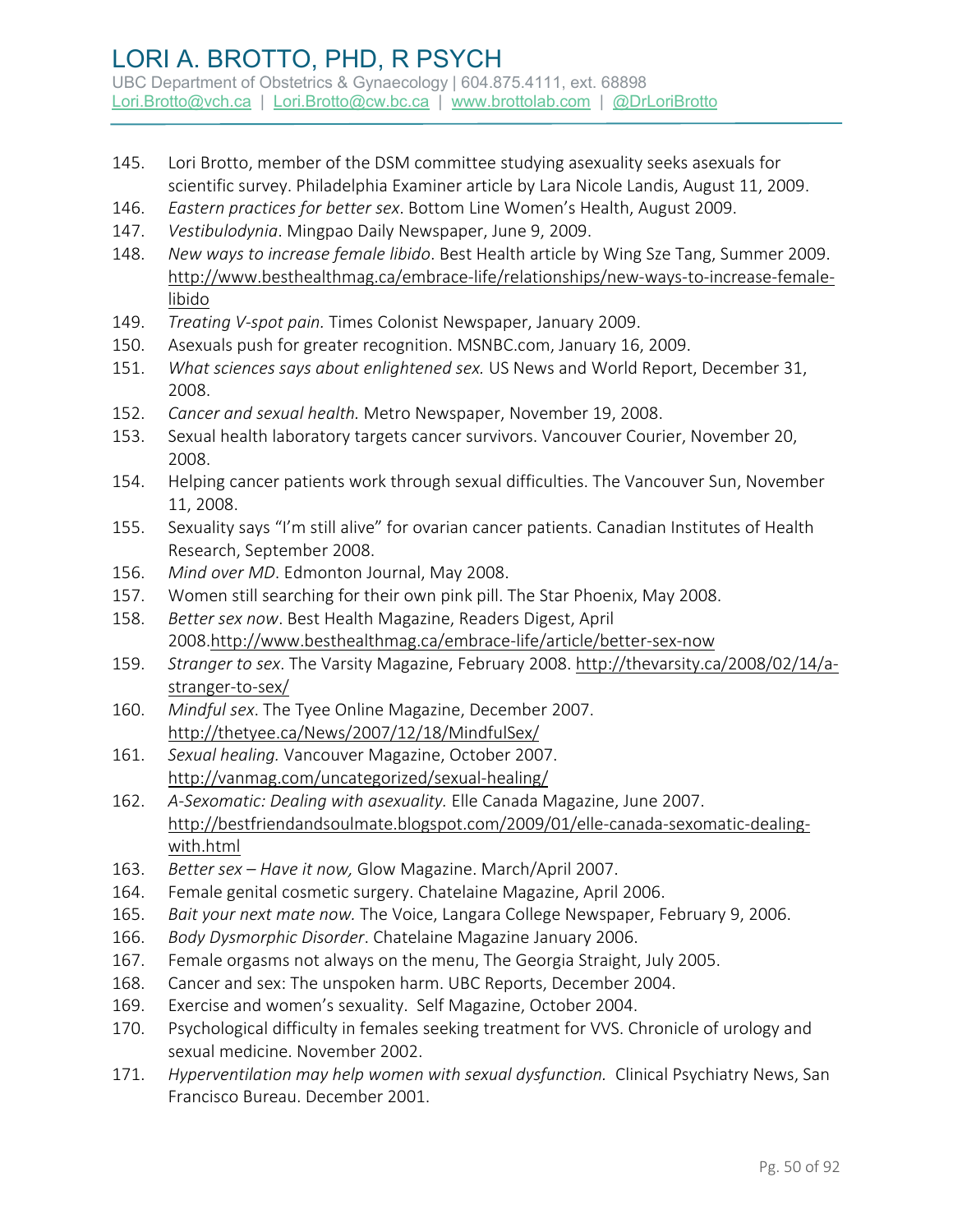### RADIO

- 1. Sexual Health Show at Doctor Radio. Sirius XM Satellite Radio. October 11, 2021. Sirius XM Satellite Radio hosted by Dr. Virginia Sadock.
- 2. Half of women in B.C. say doctors have played down their health concerns, report finds. October 9, 2019. [CBC Early Edition](https://www.cbc.ca/news/canada/british-columbia/bc-women-health-care-needs-dire-state-1.5314682) with Stephen Quinn. CBC Radio. [https://www.cbc.ca/news/canada/british-columbia/bc-women-health-care-needs-dire](https://www.cbc.ca/news/canada/british-columbia/bc-women-health-care-needs-dire-state-1.5314682)[state-1.5314682](https://www.cbc.ca/news/canada/british-columbia/bc-women-health-care-needs-dire-state-1.5314682)
- 3. New report highlights challenges faced by women in the healthcare system. October 9, 2019. The Simi Sara Show. Global News Radio: 980 CKNW.
- 4. BC health care failing women: report. Oct 9, 2019. News 1130 with Mike Lloyd. <https://www.citynews1130.com/2019/10/09/bc-health-care-failing-women-report/>
- 5. Sexual Health Show at Doctor Radio. June 25, 2018. Sirius XM Satellite Radio hosted by Dr. Virginia Sadock.
- 6. Better Sex Through Mindfulness. April 23, 2018. The Drive with Mark Brennae. CFAX 1070 Radio
- 7. Mindfulness. April 22, 2018. CKNW Sunday Night Sex Show, hosted by Maureen McGrath. CKNW AM980. [https://omny.fm/shows/cknw/the-sunday-night-health-show-april-22-](https://omny.fm/shows/cknw/the-sunday-night-health-show-april-22-2018-mindful) [2018-mindful](https://omny.fm/shows/cknw/the-sunday-night-health-show-april-22-2018-mindful)
- 8. Harvesting Happiness Talk Radio, hosted by Lisa Cypers Kamen. October 3, 2017.
- 9. Sexual Health Show at Doctor Radio, hosted by Dr. Virginia Sadock. Sirius XM Satellite Radio. August 21, 2017
- 10. *Flow and mindfulness within BDSM practices.* October 10, 2016. CKNW Sunday Night Sex Show, hosted by Maureen McGrath. CKNW AM980. <https://omny.fm/shows/cknw/sunday-night-sex-show-seg-2-oct-10th#sharing>
- 11. *FDA approval of Flibanserin.* It Sharma, Spice Radio morning show 1200AM Vancouver, August 25, 2015
- 12. *Addyi (Female Viagra?)*. Larry Fedoruk, Newstalk 610 CKTB, Niagra Region, August 21, 2015. [http://med-fom-brotto.sites.olt.ubc.ca/files/2017/03/2015-Larry\\_Fedoruk\\_Show\\_-](http://med-fom-brotto.sites.olt.ubc.ca/files/2017/03/2015-Larry_Fedoruk_Show_-_5_things_we_learned_this_week.mp3) 5 things we learned this week.mp3
- 13. CBC National Radio Syndication, August 19, 2015, 6 live radio shows
- 14. *Asexuality is a sexual orientation, not a disorder.* May 20, 2014. The Current with Anna Marie Tremonti CBC Radio. [http://www.cbc.ca/radio/popup/audio/listen.html?autoPlay=true&mediaIds=245811760](http://www.cbc.ca/radio/popup/audio/listen.html?autoPlay=true&mediaIds=2458117604) [4](http://www.cbc.ca/radio/popup/audio/listen.html?autoPlay=true&mediaIds=2458117604)
- 15. *GYN in the Know: Speaker Series.* January 12, 2014. CKNW Sunday Night Sex Show, hosted by Maureen McGrath. CKNW AM980
- 16. *Low Sexual Desire.* September 15, 2013. CKNW Sunday Night Sex Show, hosted by Maureen McGrath. CKNW AM980.<https://www.youtube.com/watch?v=CCBTxWlxJoA>
- 17. *Vulvodynia and the Multidisciplinary Vulvodynia Program*. September 22, 2013. CKNW Sunday Night Sex Show, hosted by Maureen McGrath. CKNW AM980. <https://www.youtube.com/watch?v=e13A4apE2oc>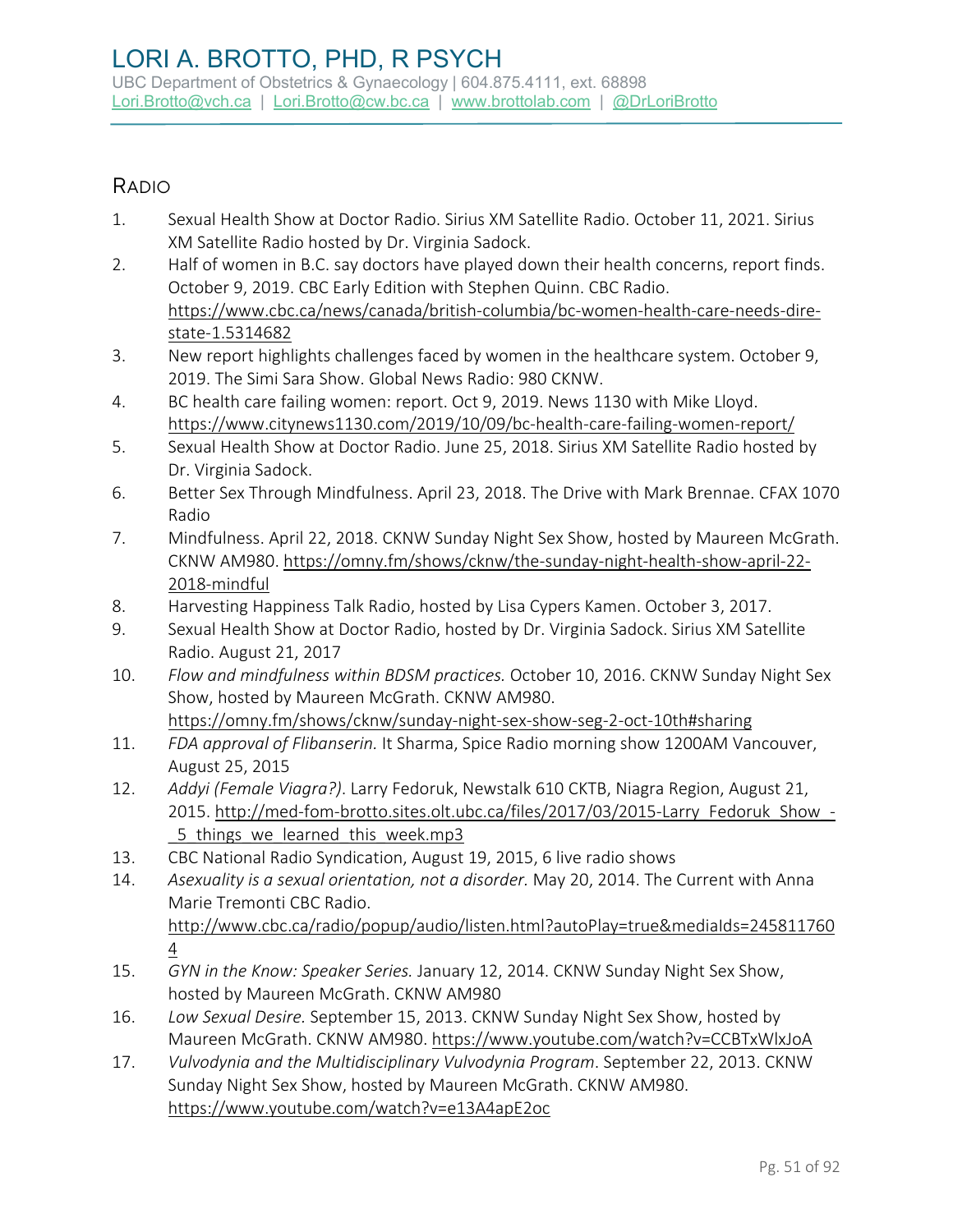- 18. Female Viagra could be on shelves soon –are there other reasons behind low libido that the pill can't help? June 4, 2013. Calgary Newstalk AM 770 with Angela Kokott
- 19. Medications for women's sexual desire. June 4, 2013. Newstalk AM 640 with Bill Carroll. <http://med-fom-brotto.sites.olt.ubc.ca/files/2017/03/BillCarroll.mp3>
- 20. The Medicalization of women's sexuality. February 10, 2012. Simi Sara Show, CKNW 980 Radio.<https://www.youtube.com/watch?v=tt2KjtGHE44>
- 21. *Treatment of sexual difficulties and research into asexuality*. June 11, 2012. Radio National Health Report with Dr Norman Swan, Australian Broadcasting Corporation. [http://www.abc.net.au/radionational/programs/healthreport/treatment-of-sexual](http://www.abc.net.au/radionational/programs/healthreport/treatment-of-sexual-difficulties-and-research-into-asexuality/4058034)[difficulties-and-research-into-asexuality/4058034](http://www.abc.net.au/radionational/programs/healthreport/treatment-of-sexual-difficulties-and-research-into-asexuality/4058034)
- 22. Doctor Radio, Dr. Virginia Sadock's Sexual Health program. November 2010. Sirius XM Radio.
- 23. Morning Show interview. December 18, 2009. KINK FM with Sheila Hamilton. [http://med](http://med-fom-brotto.sites.olt.ubc.ca/files/2017/03/kinkfm.mp3)[fom-brotto.sites.olt.ubc.ca/files/2017/03/kinkfm.mp3](http://med-fom-brotto.sites.olt.ubc.ca/files/2017/03/kinkfm.mp3)
- 24. *Helping cancer patients with quality of life issues post hysterectomy.* 2008. Clinician's Roundtable, Reach MD with Dr Leslie Lundt on Sexual Difficulties after Gynecologic cancer<http://www.reachmd.com/xmsegment.aspx?sid=3548>
- 25. *How early adult sexual experiences contribute to sexual function in adults.* 2008. Clinician's Roundtable, Reach MD with Dr Leslie Lundt, on Intercourse Debut. [https://reachmd.com/programs/clinicians-roundtable/how-early-sexual-experiences](https://reachmd.com/programs/clinicians-roundtable/how-early-sexual-experiences-contribute-to-sexual-function-in-adults/3059/)[contribute-to-sexual-function-in-adults/3059/](https://reachmd.com/programs/clinicians-roundtable/how-early-sexual-experiences-contribute-to-sexual-function-in-adults/3059/)

#### **COLUMNIST**

\*Note: I am a monthly Health Advisor for the Globe and Mail newspaper (2015-2017) and a regular columnist on Savage Love.

- 1. *Six things standing in the way of good sex- and techniques to counter them*. iNews.co.uk August 28, 2018. [https://inews.co.uk/opinion/comment/six-things-standing-in-the-way](https://inews.co.uk/opinion/comment/six-things-standing-in-the-way-of-good-sex-and-techniques-to-counter-them/)[of-good-sex-and-techniques-to-counter-them/](https://inews.co.uk/opinion/comment/six-things-standing-in-the-way-of-good-sex-and-techniques-to-counter-them/)
- 2. *G-spot surgery isn't the way to better orgasms.* Thecut.com. April 30, 2018. [https://www.thecut.com/2018/04/the-g-spot-surgery-to-improve-sexual-pleasure-is](https://www.thecut.com/2018/04/the-g-spot-surgery-to-improve-sexual-pleasure-is-bad-science.html)[bad-science.html](https://www.thecut.com/2018/04/the-g-spot-surgery-to-improve-sexual-pleasure-is-bad-science.html)
- 3. *Better sex through mindfulness*. Optimyz.com. April 25, 2018. <https://www.optimyz.com/better-sex-through-mindfulness/>
- 4. *Sex is a feminist issue*. April 19, 2018. Hush magazine. <http://hushmagazine.ca/2018/04/19/sex-feminist-issue/>
- 5. *High sexual desire in women can be totally normal*. April 10, 2017 Globe and Mail Health Advisor Column. [https://www.theglobeandmail.com/life/health-and-fitness/health](https://www.theglobeandmail.com/life/health-and-fitness/health-advisor/high-sexual-desire-in-women-can-be-totally-normal/article34653464/)[advisor/high-sexual-desire-in-women-can-be-totally-normal/article34653464/](https://www.theglobeandmail.com/life/health-and-fitness/health-advisor/high-sexual-desire-in-women-can-be-totally-normal/article34653464/)
- 6. *Opinion: Sexual desire in mainly in the mind.* Vancouver Sun newspaper. March 06, 2018. <http://vancouversun.com/opinion/opinion-sexual-desire-mainly-in-the-mind>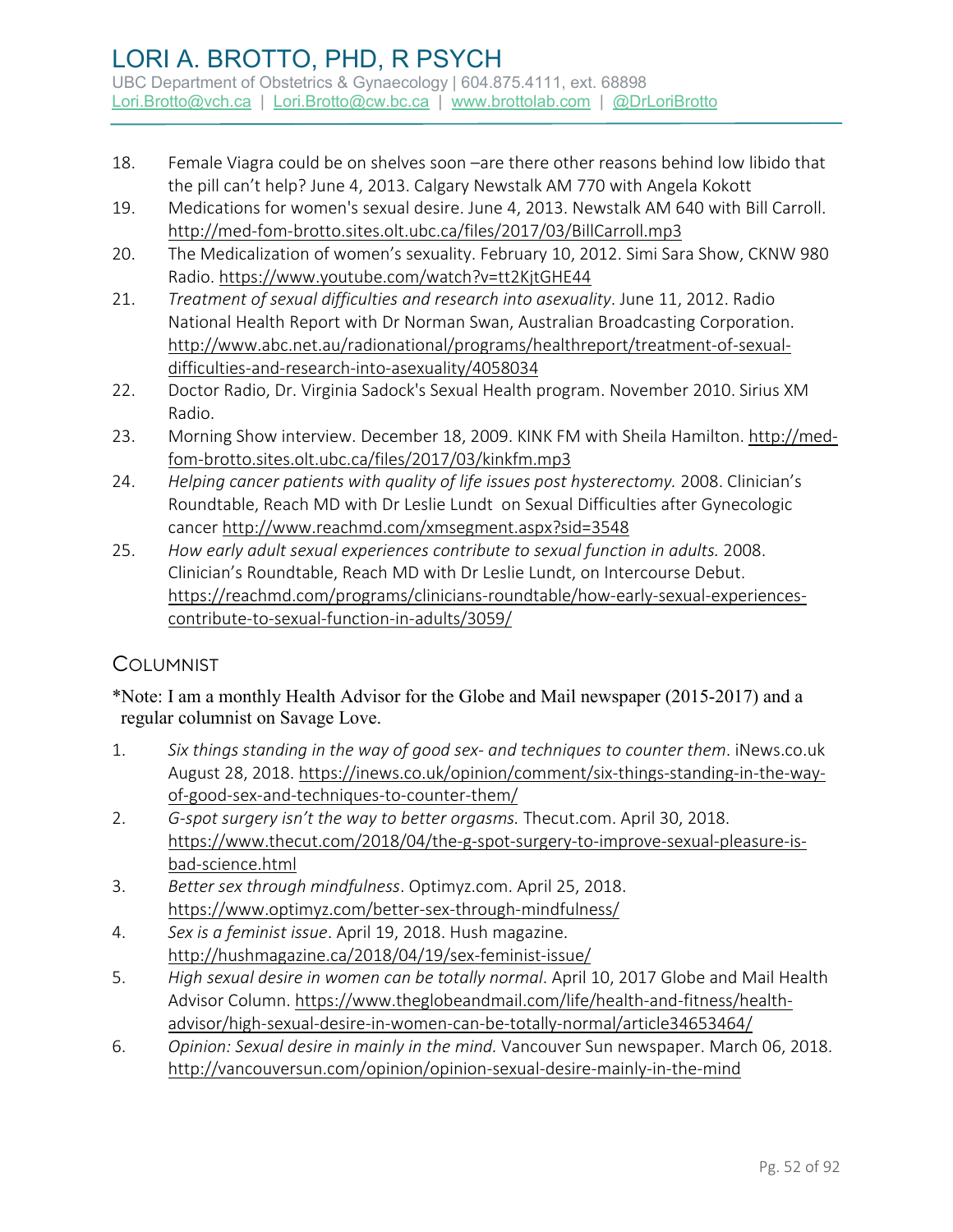- 7. *I want to watch porn, but will it make me less interested in my partner?* November 03, 2016 Globe and Mail Health Advisor Column. [https://www.theglobeandmail.com/life/relationships/valentines-day/i-want-to-watch](https://www.theglobeandmail.com/life/relationships/valentines-day/i-want-to-watch-porn-but-will-it-make-me-less-interested-in-my-partner-health/article32659515/)[porn-but-will-it-make-me-less-interested-in-my-partner-health/article32659515/](https://www.theglobeandmail.com/life/relationships/valentines-day/i-want-to-watch-porn-but-will-it-make-me-less-interested-in-my-partner-health/article32659515/)
- 8. *Sexual-health education needs to call body parts by their names.* August 25, 2016 Globe and Mail Health Advisor Column. [http://www.theglobeandmail.com/life/parenting/back](http://www.theglobeandmail.com/life/parenting/back-to-school/sexual-health-education-needs-to-call-body-parts-by-their-names-lori-brotto/article31550950/)[to-school/sexual-health-education-needs-to-call-body-parts-by-their-names-lori](http://www.theglobeandmail.com/life/parenting/back-to-school/sexual-health-education-needs-to-call-body-parts-by-their-names-lori-brotto/article31550950/)[brotto/article31550950/](http://www.theglobeandmail.com/life/parenting/back-to-school/sexual-health-education-needs-to-call-body-parts-by-their-names-lori-brotto/article31550950/)
- 9. *Why we should care that many teens experience sexual difficulties.* April 14, 2016 Globe and Mail Health Advisor Column. [http://www.theglobeandmail.com/life/health-and](http://www.theglobeandmail.com/life/health-and-fitness/health-advisor/surprising-research-shows-many-teens-experience-sexual-difficulties/article29631710/?utm_source=twitter.com&utm_medium=Referrer:+Social+Network+/+Media&utm_campaign=Shared+Web+Article+Links)[fitness/health-advisor/surprising-research-shows-many-teens-experience-sexual](http://www.theglobeandmail.com/life/health-and-fitness/health-advisor/surprising-research-shows-many-teens-experience-sexual-difficulties/article29631710/?utm_source=twitter.com&utm_medium=Referrer:+Social+Network+/+Media&utm_campaign=Shared+Web+Article+Links)[difficulties/article29631710/?utm\\_source=twitter.com&utm\\_medium=Referrer:+Social+](http://www.theglobeandmail.com/life/health-and-fitness/health-advisor/surprising-research-shows-many-teens-experience-sexual-difficulties/article29631710/?utm_source=twitter.com&utm_medium=Referrer:+Social+Network+/+Media&utm_campaign=Shared+Web+Article+Links) [Network+/+Media&utm\\_campaign=Shared+Web+Article+Links](http://www.theglobeandmail.com/life/health-and-fitness/health-advisor/surprising-research-shows-many-teens-experience-sexual-difficulties/article29631710/?utm_source=twitter.com&utm_medium=Referrer:+Social+Network+/+Media&utm_campaign=Shared+Web+Article+Links)
- 10. *After baby, can parents ever regain that lost lovin' feeling?* March 02, 2016 Globe and Mail Health Advisor Column. [http://www.theglobeandmail.com/life/health-and](http://www.theglobeandmail.com/life/health-and-fitness/health-advisor/babies-make-intimacy-a-challenge-for-new-parents-canadian-study/article29000696/)[fitness/health-advisor/babies-make-intimacy-a-challenge-for-new-parents-canadian](http://www.theglobeandmail.com/life/health-and-fitness/health-advisor/babies-make-intimacy-a-challenge-for-new-parents-canadian-study/article29000696/)[study/article29000696/](http://www.theglobeandmail.com/life/health-and-fitness/health-advisor/babies-make-intimacy-a-challenge-for-new-parents-canadian-study/article29000696/)
- 11. *The health industry's most electrifying moments for 2015: Fairytale romance gets a reality check*. December 13, 2015 Globe and Mail Health Advisor Column. [http://www.theglobeandmail.com/life/holiday-guide/holiday-health/celebrating-the](http://www.theglobeandmail.com/life/holiday-guide/holiday-health/celebrating-the-health-industrys-most-electrifying-moments-of-2015/article27723620/)[health-industrys-most-electrifying-moments-of-2015/article27723620/](http://www.theglobeandmail.com/life/holiday-guide/holiday-health/celebrating-the-health-industrys-most-electrifying-moments-of-2015/article27723620/)
- 12. *Seniors are having sex- and some are getting STIs along with it*. December 02, 2015 Globe and Mail Health Advisor Column. [http://www.theglobeandmail.com/life/health-and](http://www.theglobeandmail.com/life/health-and-fitness/health-advisor/seniors-are-having-sex-and-some-are-getting-stis-along-with-it/article27565444/)[fitness/health-advisor/seniors-are-having-sex-and-some-are-getting-stis-along-with](http://www.theglobeandmail.com/life/health-and-fitness/health-advisor/seniors-are-having-sex-and-some-are-getting-stis-along-with-it/article27565444/)[it/article27565444/](http://www.theglobeandmail.com/life/health-and-fitness/health-advisor/seniors-are-having-sex-and-some-are-getting-stis-along-with-it/article27565444/)
- 13. *Down there.* October 14, 2015. The Stranger, Savage Love column by Dan Savage. <http://www.thestranger.com/columns/savage-love/2015/10/14/23001036/savage-love>
- 14. Attitudes outweigh hormones in preserving sexual desire. September 29, 2015. Globe and Mail Health Advisor Column. http://www.theglobeandmail.com/life/health-andfitness/health-advisor/attitudes-outweigh-hormones-in-preserving-sexualdesire/article26586031/
- 15. Sexual orientation is much more complex than straight, gay or bisexual. August 23, 2015. Globe and Mail Health Advisor column. [http://www.theglobeandmail.com/life/health](http://www.theglobeandmail.com/life/health-and-fitness/health/sexual-orientation-is-much-more-complex-than-straight-gay-or-bisexual/article26053887/)[and-fitness/health/sexual-orientation-is-much-more-complex-than-straight-gay-or](http://www.theglobeandmail.com/life/health-and-fitness/health/sexual-orientation-is-much-more-complex-than-straight-gay-or-bisexual/article26053887/)[bisexual/article26053887/](http://www.theglobeandmail.com/life/health-and-fitness/health/sexual-orientation-is-much-more-complex-than-straight-gay-or-bisexual/article26053887/)
- 16. Women's sexual pleasure is beyond the G-spot. June 21, 2015. Globe and Mail Health Advisor column. [http://www.theglobeandmail.com/life/health-and-fitness/health](http://www.theglobeandmail.com/life/health-and-fitness/health-advisor/womens-sexual-pleasure-is-beyond-the-g-spot/article25039144/)[advisor/womens-sexual-pleasure-is-beyond-the-g-spot/article25039144/](http://www.theglobeandmail.com/life/health-and-fitness/health-advisor/womens-sexual-pleasure-is-beyond-the-g-spot/article25039144/)
- 17. *'Female Viagra' won't help many, but that's not stopping the drug company.* June 05, 2015. Globe and Mail Health Advisor column. [http://www.theglobeandmail.com/life/health-and-fitness/health-advisor/female-viagara](http://www.theglobeandmail.com/life/health-and-fitness/health-advisor/female-viagara-wont-help-many-but-thats-not-stopping-the-drug-company/article24820653/)[wont-help-many-but-thats-not-stopping-the-drug-company/article24820653/](http://www.theglobeandmail.com/life/health-and-fitness/health-advisor/female-viagara-wont-help-many-but-thats-not-stopping-the-drug-company/article24820653/)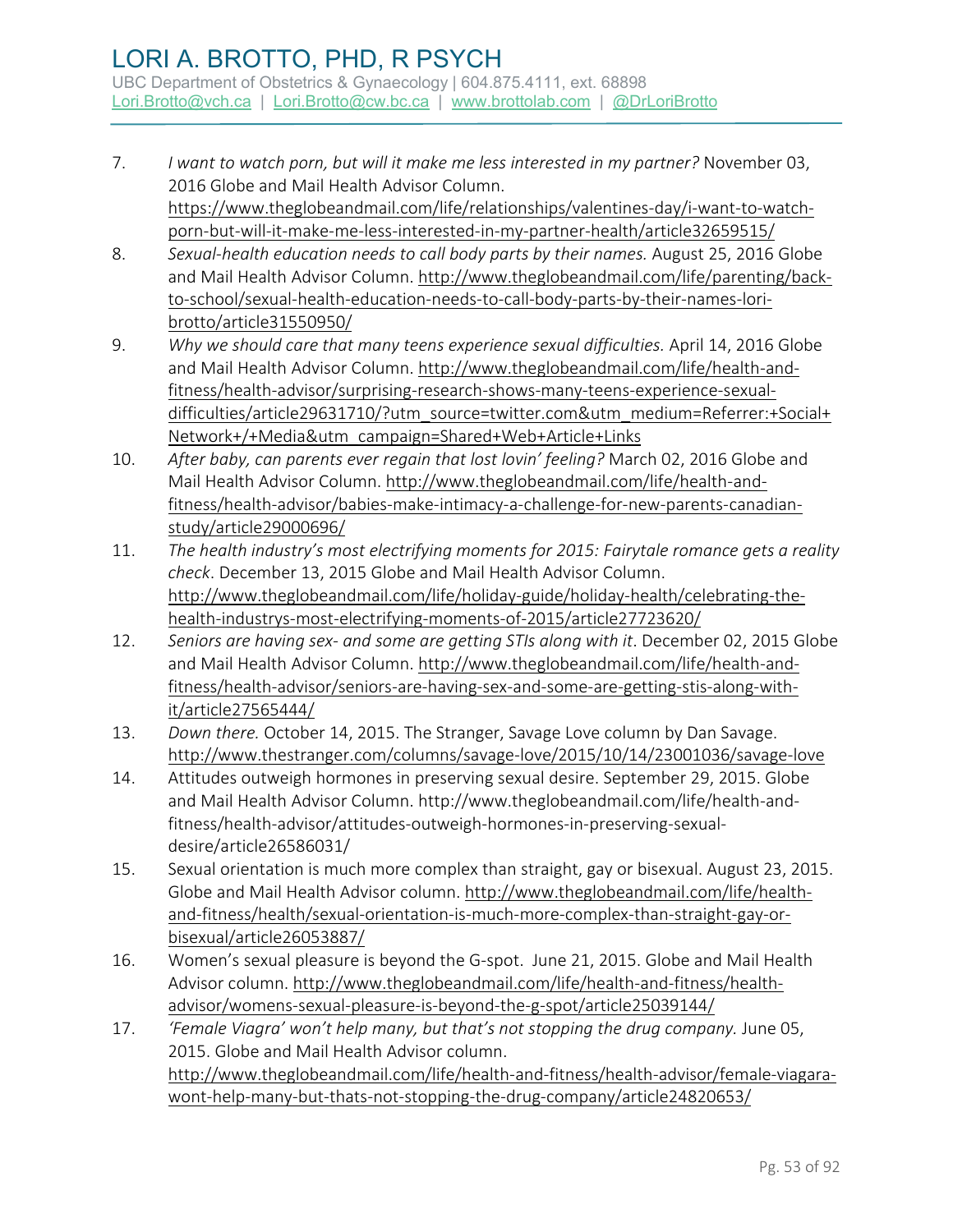- 18. *Understanding changes in the brain key to treating vulvodynia*. April 23, 2015. Globe and Mail Health Advisor column. [http://www.theglobeandmail.com/life/health-and](http://www.theglobeandmail.com/life/health-and-fitness/health-advisor/understanding-changes-in-the-brain-key-to-treating-vulvodynia/article24088041/)[fitness/health-advisor/understanding-changes-in-the-brain-key-to-treating](http://www.theglobeandmail.com/life/health-and-fitness/health-advisor/understanding-changes-in-the-brain-key-to-treating-vulvodynia/article24088041/)[vulvodynia/article24088041/](http://www.theglobeandmail.com/life/health-and-fitness/health-advisor/understanding-changes-in-the-brain-key-to-treating-vulvodynia/article24088041/)
- 19. *Understanding what it means to be asexual.* March 15, 2015. Globe and Mail Health Advisor column. [http://www.theglobeandmail.com/life/health-and-fitness/health](http://www.theglobeandmail.com/life/health-and-fitness/health-advisor/understanding-what-it-means-to-be-asexual/article23454312/)[advisor/understanding-what-it-means-to-be-asexual/article23454312/](http://www.theglobeandmail.com/life/health-and-fitness/health-advisor/understanding-what-it-means-to-be-asexual/article23454312/)
- 20. *How a raisin can save your sex life (and other lessons in mindfulness meditation).*  February 12, 2015. Globe and Mail Health Advisor column. [http://www.theglobeandmail.com/life/health-and-fitness/health-advisor/how-a-raisin](http://www.theglobeandmail.com/life/health-and-fitness/health-advisor/how-a-raisin-can-save-your-sex-life-and-other-lessons-in-mindfulness-meditation/article22950111/)[can-save-your-sex-life-and-other-lessons-in-mindfulness-meditation/article22950111/](http://www.theglobeandmail.com/life/health-and-fitness/health-advisor/how-a-raisin-can-save-your-sex-life-and-other-lessons-in-mindfulness-meditation/article22950111/)
- 21. *Top tips for a happier, healthier 2015.* December 31, 2014. Globe and Mail New Years 2015 edition Health Advisor column. [http://www.theglobeandmail.com/life/health-and](http://www.theglobeandmail.com/life/health-and-fitness/health-advisor/top-15-tips-for-a-healthier-happier-2015/article22247556/)[fitness/health-advisor/top-15-tips-for-a-healthier-happier-2015/article22247556/](http://www.theglobeandmail.com/life/health-and-fitness/health-advisor/top-15-tips-for-a-healthier-happier-2015/article22247556/)
- 22. *Savage Love Letter of the Day: Dr Lori Brotto Steps In.* November 12, 2014. The Stranger, Savage Love guest columnist. [http://slog.thestranger.com/slog/archives/2014/11/12/sl](http://slog.thestranger.com/slog/archives/2014/11/12/sl-letter-of-the-day-dr-lori-brotto-steps-in)[letter-of-the-day-dr-lori-brotto-steps-in](http://slog.thestranger.com/slog/archives/2014/11/12/sl-letter-of-the-day-dr-lori-brotto-steps-in)
- 23. *Savage Love Letter of the Day: Communication and Confusion.* August 01, 2014. The Stranger, Savage Love guest columnist. [http://slog.thestranger.com/slog/archives/2014/08/01/sl-letter-of-day-communication](http://slog.thestranger.com/slog/archives/2014/08/01/sl-letter-of-day-communication-and-confusion)[and-confusion](http://slog.thestranger.com/slog/archives/2014/08/01/sl-letter-of-day-communication-and-confusion)
- 24. *Savage Love Letter of the Day: The Refractory.* July 31, 2014. The Stranger, Savage Love guest columnist. [http://slog.thestranger.com/slog/archives/2014/07/31/sl-letter-of-the](http://slog.thestranger.com/slog/archives/2014/07/31/sl-letter-of-the-day-the-refractory)[day-the-refractory](http://slog.thestranger.com/slog/archives/2014/07/31/sl-letter-of-the-day-the-refractory)
- 25. *Savage Love Letter of the Day: Love and Lyme.* July 30, 2014. The Stranger, Savage Love guest columnist. [http://slog.thestranger.com/slog/archives/2014/07/30/sl-letter-of-the](http://slog.thestranger.com/slog/archives/2014/07/30/sl-letter-of-the-day-love-and-lyme)[day-love-and-lyme](http://slog.thestranger.com/slog/archives/2014/07/30/sl-letter-of-the-day-love-and-lyme)
- 26. *Savage Love Letter of the Day: Sex after HPV.* July 29, 2014. The Stranger, Savage Love guest columnist. [http://slog.thestranger.com/slog/archives/2014/07/29/sl-letter-of-the](http://slog.thestranger.com/slog/archives/2014/07/29/sl-letter-of-the-day-sex-after-hpv)[day-sex-after-hpv](http://slog.thestranger.com/slog/archives/2014/07/29/sl-letter-of-the-day-sex-after-hpv)
- 27. *Savage Love Letter of the Day: Novelty.* July 28, 2014. The Stranger, Savage Love guest columnist. [http://slog.thestranger.com/slog/archives/2014/07/28/sl-letter-of-the-day](http://slog.thestranger.com/slog/archives/2014/07/28/sl-letter-of-the-day-novelty)[novelty](http://slog.thestranger.com/slog/archives/2014/07/28/sl-letter-of-the-day-novelty)

## WORKSHOPS GIVEN

- 1. Better Sex Through Mindfulness: Training on an 8-session mindfulness-based program for women with low sexual desire. Online Workshop Presentation. Modern Sex Therapy Institute, April 2022.
- 2. Integrating mindfulness into sex therapy. Online Invited Workshop. Allura Institute, October 2021.
- 3. Integrating mindfulness into sex therapy. Online Invited Workshop. Integrative Sex Therapy Institute, Alternative Approaches to Therapy series, September 2021.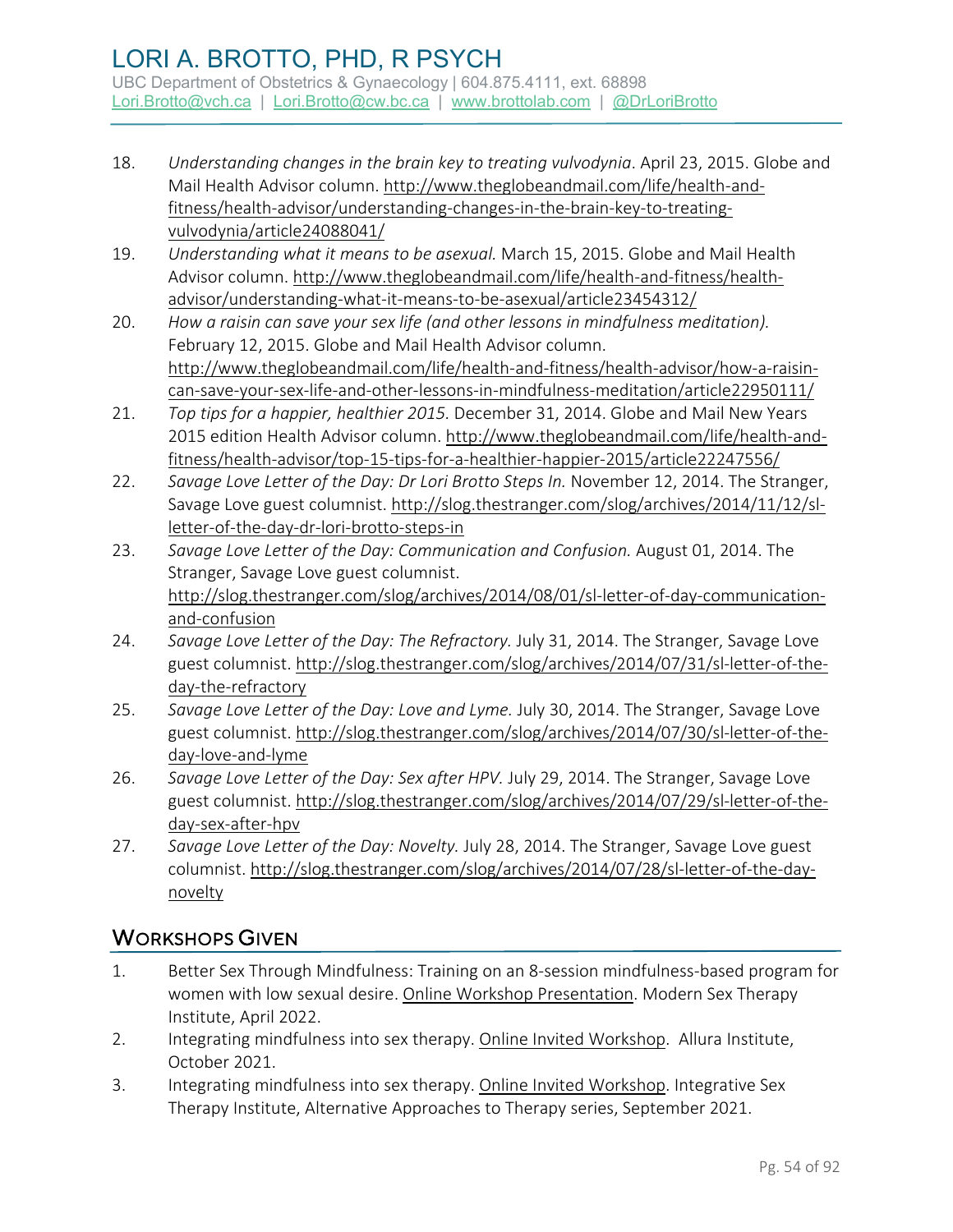- 4. The efficacy of mindfulness based interventions for women's low sexual desire. Online invited workshop with simultaneous translation into Spanish and Portuguese. Latin American Federation of the Sexology and Sexual Education Societies, May 2021.
- 5. Using mindfulness to cultivate sexual desire. Online Invited Workshop. Alberta Society for the Promotion of Sexual Health, January 2021.
- 6. Mindfulness based approaches for managing sexual concerns and genital pain in women. Online Workshop Presentation. Modern Sex Therapy Institute, May 2020.
- 7. Mindfulness for sex therapy: Clinical applications. Online Workshop Presentation. International Online Sexology Supervisors Distance Learning Course, June 2020.
- 8. Use of mindfulness-based therapy for women with sexual dysfunction and genital pain. Workshop Presentation. World Association for Sexual Health, October 2019, Mexico City, MX.
- 9. Applications of mindfulness-based therapy to address women's sexual health concerns. Invited Workshop. Good Therapy Network, online workshop, June 2019.
- 10. Mindfulness for women's sexual concerns: Feasibility, efficacy, and practice. Invited Workshop. Society of Sex Therapists and Researchers 44th annual meeting, Toronto, ON. May, 2019.
- 11. Pills and Skills: Evidence-based and practical strategies for managing patient's sexual concerns. Invited Workshop facilitated with Dr S. Snyder. Society of Sex Therapists and Researchers 43rd annual meeting, Philadelphia, PA. April 19, 2018.
- 12. Setting up a Research Program/Lab. Invited Workshop*.* Dr. Fred Bryans Faculty Forum, UBC Department of Obstetrics and Gynaecology, Vancouver, BC, January 27, 2017.
- 13. Let's talk about sex (baby)! A broad overview of assessment and treatment of sexual concerns. As part of workshop "Sex, Death, & Money: Difficult issues in psychotherapy". UBC Psychotherapy program, Vancouver, BC, May 2016.
- 14. Female desire and arousal using models of desire and arousal in women to inform treatment. Instructional Course, Society for Sex Therapy and Research, Chicago, IL, April 2016.
- 15. Mindfulness training: Learning through participation. Instructional Skills Workshop, International Society for the Study of Women's Sexual Health, Charleston, SC, February 2016.
- 16. Women's libido across the ages. Invited workshop, Sexual Health 2015: Building Clinician Confidence & Competence, UBC Continuing Professional Development. Vancouver BC, May 29, 2015.
- 17. Female sexual desire, arousal, and orgasm concerns: Assessment, diagnosis, and treatment from a psychological perspective. Invited workshop (4 hours). Instituto de Sexualidad Humana, Santo Domingo, Dominican Republic, November 2015.
- 18. Surviving peer review. Invited Workshop*.* Dr. Fred Bryans Faculty Forum, UBC Department of Obstetrics and Gynaecology, Vancouver, BC, February 6, 2014.
- 19. Female Sexual Dysfunction: Assessment, Diagnosis, and Treatment from a Psychological Perspective. Invited workshop (7.5 hours) sponsored by the UBC Psychology Clinic, Vancouver, BC, November 2012.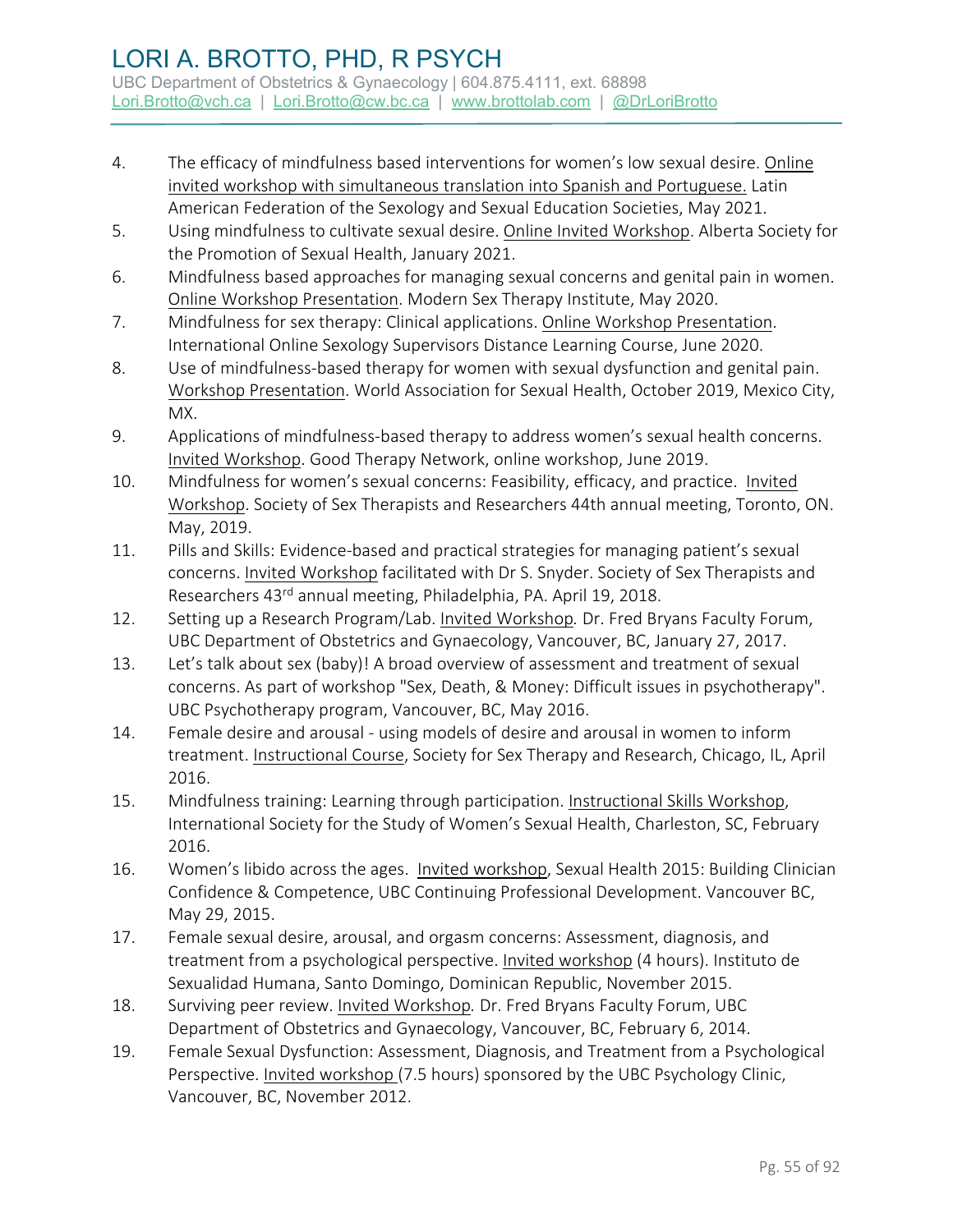- 20. Mindfulness-based cognitive behavior therapy for women with sexual difficulties. Invited workshop (3 hours) sponsored by the Society for Sex Therapy and Research, Chicago, IL, USA, March 2012.
- 21. Women's sexual health: From diagnosis to treatment (2 days). Invited workshop cofacilitated with Dr Jennifer Frank. Sponsored by Dean Psychiatry Conference, Madison, WI, USA, October 2011
- 22. Relationships, intimacy, and sexual health. Invited workshop to the Bone Marrow Transplant Reunion at the Fred Hutchison Cancer Research Center, Seattle, WA, USA, July 2011.
- 23. Applications of mindfulness in the treatment of women's sexual dysfunctions. Invited workshop (3 hours) sponsored by the Board of Examiners for Sex Therapists and Counsellors of Ontario, Toronto, Canada, May 2011.
- 24. Desire and arousal disorders in women. Invited full-day workshop presentation. Society for Sex Therapy and Research, Washington, DC, USA, April 2009.
- 25. Desire and arousal disorders in women. Invited full-day workshop presentation. Society for Sex Therapy and Research, Chicago, IL, USA, March 2008.
- 26. Sexuality in the perimenopausal woman: Case-based studies. Invited workshop presentation*,* Women's Health Conference sponsored by the UBC Departments of Family Practice & Obstetrics/Gynaecology and Women's Hospital and Health Centre, Vancouver, BC, June 2, 2006.
- 27. Sexuality health in menopause. *A mini workshop on menopause.* Invited workshop presentation, Interdisciplinary Women's Reproductive Health Research Training Program, Child and Family Research Institute, University of British Columbia, Vancouver, BC, October 2005.
- 28. Desire and arousal disorders in women: An update on assessment and evidence-based treatment. Invited full-day workshop presentation, Society for Sex Therapy and Research, Philadelphia, PA, USA, March 2006.
- 29. An update on assessment and management of women's sexual complaints. Grand Rounds, Department of Obstetrics and Gynaecology, Vancouver Hospital, June 2005.
- 30. Sexual self-image and self-esteem: Effects of cancer treatment, breast enlargement, and Body Dysmorphic Disorder. Invited workshop presentation, Comprehensive Review of Sexual Medicine, Vancouver, BC, February 2005.

## INVITED TALKS

- 1. Some reflections on JOY through my journey in women's health research. Invited Keynote. National Retreat for Women, Government House, Victoria, BC, April 2022.
- 2. What does a health sciences career look like, and how do I get there? Invited Keynote Speaker. Project Pulse Vancouver, 8th annual conference. March 11, 2022.
- 3. COVID RESPPONSE: COVID Rapid Evidence Study of a Provincial Population Based Cohort for Gender and Sex. Health Sciences Association of BC. International Women's Day Invited presentation. Online. March 8, 2022.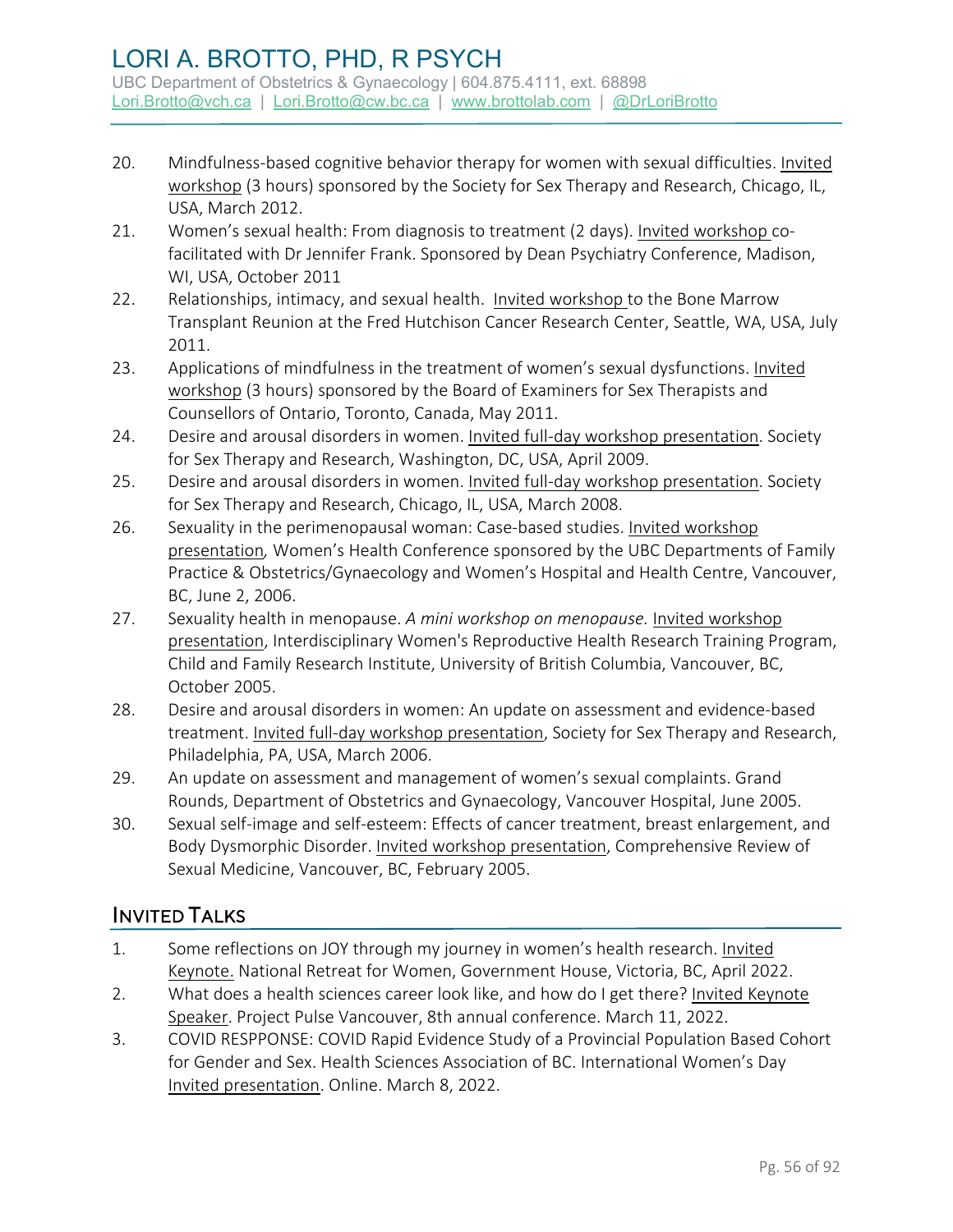- 4. Navigating the complexity of academic medicine. Faculty of Medicine Faculty Emerging Leaders Program (FELP). Invited panel presentation. Online. January 24, 2022.
- 5. Women in Science. BC Children's Hospital Research Institute. Invited moderator. International women's day roundtable speaker to SFU students. March 13, 2021.
- 6. Mindful Meditation Increasing Sexual Arousal. Invited presentation. Annual meeting of the Society for Sexual Medicine North America, Scottsdale, AZ, October 23, 2021.
- 7. Mindfulness and CBT for couples post prostate cancer treatment. Invited Presentation. What You Need to Know for Your Patients Post Breast and Prostate Cancer, Continuing Professional Development Online Conference, September 2021.
- 8. The science and practice of Mindfulness in women's sexual health. Distinguished Earl R. Plunkett Invited Lecture. Memorial University Obstetrics and Gynaecology Annual Resident Research Day, May, 2021.
- 9. Conversation X. Interface Women's Summit, May 2021.
- 10. The Power of the Present: Mindfulness as a tool in women's sexual health and vulvodynia. Distinguished Earl R. Plunkett Invited Lecture. Paul Harding Obstetrics and Gynaecology Research Day, Western University, April 28, 2021.
- 11. #DebunkingDesire: Using social media as a dissemination tool. Invited presentation. Knowledge Translation webinar presented for the Michael Smith Foundation for Health Research, April 23, 2021.
- 12. Fear and avoidance in painful sex: Treatment options. Invited presentation. Vulvovaginal Health Update Virtual Conference, March 16, 2021
- 13. The impact of COVID-19 control measures on women's psychosocial health, coping, intimate partner violence, and economic outcomes: A provincial study. Invited Keynote Presentation. Tri-Cities Chamber of Commerce Internal Women's Day celebration, March 8, 2021.
- 14. Patient engagement on a knowledge translation campaign: Lessons from #DebunkingDesire. Invited presentation. Annual meeting of the Fred Bryans Faculty Forum, UBC Department of Ob/Gyn, February 5, 2021.
- 15. COVID-19 RESPPONSE: COVID-19 Rapid Evidence Study of a Provincial Population based cOhort for geNder and Sex. Women's Health Research Institute Rounds, January 22, 2021, Online.
- 16. Better Sex through Mindfulness. Vancouver Round Table organized by Ann Giardini, November 10, 2020, Online
- 17. Mindfulness and Sexual Health. Pelvic Health Professionals, November 9, 2020, Online
- 18. Women in the Workplace. UBC Women's Empowerment Group, November 7, 2020, Online
- 19. The science (and practice) of mindfulness for sexual concerns. Keynote Presentation. Faculty of Medicine Trainee Research Day, October 2020, Online.
- 20. Mindful sex: The science of finding focus in a multi-tasking world. Keynote Presentation. UBC Division of Endocrinology and Metabolism Research Day, September 2020, Online
- 21. Paying attention: The Ultimate Aphrodisiac. Invited presentation. Pint of Science Global Science Conference, May 2020, Online.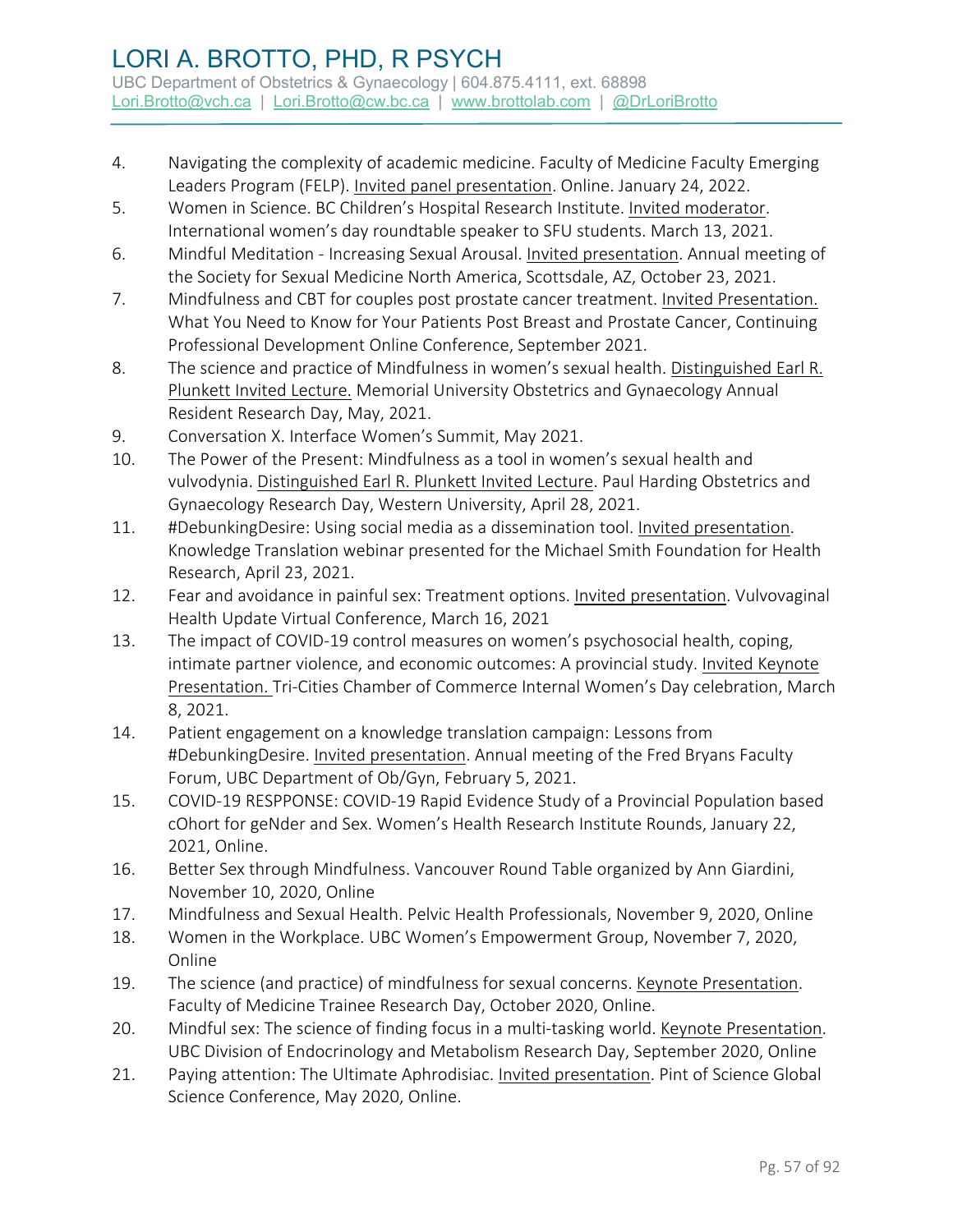- 22. Mind knowing sex is mind blowing sex. Invited presentation. Kegels and Cocktails, June, 2020, Live virtual event.
- 23. Mindfulness: Practice and Results of a Clinical Trial in Women's Health. Invited Research Rounds. Women's Health Research Institute, April 2020, Vancouver, BC.
- 24. Van Anders, S., Chivers, M., Brotto, L. A., Galarza, J., Jawed-Wessel, S., Herbenick, D. Sexual Harassment in our Field. Invited presentation, Canadian Sex Research Forum Annual Meeting, October 19, 2019, Victoria, BC.
- 25. Disseminating new evidence on psychological treatments for vulvodynia using social media. Invited presentation. 45th Annual DA Boyes Society Meeting, November 2019, Vancouver, BC.
- 26. Sexual Health and Hormones in Mature Women: Separating fact from fiction. Interprofessional Rounds, BC Women's Hospital, December 5, 2019, Vancouver, BC.
- 27. Cusimano, M. C., Classen, C. C., Koval, J., Barbera, L., Brotto, L. A., Chivers, M. L., Carter, J., Robinson, J., Ferguson, S.E. Association of treatment modality with sexual dysfunction in gynecologic cancer survivors: A secondary analysis of the GYNE-GALS randomized controlled trial. Oral Presentation. Society of Gynecologic Oncology (SGO) 51st Annual Meeting on Women's Cancer, March 2020, Toronto, ON. Presenter: Maria C. Cusimano.
- 28. The power of paying attention: Mindfulness in perinatal health care. Keynote Presentation. 9th annual Canadian Association of Perinatal and Women's Health Nurses Conference, November 2019, Vancouver, BC.
- 29. Disseminating new evidence on psychological treatments for vulvodynia using social media. Invited Talk. 9th annual Canadian Association of Perinatal and Women's Health Nurses Conference, November 2019, Vancouver, BC.
- 30. Van Anders, S., Chivers, M.L., & Brotto, L.A. (2019). Sexual harassment in our field. Invited Conference Presentation, Canadian Sex Research Forum, October 2019, Victoria, BC.
- 31. Paying attention in sex: The science of mindfulness for improving sexual response. Keynote Presentation, World Association for Sexual Health, October, 2019, Mexico City, MX.
- 32. Using social media influences to disseminate sexual science to the public: #itsnotinyourheadInternational. Symposium Presentation, Academy of Sex Research, July 2019, Mexico City.
- 33. Desire: Dilemmas of diagnosis. Conference Oral Presentation, Congress on Humanities and Social Sciences, June 2019, Vancouver, BC.
- 34. Building the pleasure movement: Because She Decides to seek pleasure. Panel Presentation. Women Deliver, June 2019, Vancouver, BC.
- 35. Mind knowing is mind blowing. Invited to Salon Seminar Series, Terminal City Club, June 2019, Vancouver, BC.
- 36. Rethinking Science, Rethinking a/sexuality. Invited panel presentation, Unthinking Sex— Imagining Asexuality conference. April 2019, Vancouver. BC.
- 37. Mind-blowing sex is mind-knowing sex. Invited presentation, Vancouver Wellness Show. February 2019, Vancouver, BC.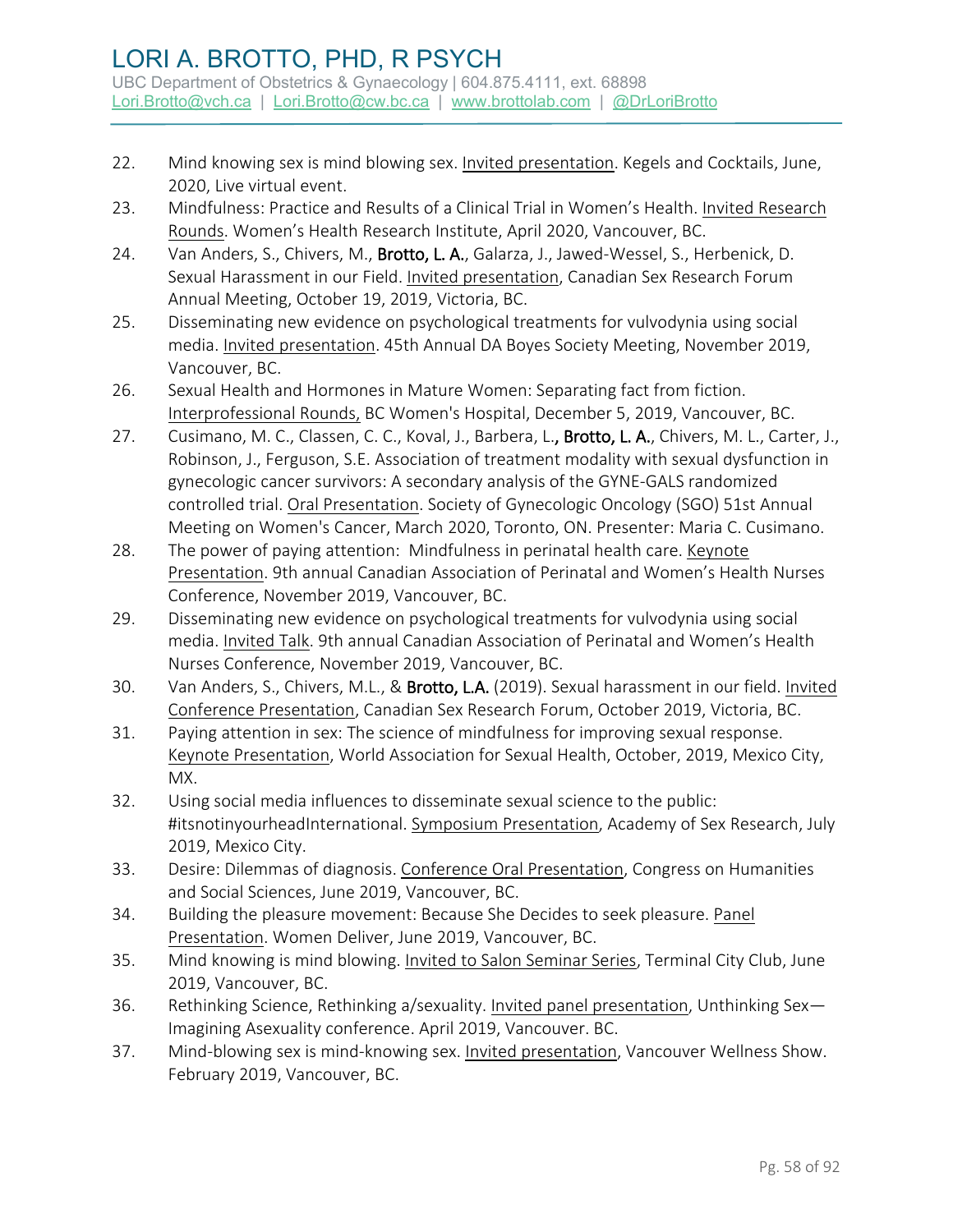- 38. Mindful Sex: The science of present-moment, nonjudgmental pleasure. Invited presentation, Society for Personality and Social Psychology, Sexuality Pre-conference. February 2019, Portland, OR.
- 39. Better sex through mindfulness: The science of present-moment, non-judgmental intimacy. Invited plenary talk, Recipient of the Distinguished Scientific Achievement Award, The Society for the Scientific Study of Sexuality Annual Meeting. November 11, 2018, Montreal, QC.
- 40. How paying attention improves sex: The science of mindfulness meditation in the treatment of women's sexual concerns. Invited guest, UBC Department of Medicine Annual Research Expo, November, 7, 2018, Vancouver, BC.
- 41. Better sex through mindfulness. Invited presentation, Leading Moms Annual Event, November 1, 2018, Vancouver, BC.
- 42. Mindfulness and sexual pain. Invited presentation International Pelvic Pain Society Annual Scientific Meeting, October 20, 2018, Chicago, IL.
- 43. Evidence-based non-pharmacological methods for managing sexual health issues after prostate cancer. Invited talk, Department of Urologic Sciences Grand Rounds, October 17, 2018, Vancouver, BC.
- 44. Mindfulness versus cognitive behavioral therapy for the treatment of Provoked Vestibulodynia: A non-inferiority study at immediate post-treatment and 6 Month followup. Invited presentation, Canadian Sex Research Forum, October 12, 2018, Toronto, ON.
- 45. Measuring sexual pain. Invited talk, Vulvovaginal and Pelvic Pain Workshop: Seeking a Unified Approach, Sponsored by the BC Pain Research Network, September 20, 2018, Vancouver, BC.
- 46. O'Loughlin, J. & Brotto, L. A. Mood, trauma, stress, HPA axis and sexual function: A psycho-endocrinological examination of low sexual desire. Invited Data Blitz presentation, World Sexual Health Day, Women's Health Research Institute, September 05, 2018, Vancouver, BC.
- 47. Jabs, F. & Brotto, L. A. Associations between history of unwanted sexual contact and sexual distress in women with Sexual Interest/Arousal Disorder. Invited Data Blitz presentation, World Sexual Health Day, Women's Health Research Institute, September 05, 2018, Vancouver, BC.
- 48. Milani, S. & Brotto, L. A. Visual attention patterns to erotic and neutral stimuli in women. Invited Data Blitz presentation, World Sexual Health Day, Women's Health Research Institute, September 05, 2018, Vancouver, BC.
- 49. Miller, C. & Brotto, L. A. #ItsNotInYourHead: Social Media Campaign brining attention to Provoked Vestibulodynia. Invited Data Blitz presentation, World Sexual Health Day, Women's Health Research Institute, September 05, 2018, Vancouver, BC.
- 50. Xue, A. & Brotto, L. A. A brief online mindfulness intervention for women's sexual desire: The BROWSE study. Invited Data Blitz presentation, World Sexual Health Day, Women's Health Research Institute, September 05, 2018, Vancouver, BC.
- 51. Lavery, B. & Brotto, L. A. Insights gained and lessons learned through the management of the UBC Sexual Health Lab social media pages. Invited Data Blitz presentation, World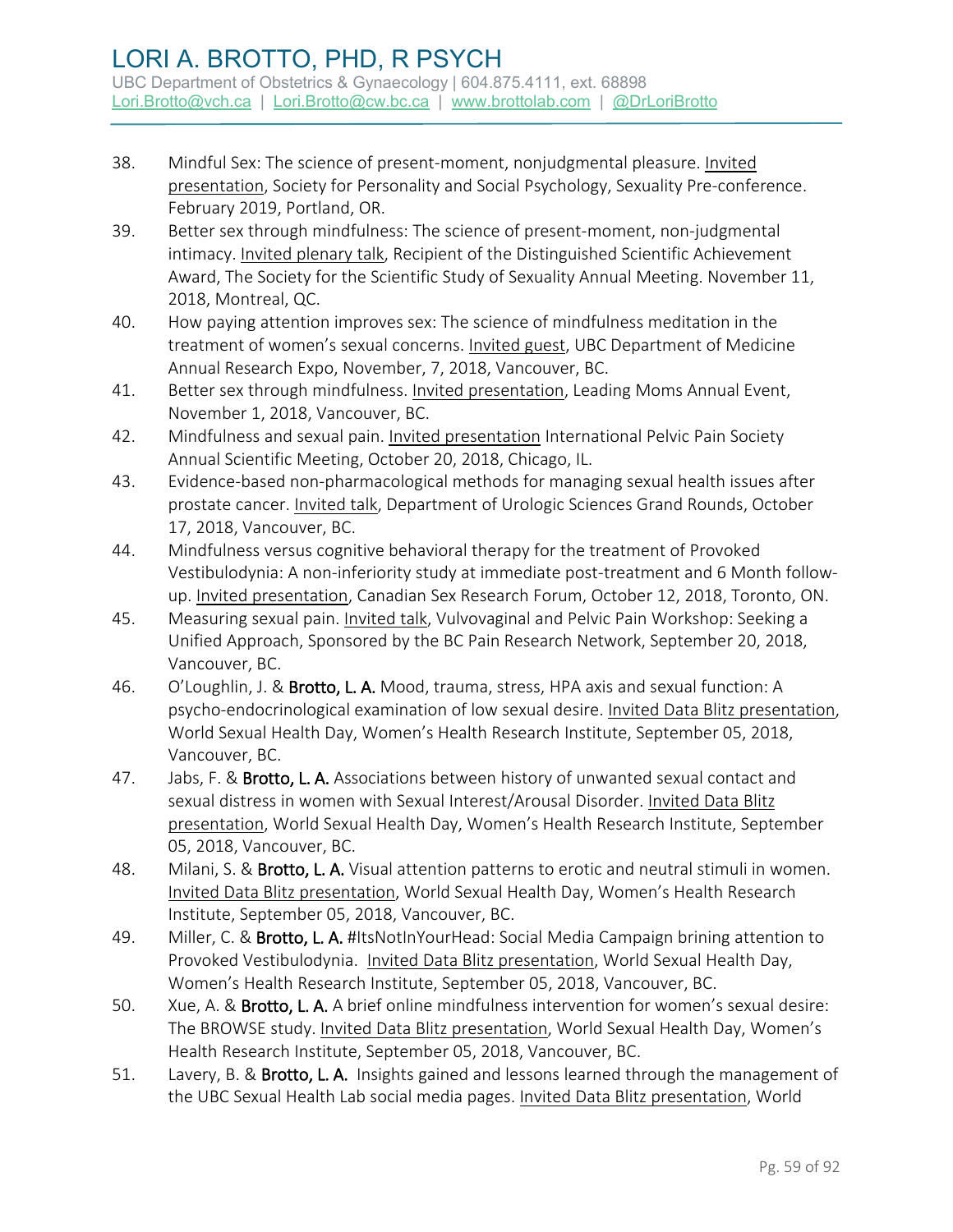Sexual Health Day, Women's Health Research Institute, September 05, 2018, Vancouver, BC.

- 52. Lackie, M. & Brotto, L. A. Survey and Development of a Universally Accessible Postpartum Online Resource for the Treatment of Postpartum Depression: The SUPPORT Study. Invited Data Blitz presentation, World Sexual Health Day, Women's Health Research Institute, September 05, 2018, Vancouver, BC.
- 53. Antonsen, A. & Brotto, L. A. Investigating Romantic Attraction in Asexual Individuals. Invited Data Blitz presentation, World Sexual Health Day, Women's Health Research Institute, September 05, 2018, Vancouver, BC.
- 54. Quick assessment of sexual issues in the busy office. Invited 'Clinical Pearls' talk to the Society of Obstetricians and Gynaecologists Canada Annual Clinical and Scientific Conference, June 28, 2018, Victoria, BC.
- 55. Why paying attention is essential in women's health. Invited plenary address, Winner of the 2018 APOG Excellence in Research Award, The Society of Obstetricians and Gynaecologists Canada Annual Clinical and Scientific Conference, June 28, 2018, Victoria, BC.
- 56. Sexual issues. Roundtable discussion, Society of Obstetricians and Gynaecologists Canada Annual Clinical and Scientific Conference, June 28, 2018, Victoria, BC.
- 57. Mindful sex: The science of present-moment, non-judgmental intimacy. Invited talk, Sexuality and Relationships Congress, Athens, Greece. April 2018.
- 58. Evidence-based treatments for sexual dysfunction. Invited presentation, Vancouver Coastal Health Psychiatry Grand Rounds, January 08, 2018, Vancouver, BC.
- 59. Cultivating sexual wellness after gynaecologic surgery. Invited presentation, 43rd Annual DA Boyes Society Meeting, Vancouver, BC, Canada, November 03, 2017.
- 60. Sexual health in the postpartum period. GOLD Perinatal Online Conference. October 23, 2017.
- 61. Genital pain in women and the role of mindfulness. The Robbie Morton Invited Lecture, British Association for Sexual Health and HIV Annual Conference, Belfast, Ireland, June 20, 2017.
- 62. Knowledge Translation: Why sharing science is as important as doing science. Invited presentation, Residents Research Orientation Day, UBC Department of Obstetrics and Gynaecology, Vancouver, BC, June 08, 2017.
- 63. Sexual function and endometriosis. Invited talk, 13th World Congress on Endometriosis. Vancouver, BC, May 17, 2017.
- 64. Why tuning in trumps tuning out: Mindfulness and endometriosis. Invited talk, 13th World Congress on Endometriosis. Vancouver, BC, May 17, 2017.
- 65. Tuning in to pain versus challenging pain-related thoughts: Results of a treatment outcome study for provoked vestibulodynia. Invited presentation, The Society of Sex Therapy and Research, 42<sup>nd</sup> annual meeting. Montreal, Canada, April 23, 2017.
- 66. Recent sexual health research you ought to know about. Invited talk at Sexual Health 2017: Conversations that Matter*.* Richmond, BC, March 31, 2017.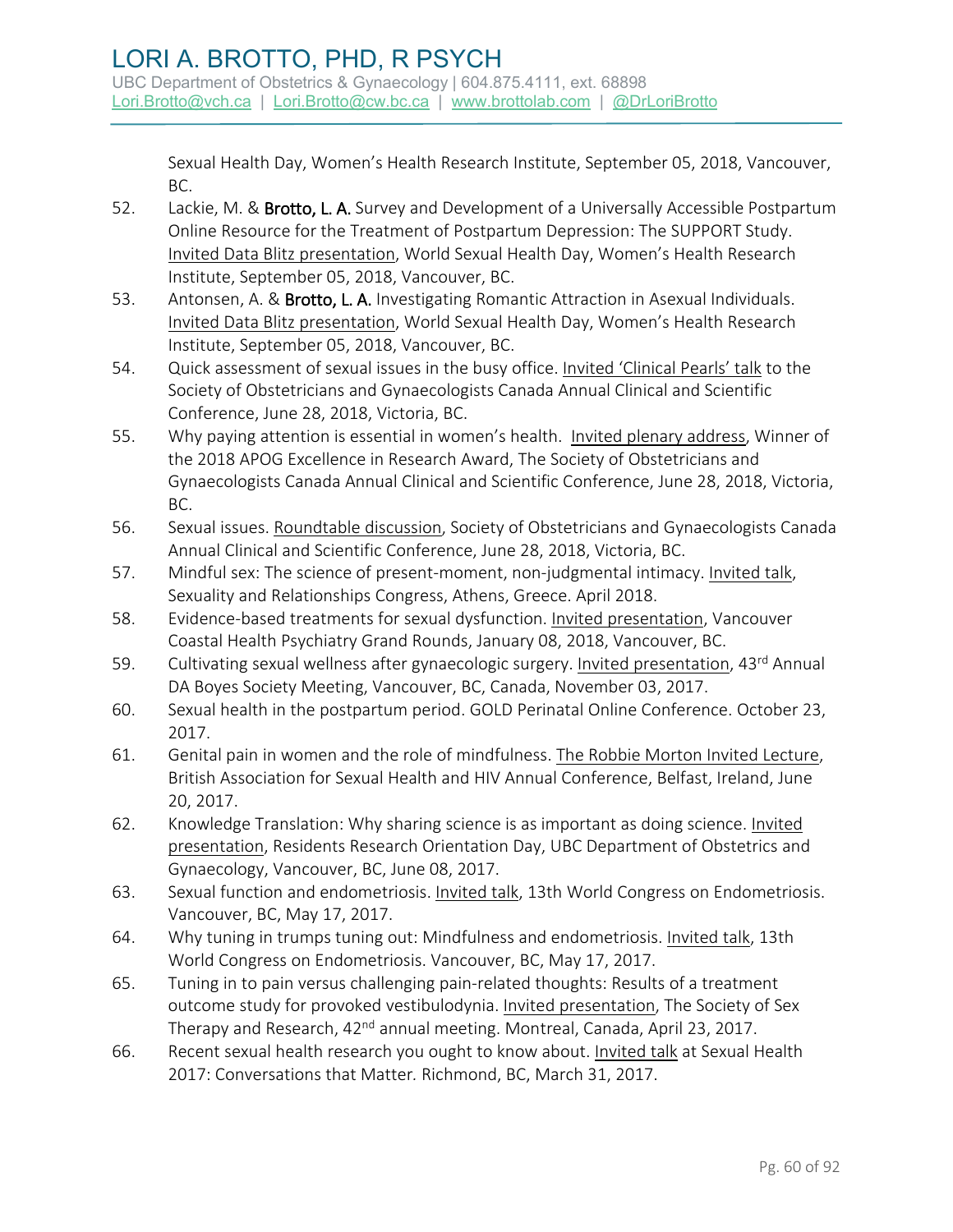## LORI A. BROTTO, PHD, R PSYCH UBC Department of Obstetrics & Gynaecology | 604.875.4111, ext. 68898

[Lori.Brotto@vch.ca](mailto:Lori.Brotto@vch.ca) | [Lori.Brotto@cw.bc.ca](mailto:Lori.Brotto@cw.bc.ca) | [www.brottolab.com](http://www.brottolab.com/) | [@DrLoriBrotto](https://twitter.com/DrLoriBrotto)

- 67. Introducing mindfulness. Invited talk to Oak Tree Clinic staff, BC Women's Hospital, Vancouver, BC, March 22, 2017.
- 68. Cultivating sexual satisfaction across the ages and life stages. Invited presentation, International Women's Day event: Be Bold for Change, Vancouver, BC, March 08, 2017.
- 69. Tuning in vs. tuning out: Psychological approaches to treating sexual difficulties in women. Invited presentation, Clinical Science Seminar, Simon Fraser University, Burnaby, BC, March 3, 2017.
- 70. "Is it all in my head?" Psychological approaches to managing chronic vulvodynia: Evidence and Approaches. Invited presentation, Perinatal rounds, Victoria General Hospital, Victoria, BC, March 2, 2017.
- 71. Cosmetic genital surgery in adolescents: Role of the psychologist. Invited talk, Adolescent Medicine, BC Children's Hospital. Vancouver, BC, February 24, 2017.
- 72. Brotto, L. & Shroff, F. Supporting women's journey to sexual well-being: an exploration of contemplative practices. Invited talk, UBC Department of Family Practice Research Rounds, Vancouver, BC, January 11, 2017.
- 73. Why tuning in trumps tuning out: Efficacy of mindfulness-based therapy for women's low sexual desire. Invited presentation, BC Women's Hospital Research Rounds, Vancouver, BC, September 16, 2016.
- 74. Assessing and treating sexual dysfunction in women. Invited presentation, Pacific Northwest Obstetrical and Gynecological Association, 68th Annual Meeting, Whistler, BC, August 2016.
- 75. Integrating mindfulness-based therapy for patient and provider. Invited presentation, Pacific Northwest Obstetrical and Gynecological Association, 68th Annual Meeting, Whistler, BC, August 2016.
- 76. Psychological approaches to genital pain in women. Invited presentation, Pacific Northwest Obstetrical and Gynecological Association, 68th Annual Meeting, Whistler, BC, August 2016.
- 77. The desire for desire: Managing low sexual desire in women. Invited keynote speaker, Society for Obstetricians and Gynaecologists of Canada, Annual Clinical and Scientific Conference, Vancouver, BC, June 2016.
- 78. When should I refer to the shrink? Invited talk, Grand Rounds, Department of Obstetrics and Gynaecology, Vancouver Hospital, Vancouver, BC, May 18, 2016.
- 79. Pills vs skills: Evidence-based treatment for women's sexual dysfunction. Invited presentation, First annual Women's Health Research Institute Symposium, Vancouver, BC, April 2016.
- 80. Asexuality. State of the Art talk, International Society for the Study of Women's Sexual Health, Charleston, SC, February 2016.
- 81. What does the FDA approval of Addyi mean for women's sexual health? Invited talk, World Sexual Health Day Conference, Simon Fraser University, Sept 04, 2015 Vancouver, BC.
- 82. Asexuality: Orientation, paraphilia, dysfunction, or none of the above? Invited talk, Puzzle of Sexual Orientation Conference 2015, July 2015, Lethbridge, AB.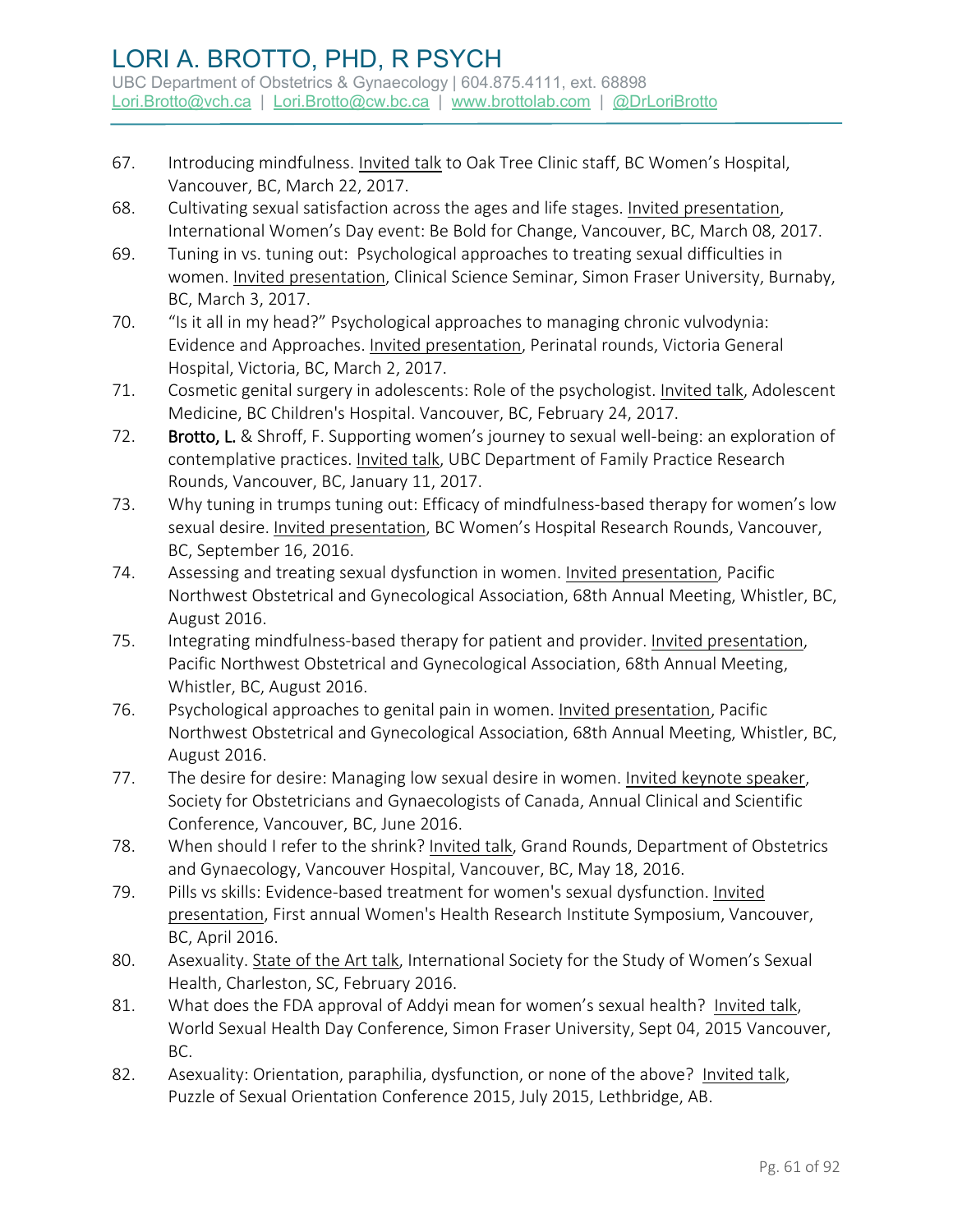- 83. Mindfulness in Medicine: The science of finding focus in a multi-tasking world. Grand Rounds Presentation, Department of Endocrinology, Royal Columbian Hospital, May 20, 2015.
- 84. Perelman, M.A., Brotto, L. A., Carrol, R., & Saks, B. The last 40 years of sex therapy and Research. Invited Symposium, The Society of Sex Therapy and Research, 40<sup>th</sup> annual meeting, Boston, MA, March 2015.
- 85. Mindfulness interventions for treating sexual dysfunctions: The science of finding focus in a multitask world. Invited keynote speaker, Master Lecture, 17th Congress of the European Society for Sexual Medicine, Copenhagen, Denmark, February 05, 2015.
- 86. Applications of mindfulness within gynaecology. Invited CME presentation, Dr. Fred Bryans Faculty Forum, UBC Department of Obstetrics and Gynaecology, Vancouver, BC January 29, 2015.
- 87. Assessing sexual dysfunction in the applied clinical setting. Invited seminar, Clinical Psychology Residency Seminar Series, Vancouver General Hospital, Vancouver, BC, December 02, 2014.
- 88. Women's sexual difficulties: Diagnostic dilemmas, the DSM-5, and drug deception. Invited guest lecture, University of British Columbia Psychology 208 (Sexuality and Gender), Vancouver, BC, November 17, 2014.
- 89. "Our relationship is perfect in every other aspect!" A case of discrepant sexual desire. Invited presentation, Society for Sex Therapy and Research, Clinical Case Conference Presenter, Scottsdale, AZ, November 13, 2014.
- 90. Applications of mindfulness to women's sexual problems. Invited talk to graduate students in OBST 506, Reproductive and Developmental Sciences Program. Child and Family Research Institute. Vancouver, BC, September 18, 2014.
- 91. Applications of mindfulness to sexual dysfunction: How raisins improve desire, distress, and genital pain. Invited Rounds Presentation, BC Women's Hospital Research Rounds. BC Women's Hospital & Health Centre, Vancouver, BC, June 20, 2014.
- 92. Enhancing your sexual health at midlife. Invited International Symposium, Society for Obstetricians and Gynaecologists of Canada Annual Clinical and Scientific Conference, Niagara Falls, ON, June 2014.
- 93. Assessing sexual dysfunction in the applied clinical setting. Invited Grand Rounds Presentation, Department of Endocrinology, Royal Columbian Hospital, New Westminster, BC, May 2014.
- 94. Mindfulness and sex. Distinguished Lecture, Department of Psychology, Queen's University, Kingston, ON, February 28, 2014.
- 95. Is it all in my head? Multidisciplinary Treatment of Provoked Vestibulodynia. Invited presentation, Department of Ob/Gyn, Queen's University, Kingston, ON, February 27, 2014.
- 96. Men's asexuality. Invited Symposium, European Society for Sexual Medicine, Istanbul, Turkey, January 2014.
- 97. Treatment of sexual dysfunction in women. Invited seminar, Clinical Psychology Residency Seminar Series, Vancouver General Hospital, October 2013.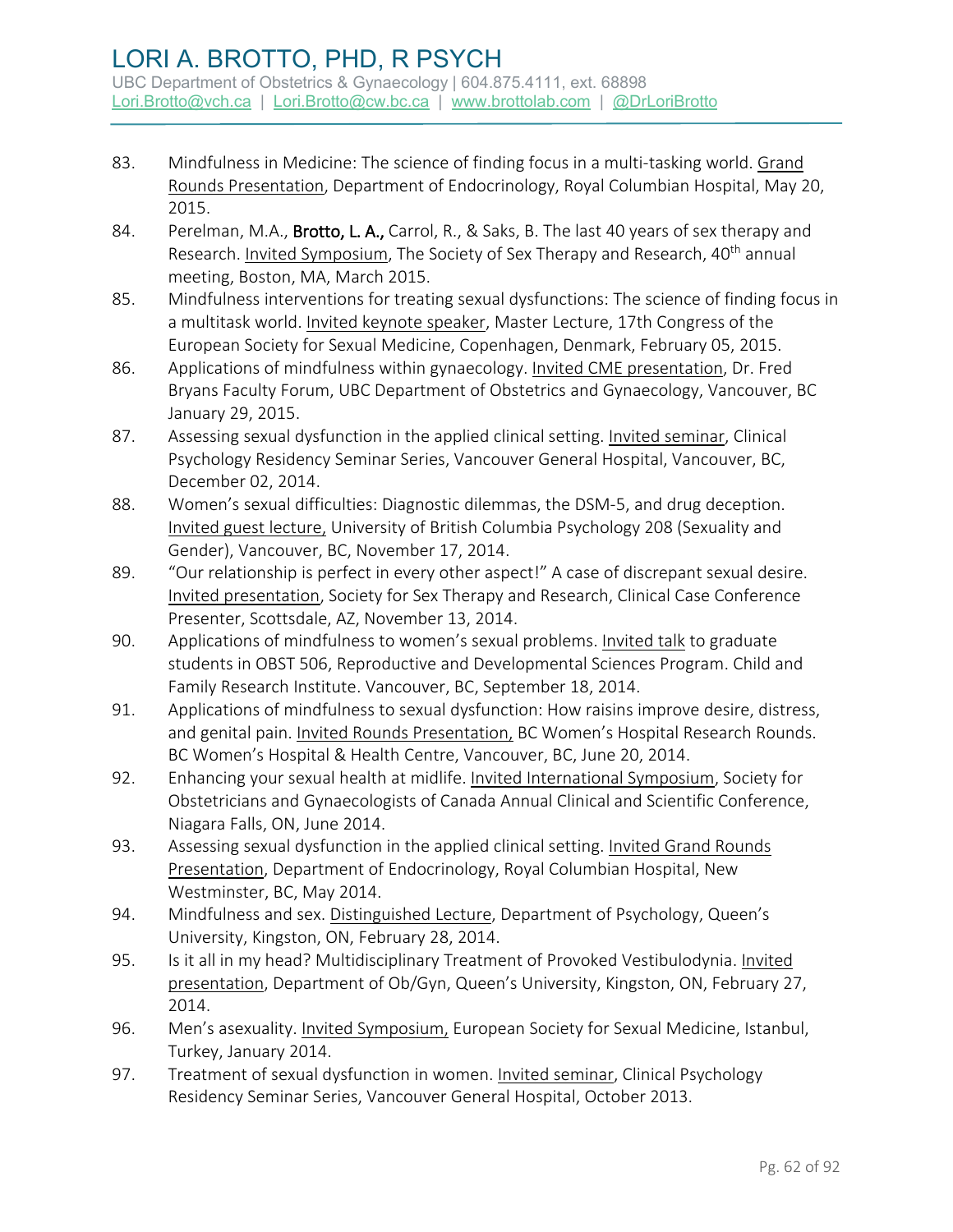- 98. Multidimensional Female Sexual Dysfunction in a postmenopausal woman. Invited Discussant, Society for Sex Therapy and Research Fall Clinical Case Conference, New York City, NY, September 2013.
- 99. Are sexual dysfunctions mental disorders? Invited Symposium, International Academy of Sex Research 39<sup>th</sup> Annual Meeting, Chicago, IL, August 2013.
- 100. Vulvodynia: Development of a Multidisciplinary Vulvodynia Program. Invited Best Practices Session, Society of Obstetricians and Gynaecologists of Canada annual clinical meeting. Calgary, AB. June 14, 2013
- 101. Female Sexual Dysfunction. Invited Best Practices Session, Society of Obstetricians and Gynaecologists of Canada annual clinical meeting. Calgary, AB. June 13, 2013.
- 102. Sexual dysfunction in women: Diagnostic dilemmas and the DSM-5. Invited presentation, UBC Neuropsychiatry Grand Rounds. June 05, 2013.
- 103. Sexual desire and arousal disorders in the DSM-5: The verdict and the critique. Invited presentation, Society for Sex Therapy and Research 38thAnnual Meeting, Baltimore, USA. April 2013.
- 104. Sexual health issues in gynecologic cancer survivors. Invited presentation, Gynecologic Cancer Education Day. BC Cancer Agency, Vancouver, BC, March 2013.
- 105. Treatment of sexual dysfunction in women: Diagnostic dilemmas, drug treatments, and the DSM-5. Invited seminar, Clinical Psychology Residency Seminar Series, Vancouver General Hospital, Vancouver, BC, January 2013.
- 106. Psychological approaches to provoked vestibulodynia: A primer for physicians. Invited presentation to primary care and ob/gyn providers. Richmond General Hospital, Richmond, BC, October 2012.
- 107. Mindfulness-based therapy for sexual difficulties in women. Invited presentation, Clinical Science Seminar, Simon Fraser University. Burnaby, BC, October 2012.
- 108. Asexuality: An extreme case of sexual desire disorder or a new sexual orientation? Invited Grand Rounds Presentation, Department of Psychiatry, University of British Columbia, BC, September 2012.
- 109. Treatment of sexual dysfunction in women: Diagnostic dilemmas, drug treatments, and the DSM-5. Invited seminar, Clinical Psychology Residency Seminar Series, Vancouver General Hospital, January 2012.
- 110. Psychological interventions for the sexual sequelae of cancer. Invited symposium presentation, European Society for Sexual Medicine, December 2011. Milan, Italy.
- 111. "Is it all in my head?": Multidisciplinary Treatment of Provoked Vestibulodynia. Invited presentation, 37<sup>th</sup> Annual DA Boyes Society Meeting, October 2011. Vancouver, BC, Canada.
- 112. Mindfulness in the treatment of women's sexual difficulties. Invited plenary address, World Association of Sexology, June 2011. Glasgow, Scotland
- 113. Controversies in diagnostic nomenclature: Proposed DSM-5 Sexual Interest/Arousal Disorder Diagnosis versus DSM-IV distinct HSDD and FSAD. Invited debate, Annual meeting of the Society for Sex Therapy and Research. West Palm Beach, FL, USA, April 2011.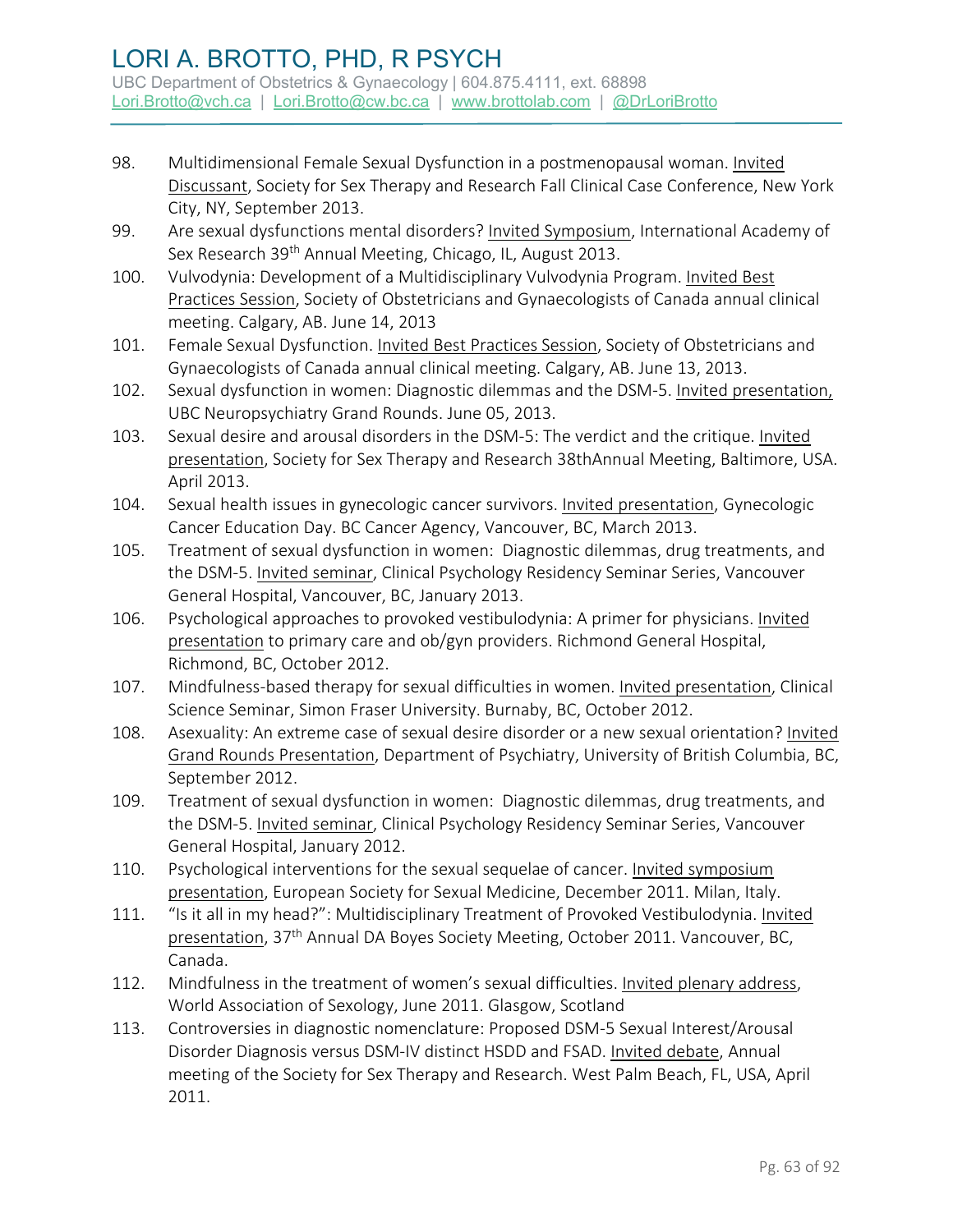- 114. Applications of mindfulness in the treatment of women's sexual dysfunctions. Invited symposium presentation, Annual meeting of the Society for Sex Therapy and Research. West Palm Beach, FL, USA, April 2011.
- 115. Applications of mindfulness-based treatments for low desire/arousal: Insights from an incentives motivations framework. Invited symposium presentation, Annual meeting of the International Society for the Study of Women's Sexual Health. Scottsdale, AZ, USA, February 2011.
- 116. Diagnostic dilemmas in women's sexual dysfunction: Implications for treatment and the DSM-5. Invited Grand Rounds presentation, Royal Columbian Hospital, Department of Psychiatry. New Westminster, BC, June 2010.
- 117. Addressing current challenges in female sexual disorders: What internal medicine specialists need to know about HSDD. Invited CME presentation, American College of Physicians. Toronto, ON, April 2010.
- 118. Assessment and treatment of sexual health issues. Invited presentation, UBC Clinical Psychology Professional Issues, Vancouver, BC, January 06, 2010.
- 119. Treatment of sexual dysfunction. Invited presentation, Faculty of Health Sciences undergraduate class, Simon Fraser University, Burnaby, BC, October 22, 2009.
- 120. Workgroup on sexual and gender identity disorders: Towards DSM-5, Hypoactive Sexual Desire Disorder. Invited symposium presentation, Society for Sex Therapy and Research, Washington, DC, USA, April 2009.
- 121. Women's sexuality: Innovations in research and practice. Invited presentation, C2E2 rounds. Vancouver, BC, December 2008.
- 122. Fear of cancer recurrence: A qualitative study at the BC Cancer Agency. Invited presentation, 2008 Annual BCCA Cancer Conference. Vancouver, BC, November 2008.
- 123. Promoting sexual health after gynaecologic cancer. Invited presentation, 2008 Women's Health Research Symposium: Women and Cancer. Vancouver, BC, October 2008.
- 124. Sexual health and cancer. Invited presentation, Central Southern Interior Cancer Agency. Kelowna, BC, September 2008.
- 125. An update on management of women's sexual dysfunction. Invited inservice, St. Paul's Hospital Eating Disorders Clinic. Vancouver, BC, September 2008.
- 126. East versus West in the treatment of sexual disorders in women: Mindfulness, medical, and psychological treatments. Invited keynote presenter, Guelph Sexuality Conference. Guelph, ON, June 2008.
- 127. Sexuality in palliative care. Invited presentation, to UBC Palliative Care Residency. Vancouver, BC, June 2008.
- 128. Management of sexual pain disorders in women. Invited workshop, UBC Psychiatry Day. Vancouver, BC, May 2008.
- 129. The natural state of women's desire and arousal is sexual neutrality. Invited debate presentation, International Society for the Study of Women's Sexual Health, San Diego, CA, USA, February 2008.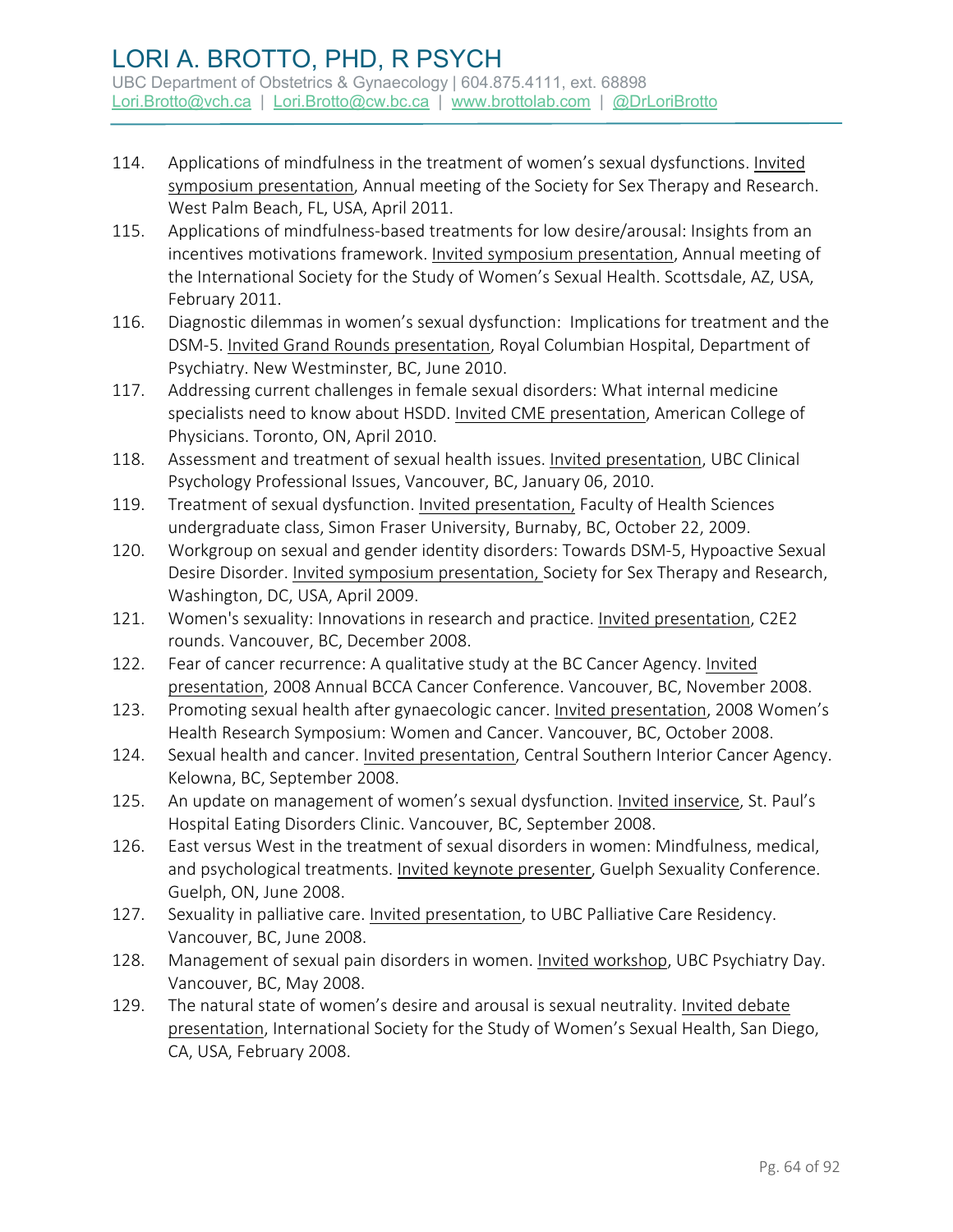- 130. East meets West: Incorporating mindfulness into sex therapy for women with sexual desire and arousal complaints. Keynote presenter, Canadian Sex Research Forum, Banff, AB, October 2007.
- 131. In the world of PDE-5 inhibitors, which is the most important organ: The brain or the penis? Invited debate presentation, Comprehensive Review of Sexual Medicine, Vancouver, BC, September 2007.
- 132. Female Sexual Desire Disorder: The plan. Invited plenary presentation, Comprehensive Review of Sexual Medicine, Vancouver, BC, September 2007.
- 133. Female Sexual Desire Disorder: The implementation. Invited plenary presentation, Comprehensive Review of Sexual Medicine, Vancouver, BC, September 2007.
- 134. Sexual health and cancer. Keynote speaker*,* 7th annual Community Oncology Meeting, Whistler, BC, June 2007.
- 135. Sociopsychological aspects of ovarian cancer. *A mini workshop on Ovarian Function in Health and Disease.* Invited workshop presentation, Interdisciplinary Women's Reproductive Health Research Training Program, Child and Family Research Institute, University of British Columbia, Vancouver, BC, May 2007.
- 136. Desire and arousal disorders in women: An update on assessment and evidence-based treatment. Invited full-day workshop presentation, Society for Sex Therapy and Research, Atlanta, GA, USA, March 2007.
- 137. Sexual health after breast cancer. Sponsored presentation by Novartis, Inc. Public Forum, Kelowna, BC, June 2006.
- 138. Psychoeducational interventions for sexual dysfunction subsequent to gynaecologic cancer. Invited presentation, Radiation Oncology Presentation, BC Cancer Agency, Vancouver, BC, June 2006.
- 139. Female Sexual Arousal Disorder: A prevalent problem but a dearth of psychological research and therapies. Invited symposium presentation, Canadian Psychological Association Annual Convention, Calgary, AB, Canada, June 2006.
- 140. Sexual health in gynaecologic cancer. Invited gynaecology case conference, Fraser Valley Cancer Centre, BC Cancer Agency, Surrey, BC, May 23, 2006
- 141. Cancer screening beliefs and behaviours about sexuality: Effects of acculturation. Invited keynote address, Academic Day, Department of Obstetrics and Gynaecology, UBC, Vancouver, BC, March 2006.
- 142. Psychoeducational interventions for sexual dysfunction subsequent to gynaecologic cancer treatment. Invited rounds presentation, Bianca Rucker and Associates, Inc., Vancouver, BC, March 2006.
- 143. Orgasmic problems: Clinical and research update. Invited plenary presentation, Comprehensive Review of Sexual Medicine, Vancouver, BC, February 2005.
- 144. Sexuality post gynaecologic cancer. Invited presentation, DA Boyes Society Annual Meeting, UBC Department of Obstetrics and Gynaecology, Vancouver, BC, November 2005.
- 145. Menopause and sexuality: Mood and Psychological factors. Invited panel presentation, Women's Health Forum, Vancouver, BC, November 2005.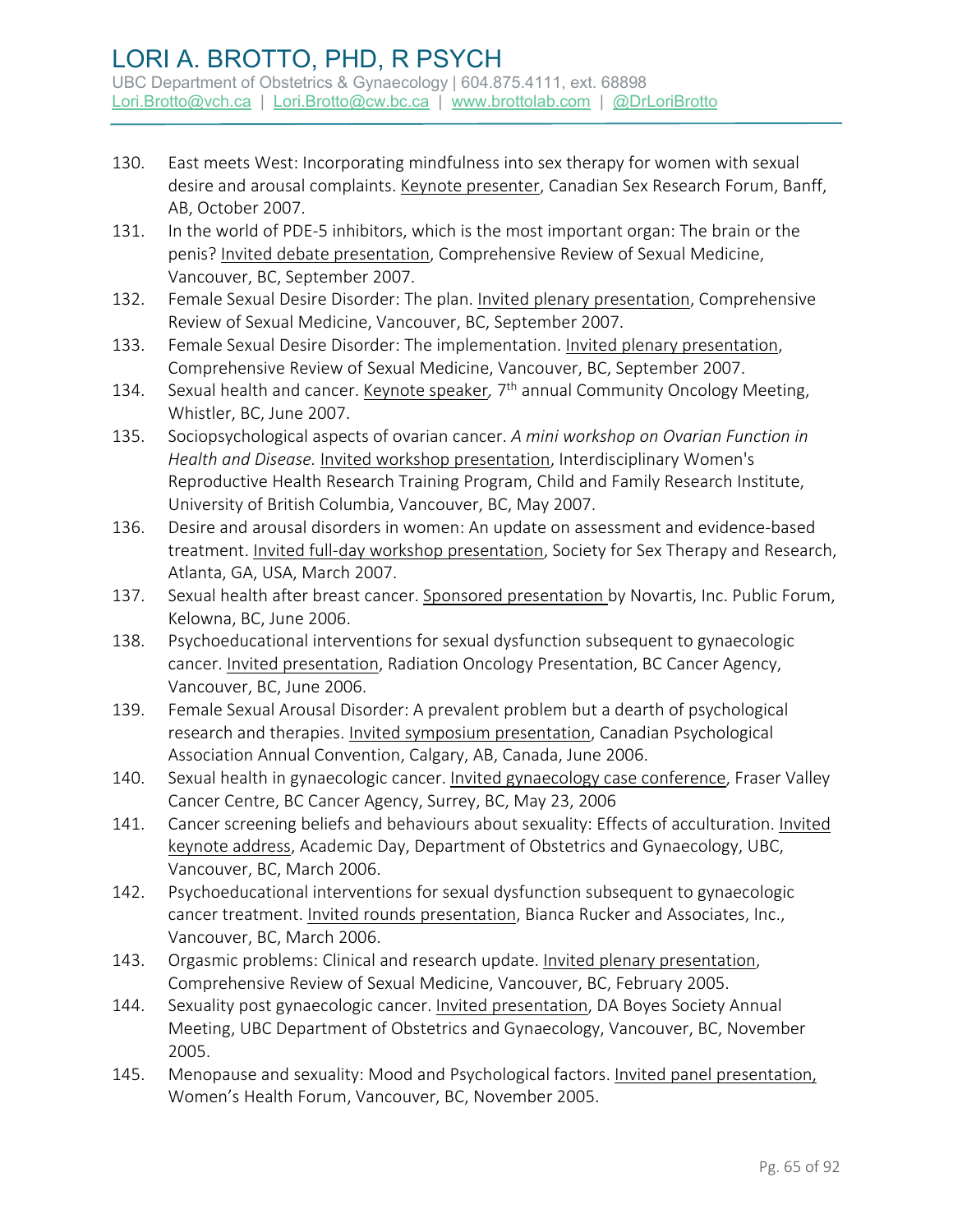### LORI A. BROTTO, PHD, R PSYCH UBC Department of Obstetrics & Gynaecology | 604.875.4111, ext. 68898

[Lori.Brotto@vch.ca](mailto:Lori.Brotto@vch.ca) | [Lori.Brotto@cw.bc.ca](mailto:Lori.Brotto@cw.bc.ca) | [www.brottolab.com](http://www.brottolab.com/) | [@DrLoriBrotto](https://twitter.com/DrLoriBrotto)

- 146. The "goods" on gals: Assessment, diagnosis, and treatment. Invited presentation, Sex in your City, all-day workshop for the non-expert in sexual health. Vancouver, BC, October 2005.
- 147. Diagnosis of FSD by sexual history, psychosocial history, medical history, focused physical examination, blood tests, and self-rated psychometric questionnaires. Invited instructional skills course (together with M Krychman, MD), ISSWSH, Las Vegas, NV, USA, October 2005.
- 148. Psychoeducational interventions for sexual dysfunction subsequent to gynaecologic cancer treatment. Invited rounds, Psychosocial Oncology Rounds, BC Cancer Agency, Vancouver, BC, October 2005.
- 149. Integrating quantitative and qualitative methods in the development of a psychoeducational treatment for sexual dysfunction in female cancer survivors. Invited symposium presentation, International Academy of Sex Research, Ottawa, ON, Canada, July 2005.
- 150. Role of the clinical psychologist in obstetrics and gynaecology. Grand Rounds, Department of Obstetrics and Gynaecology, Vancouver Hospital, Vancouver, BC, June 2005.
- 151. Human sexuality: Diagnostic and treatment issues. Professional Development Seminar to Graduate Students in Clinical Psychology, Department of Psychology, University of British Columbia, Vancouver, BC, January 2005.
- 152. Feasibility study of a psychoeducational intervention targeting sexual dysfunction in gynecologic cancer survivors. OBST 506 Seminar to Graduate Students MSc, Doctoral students, and other scientists, Reproductive and Developmental Sciences Program, Vancouver, BC, January 2005.
- 153. Vaginal photoplethysmography and Female Sexual Arousal Disorder. Invited symposium presentation, International Society for Psychophysiological Research, Santa Fe, NM, USA, October 2004.
- 154. Towards a new diagnostic approach for women's sexual dysfunction. Invited talk, Greater Seattle Sexual Dysfunction Working Group, Seattle, WA, USA, September 2004
- 155. Sexual dysfunction and psychiatry. Psychiatry Residency Program Didactics. Department of Psychiatry and Behavioral Sciences, University of Washington School of Medicine, Seattle, WA, USA, September 2004.
- 156. Female genital cutting. Invited presentation, Sexual Assault and Traumatic Stress Clinic, Harborview Medical Center, Seattle, WA, USA, August 2004
- 157. Female Sexual Dysfunction: A brief overview of diagnostic issues and new research findings. Grand Rounds, Spokane Mental Health, Spokane, WA, USA, May 2004.
- 158. Human sexuality. Psychiatry Residency Program Didactics, Spokane Track. Department of Psychiatry, Sacred Heart Medical Center, Spokane, WA, USA, May 2004.
- 159. Sexual health and cancer. Invited presentation, Seattle Cancer Care Alliance, Seattle, WA, May 2004.
- 160. Human sexuality. ICM-II, Year 2 Medical Students, University of Washington School of Medicine, Seattle, WA, USA, March 2004.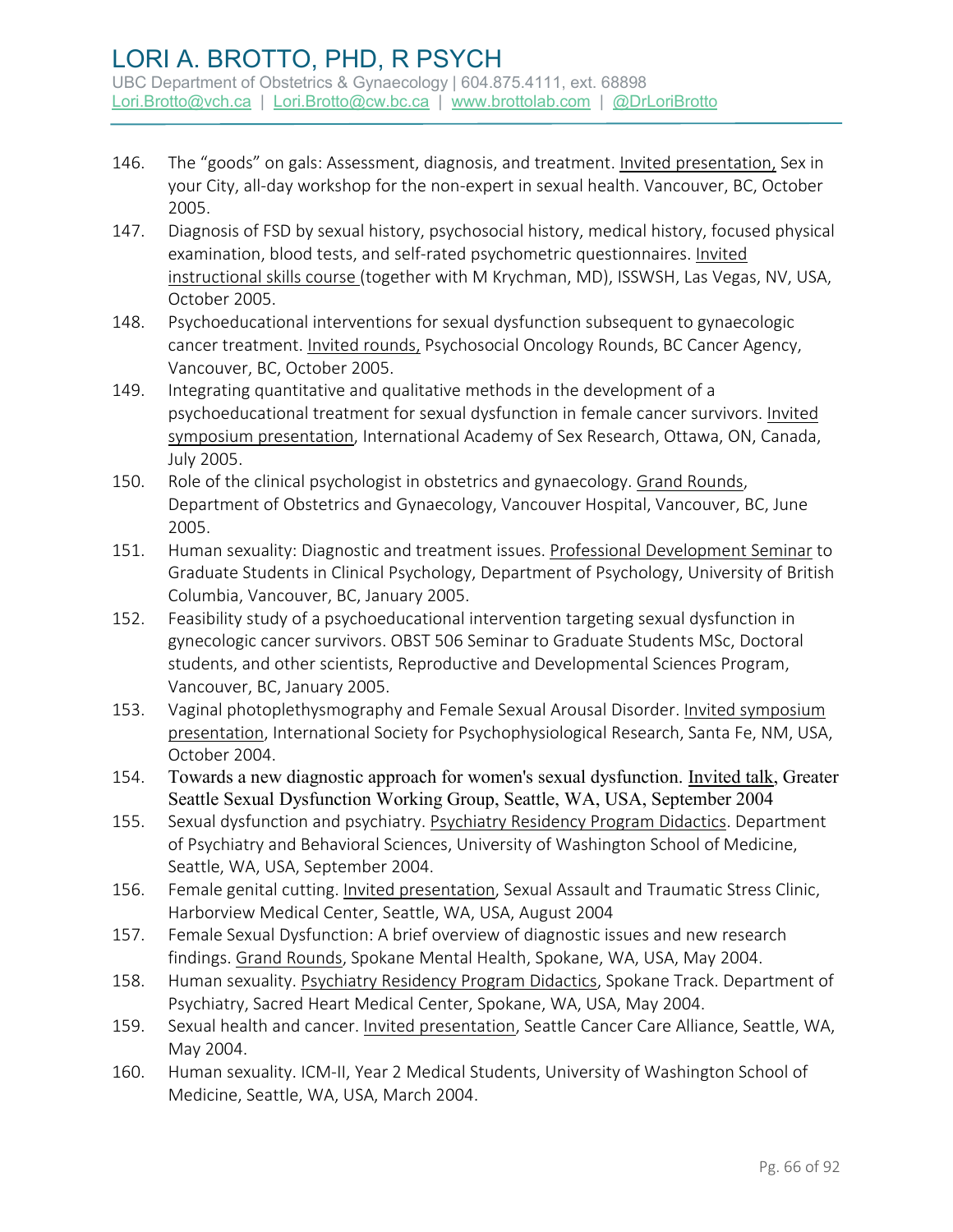- 161. Sexuality and cancer. Lecture Series, Gilda's Club Seattle, Seattle, WA, USA, February 2004.
- 162. Human sexuality. Psychiatry Residency Program Didactics, Department of Psychiatry and Behavioral Sciences, University of Washington School of Medicine, Seattle, WA, USA, February & March, 2004.
- 163. Sexual dysfunction and psychiatry. Psychiatry Residency Program Didactics, Department of Psychiatry and Behavioral Sciences, University of Washington School of Medicine, Seattle, WA, USA, February 2004.
- 164. Female Sexual Dysfunction. Invited presentation, Women's Healthcare Update sponsored by the Department of Obstetrics and Gynecology, University of Washington School of Medicine, Seattle, WA, USA, November 2003.
- 165. Sexual dysfunction in the general gynecological setting. Grand Rounds, Department of Obstetrics and Gynecology, University of British Columbia, Vancouver, BC, November 2003.
- 166. Sexuality and acculturation. Sex Therapy Rounds, Weill Medical College, Cornell University, New York, NY, USA, October 2003.
- 167. Vulvar Vestibulitis Syndrome: Research, cure, and care A psychological approach. Invited symposium presentation. International Society for the Study of Women's Sexual Health, Vancouver, BC, October 2002.
- 168. Female Sexual Dysfunction: Diagnostic issues, clinical approaches, and research innovations. Invited presentation, Harborview Medical Center, Research and Development Grand Rounds, Seattle, WA, USA, September 2003.
- 169. Relaxation techniques inservice. Provided for staff and faculty at the Outpatient Psychiatry Center, University of Washington School of Medicine. Seattle, WA, USA, August 2002.
- 170. Costs of engaging in the sex trade on physical, financial, and social factors: An exercise in "removing the blinders". Invited talk, Abbotsford Community Forum, Abbotsford, BC, November 2001.

#### TALKS TO GOVERNMENT

- 1. Sex, gender, and health outcomes. Invited presentation to MPs. Women's Health and Health Research in Canada: The case for a sex and gender-based analysis. Parliamentary Health Research Caucus, May 2021.<https://rc-rc.ca/womens-health-research/>
- 2. COVID-19 RESPPONSE: COVID Rapid Evidence Study of a Provincial Population based cOhort for geNder and SEx. Invited presentation. Knowledge Exchange, Partnerships & Innovation Division, Ministry of Health, March 16, 2021.
- 3. COVID RESPPONSE: COVID Rapid Evidence Study of a Provincial Population based cOhort for geNder and SEx. Invited presentation. Standing Committee on Health, Federal House of Commons, November 30, 2020.
- 4. COVID RESPPONSE: COVID Rapid Evidence Study of a Provincial Population based cOhort for geNder and SEx. Invited presentation. Ministry of Health, November 24, 2020.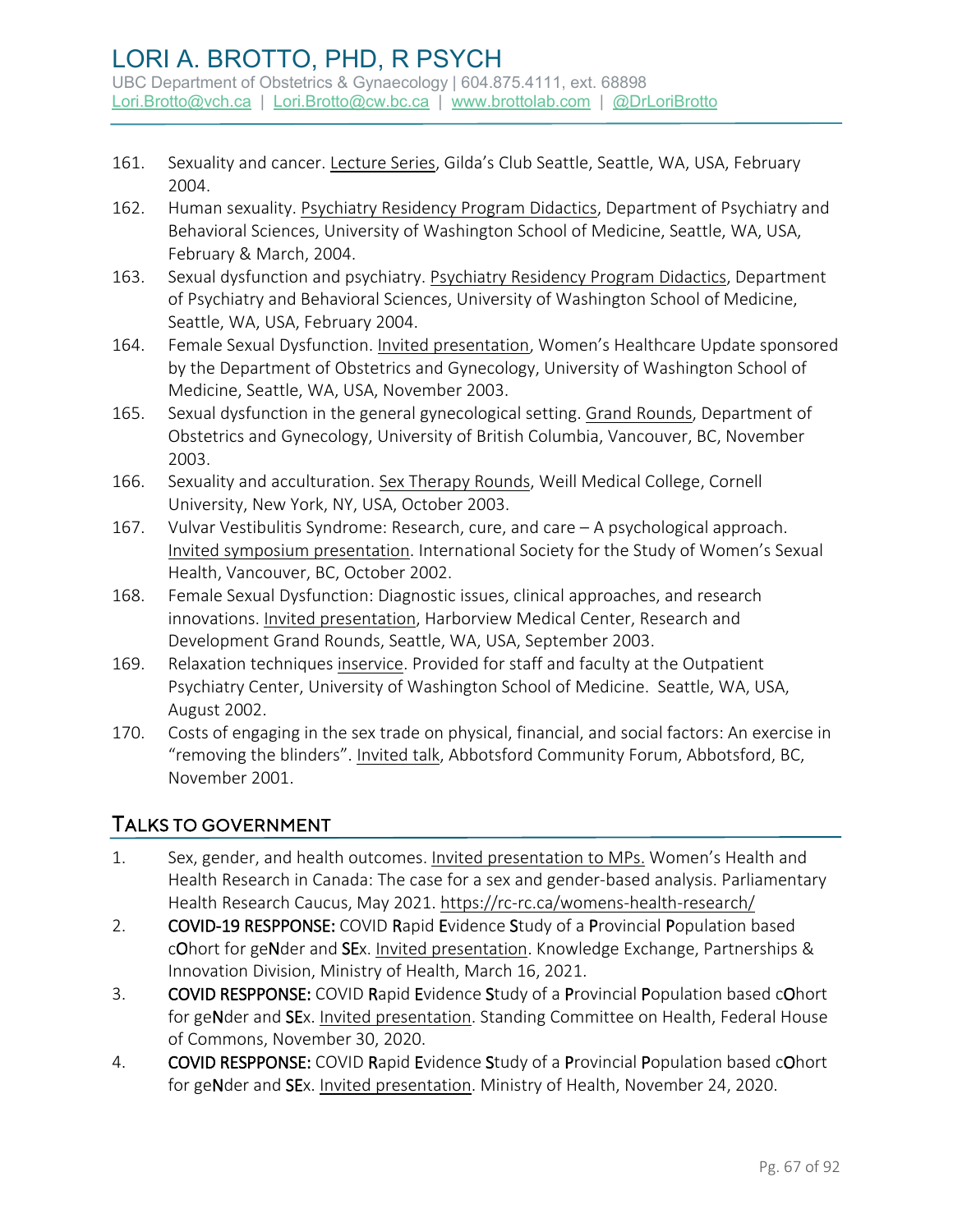#### MENTORSHIP TALKS

- 1. Young women in business. Invited presentation. International women's day roundtable speaker to SFU students. March 13, 2021.
- 2. What will you do with a degree in psychology? Invited presentation. Pulse UBC Invitation to speak to highschool students. February 22, 2020.
- 3. From postdoc to promotion: Making a career out of sexual health. Keynote Speaker, UBC Postdoctoral Association Postdoc Research Day, December 04, 2017, Vancouver, BC.

## MEDIA/PUBLIC TALKS

- 1. The role of mindfulness in women's sexual pain. Invited presentation, Public Forum for Pelvic Pain. September 2019, Vancouver, BC.
- 2. How Mindfulness can help cope anxiety, depression and intimacy. Invited presentation, Vancouver Prostate Cancer Support Group, Canadian Cancer Society, March 2019, Vancouver, BC.
- 3. Better sex through mindfulness: how women can cultivate desire. Invited talk to the Toronto Public Library, October, 2018, Toronto, ON.
- 4. Better sex through mindfulness: How women can cultivate desire. Invited talk to the Burnaby Public Library, September 2018, Burnaby, BC.
- 5. Better sex through mindfulness: The science of present-moment, non-judgmental intimacy. Invited talk to House of Moment Meditation Centre, May 17, 2018, Vancouver, BC.
- 6. Harnessing the power of the present to cultivate sexual desire. Invited talk to Zili Women's Preventative Health Conference, May 26, 2018, Vancouver, BC.
- 7. Sexual Health. Invited presentation, Ovarian Cancer Canada Survivorship Meeting, October 2012, Vancouver, BC.
- 8. Hot and bothered? What to expect in Perimenopause. Invited panellist for CIHRsponsored Café Scientifique, June 2012, Vancouver, BC.
- 9. Orgasm Inc. documentary. Invited panelist/commentator, Sponsored by the Critical Studies in Sexuality, University of British Columbia, February 2012, Vancouver, BC.
- 10. Female sexual dysfunction: according to whom? Invited panelist, CIHR-sponsored Café Scientifique, May 2011, Toronto, ON.
- 11. Sexual health and cancer. Invited presentation, Community Cancer Forum, November 2008, Vancouver, BC.
- 12. Sexuality and cancer. Invited presentation, Young Women's Cancer Support Group. Fraser Valley Cancer Centre, BC Cancer Agency, April 4, 2006, Surrey, BC.

## CONFERENCE PAPER PRESENTATIONS

1. Brotto, L.A. A randomized trial comparing group mindfulness-based cognitive therapy with group supportive sex education for the treatment of female sexual interest/arousal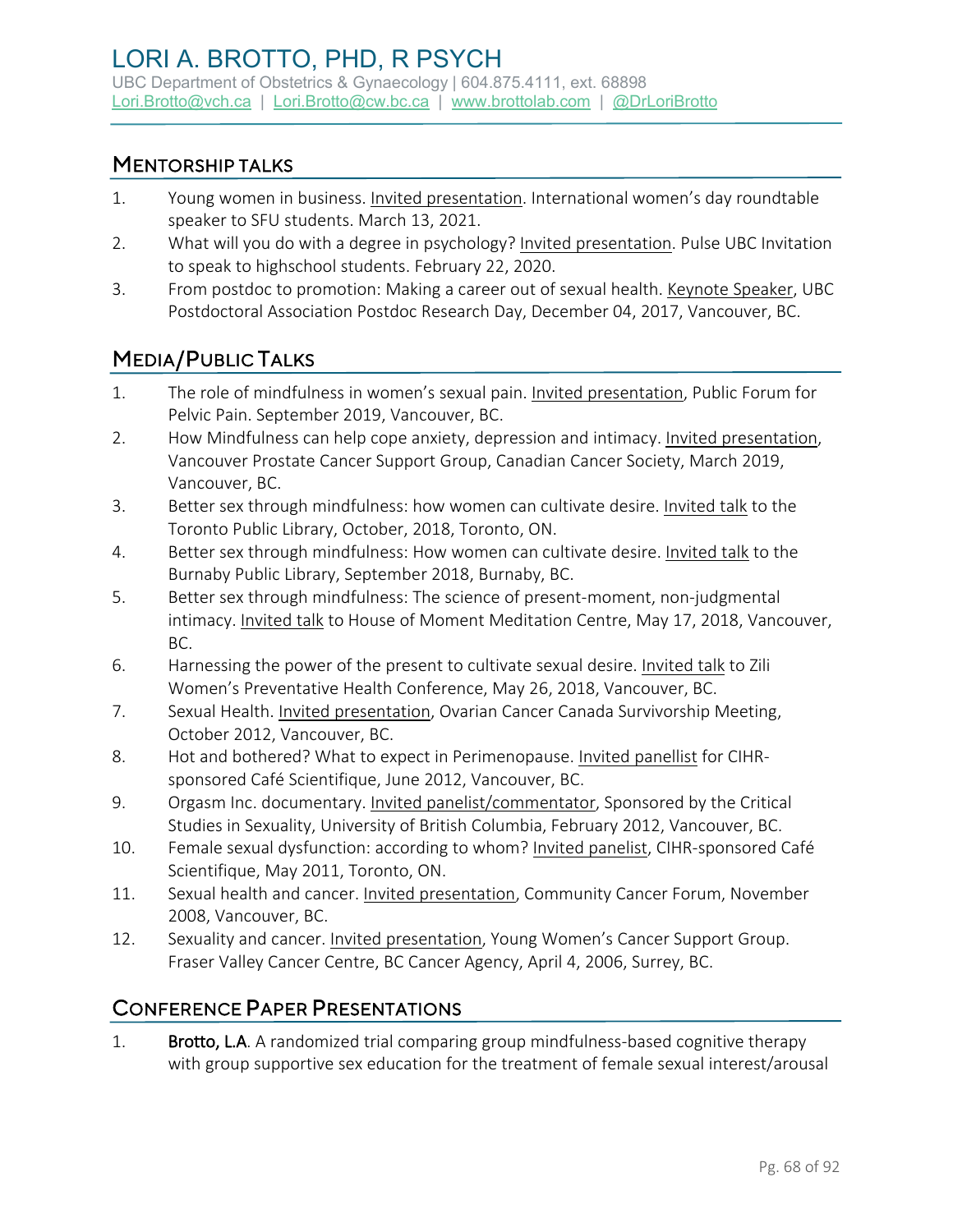disorder. Paper presentation at the Society of Sex Therapy and Research annual meeting, online, May 2021.

- 2. Brotto, L.A., Zippan, N., & Stephenson, K.S. Usability of a Mindfulness-Based Online Intervention for Female Sexual Dysfunction. Symposium presentation to the Sexuality Preconference, annual meeting of the Society for Personality and Social Psychology, online. February 10, 2021
- 3. Zippan, N., Brotto, L. A., Stephenson, K. The EXCITE Study: Usability of an Online Cognitive-Behavioural Intervention for Women with Low Sexual Desire. Oral Blitz presentation, Canadian Sex Research Forum Annual Meeting, October 18, 2019, Victoria, BC.
- 4. Brown, N., Zdaniuk, B., Brotto, L. A. Who's Doing It? Predictors of Engagement in Penetrative Sex in Women with Provoked Vestibulodynia. Oral Blitz presentation, Canadian Sex Research Forum Annual Meeting, October 19, 2019, Victoria, BC.
- 5. Santos-Iglesias, P., Bergeron, S., Brotto, L. A., Rosen, N. O., & Walker, L. M. "Development and validation of the Sexual Distress Scale - Short Form in men and women". Paper presentation at the ISSWSH/ISSM Joint Meeting, Atlanta, GA. March 2019.
- 6. Dang, S, Brotto, L. "When sexuality and culture clash?" Heritage acculturation's role in sexual functioning in Chinese Canadians. Short Oral presentation at the Canadian Sex Research Forum, Toronto, ON. October 2018.
- 7. Milani, S., **Brotto, L.**, Kingstone, A. "You are being eye tracked": The impact of implied social presence on visual attention to erotic and neutral stimuli in men and women. Data Blitz presentation at the Canadian Sex Research Forum, Toronto, ON. October 2018.
- 8. Bossio, J., Higano, C., Pollock, P., Pang, C., Goldenberg, L., Brotto, L. Applications for mindfulness to address sexual intimacy concerns in prostate cancer survivors and their partners. Canadian Association of Psychosocial Oncology, 33<sup>rd</sup> annual meeting. Toronto, ON. May 24, 2018. Milani, S., Kingstone, A., & Brotto, L. Where will you look? Implied social presence and its effect on visual attention to erotic and neutral stimuli in men and women*.* Presentation at the Northwest Cognition and Memory (NOWCAM), Vancouver, BC. May 11, 2018.
- 9. Carter, A., Greene, S., Money, D., Sanchez, M., Webster, K., Nicholson, V., Brotto, L. A., Hankins, C., Kestler, M., Pick, N., Salters, K., Proulx-Boucher, K., O'Brien, N., Patterson, S., Wang, .L, Tiamiyu, L., de Pokomandy, A., Loutfy, M., Kaida, A., CHIWOS Research Team. Is awareness of the HIV prevention benefits of ART associated with lower anxiety during sex? A cross-sectional analysis of women living with HIV in Canada. 27th Annual Canadian Conference on HIV/AIDS Research (CAHR 2018). Vancouver, Canada. April 26-29-2018.
- 10. Carter, A., Greene, S., Money, D., Sanchez, M., Webster, K., Nicholson, V., Brotto, L. A., Hankins, C., Kestler, M., Pick, N., Salters, K., Proulx-Boucher, K,, O'Brien, N., Patterson, S., Wang, L., Tiamiyu, L., de Pokomandy, A., Loutfy, M., Kaida, A., CHIWOS Research Team. The importance of sex for women living with HIV in Canada. 27th Annual Canadian Conference on HIV/AIDS Research (CAHR 2018). Vancouver, Canada. April 26-29-2018.
- 11. Bossio, J., Higano, C., & Brotto, L. A. Development of a mindfulness-based group therapy manual to improve couples' intimacy after prostate cancer treatment. Paper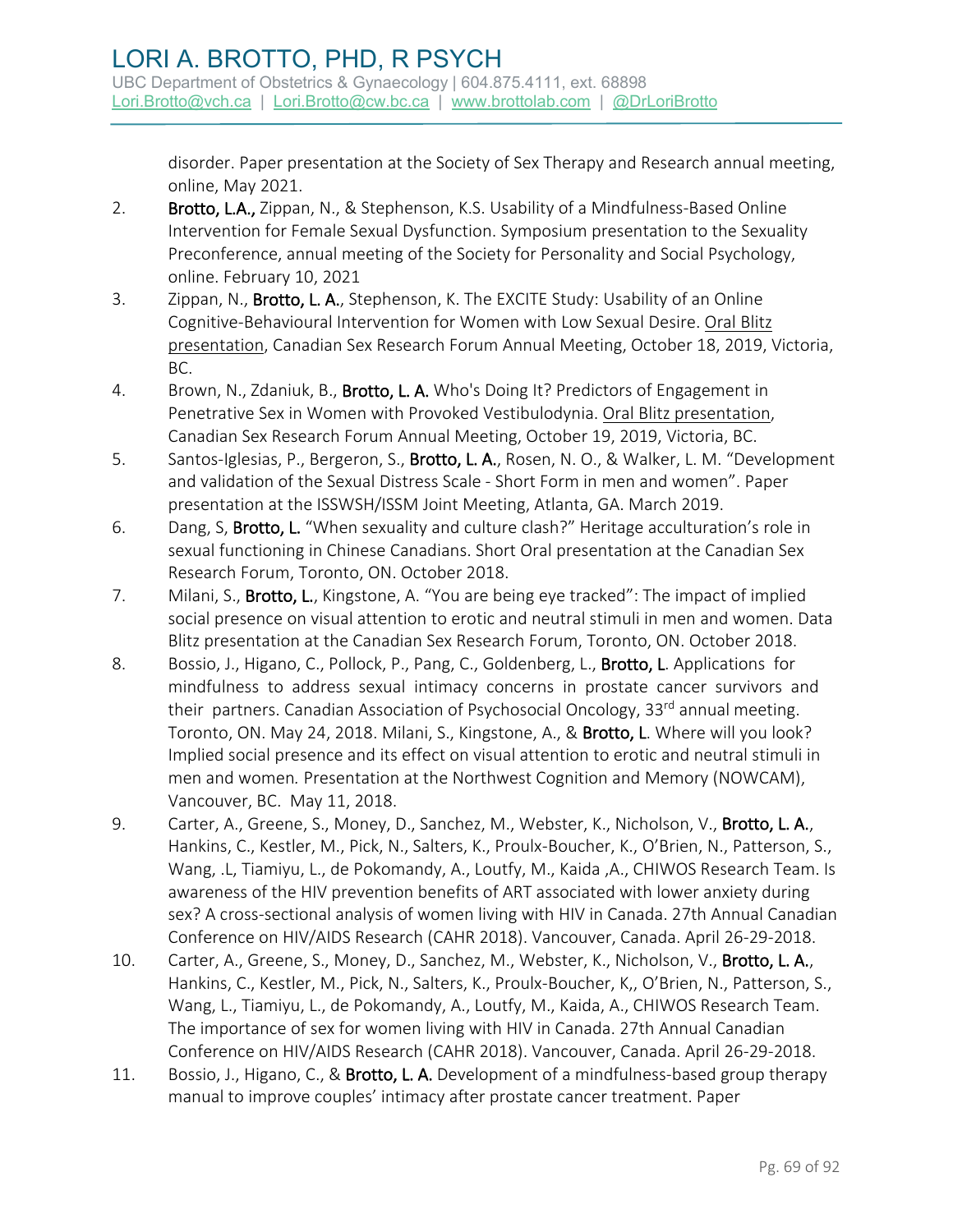presentation at the International Academy of Sex Research, 43<sup>rd</sup> annual meeting, Philadelphia. PA. April 21, 2018.

- 12. O'Loughlin, J. I., Basson, R., Brotto, L. A. Women with Hypoactive Sexual Desire Disorder versus Sexual Interest/Arousal Disorder: An empirical test of raising the bar. Paper presentation at the International Academy of Sex Research, 43<sup>rd</sup> annual meeting, Philadelphia. PA. April 20, 2018.
- 13. Bossio, J.A., Basson, R., Driscoll, M., Corriea, S., & Brotto, L. A. Mindfulness for men: A feasibility study of mindfulness for men with situational erectile dysfunction. Data Blitz presentation at the International Academy of Sex Research, 43<sup>rd</sup> annual meeting. Charleston, NC. July 26, 2017.
- 14. Brotto, L. A., Bergeron, S., Zdaniuk, B., Driscoll, M., Grabovac, A., Sadownik, S., Smith, K.B., & Basson, R. Tuning in or tuning out? Mindfulness versus cognitive behavioral therapy for the treatment of provoked vestibulodynia and what works for whom. Symposium presentation at the International Academy of Sex Research, 43<sup>rd</sup> annual meeting. Charleston, NC. July 26, 2017.
- 15. Chivers, M.L., Suschinsky, K.D., & Brotto, L. A. Desire emerging from arousal: Factors influencing responsive sexual desire in women with and without sexual difficulties. Symposium presentation at the International Academy of Sex Research, 43rd annual meeting. Charleston, NC. July 25, 2017.
- 16. Breckon, E. N., Brotto, L. A., Dunkely, C., Brown, C., Carter, J., Daniluk, J., & Miller, D. Daring to delve deeper – Uncovering nuances of women's experiences of an online psychoeducational program for sexual difficulties in colorectal and gynaecological cancer survivors. Paper presented at the Canadian Association of Psychosocial Oncology, 32<sup>nd</sup> annual meeting, Vancouver, BC, May 2017.
- 17. Bossio, J. A., Basson, R., Driscoll, M., Corriea, S., & Brotto, L. Mindfulness-based cognitive therapy for men with situational erectile dysfunction: A feasibility study. Paper presented at the Society for Sex Therapy and Research, 42<sup>nd</sup> annual meeting, Montreal, QC, April 2017.
- 18. Brotto, L. A., Bergeron, S., Zdaniuk, B., Driscoll, M., Grabovac, A., Sadownik, S., Smith, K.B., & Basson, R. Tuning in to pain vs challenging pain-related thoughts: Results of a comparison trial for management of provoked vestibulodynia. Paper presented at the Society for Sex Therapy and Research, 42<sup>nd</sup> annual meeting, Montreal, QC, April 2017.
- 19. Smith, K. B., Sze, L., Basson, R., Sadownik, L. A., & Brotto, L. A. Pregnancy & post-partum outcomes among women with vulvodynia. Paper presented at the Canadian Sex Research Forum, 43<sup>rd</sup> annual meeting, Quebec City, QC, September 2016.
- 20. Paterson, L. Q. P., & Brotto, L. A. A pilot study of mindfulness-based cognitive therapy for women's low sexual desire. Paper presented at the Canadian Sex Research Forum, 42<sup>nd</sup> annual meeting, Kelowna BC, October 2015.
- 21. Yule, M. A., Brotto, L. A., & Gorzalka, B. B. Masturbation and sexual fantasy among asexual individuals: An in-depth exploration. Paper presented at the Canadian Sex Research Forum, 42<sup>nd</sup> annual meeting, Kelowna BC, October 2015.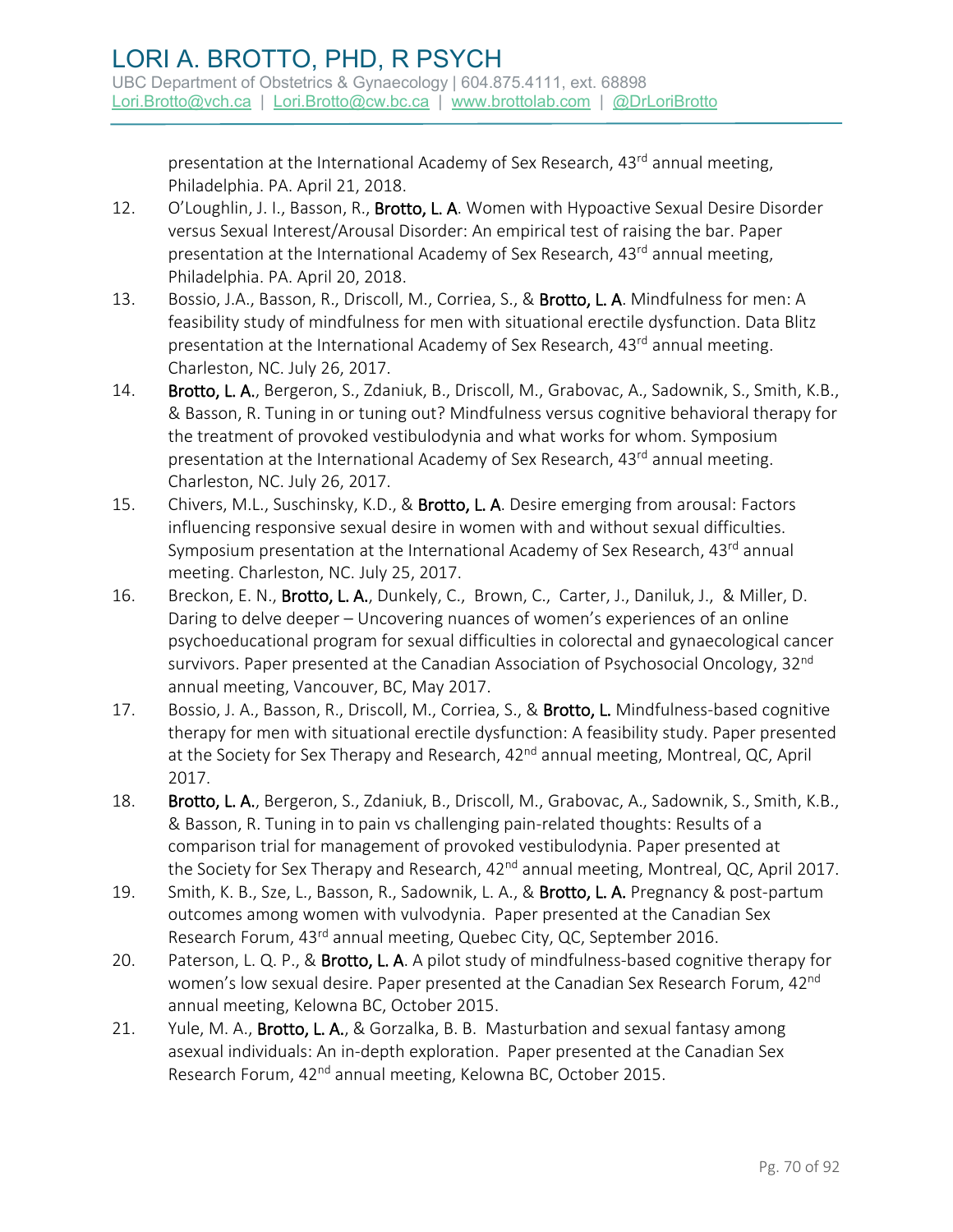- 22. Dunkley, C. R., Gorzalka, B. B., & Brotto, L. A. Disordered Eating and Sexuality in Women. Paper presented at the Canadian Sex Research Forum, 42<sup>nd</sup> annual meeting, Kelowna BC, October 2015.
- 23. Hannan-Leith, M., Dayan, M., Hatfield, G., & Brotto, L. Pelvic Floor Electromyography (EMG) as a measure of sexual arousal in sexually healthy women. Pecha kucha talk, presented at the Canadian Sex Research Forum, 42<sup>nd</sup> annual meeting, Kelowna BC, October 2015.
- 24. Breckon, E., Brotto, L. A., Dunkley, C., Carter, J., Brown, C., & Miller, D. Efficacy of an online psychoeducational program for sexual difficulties in cancer survivors. Pecha kucha talk, presented at the Canadian Sex Research Forum, 42<sup>nd</sup> annual meeting, Kelowna BC, October 2015
- 25. Brotto, L. A., & Paterson, L. Mindfulness-based cognitive therapy for low sexual desire in women: A pilot study. Brief communications paper presented at the International Academy of Sex Research, Toronto, ON, August 2015.
- 26. Classen, C. C., Drozd, A., Chivers, M. L., Ferguson, S. E., Barbera, L., Skelding, L., O'Meara, Y., Roelfsema, L., Brotto, L., Robinson, J. W., Carter, J., & Koval, J. J. GyneGals: Lessons learned from an online support group for gynecologic cancer patients. "Innovative online psychosocial interventions in cancer care --- Turning virtuality into reality" symposium, at the Annual Convention of the American Psychological Association, Toronto, ON August 8, 2015.
- 27. Therrien, S., & Brotto, L. A. Does orgasm consistency with intercourse affect sexual arousal concordance in women reporting sexual difficulties? Presented at the Society of Sex Therapy and Research, 40<sup>th</sup> annual meeting, Boston, MA, March 2015.
- 28. Lee, T. K., Handy, A. B., Wassersug, R. W., Brotto, L. A., Kwan, W., Oliffe, J. L., Dowsett, G. W. The impact of prostate cancer on the sex lives and relationships of men-who-havesex-with-men: A qualitative study. Oral presentation at the meeting of the BC Gay Men's Health Summit, Vancouver, BC, October 2014.
- 29. Yule, M. A., Brotto, L. A., & Gorzalka, B. B. Romantic attraction and sexual attraction: A comparison. Presented at the Canadian Sex Research Forum,  $41<sup>st</sup>$  annual meeting, Kingston, Ontario, October 2014.
- 30. Yong, P., Sadownik, L. & Brotto, L. A. A novel subtype of dyspareunia: prevalence, associations, and outcomes, and outcomes of concurrent deep-superficial dyspareunia. Paper presented at the Annual meeting of the Society for Obstetrics and Gynaecologists of Canada, Ottawa, Canada, June 2014. Winner, Best Oral Presentation (Gynecology).
- 31. Sadownik, L., Van Tongeren, C., Smith, K., Basson, R., Brotto, L. A partner's perspective of the impact of provoked vestibulodynia. Presented at the 22nd Congress of the International Society for the Study of Vulvar Diseases, Royal Caribbean Cruise, Mediterranean, October 2013.
- 32. Yule, M. A. Brotto, L. A., & Gorzalka, B. B. Masturbation and sexual fantasy among asexuals. Presented at the Canadian Sex Research Forum, 40<sup>th</sup> annual meeting, Charlottetown, PEI, October 2013.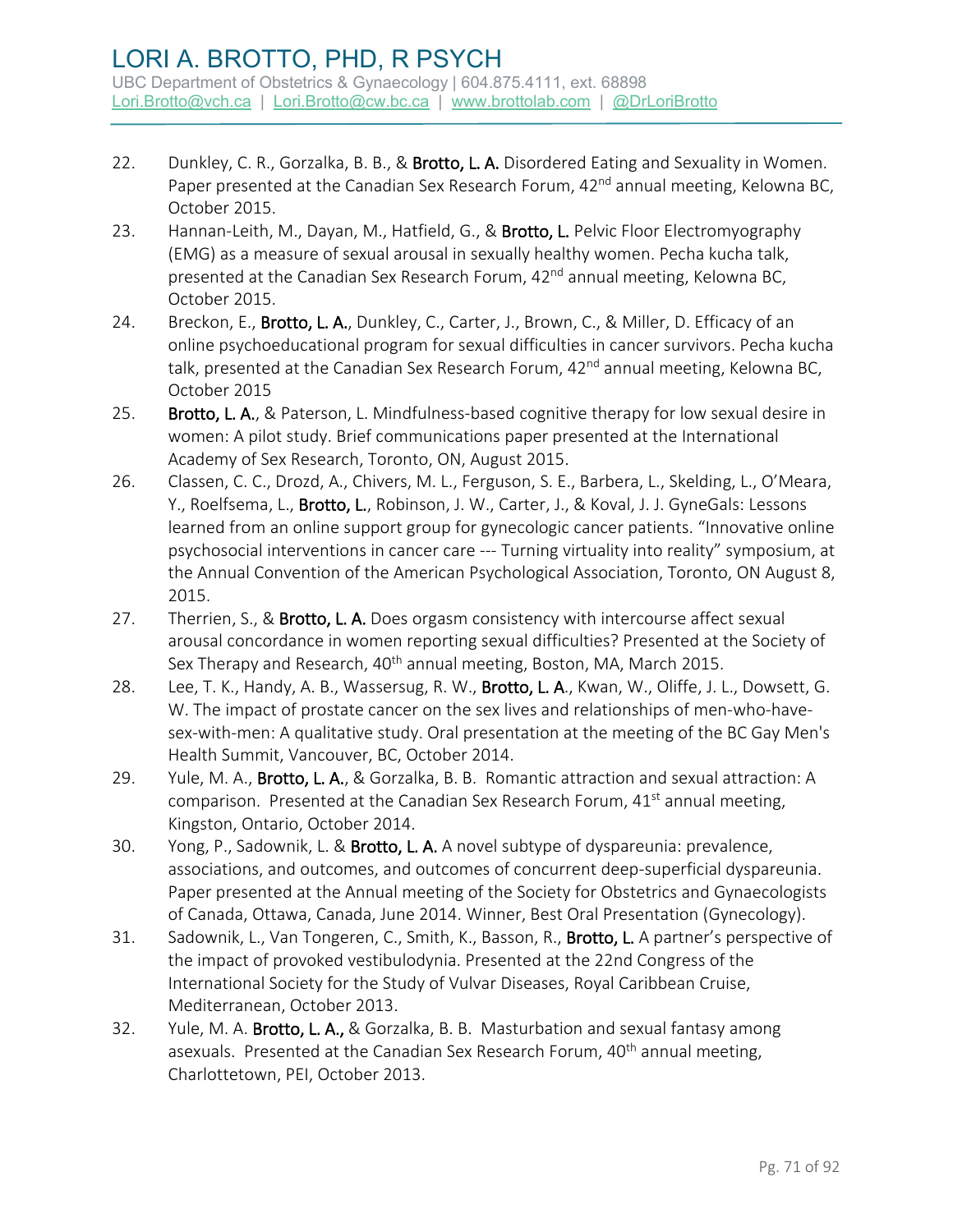- 33. Therrien, S. & Brotto, L. A. Intercourse orgasm rates not associated with indicators of well-being in women with sexual difficulties. Presented at the Canadian Sex Research Forum, 40<sup>th</sup> annual meeting, Charlottetown, PEI, October 2013.
- 34. Brotto, L. A. Integrated mindfulness-based group cognitive therapy for women with provoked genital pain. First International Conference on Mindfulness, Rome, Italy, May 2013.
- 35. Brotto, L. A. Lack of desire or lack of attraction? Asexuality, sexual desire disorder, and the spaces between. Society for Sex Therapy and Research, 38<sup>th</sup> Annual Meeting, Baltimore, USA. April 2013.
- 36. Smith, K. B., **Brotto, L. A.** & Basson, R. Brief Mindfulness-Based Group Cognitive Therapy for Provoked Vestibulodynia. Society for Sex Therapy and Research, 38<sup>th</sup> Annual Meeting, Baltimore, USA. April 2013.
- 37. Yule, M. A., Brotto, L. A., & Gorzalka, B. B. Development and validation of the Asexuality Identification Scale. Society of Sex Therapy and Research, 38<sup>th</sup> Annual Meeting, Baltimore, USA, April 2013.
- 38. Van Tongren, C., Sadownik, L. Smith, K., Basson, R. & Brotto, L. Provoked Vestibulodynia and impact on the relationship: A partner's perspective. UBC Department of Obstetrics and Gynaecology, Annual Academic Day, Vancouver, BC, March 2013.
- 39. Teng, F. F. H., Yermen, B., Chan, E., Boretta, L. J., Mung-Yi Hu, J., Still, K., Kolwich, T., Ross, E., Brotto, L. McAlpine, J. N. Survivorship in Ovarian Cancer: A pilot study to assess the diverse needs of ovarian cancer survivors. UBC Department of Obstetrics and Gynaecology, Annual Academic Day, Vancouver, BC, March 2013.
- 40. Yule, M. A., Brotto, L. A., & Gorzalka, B.B. Development and validation of the Asexuality Identification Scale. Presented at the Canadian Sex Research Forum annual meeting, Ottawa, Ontario, September 2012.
- 41. Brotto, L. A., Yule, M., & Gorzalka B. B. Diagnostic and clinical issues in the distinction between low desire and asexuality. International Academy of Sex Research 38<sup>th</sup> Annual Meeting, Lisbon, Portugal, July 2012.
- 42. Brotto, L. A. A multidisciplinary vulvodynia program for treating women with Provoked Vestibulodynia. Canadian Pain Society, Whistler, BC, May 2012.
- 43. Brotto, L. A. A brief mindfulness-based cognitive behavioural intervention improves sexual functioning versus wait-list control in women treated for gynaecologic cancer. Canadian Association of Psychosocial Oncology, Vancouver, BC, April 2012.
- 44. Brotto, L. A., Tracy, M. The joys and pitfalls of starting a sexual health clinic. Canadian Association of Psychosocial Oncology, Vancouver, BC, April 2012.
- 45. Dunkley, C. R., Brotto, L., Branco, N., McCullum, M. & McAlpine, J. Sexual health and Bilateral Salpingo-Oophorectomy. Society for Sex Therapy and Research 31st Annual Meeting, Chicago, USA. March 2012.
- 46. Moses, M. H., **Brotto, L. A.,** Dayan, M., Seal, B., Smith, K. B., Sadownik, L. A., & Thompson, S. Seeking treatment for provoked vestibulodynia: A descriptive analysis of previous healthcare experiences. Oral presentation at the annual meeting of the International Society for the Study of Women's Sexual Health, Jerusalem, Israel, February 2012.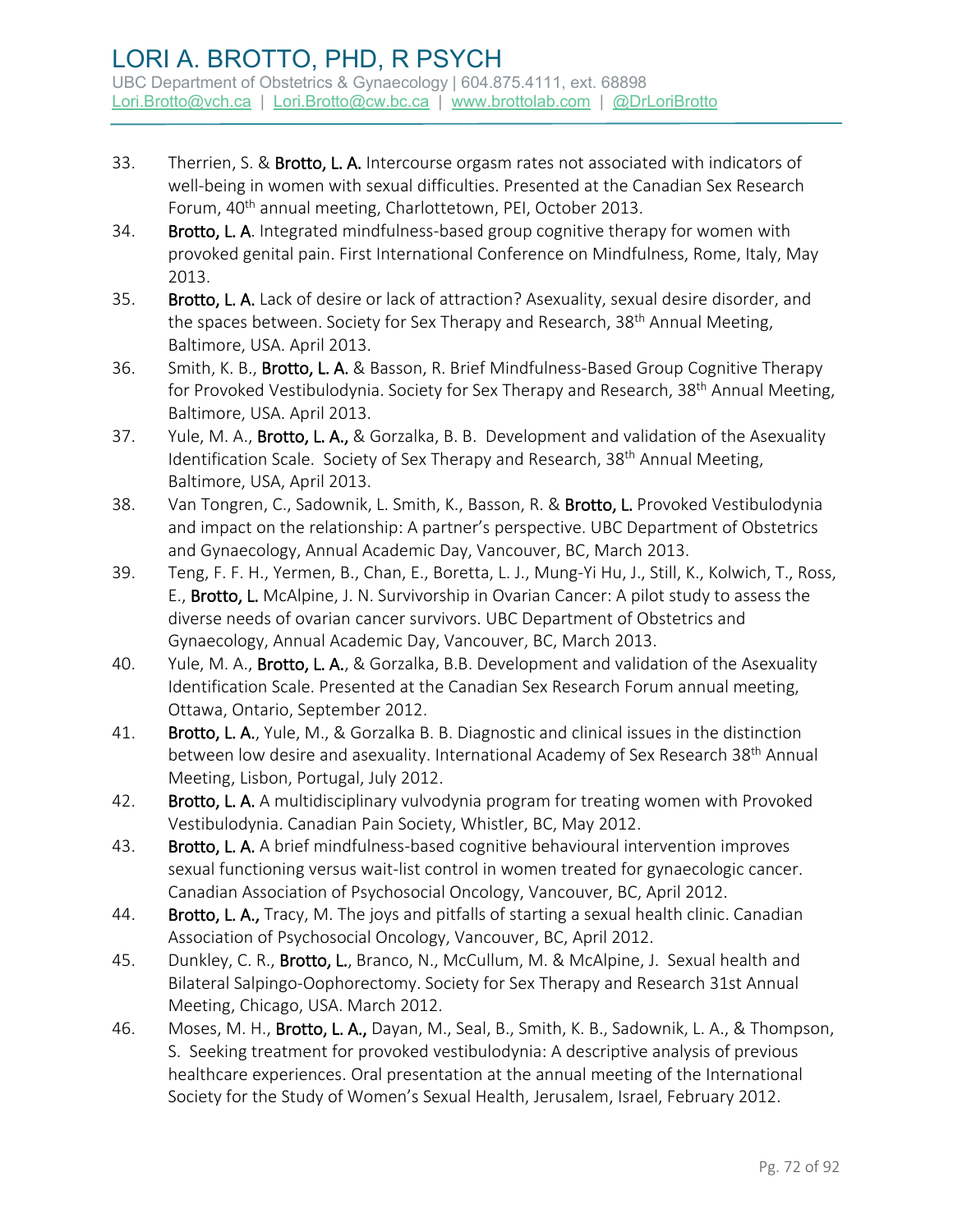- 47. Sadownik, L., Brotto, L., Seal, B. N., Dayan, M., Thomson, S. Impact of a Multidisciplinary Vulvodynia program on women with provoked vestibulodynia. Presented at the 21<sup>st</sup> Congress of the International Society for the Study of Vulvar Diseases, Paris, France, September 2011.
- 48. Brotto, L. A. Three randomised controlled trials of mindfulness-based therapy for sexual dysfunction in women. Canadian Sex Research Forum, Vancouver, BC, September 2011.
- 49. Dunkley, C. D., Brotto, L. A., Klein, C., Miller, D. & Brown, C. Online psychoeducation for sexual dysfunction in cancer survivors. Canadian Sex Research Forum, Vancouver, BC, September 2011.
- 50. Yule, M. A., Brotto, L. A., & Gorzalka, B. B. Biological markers of asexuality: Finger length ratios, handedness and older siblings in self-identified asexual men and women. Paper presented at the Canadian Sex Research Forum, Vancouver, BC, September 2011.
- 51. Moses, M. H., Brotto, L. A., Smith, K. B., Sadownik, L., & Thompson, S. Patient characteristics and previous health care experiences among women seeking treatment for provoked vestibulodynia. Paper presented at the Canadian Sex Research Forum, Vancouver, BC, September 2011.
- 52. Hannan-Leith, M., & Brotto, L. A. Effects of mindfulness-based group intervention on sexual endpoints in women with sexual pain and arousal disorders. Paper presented at the Canadian Sex Research Forum, Vancouver, BC, September 2011.
- 53. Brotto, L.A. Mindfulness-based CBT and women's sexual dysfunction: applications for low desire, sexual distress, and provoked vestibulodynia. Paper presented at the World Association of Sexology, Glasgow, Scotland, June 2011
- 54. Sadownik, L. A., Brotto, L. A., Seal, B., Dayan, M., & Thomson, S. Provoked Vestibulodynia: A retrospective study of women's experiences before diagnosis. Paper presented at the Annual meeting of the Society for Obstetrics and Gynaecologists of Canada, Vancouver, Canada, June 2011.
- 55. Brotto, L. A., & Sadownik, L. A. Multidisciplinary Vulvodynia Program: Patient characteristics and program efficacy. Grand Rounds presentation to the UBC Department of Obstetrics and Gynaecology, Vancouver, BC, May 2011.
- 56. Yule, M., & Brotto, L. A. Physiological and subjective sexual arousal in asexual women. Canadian Sex Research Forum. Toronto, ON, October 2010.
- 57. Carvalheira, A., **Brotto, L.,** & Leal, I. Exploring patterns of sexual desire- arousal response in women. 10<sup>th</sup> Congress of the European Federation of Sexology. Porto, Portugal, May 2010.
- 58. Costa, D., Costa, H., Carvalheira, A., & Brotto, L. A Portuguese study of women's motivations to sexual activity. 10<sup>th</sup> Congress of the European Federation of Sexology. Porto, Portugal, May 2010.
- 59. Costa, H., Costa, D., Carvalheira, A., & Brotto, L. Gender differences in "initial" vs. "triggered" sexual desire.  $10<sup>th</sup>$  Congress of the European Federation of Sexology. Porto, Portugal, May 2010.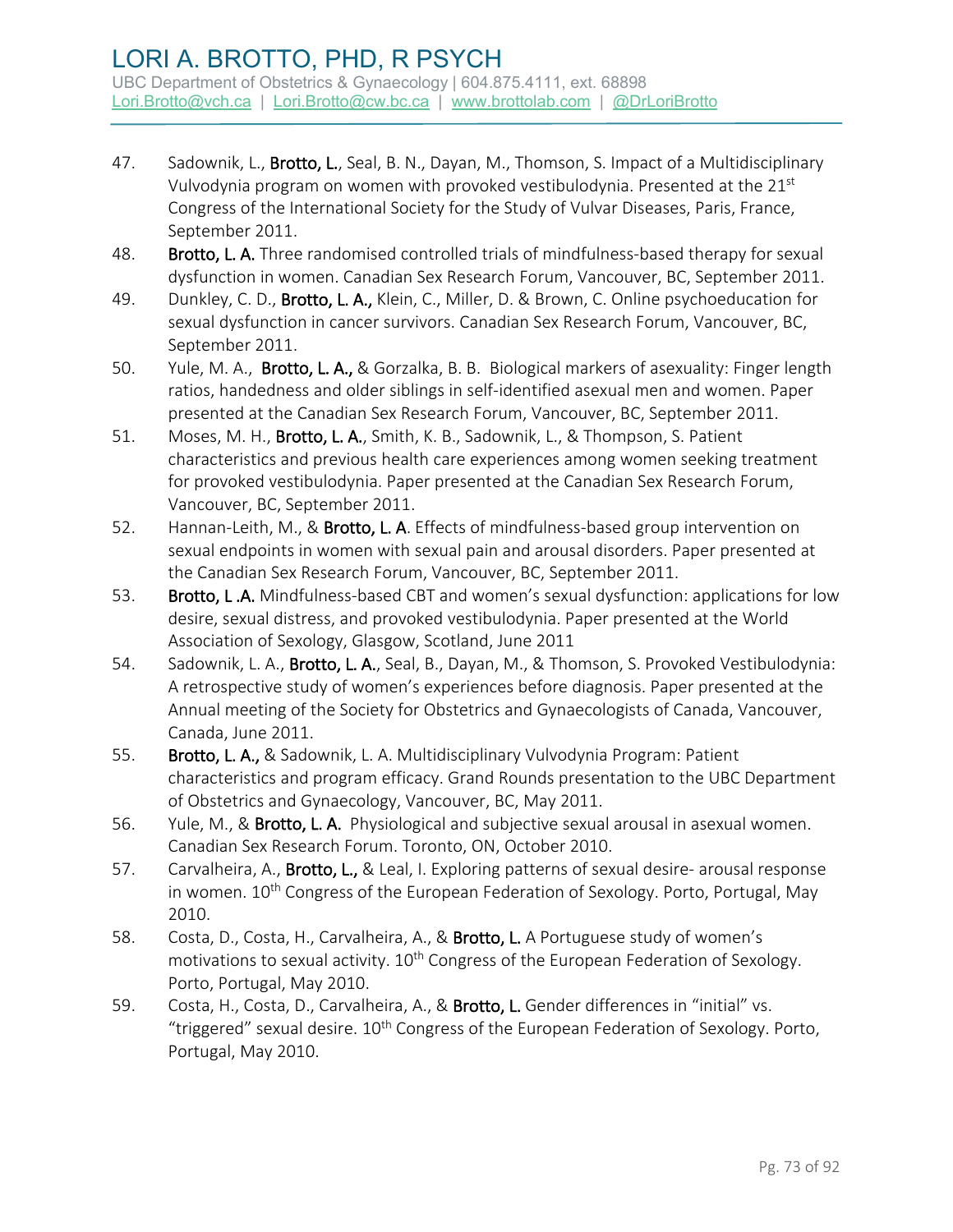- 60. Woo, J. S. T., Brotto, L. A., & Gorzalka, B. B. The role of sex guilt in the relationship between culture and women's sexual desire. Annual Meeting of the Society for Sex Therapy and Research, Boston, MA, USA, April 2010.
- 61. Yule, M. A., & Brotto, L. A. Physiological and subjective sexual arousal in asexual women. UBC Department of Obstetrics and Gynaecology, Annual Academic Day, Vancouver, BC, March 2010.
- 62. Brotto, L. A., Woo, J. S .T., & Gorzalka. B. B. The role of sex guilt in the relationship between culture and women's sexual desire. Canadian Sex Research Forum, Halifax, NS, September 2009.
- 63. Sadownik, L. A., & Brotto, L. A. Provoked Vestibulodynia: An exploration of experiences. Paper presented at the International Conference for the Study of Vulvar Diseases. Edinburgh, Scotland, September 2009.
- 64. Carvalheira, A. A., Brotto, L. A., & Leal, I. Female sexual response and relationship duration in a community sample of Portuguese women. Annual meeting of the International Academy of Sex Research, San Juan, Puerto Rico, August 2009.
- 65. Woo, J. S. T. (presenter), Brotto, L. A., & Gorzalka, B. B. How tedious is a guilty conscience: The role of sex guilt in female sexual function. Annual Meeting of the Society for Sex Therapy and Research, Washington, DC, USA, April 2009.
- 66. Carvalheira, A., Brotto, L. A., & Leal, I. Women's arousability determines the access to sexual desire: A study of Portuguese women. Annual meeting of the International Society for the Study of Women's Sexual Health, Florence, Italy, February 2009.
- 67. Brotto, L. A. Does acculturation affect participation in sexual psychophysiology research in Canadian Asian women? Annual meeting of the International Academy of Sex Research, Leuven, Belgium, July 2008.
- 68. Yule, M., Brotto, L. A., & Woo, J. S. T. Does acculturation affect participation in sexual psychophysiology research in Canadian Asian women? Annual Meeting of the Society for Sex Therapy and Research, Chicago, IL, USA, March 2008.
- 69. Brotto, L. A. A mindfulness-based group psychoeducational intervention targeting sexual arousal disorder in women. Annual meeting of the International Society for the Study of Women's Sexual Health, San Diego, CA, USA, February 2008. *Awarded Prize Essay.*
- 70. Woo, J. S. T., & Brotto, L. A. Effects of bidimensional acculturation on sexuality and reproductive health behaviours in Asian women. Annual meeting of the International Society for the Study of Women's Sexual Health, San Diego, CA, USA, February 2008.
- 71. Brotto, L. A., Knudson, G., Inskip, J., & Rhodes, K. Understanding asexuality. Annual meeting of the International Academy of Sex Research, Vancouver, BC, August 2007.
- 72. Woo, J. S. T., & Brotto, L. A. The role of sexuality in reproductive health behaviours among East Asian women. Annual meeting of the International Academy of Sex Research, Vancouver, BC, August 2007.
- 73. Basson, R., Brotto, L. A., Labrie, F., & Petkau, J. Androgen activity and women's sexual function: Beyond serum testosterone levels. Annual meeting of the International Academy of Sex Research, Vancouver, BC, August 2007.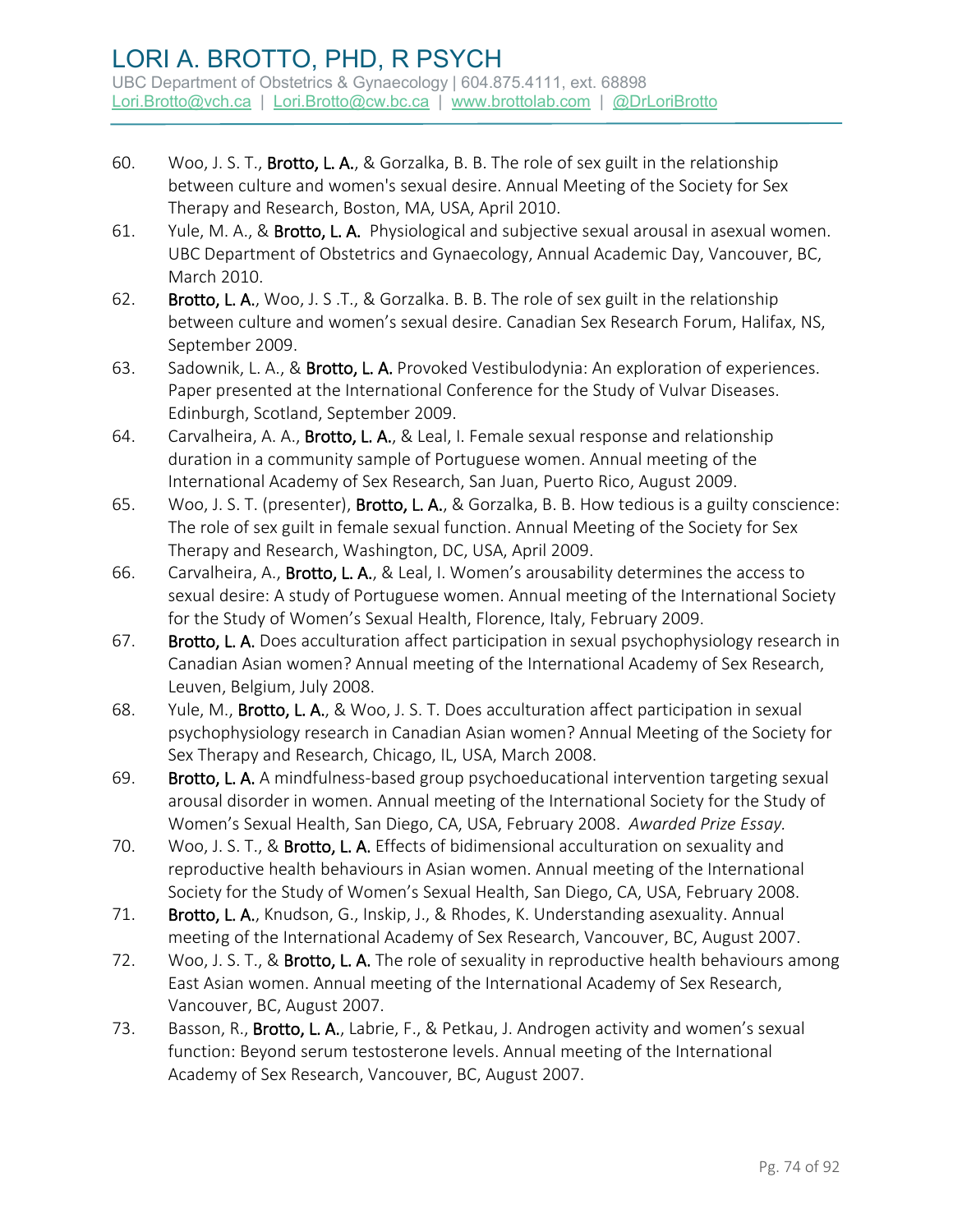- 74. Rhodes, K., Erskine, Y., & Brotto, L. A. Psychoeducational interventions in the gynaecologic setting. UBC Department of Obstetrics and Gynaecology, Annual Academic Day, Vancouver, BC, March 2007.
- 75. Gogela-Spehar, M., Kent, N., Brotto, L. A., & Sadownik, L. Barriers to teaching by obstetrics and gynaecology residents. UBC Department of Obstetrics and Gynaecology, Annual Academic Day, Vancouver, BC, March 2007.
- 76. Phelps, E., Brotto, L. A., & Kent, N. Personal and professional satisfaction among Canadian female residents in obstetrics and gynaecology after maternity leave. UBC Department of Obstetrics and Gynaecology, Annual Academic Day, Vancouver, BC, March 2007.
- 77. Brotto, L. A., Rhodes, K., & Erskine, Y. A mindfulness-based psychoeducational intervention for women's low sexual desire and arousal. Annual meeting of the International Society for the Study of Women's Sexual Health, Orlando, FL, USA, February 2007.
- 78. Brotto, L. A., & Heiman, J. R. Integrating physiological, self-report, and qualitative information in the preliminary pilot testing of a psychoeducational intervention for gynecologic cancer survivors with Female Sexual Arousal Disorder (FSAD). Annual meeting of the International Society for the Study of Women's Sexual Health, Atlanta, GA, USA, October 2004.
- 79. Brotto, L. A., Seal, B. N., Chik, H. M., & Ryder, A. G. Acculturation and sexual arousal in East Asian women. Annual meeting of the International Society for the Study of Women's Sexual Health, Amsterdam, The Netherlands, October 2003.
- 80. Brotto, L. A., Basson, R., & Gorzalka, B. B. Female Sexual Arousal Disorder and psychophysiological assessment: Implications for diagnostic subtypes. Society for Sex Therapy and Research, Miami, FL, USA, March 2003. *Awarded Prize Essay.*
- 81. Brotto, L. A., & Basson, R. Sildenafil citrate in estrogenized women with acquired genital arousal disorder and impaired orgasm: Predictive utility of photoplethysmography. International Society for the Study of Women's Sexual Health, Vancouver, BC, October 2002. *Awarded Prize Essay.*
- 82. Brotto, L. A., Basson, R., & Gorzalka, B. B. Genital-subjective sexual arousal correlations in vaginal photoplethysmograph: Implications for sex research and therapy. Society for Sex Therapy and Research, Las Vegas, NV, USA, March 2002.
- 83. Brotto, L. A., Gorzalka, B. B., & Basson, R. Does the vaginal photoplethysmograph possess clinical utility in accounting for women's experiences of sexual arousal? Female Sexual Function Forum, Boston, MA, USA, October 2001.
- 84. Brotto, L. A., & Gorzalka, B. B. Sympathetic activation differentiates pre-from postmenopausal sexual arousal. Society for Sex Therapy and Research, Montreal, QC, March 2001.
- 85. Brotto, L. A., & Gorzalka, B. B. Sympathetic activation in postmenopausal sexual arousal. Female Sexual Function Forum, Boston, MA, USA, October 2000.
- 86. Brotto, L. A., & Gorzalka, B. B. Sympathetic activation and sexual arousal in postmenopausal women. Canadian Sex Research Forum, Ottawa, ON, September 2000.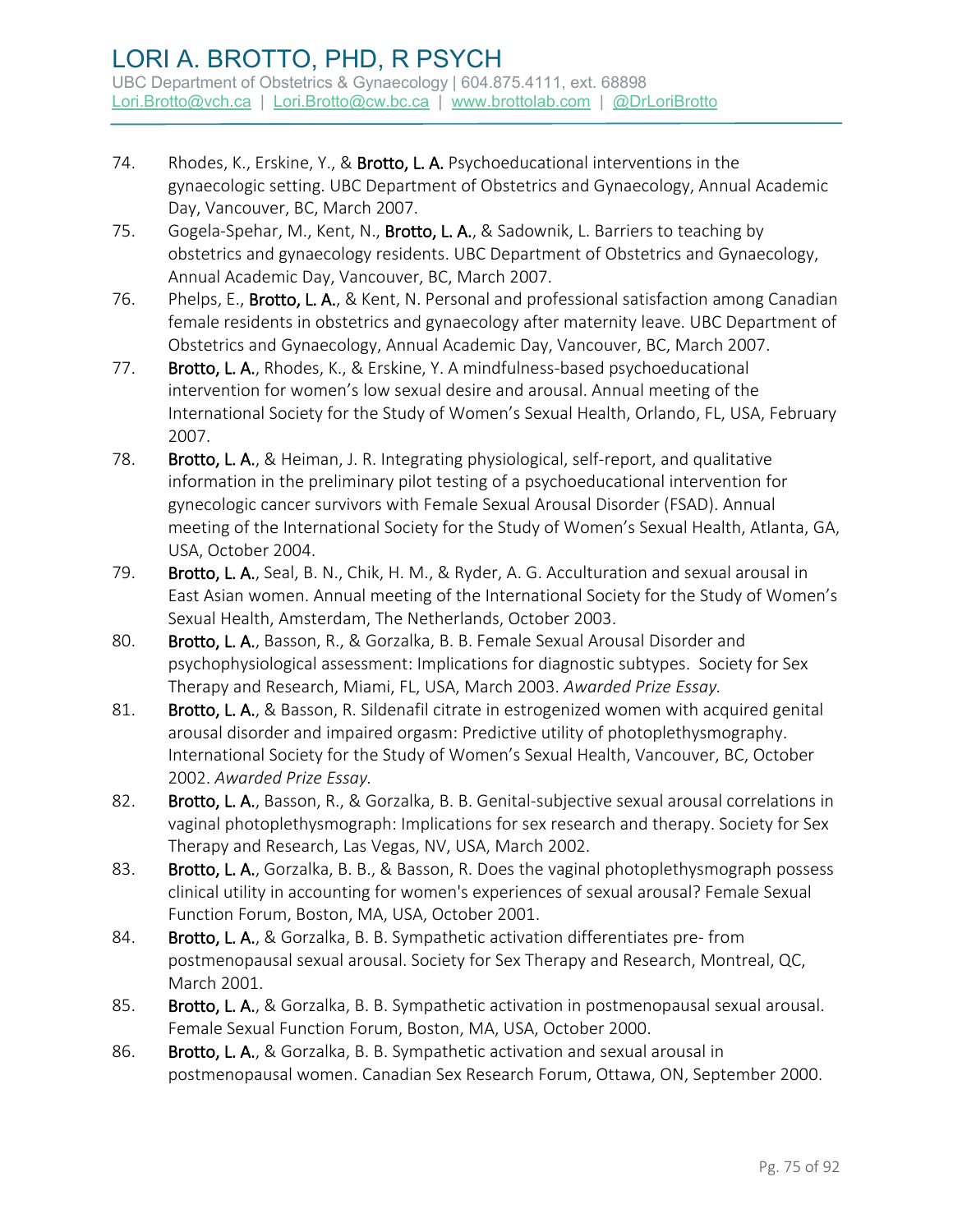- 87. Brotto, L. A., & Gorzalka, B.B. Hormone replacement therapy and sexual arousal in postmenopausal women. Canadian Sex Research Forum, Ottawa, ON, September 2000. Student Award.
- 88. Brotto, L. A., Hanson, L. A., & Gorzalka, B. B. Serotonergic activity and reproductive behaviour: Sex differences in the rat. International Behavioural Development Symposium, Minot, ND, USA, May 2000.
- 89. Brotto, L. A., & Gorzalka, B. B. Sexuality after menopause. Moving beyond biology: Sexuality in the 21st century, Edmonton, AB, April 2000.
- 90. Fawcett, V. J., **Brotto, L. A.**, & Gorzalka, B. B. Melatonin: An aphrodisiac? Moving beyond biology: Sexuality in the 21st century, Edmonton, AB, April 2000.

# CONFERENCE POSTER PRESENTATIONS

- 1. Milani, S., Brotto, L. A. Diversity in Asexuality Research. Poster presentation, Canadian Sex Research Forum Annual Meeting, October 17, 2019, Victoria, BC.
- 2. Jabs, F., Brotto, L. A. Examining approach and avoidance sexual motivation in women with Sexual Interest/Arousal Disorder and its associations with symptom severity. Poster presentation, Canadian Sex Research Forum Annual Meeting, October 17, 2019, Victoria, BC.
- 3. Dunkley, C., Henshaw, C., Henshaw, S., Brotto, L. A. Physical Pain and Pleasure: A Theoretical Perspective. Poster presentation, Canadian Sex Research Forum Annual Meeting, October 17, 2019, Victoria, BC.
- 4. Xue, A., Brotto, L. A brief online mindfulness intervention for women's sexual desire: the BROWSE study. Poster presented at the annual meeting of the Canadian Sex Research Forum. Toronto, ON. October 12, 2018.
- 5. Bossio, J., Higano, C., & Brotto, L. A. Intimacy and mindfulness post-prostate cancer treatment: Lessons learned from the IMPPACT study. Poster presented at the annual meeting, International Academy of Sex Research, Madrid, Spain. July 18, 2018.
- 6. Brotto, L. A., Barry, L., Maher, C., & Nelson, M. #ItsNotInYourHead: Social media campaign bringing attention to Provoked Vestibulodynia. Poster presented at the Society of Obstetricians and Gynaecologists Canada Annual Clinical and Scientific Conference, Victoria, BC, June 2018.
- 7. Dargie, E., Smith, K. B., Albert, A., Sadownik, L. A., & Brotto, L. A. The Multidisciplinary Vulvodynia Program: Treatment trajectory and predictors. Poster presented at the Society for Sex Therapy and Research (SSTAR) 43rd Annual Meeting, Philadelphia, PA, April 2018.
- 8. Svatko, Y., Dunkley, C. R., Chang, S. C. H., Klonsky, D., Brotto, L. A. Investigating the role of emotional intelligence in sexual function. Poster presented at the UBC Psychology Undergraduate Research Conference, Vancouver, BC, April 06-07, 2018 (*best poster award*).
- 9. Milani, S., Brotto, L. A., & Kingstone, A. Wandering eyes: The impact of implied social presence on visual attention to erotic stimuli. Poster presented at the Canadian Sex Research Forum, 44<sup>th</sup> annual meeting, Fredericton, NB, October 2017.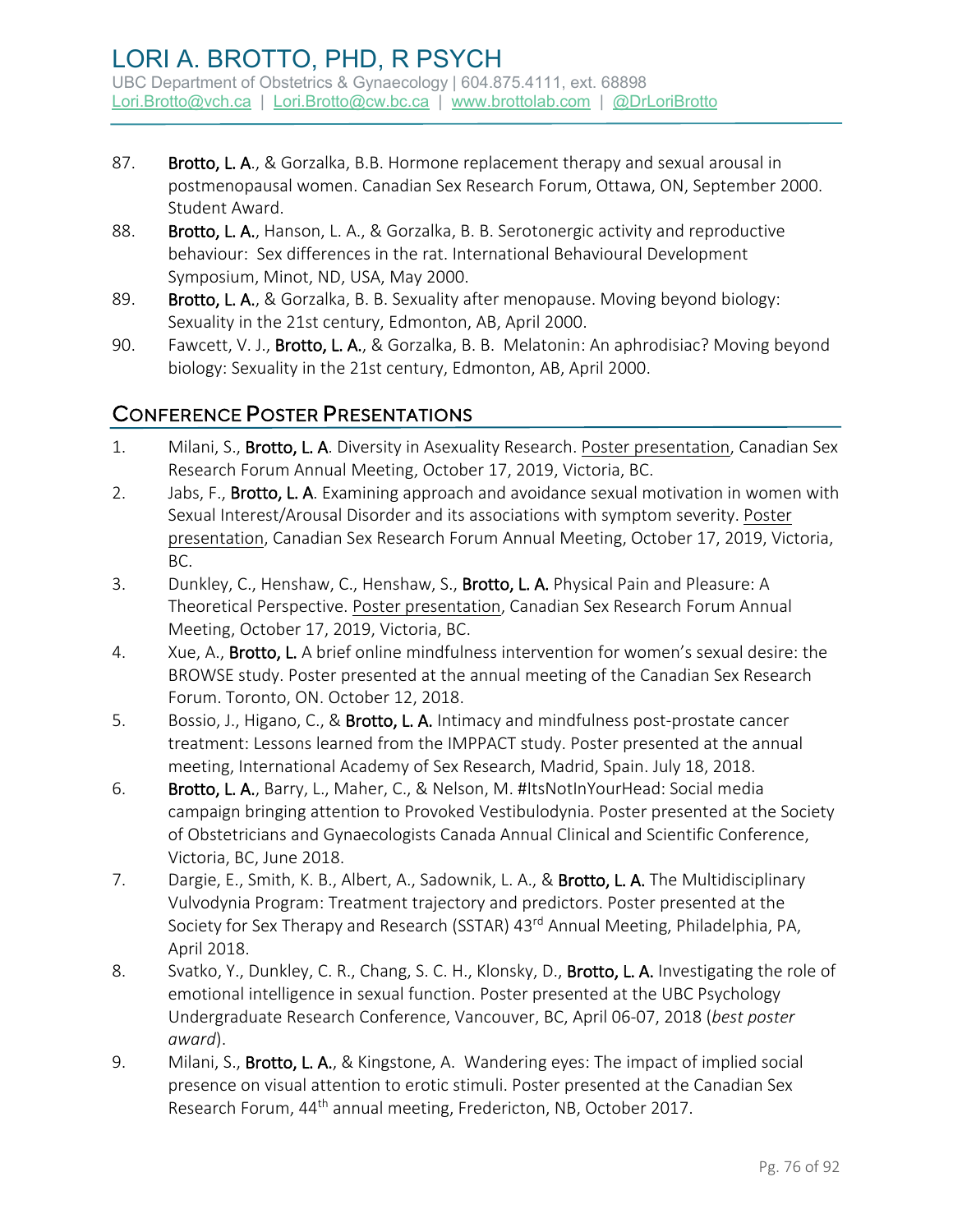- 10. Jabs, F., & Brotto, L. A. Identifying the disruptions in the sexual response cycle of women with low sexual desire. Poster presented at the Canadian Sex Research Forum, 44<sup>th</sup> annual meeting, Fredericton, NB, October 2017
- 11. Brotto, L. A., Basson, R., Weinberg, J., Rellini, A., O'Loughlin, J., Shchurenkova, E., & Petkau, J. Relationship between DHEA levels and sexual desire in women: Differential effects based on whether desire is quantified categorically or continuously. Poster presentation at International Academy of Sex Research, 43<sup>rd</sup> annual meeting. Charleston, NC. July 24, 2017.
- 12. Bossio, J. A., Higano, C., Pollock, P., Goldenberg, L., Brotto, L. A. Intimacy and Mindfulness Post-Prostate Cancer Treatment: The IMPPACT Study. The Lorne D. Sullivan Lectureship and Research Day, Vancouver, BC, June 2017.
- 13. Bossio, J. A., Higano, C., Pollock, P., Goldenberg, L., Brotto, L. A. Intimacy and Mindfulness Post-Prostate Cancer Treatment: The IMPPACT Study. Poster presentation at the Canadian Association of Psychological Oncology, Vancouver, BC. May 2017.
- 14. Hannan-Leith, M. N., Dayan, M., Hatfield, G., Lalumière, M., Alpert, A., Y., & Brotto, L. A. Pelvic floor surface electromyography (sEMG) as a potential measure of women's genital sexual response: A pilot study. Poster presented at the 42<sup>nd</sup> Annual Society for Sex Therapy and Research Convention, Montreal, QC. April 2017.
- 15. Millman, R. D., Brotto, L. A., Basson, R. Validation of the Detailed Assessment of real-life Sexual Arousal (DASA). Poster presented at the Canadian Sex Research Forum, 43<sup>nd</sup> annual meeting, Quebec City, QC, September 2016.
- 16. Carter, A., Greene, G., Hankins, C., Brotto, L. A., Money, D., Kestler, M., Patterson, S., O'Brien, N., Salters, K., Ding,E., Webster, K., Nicholson,V., Sanchez, M., Desbiens, M., Dubuc, D., Lin, S. Y., Hogg, R. S., de Pokomandy, A., Loutfy, M., Kaida, A. On behalf of the CHIWOS Research team. Love with HIV: A latent class analysis of intimate relationships among women living with HIV enrolled in Canada's largest multi-site community-based research study. Poster presented at the 21<sup>st</sup> annual AIDS conference, Durban, South Africa, July 2016.
- 17. Williams, C., Hoang, L., Yosef, A., Alotaibi, F., Allaire, C., Brotto, L., Bedaiwy, M., Ng, T. L., Lee, A. F., Yong, P. Nerve bundles in the etiology of deep dyspareunia in endometriosis. Poster presented at the Canadian Sex Research Forum, 42<sup>nd</sup> annual meeting, Kelowna BC, October 2015.
- 18. Weeks, E., Smith, K. B., Basson, R., Sadownik, L., & Brotto, L. Pelvic exam strategies used by physicians for women with vulvodynia. Poster presented at the Canadian Sex Research Forum, 42<sup>nd</sup> annual meeting, Kelowna BC, October 2015.
- 19. Therrien, S. & Brotto, L. A. Does orgasm consistency with intercourse affect sexual arousal concordance in women reporting sexual difficulties? Poster presented at the Canadian Sex Research Forum, 42<sup>nd</sup> annual meeting, Kelowna BC, October 2015.
- 20. Yule, M. A., Brotto, L. A., & Gorzalka, B. B. Sexual fantasy and masturbation among asexual individuals. Poster presented at the International Academy of Sex Research, Toronto, ON, August 2015.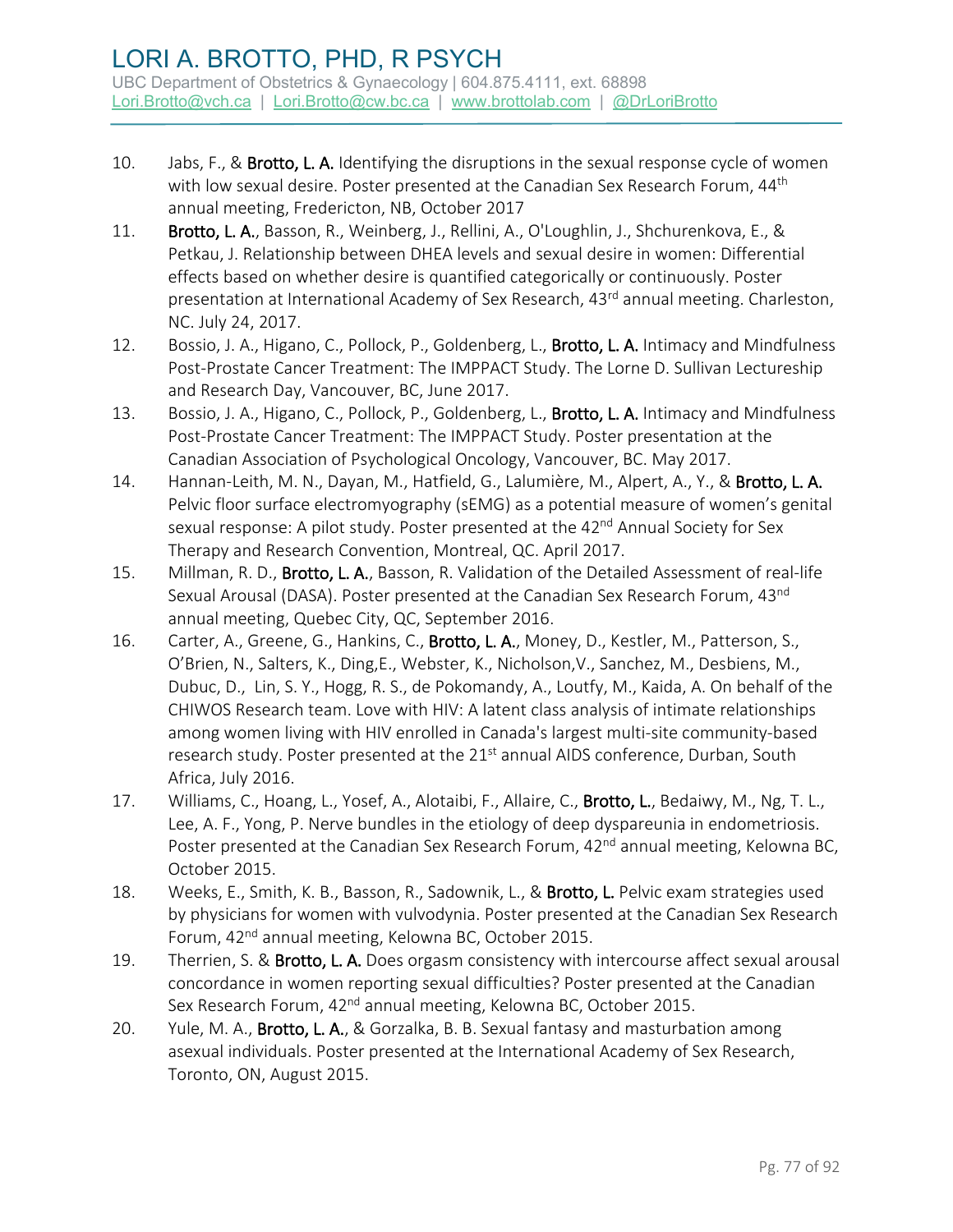- 21. Yule, M. A., Brotto, L. A., & Gorzalka, B. B. Masturbation and sexual fantasy among asexual individuals: An in-depth exploration. Puzzles of Sexual Orientation conference, Lethbridge, Alberta, July 2015.
- 22. Lawsin, C., & Brotto, L. A. Improving Reach and Uptake of Psychosexual Support: Introducing Rekindle, a web-based psychosexual resource for all cancer survivors and their partners. 2015 World Congress of Psycho-Oncology: Washington DC, USA, July 2015.
- 23. Jackowich, R. A., & Brotto, L. A. Associations of dyspareunia, sexual functioning, and sexual well-being in women diagnosed with provoked vestibulodynia and a history of sexual assault. Canadian Sex Research Forum annual meeting, Kingston, Ont. October 2014.
- 24. Dang, S., Chang, S. C. H., & Brotto, L. A. Conceptualizing desire: Qualitative characterization of sexual desire in Chinese men and women. Canadian Sex Research Forum annual meeting, Kingston, Ont. October 2014.
- 25. Smith K. B., Brotto, L. A., Therrien, S., Basson, R., & Sadownik, L. Fear of childbirth among women with provoked vestibulodynia. Canadian Sex Research Forum annual meeting, Kingston, Ont. October 2014.
- 26. Handy, A. B., Moses, M. H., & Brotto, L. A. Associations between non-consensual sex and sexual distress in East-Asian women. Canadian Sex Research Forum annual meeting, Kingston, Ont. October 2014.
- 27. McKusick, M., Dunkley, C.R., Gorzalka, B.B., & Brotto, L. A. Sexual functioning and disordered eating in women. 75th annual meeting of the Canadian Psychological Association, Vancouver, BC. June 2014.
- 28. Therrien, S. & Brotto, L. A. Intercourse orgasm rates not associated with indicators of well-being in women with sexual difficulties. 39<sup>th</sup> Annual Meeting for the Society for Sex Therapy and Research, Pittsburgh, USA. April 2014.
- 29. Smith, K. B., **Brotto, L. A.,** Basson, R. & Sadownik, L. A. Pregnancy and childbirth fears and reproductive intentions in women with provoked vestibulodynia. 39<sup>th</sup> Annual Meeting for the Society for Sex Therapy and Research, Pittsburgh, USA. April 2014.
- 30. Yule, M. A. Brotto, L. A., & Gorzalka, B. B. Masturbation and sexual fantasy among asexuals. 39<sup>th</sup> Annual Meeting for the Society for Sex Therapy and Research, Pittsburgh, USA. April 2014.
- 31. Goodman, M., Erskine, Y., Hardwick-Smith, S., Jackowich, R., Matlock, D., Placik, O., Simopoulos, A. & Brotto, L. Effects of vulvo-vaginal aesthetic (VVA) surgery on sexual health and well-being. 38th Annual Meeting for the Society for Sex Therapy and Research (SSTAR), Baltimore, USA, April 2013.
- 32. Smith, K. B., Verma, P. J., Basson, R. & Brotto, L. A. Mindfulness-based cognitive therapy for PVD: Women's feedback on treatment experiences. Multidisciplinary Undergraduate Research Conference, University of British Columbia, Vancouver, BC, March 2013.
- 33. Smith, K. B., Verma, P. J., Basson, R. & Brotto, L. A. Mindfulness-based cognitive therapy for PVD: Women's feedback on treatment experiences. UBC Medicine Undergraduate Research Forum, University of British Columbia, Vancouver, BC, February 2013.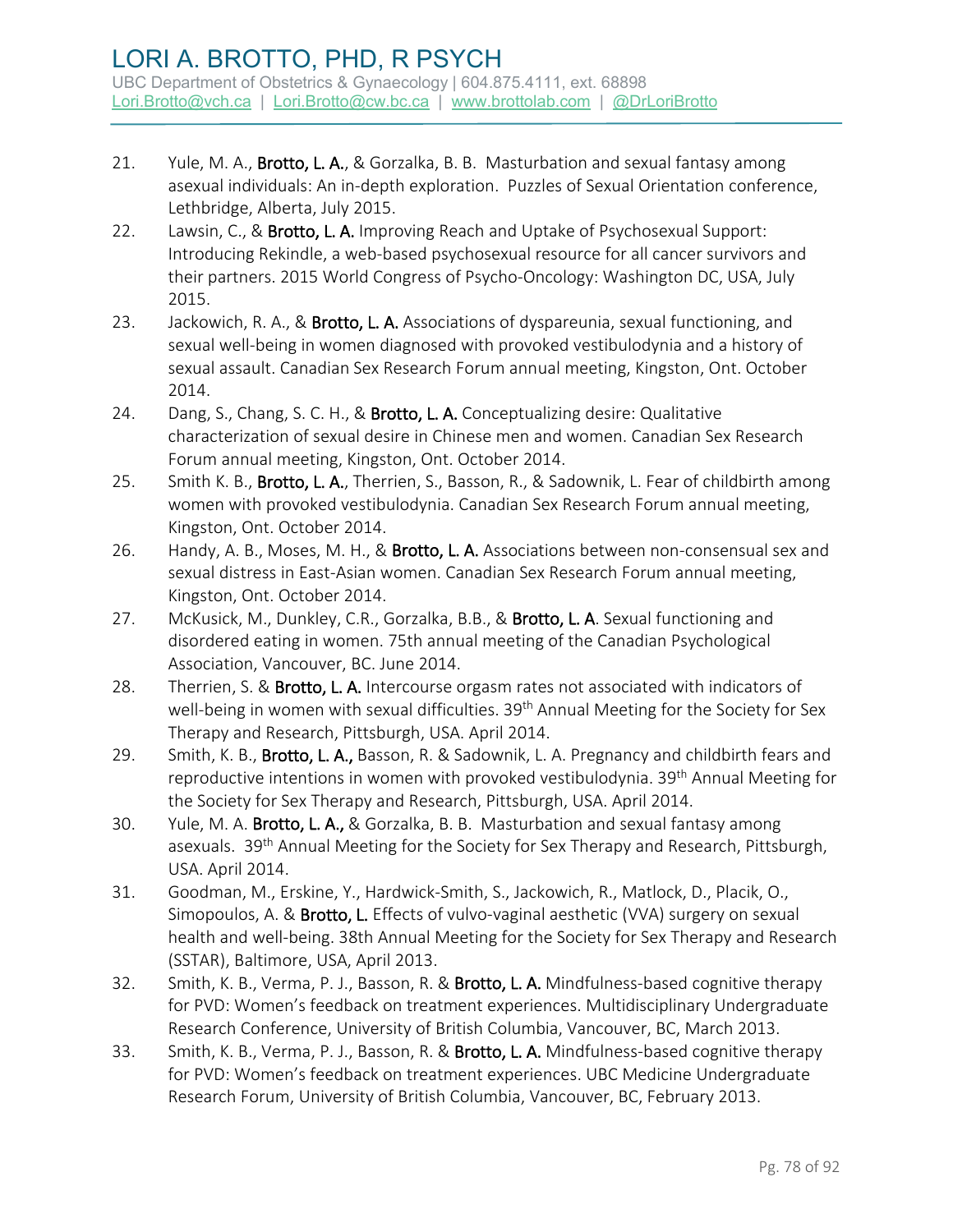- 34. Smith, K. B., Brotto, L. A., Sadownik, L., Basson, R. & Goldsmith, K. Mindfulness-based cognitive therapy for provoked vestibulodynia: Women's feedback and treatment experiences. Canadian Sex Research Forum annual meeting, Ottawa, Ont, September 2012.
- 35. Dunkley, C. R, Brotto, L. A., Branco, N., McCullum, M. & McAlpine, J. Sexual functioning following Bilateral Salpingo-Oophorectomy: A mixed methods approach. Canadian Sex Research Forum annual meeting, Ottawa, Ont, September 2012.
- 36. Hannan-Leith, M., Brotto, L. A., Lalumiere, M. & Dayan, M. Pelvic floor surface electromyography (sEMG) as a measure of sexual arousal in sexually healthy women: A proposal. Canadian Sex Research Forum annual meeting, Ottawa, Ont, September 2012.
- 37. Smith, K. B., **Brotto, L. A.**, Sadownik, L., Basson, R. & Goldsmith, K. A review of pregnancy and childbirth outcomes in vulvodynia. 37th Annual Meeting of the Society for Sex Therapy and Research, Chicago, IL, March 2012.
- 38. Goodman, M., Fashler, S. R., Moore, R., Miklos, J. & Brotto, L. The sexual, psychological and body image health of women undergoing elective vulvovaginal plastic/cosmetic procedures: A pilot study. Canadian Sex Research Forum annual meeting,Vancouver, BC, September 2011.
- 39. Breckon, E. N., Brotto, L. A. & Plante, M. Impact of Radical Trachelectomy on Sexual Distress: A Pilot Study. Canadian Sex Research Forum annual meeting, Vancouver, BC, September 2011.
- 40. Brotto, L. A., Elliot, S., Hocaloski, S., Breckon, E., & McBride, K. Developing an intervention targeting sexual adjustment: What we have learned. Annual meeting of the Academy of Spinal Cord Injury Professionals, Las Vegas, NV, September 2011.
- 41. Brotto, L. A., Elliot, S., Hocaloski, S., Breckon, E. & McBride, K. Developing an intervention targeting sexual adjustment: What we have learned. Annual meeting of the Canadian Association of Rehabilitation Nurses (CARN), Montreal, QC, September, 2011.
- 42. Sadownik, L. A., Brotto, L. A., Seal, B. N., Dayan, M. & Thomson, S. Impact of a Multidisciplinary Vulvodynia Program on women with Provoked Vestibulodynia. Annual meeting of the Society for Obstetrics and Gynaecologists of Canada, Vancouver, Canada, June 2011.
- 43. Yule, M. A. & Brotto, L. A. Biological markers of asexuality: A pilot study of sexual orientation groups. Annual Meeting of the Society for Sex Therapy and Research, West Palm Beach, FL, USA, April 2011.
- 44. Brotto, L. A. & Breckon, E. Impact of radical trachelectomy on sexual distress: A pilot study. Annual Meeting of the Society for Sex Therapy and Research, West Palm Beach, FL, USA, April 2011.
- 45. Yule, M. A., Brotto, L. A. & Gorzalka, B. B. Biological markers of asexuality in women. Annual Meeting of the International Society for the Study of Women's Sexual Health, Scottsdale, AZ, USA, February 2011.
- 46. Woo, J. S. T., **Brotto, L. A.** & Gorzalka. B. B. Sex guilt mediates the relationship between culture and sexual desire in men. Annual Meeting of the Society for Sex Therapy and Research, Boston, MA, USA, April 2010.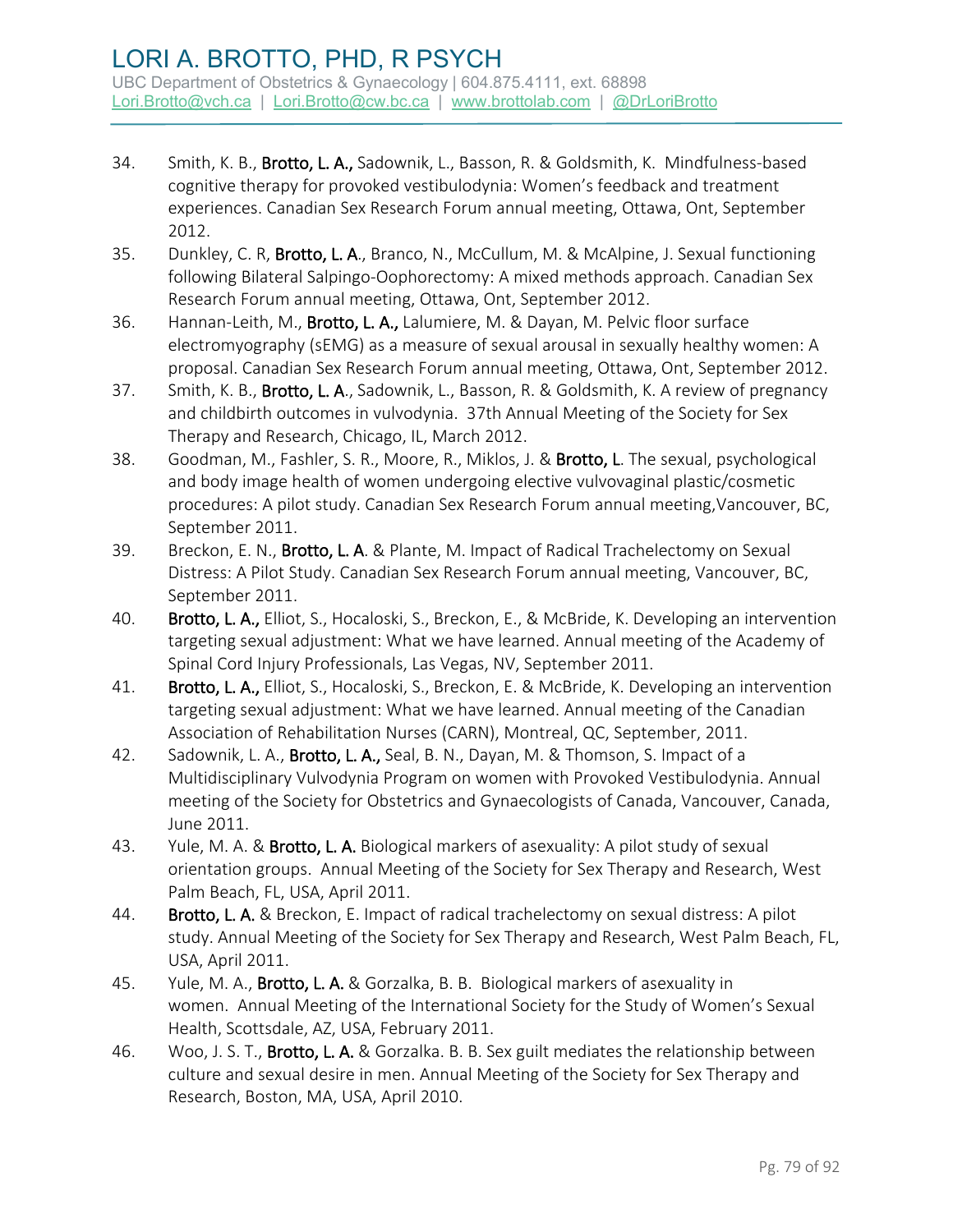- 47. Chang, S. C. H., Woo, J. S. T., Gorzalka, B. B. & Brotto, L. A. Generational differences in cervical cancer screening beliefs and practices of Chinese women living in Canada. Annual Meeting of the Society for Sex Therapy and Research, Boston, MA, USA, April 2010.
- 48. Brotto, L. A., Yule, M. A. & Breckon, E. Psychological interventions for the sexual sequelae of cancer: A review of the literature. Annual Meeting of the Society for Sex Therapy and Research, Boston, MA, USA, April 2010.
- 49. Yule, M. A. & Brotto, L. A., Physiological and subjective arousal in asexual women: A pilot study of sexual orientation groups. Annual meeting of the Society for Sex Therapy and Research, Boston, MA, USA, April 2010.
- 50. Sand, M., Rosen, R., Meston, C. & Brotto, L. A. The female sexual function index (FSFI): A potential "gold standard" measure for assessing therapeutically-induced change in female sexual function. Annual meeting of the American Society for Reproductive Medicine, Atlanta, GA, USA, October 2009.
- 51. Carvalheira, A. A., Brotto, L. A. & Leal, I. Exploring patterns of sexual desire/arousal response in an online sample of Portuguese women. Annual meeting of the International Academy of Sex Research, San Juan, Puerto Rico, August 2009.
- 52. Carvalheira, A. A., Brotto, L. A. & Leal, I. Differences between women in short- and longterm relationships in cues for sexual desire. Annual meeting of the International Academy of Sex Research, San Juan, Puerto Rico, August 2009.
- 53. Rosen, R., Gerstenberger, E., Meston, C., Brotto, L. A., Weigel, M. & Sand, M. Criterion validity of the sexual desire domain of the Female Sexual Function Index (FSFI): Identifying a diagnostic cut-point for differentiating women with and without HSDD. International Consultation on Sexual Medicine, Paris, France, July 2009.
- 54. Erskine, Y., Brotto, L. A., Basson, R. & Luria, M. Understanding sexual desire in established relationships. Annual meeting of the Society for Sex Therapy and Research, Washington, DC, USA, April 2009.
- 55. Yule, M. A., **Brotto, L. A.** & Woo, J. S. T. Comparisons of genital and subjective arousal in East Asian and Euro-Canadian women. Annual meeting of the Society for Sex Therapy and Research, Washington, DC, USA, April 2009.
- 56. Woo, J. S. T., Brotto, L. A. & Gorzalka, B. B. Culture-linked affective reactions to first sexual intercourse. Annual meeting of the Society for Sex Therapy and Research, Washington, DC, USA, April 2009.
- 57. Woo, J. S. T., **Brotto, L. A.** & Gorzalka, B. B. The role of sex guilt in testicular cancer screening in East Asian Canadian men. Annual meeting of the Society for Sex Therapy and Research, Washington, DC, USA, April 2009.
- 58. Carvalheira, A., & Brotto, L. A. & Leal, I. Masturbation and associated factors: A community study of Portuguese women. Annual meeting of the International Society for the Study of Women's Sexual Health, Florence, Italy, February 2009.
- 59. Woo, J. S. T., Brotto, L. A. & Gorzalka, B. B. Do affective reactions to first sexual intercourse differ between East Asian and Caucasian women? Annual meeting of the International Society for the Study of Women's Sexual Health, Florence, Italy, February 2009.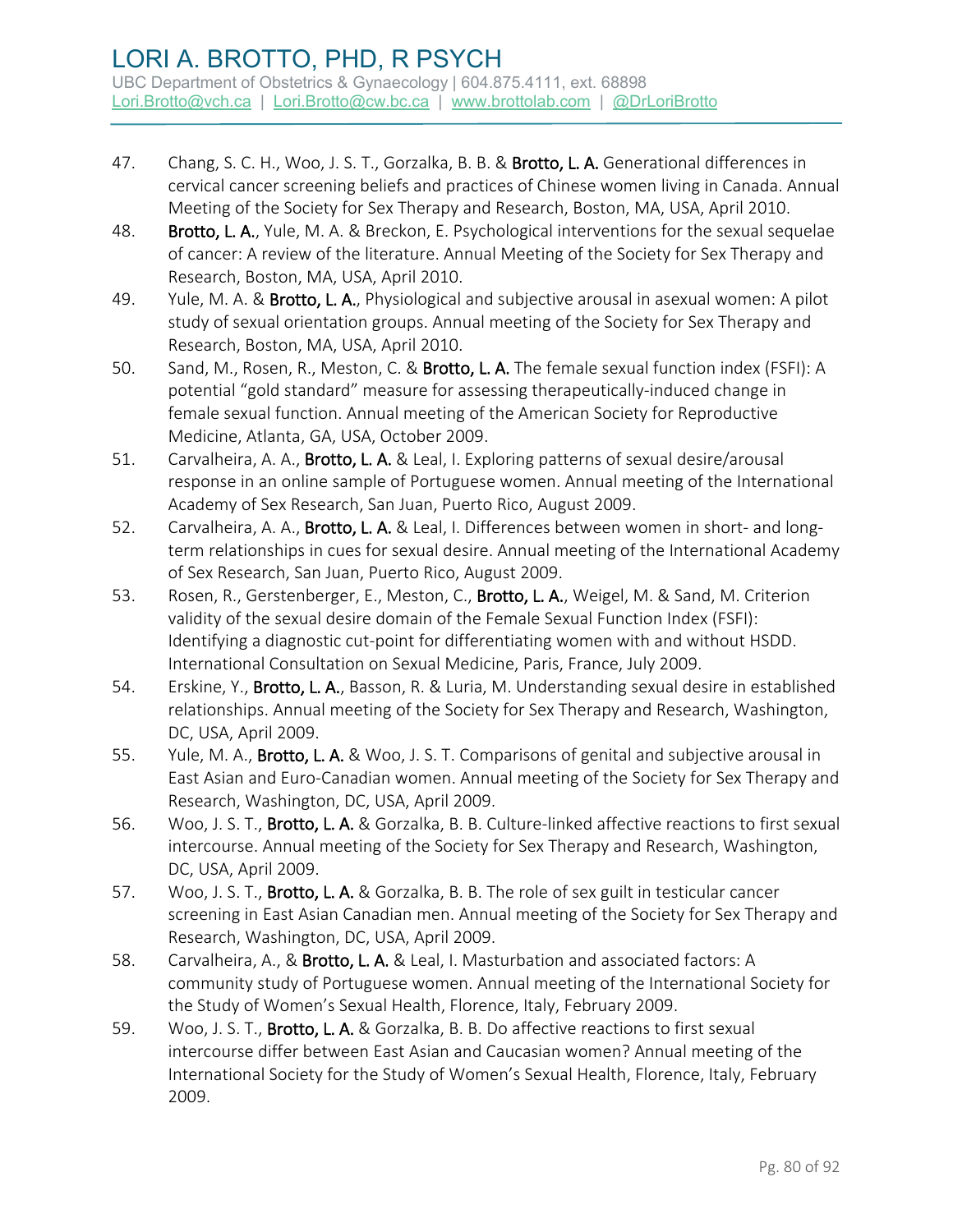- 60. Woo, J. S. T., Brotto, L. A. & Gorzalka, B. B. Does sex guilt mediate the relationship between culture and sexual function in East Asian and Caucasian women? Annual meeting of the International Society for the Study of Women's Sexual Health, Florence, Italy, February 2009.
- 61. Woo, J. S. T., Brotto, L. A. & Gorzalka, B. B. The role of sexuality and acculturation in cervical cancer screening among Chinese Canadian women. Annual meeting of the International Society for the Study of Women's Sexual Health, Florence, Italy, February 2009 (*best poster award*).
- 62. Yule, M. A., Brotto, L. A. & Woo, J. S. T. Genital and subjective sexual arousal in East Asian compared to Euro-Canadian women. Annual meeting of the International Society for the Study of Women's Sexual Health, Florence, Italy, February 2009.
- 63. Yule, M. A., Erskine, Y. E., Brotto, L. A., Thomson, S. & Sadownik, L. Gynaecologist-led educational seminars for women with provoked vestibulodynia. Annual meeting of the International Society for the Study of Women's Sexual Health, Florence, Italy, February 2009.
- 64. Brotto, L. A., Chou, A., Singh, T. & Woo, J. S. T. The role of acculturation in reproductive health practices among Indian, Indo-Canadian, Canadian East Asian, and Euro-Canadian women. Annual meeting of the Society for Obstetricians and Gynaecologists of Canada, Calgary, AB, June 2008.
- 65. Erskine, Y., Rhodes, K., Mehak, L. & Brotto, L. A. Effects of a psychoeducational treatment for sexual arousal disorder in gynaecologic cancer survivors. Annual meeting of the Society for Sex Therapy and Research, Chicago, IL, USA, March 2008.
- 66. **Brotto, L. A.**, Chou, A. Y., Singh, T., & Woo, J. S. T. The role of acculturation in reproductive health practices among Indian, Indo-Canadian, Canadian East Asian, and Euro-Canadian women. Annual meeting of the Society for Sex Therapy and Research, Chicago, IL, USA, March 2008.
- 67. Woo, J. S. T. & **Brotto, L. A.** The role of sexuality in reproductive health behaviours among East Asian women. Annual meeting of the Society for Sex Therapy and Research, Chicago, IL, USA, March 2008.
- 68. Erskine, Y., Rhodes, K. & **Brotto, L. A.** Effects of a psychoeducational treatment for sexual arousal disorder in gynaecologic cancer survivors. Annual meeting of the International Society for the Study of Women's Sexual Health, San Diego, CA, USA, February 2008.
- 69. Yule, M., **Brotto, L. A.** & Woo, J. S. T. Acculturation and psychophysiological sexual arousal among Canadian Asian women. Annual meeting of the International Society for the Study of Women's Sexual Health, San Diego, CA, USA, February 2008.
- 70. Yule, M. & **Brotto, L. A.** Does health affect sexual response in young, healthy females? International Society for the Study of Women's Sexual Health, San Diego, CA, USA, February 2008.
- 71. Gogela-Spehart, M., **Brotto, L.**, Sadownik, L., Kent, N. Barriers to teaching by Obstetrics and Gynaecology residents. Poster presentation at Association of Professor of Obstetrics and Gynaecology in Canada (APOG) Annual Meeting, December 2007.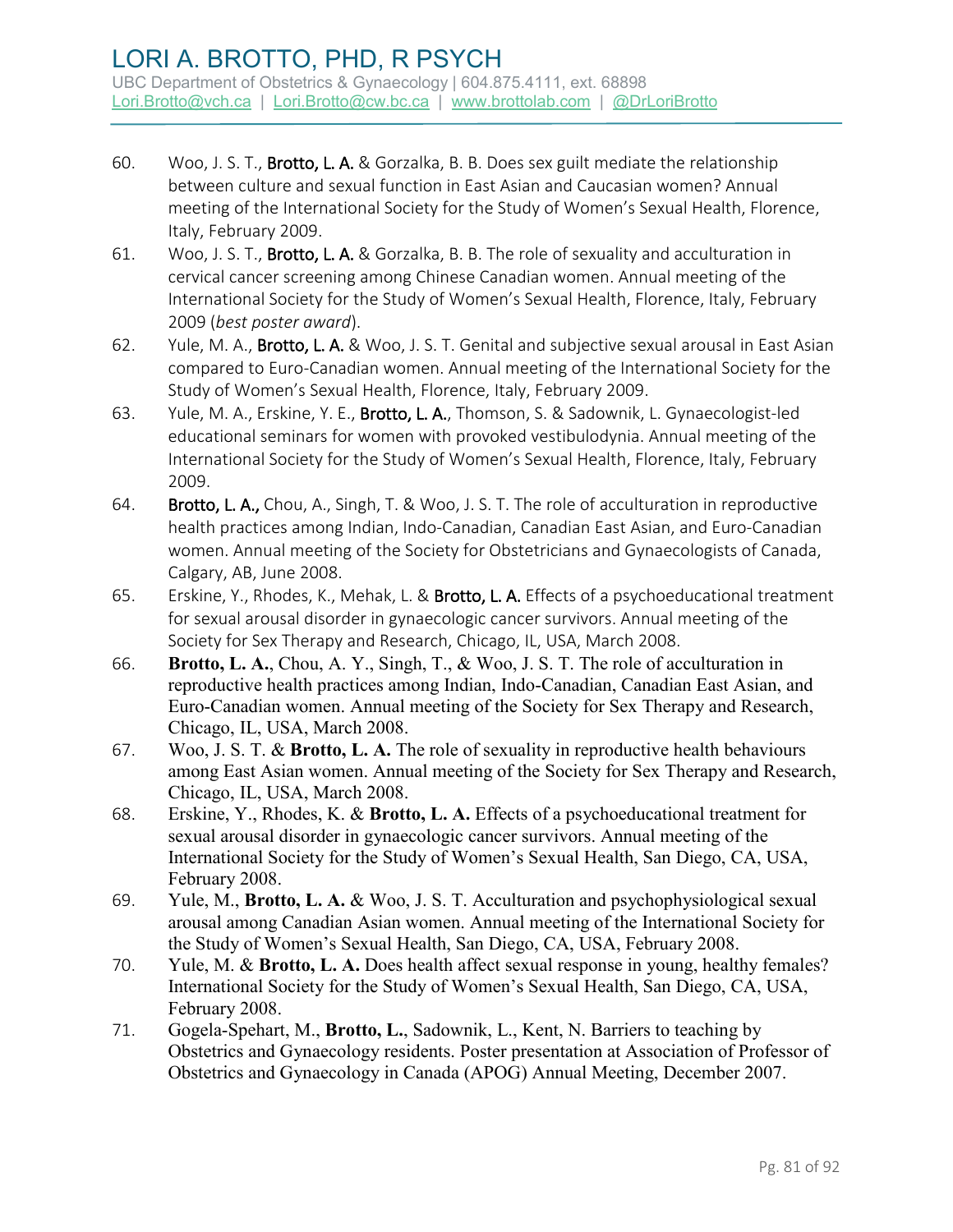- 72. Au, H., Brundage, M., Ringash, J., Bezjak, A., Palmer, M., Richardson, H., Lee, C. W., Maunsell, E., **Brotto, L. A.**, Sussman, J., Davis, A. & Osoba, D. Added value of healthrelated Quality of Life (QoL) outcomes in NCIC CTG clinical trials: Results from QoL committee workshop. Annual meeting of the International Society of Quality of Life Research, Toronto, ON, October 2007.
- 73. Erskine, Y. & **Brotto, L. A.** Development of a psychoeducational treatment for sexual dysfunction in cervical or endometrial cancer survivors. Annual meeting of the International Academy of Sex Research, Vancouver, BC, August 2007.
- 74. Rhodes, K. A., **Brotto, L. A.** & Erskine, Y. Psychoeducational intervention for women's low sexual desire and arousal: Applications of mindfulness. Annual meeting of the International Academy of Sex Research, Vancouver, BC, August 2007.
- 75. Ahrold, T. K., Woo,J. S. T., **Brotto, L. A.** & Meston, C. M. Acculturation effects on sexual function: Does minority group visibility matter? Annual meeting of the International Academy of Sex Research, Vancouver, BC, August 2007.
- 76. Yule, M. A., **Brotto, L. A.** & Woo, J. S. T. Does acculturation influence participation in sexual psychophysiology research among Canadian Asian women? Annual meeting of the International Academy of Sex Research, Vancouver, BC, August 2007.
- 77. Knudson, G. A., Brotto, L. A. & Inskip, J. Understanding asexuality: Sexual characteristics and personality profiles of asexual men and women. World Association of Sexual Health, Sydney, Australia, April 2007.
- 78. Krawczyk, A. L., Ryder, A. G., Brotto, L. A. & Heine, S. J. Bidimensional measurement of cultural change: The Vancouver Index of Acculturation. Canadian Psychological Association Annual Meeting, Montréal, QC. June 2005.
- 79. Brotto, L. A., Heiman, J. R., Goff, B., Greer, B., Lentz, G., Swisher, E., Tamimi, H. & Van Blaricom, A. Feasibility study of a psychoeducational intervention targeting sexual difficulties subsequent to cervical or endometrial cancer. Annual meeting of the North American Menopause Society, Washington, DC, USA, October 2004
- 80. Brotto, L. A. & Heiman, J. R. A psychoeducational intervention targeting sexual dysfunction in gynecologic cancer survivors: Preliminary mood and sexual response data. Annual meeting of the International Academy of Sex Research, Helsinki, Finland, June 2004.
- 81. Brotto, L. A. & Heiman, J. R. Sexual desire and arousal in women: Integrating qualitative and quantitative methods to understand similarities and differences. Annual meeting of the International Academy of Sex Research, Bloomington, IN, USA, July 2003.
- 82. Seal, B. N., **Brotto, L. A.**, Ryder, A. G. & Gorzalka, B. B. Sexual attitudes, satisfaction, arousal, and difficulties in a sample of East Asian university students: Effects of acculturation. International Society for the Study of Women's Sexual Health, Vancouver, BC, October 2002.
- 83. Brotto, L. A., Gorzalka, B. B. & Basson, R. The comparison of clinical assessment and laboratory-based assessment of sexual arousal in women with and without arousal disorder. Canadian Psychological Association, Vancouver, BC, May 2002.
- 84. Seal, B. N., Brotto, L. A. & Gorzalka, B. B. Androgens, oral contraceptives, and female sexual arousal. Canadian Psychological Association, Vancouver, BC, May 2002.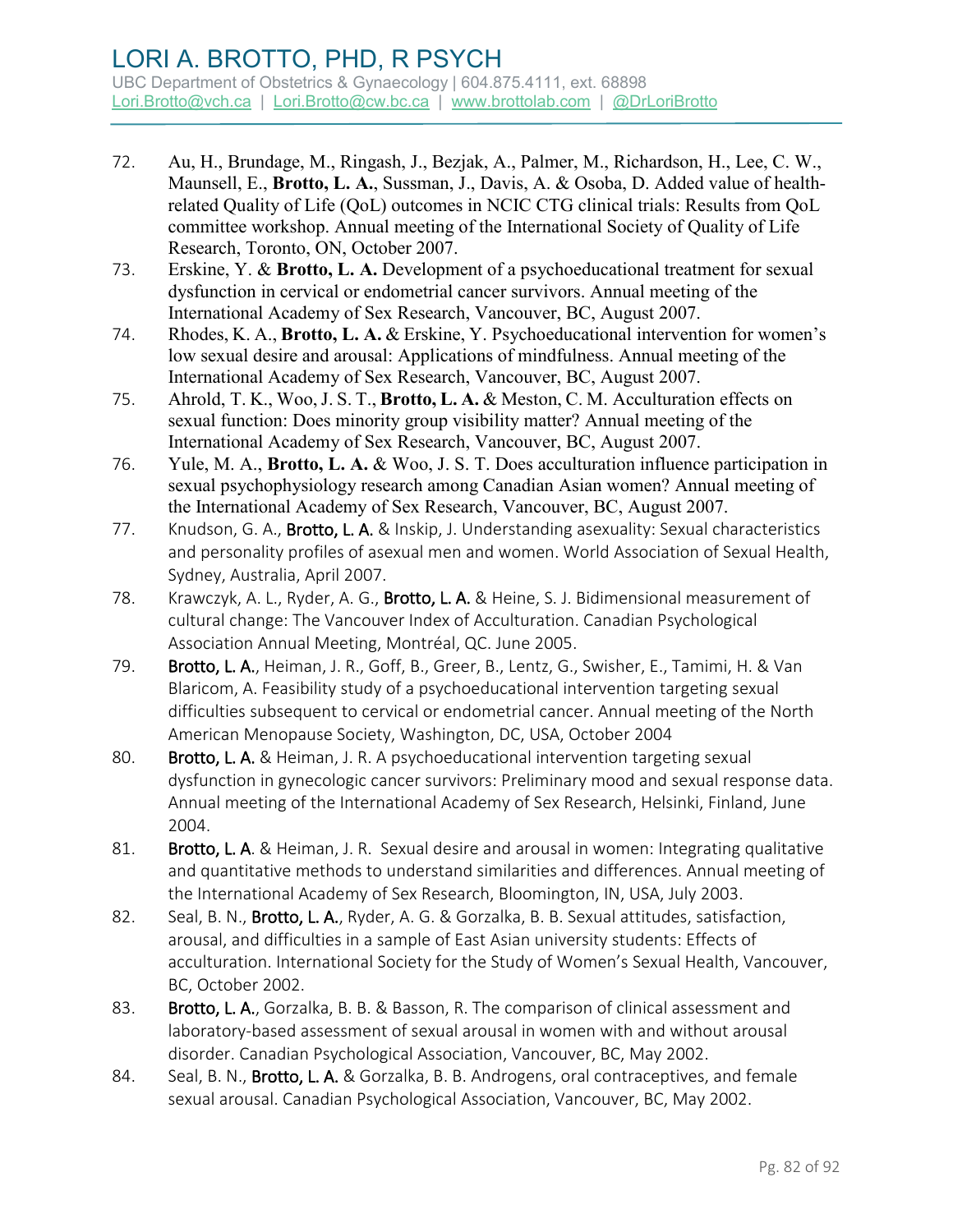- 85. Brotto, L. A., Seal, B. N. & Gorzalka, B. B. Genital and subjective sexual arousal following oral contraceptive use. Female Sexual Function Forum, Boston, MA, USA, October 2001.
- 86. Brotto, L. A. & Gorzalka, B. B. Sympathetic activation differentiates pre-from postmenopausal sexual arousal. American Psychological Association, San Francisco, CA, USA, August 2001.
- 87. Lamarre, A. K., Brotto, L. A. & Gorzalka, B. B. Melatonin protects against the deleterious effects of chronic stress on sexual behavior in the male rat. American Psychological Association, San Francisco, CA, USA, August 2001.
- 88. Seal, B. N., **Brotto, L. A.** & Gorzalka, B. B. Effects of oral contraceptives on subjective and genital sexual arousal. American Psychological Association, San Francisco, CA, USA, August 2001.
- 89. Brotto, L. A. & Gorzalka, B. B. Sympathetic activation differentiates pre-from postmenopausal sexual arousal. World Congress of Behavioural and Cognitive Therapies, Vancouver, BC, July 2001.
- 90. Lamarre, A. K., Brotto, L. A. & Gorzalka, B. B. Clarifying any correlation between vaginal psychophysiological measures and detailed psychosexual assessment of arousal in sexually functional, premenopausal women. World Congress of Behavioural and Cognitive Therapies, Vancouver, BC, July 2001.
- 91. Brotto, L. A. & Gorzalka, B. B. Genital and subjective sexual arousal in postmenopausal women: Influence of laboratory-induced hyperventilation. International Academy of Sex Research, Montreal, QC, July 2001.
- 92. Lamarre, A. K., Brotto, L. A. & Gorzalka, B. B. Melatonin, chronic stress, and serotonergic antagonism: Effects on reproductive behavior in rats. Annual Meeting of the American Association for the Advancement of Science, Pacific Division, Irvine, CA, USA, June 2001.
- 93. Geller, J., Cockell, S. J., Drab, D. & Brotto, L. A. Readiness and motivation in Anorexia Nervosa: Predicting outcome. Eating Disorders, London, England, 1999.
- 94. Gorzalka, B. B., **Brotto, L. A.** & Hong, J. J. Sexual behaviour in the male rat: Antiserotonergic effects of melatonin. Annual Meeting of the Canadian Society for Brain, Behaviour, and Cognitive Science, Edmonton, AB, June 1999.
- 95. Brotto, L. A., Hanson, L. A., Watson, N. V. & Gorzalka, B. B. The antidepressant, nefazodone, blocks stress-induced increases in sexual behavior and wet-dog shakes in the female rat. Annual Meeting of the Society for Neuroscience, Los Angeles, CA, USA, November 1998.
- 96. Brotto, L. A., Hong, J. J. & Gorzalka, B. B. Chronic melatonin treatment increases sexual behavior in aged male rats. Annual Meeting of the American Association for the Advancement of Science, Pacific Division, Logan, UT, USA, June 1998.
- 97. Hong, J. J., Brotto, L. A. & Gorzalka, B. B. Melatonin attenuates corticosterone-induced increases in 5-HT2A mediated behaviors in the male rat. Annual Meeting of the American Association for the Advancement of Science, Pacific Division, Logan, UT, USA, June 1998. *Student Award.*
- 98. Brotto, L. A., Hanson, L. A. & Gorzalka, B. B. The antidepressant nefazodone attentuates corticosterone-induced increases in 5-HT2A mediated behaviors in the female rat. Annual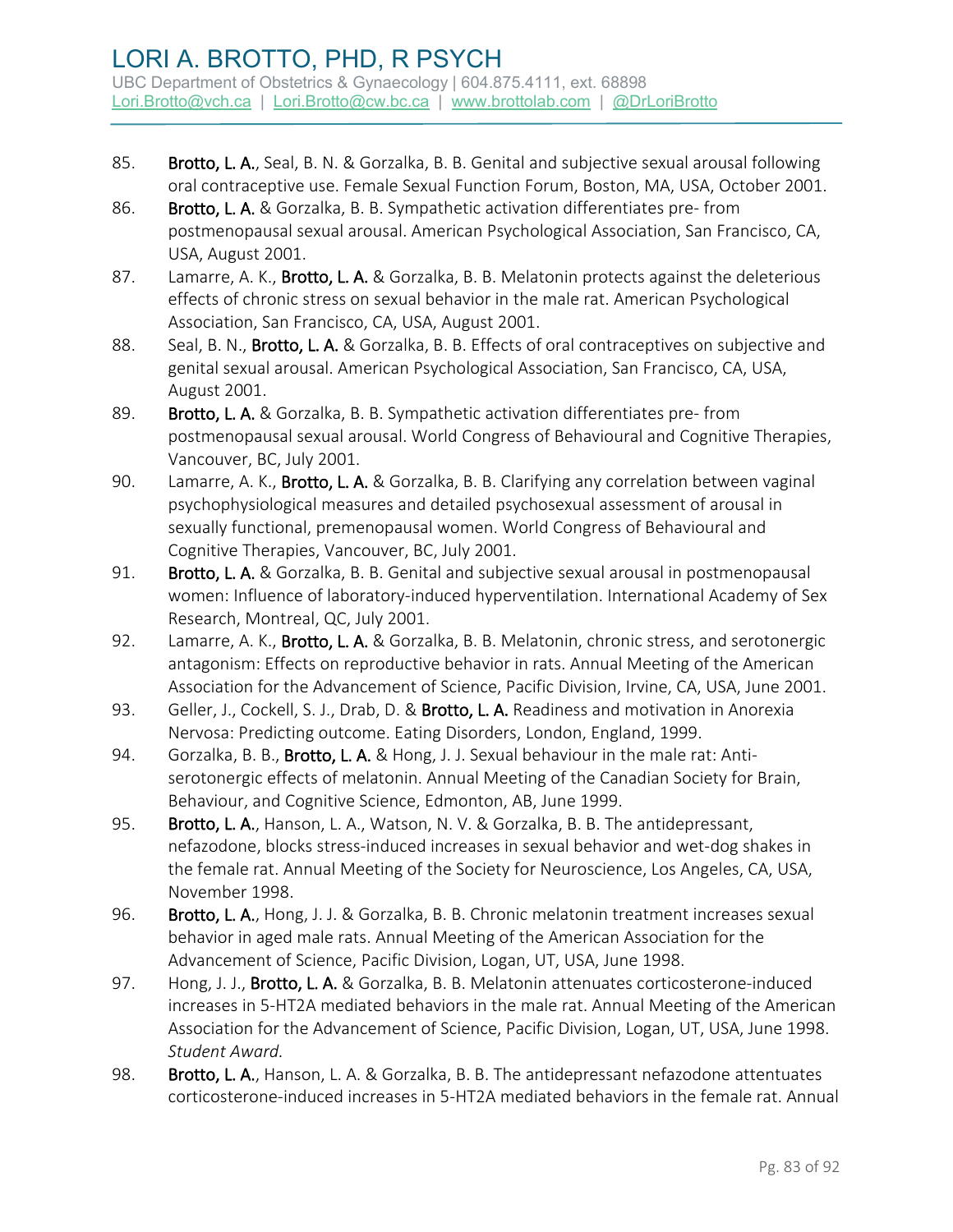Meeting of the American Association for the Advancement of Science, Pacific Division, Corvallis, OR, USA, June 1997. *Student Award.*

99. Brotto, L. A., Hanson, L. A. & Gorzalka, B. B. The effects of psychosocial stress on sexual behavior in male and female rats: Mediation by serotonergic type 2A receptors. Annual Meeting of the American Association for the Advancement of Science, Pacific Division, San Jose, CA, USA, June 1996. *Student Award.*

# **TEACHING**

| 2014                | Ob/Gyn Resident training in sexual dysfunctions, Department of Ob/Gyn,<br>Queen's University, Kingston, ON, February 27, 2014.                                                                                                                                   |
|---------------------|------------------------------------------------------------------------------------------------------------------------------------------------------------------------------------------------------------------------------------------------------------------|
|                     |                                                                                                                                                                                                                                                                  |
| $2010 -$            | Doctor, Patient, and Society instructor on "Sexuality and Culture" to year 1<br>medical students                                                                                                                                                                 |
| $2006 -$            | Clinical skills instructor, INDE 410 "Sexual Medicine", to year 1 medical<br>students, UBC                                                                                                                                                                       |
| 2005 - 2009         | Sessional lecturer, Psychology 350, "Psychological Aspects of Human Sexuality"<br>in the UBC Department of Psychology                                                                                                                                            |
| $2005 -$            | Gynaecology resident clinical training (2-4 hours/Tuesday)                                                                                                                                                                                                       |
| 2005 - 2008         | Phase IV instructor to year 3 UBC medical students                                                                                                                                                                                                               |
| 2005                | Invited presenter for an Instructional Course at the International Society for the                                                                                                                                                                               |
| 2005                | Study of Women's Sexual Health Annual Meeting, Las Vegas, Nevada, October                                                                                                                                                                                        |
| 2003 - 2004         | Invited lecturer as part of the University of Washington Psychiatry Residency<br>Didactics Series. PGY1, PGY3, PGY4 (Seattle) & PGY3/4 (Spokane) Invited<br>lecturer as part of the University of Washington Psychology Residency Didactics<br>Series            |
| 2004                | Co-taught cognitive behavioural seminar to upper level psychiatry residents at<br>the University of Washington School of Medicine, Psychiatry Residency Program                                                                                                  |
| $2000 - 2002$       | Teaching assistant for Psychology 350 (Human Sexuality), Experience: Lead<br>weekly debates and discussions on current issues in human sexuality. Guest<br>lecturer for section on Sexual Dysfunctions. Assisted in course development.<br>Marked exams.         |
| 1997 - 2002         | Participated and presented at weekly Biopsychology and Clinical Psychology<br>student seminars                                                                                                                                                                   |
| 2000<br>1996 - 2000 | Guest lecturer for UBC Department of Psychology 304, Brain and Behaviour<br>Teaching assistant for Psychology 260 (Experimental Psychology), Experience:<br>Weekly lectures and group discussions. Surgical demonstrations. Marked<br>exams and research papers. |

# PROFESSIONAL RESPONSIBILITIES AND MEMBERSHIPS

ASSOCIATE EDITOR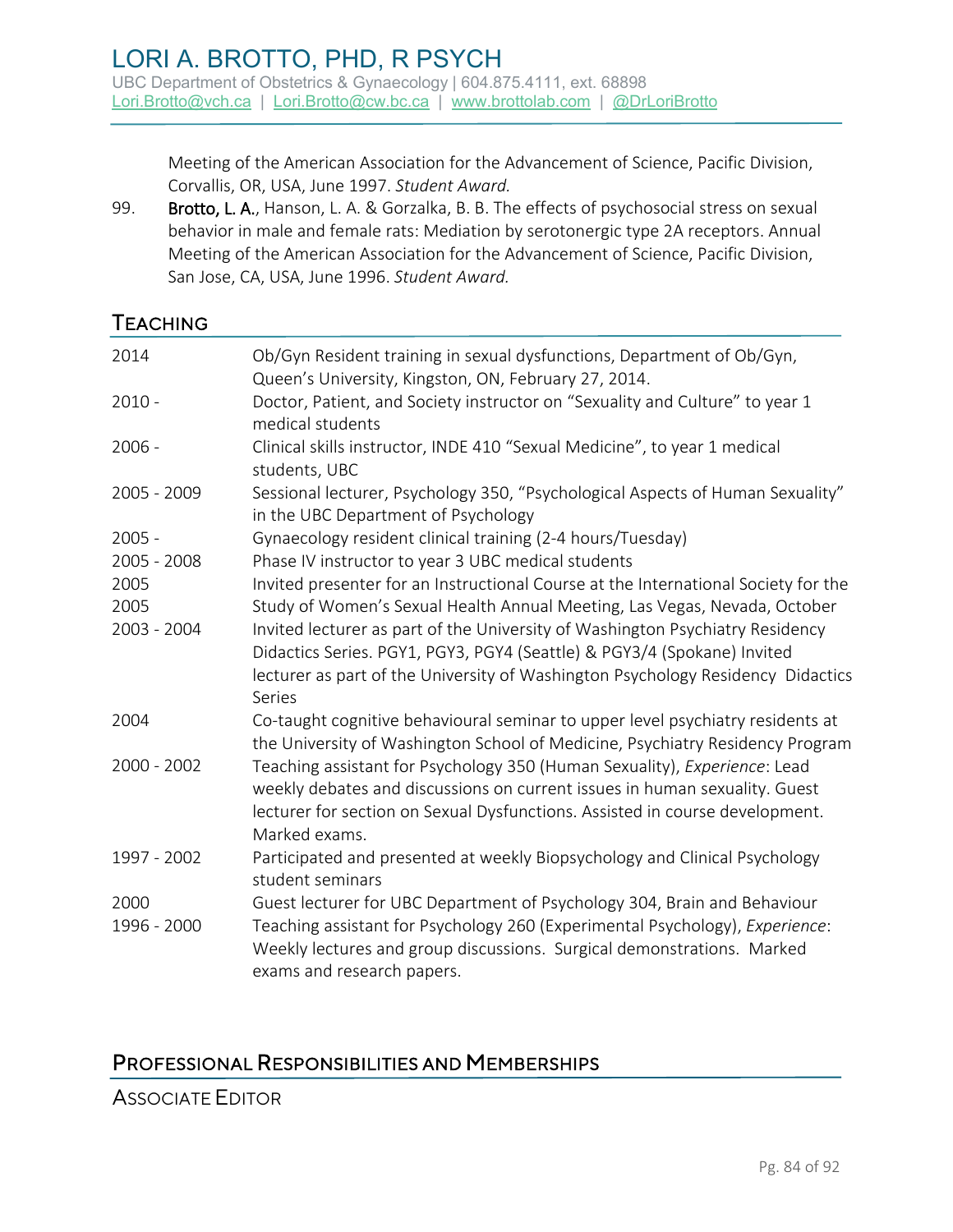# LORI A. BROTTO, PHD, R PSYCH

UBC Department of Obstetrics & Gynaecology | 604.875.4111, ext. 68898 [Lori.Brotto@vch.ca](mailto:Lori.Brotto@vch.ca) | [Lori.Brotto@cw.bc.ca](mailto:Lori.Brotto@cw.bc.ca) | [www.brottolab.com](http://www.brottolab.com/) | [@DrLoriBrotto](https://twitter.com/DrLoriBrotto)

- 2011 Archives of Sexual Behavior
- 2008 2014 Sexual and Relationship Therapy
- 2008 Goldstein, I., Goldstein, A., & Pukall, C.F. (Eds.): Textbook of female sexual pain disorders.

#### EDITORIAL BOARD MEMBER

- 2003 Archives of Sexual Behavior
- 2006 Journal of Sex and Marital Therapy
- 2006 International Journal of Sexual Health
- 2005 Associate Editor, In: Goldstein, I., Meston, M., Davis, S., & Traish, A. (Eds.). *Textbook of Female Sexual Dysfunction*. Parthenon Press, 2005.
- 2010 Journal of Sex Research
- 2012 Canadian Journal of Human Sexuality

#### AD HOC JOURNAL REVIEWER

Annual Review of Sex Research, Behavioral Brain Research, Biological Psychology, Current Psychiatry Reviews, Hormones & Behavior, International Journal of Gynecological Cancer, International Journal of Impotence Research, Journal of Abnormal Psychology, Journal of Consulting and Clinical Psychology, Journal of Psychology & Human Sexuality, Journal of Psychosomatic Research, Menopause, Nature Clinical Practice Urology, Onkologie, Pain Research and Management, Psychology of Women Quarterly, Sexualities

#### UBCCOMMITTEES

■ 2016 - present, UBC Women's Faculty Mentorship Program. Mentor to a junior faculty member; quarterly meetings

## DEPARTMENT OF OB/GYN, UBC COMMITTEES

- **2016 present, Division Representative, Faculty of Medicine Awards committee.**
- October-December 2014, Search Committee member for new Division Head, Maternal Fetal Medicine, Department of Obstetrics & Gynaecology.
- 2014 present, Chair, Department of Ob/Gyn Knowledge Translation and Exchange committee, UBC Faculty of Medicine, Department of Obstetrics & Gynaecology.
- 2014 2015, Chair, Department of Ob/Gyn Faculty of Medicine Awards committee, UBC Faculty of Medicine, Department of Obstetrics & Gynaecology.
- Appointments, Reappointments, Promotion, and Tenure Committee, 2012 present
- Dr. Fred Bryans Faculty Forum Committee, 2012 present
- Resident Research Committee, 2011 present
- Academic Day Committee, 2008 2016

## FACULTY OF MEDICINE, UBC COMMITTEES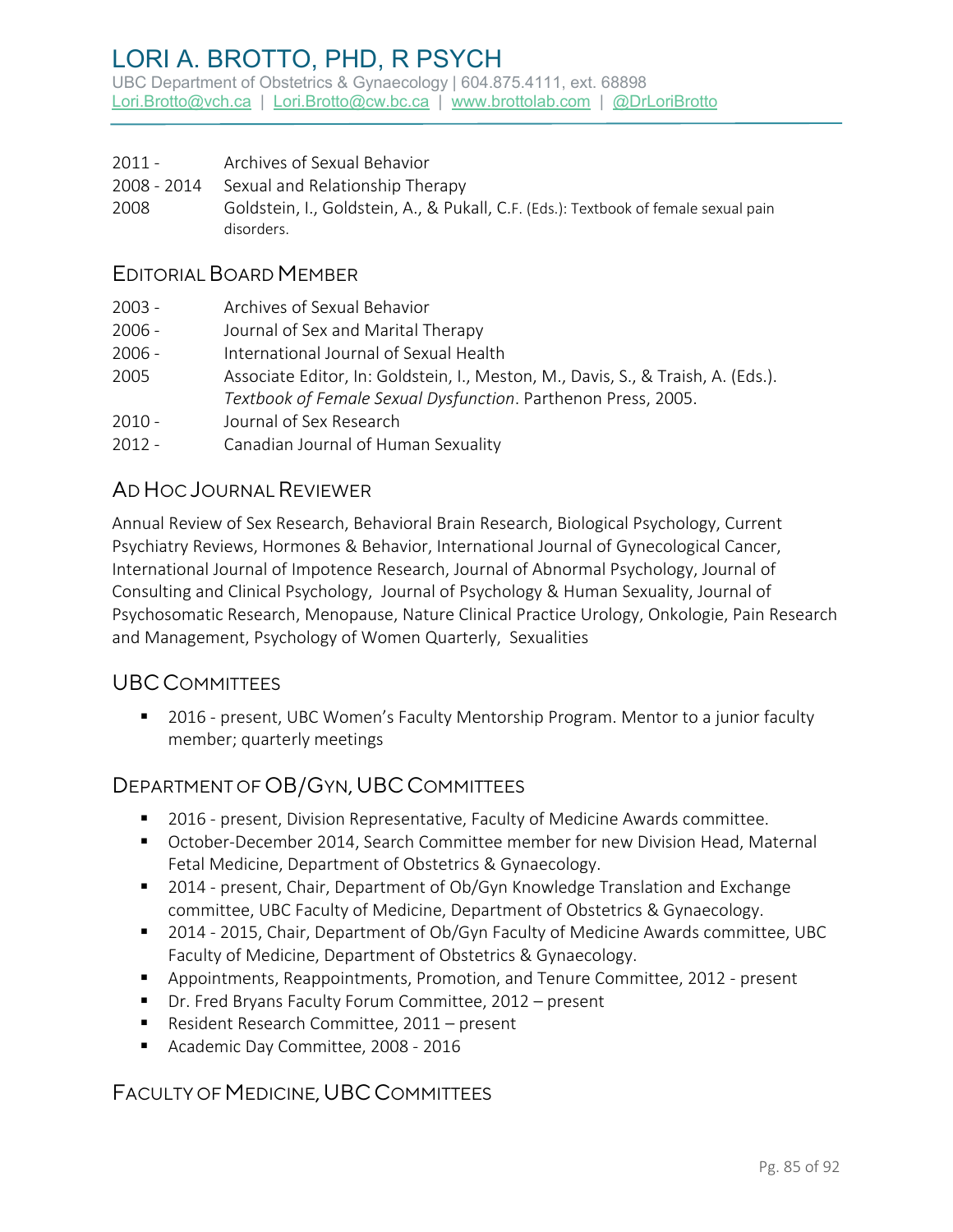## LORI A. BROTTO, PHD, R PSYCH UBC Department of Obstetrics & Gynaecology | 604.875.4111, ext. 68898

[Lori.Brotto@vch.ca](mailto:Lori.Brotto@vch.ca) | [Lori.Brotto@cw.bc.ca](mailto:Lori.Brotto@cw.bc.ca) | [www.brottolab.com](http://www.brottolab.com/) | [@DrLoriBrotto](https://twitter.com/DrLoriBrotto)

- **Research Pillar Advisory Committee, 2019 present**
- Chair, Catalyst Grant Review Committee, Women's Health Research Institute, 2016 present
- **Search Committee, Director for the School of Population and Public Health**
- Search Committee, Head for the Department of Medical Genetics
- Distinguished Achievement Awards Adjudication Committee, June 2016
- UBC Faculty of Medicine Finance Committee, January-August 2016

#### EXTRA-UNIVERSITY COMMITTEE MEMBER

- **President-Elect, International Academy of Sex Research, 2020**
- National CHIWOS (Canadian HIV Women's Sexual and Reproductive Health Cohort Study) Steering Committee, 2017-present.
- President, Canadian Sex Research Forum, 2017-2019.
- Leader's Forum Committee, Michael Smith Foundation for Health Research, 2017 present.
- **Strategic Executive Committee, BC Women's Hospital, 2016-present.**
- BC Women's Hospital and Health Centre, Executive Safety and Performance Improvement Committee (ESPIC), 2016-present.
- **Provincial Health Services Authority Research Leadership Council, 2016-present. Current** chair.
- Health Research Council of BC, 2016-present.
- President, Canadian Sex Research Forum, 2015-2017.
- **Committee Chair, Chapter on Psychological and Interpersonal Factors in Men and** Women's Sexual Dysfunctions, International Consultation on Sexual Medicine, Madrid, Spain, 2015.
- Committee Member, Women's Health Research Institute Research Advisory Council August 2012 - August 2015.
- Scientific Program Chair, Canadian Sex Research Forum, 2014 & 2015.
- **Secretary/Treasurer, Society for Sex Therapy and Research, April 2013- August 2016.**
- **President-Elect, Canadian Sex Research Forum, 2013-2015.**
- **Local Host, Canadian Sex Research Forum, 2011.**
- Workgroup Member and Text Editor, Sexual and Gender Identity Disorders Committee, Diagnostic and Statistical Manual of Mental Disorders, 5th Edition (2008-2013).
- **Invited Chair to the section on Women's Sexual Dysfunction, International Consultation** on Sexual Medicine, Paris, France, July 2009.
- **Elected Meeting Chair, meeting of the International Society for the Study of Women's** Sexual Health, Florence, Italy, 2009.
- Elected Meeting Co-Chair, meeting of the International Society for the Study of Women's Sexual Health, San Diego, CA, USA, 2008.
- **Elected Meeting Chair, meeting of the International Academy of Sex Research,** Vancouver, Canada, 2007.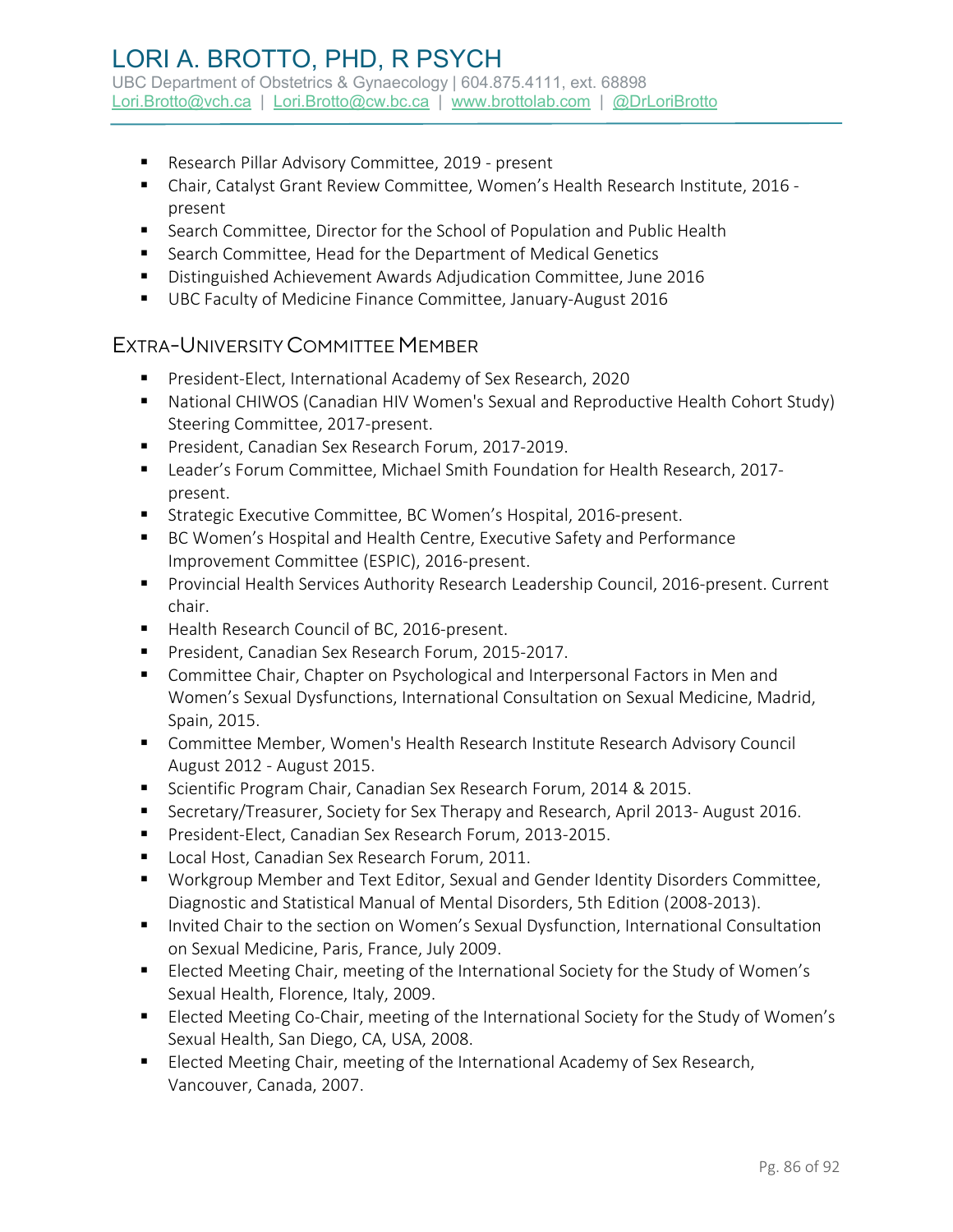- **Invited member of the National Cancer Institute of Canada, Gynaecology Clinical Trials** Group Executive, Quality of Life Liaison, April 2006 – 2010.
- Invited Scientific Program Chair, Society for Sex Therapy and Research, March 2006
- **Invited member of the Psychosocial Oncology Research Group (PSORC) BC Cancer** Agency, January 2006.
- Elected to Board of Directors, International Society for the Study of Women's Sexual Health, 2003-2005, 2007-2009.
- **Invited Program Committee member of the Annual Meeting International Academy of** Sex Research, 2004.
- **Invited chair, Poster Session, 2004 Meeting International Academy of Sex Research**
- "Women sexual desire and arousal disorders, & sexual pain disorders: Pathophysiology and treatment" at the International Consultation on Urological Diseases (ICUD) in Official Relationship with the World Health Organization (WHO), Paris, 2003. Recommendations from this committee will be sent to WHO, NIH, FDA, EMEA and to world-wide associations with the goal of providing policies for clinical and research standards in sexual dysfunction.
- Definitions Committee of Women's Sexual Dysfunction and Dissatisfaction, American Foundation for Urologic Disease to revise the existing nomenclature of female sexual disorders, 2002-2003.
- Membership committee to review/approve new applications, International Society for the Study of Women's Sexual Health, February 2002 – October 2003.
- **Professional Development Committee, University of Washington School of Medicine,** Psychology Internship Program, July 2002-2003.
- Resident member on Diversity Advancement Committee, University of Washington School of Medicine, Psychology Internship Program, July 2002-2003.
- Abstracts/Prize Essay Review Committee. Boston University School of Medicine and Department of Urology. Female Sexual Function Forum, Boston, MA, August 2001, 2002, 2003, 2004, 2007.
- **Invited chair, paper and poster sessions: Annual meeting of the International Society for** the Study of Women's Sexual Health, October 2000, 2001, 2002, 2003.

## GRANT REVIEWER

- UBC Health HIFI Awards Review Committee, 2021
- **Strategic Investment Fund Advisory Group Reviewer, 2021**
- CIHR Psychosocial and Behavioural Review committee for Project Grants, Scientific Officer, 2019-present
- UBC Faculty of Medicine Canada Research Chair Tier 2 awards, 2017
- VCHRI Innovation and Translational Research awards, 2017
- CIHR Project Scheme Grants, June 2016, November 2017
- Killam Teaching Prize, UBC, March 2016
- **European Society for Sexual Medicine Research Grants, annually from 2015 present**
- Ontario Mental Health Foundation, Winter 2014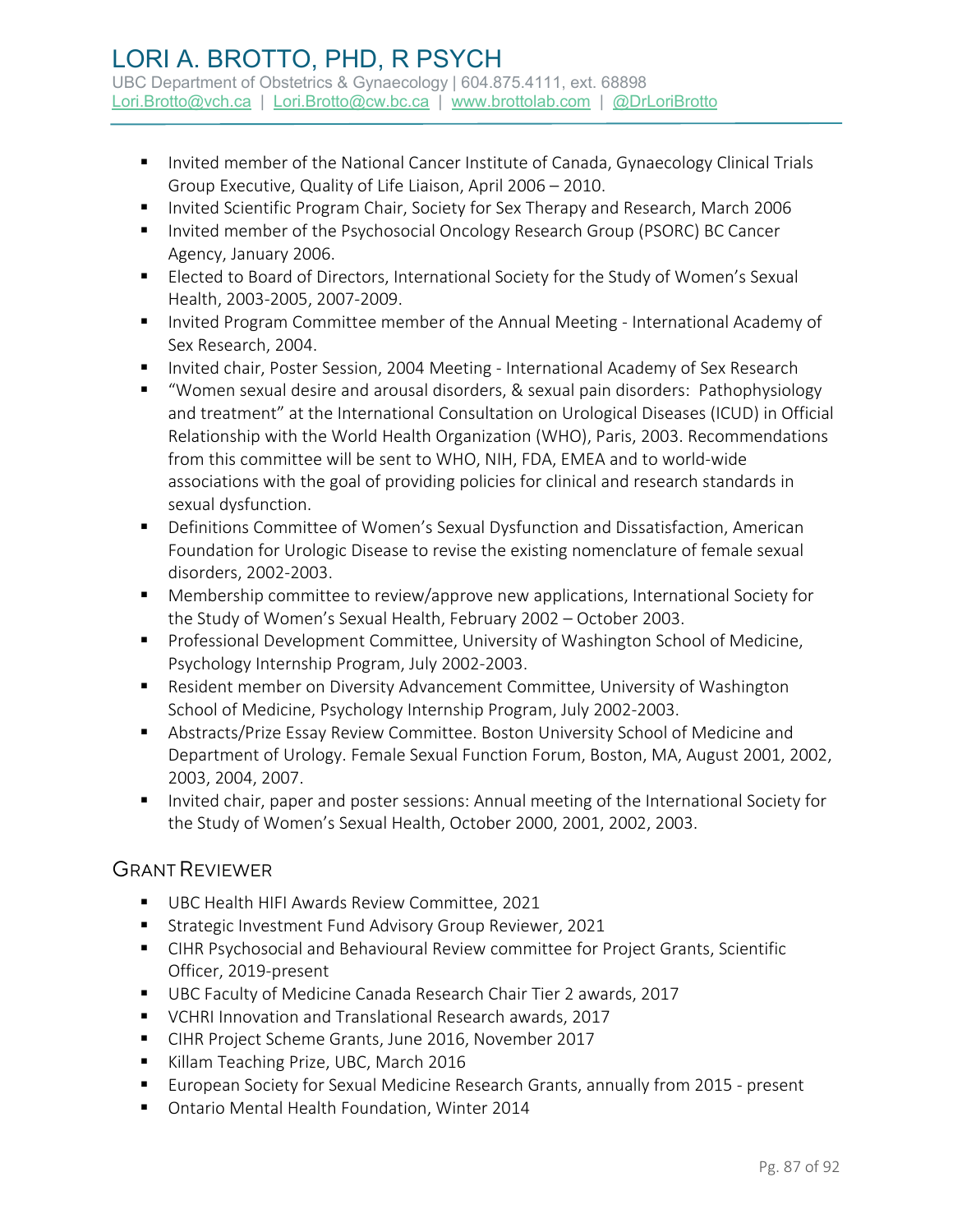- CIHR Operating Grants Reviewer, Psychosocial, Sociocultural & Behavioural Determinants of Health 2 Committee, 2014-2019
- CIHR Fellowship Awards committee, Winter 2014
- Canada Foundation for Innovation, Leaders Opportunity Fund, December 2013, 2014.
- CIHR Doctoral Research Awards (DRB) and Canada Graduate Scholarships Master's Awards (CGB) committees, Spring 2013
- Juravinski Cancer Centre Foundation Grant reviewer, October 2012
- Portuguese Foundation for Science and Technology (*Fundação para a Ciência e a Tecnologia)* Investigator Grants reviewer, October 2012
- CIHR Operating Grants Competition, External Examiner, March 2012
- CIHR Masters and Doctoral award applications. Reviewing and Ranking for University of British Columbia, February 2012.
- The Dutch Cancer Society, April 2011.
- **Beatrice Hunter Cancer Research Institute, Dalhousie Research Foundation, April 2011.**
- Natural Science and Engineering Research Council of Canada, Discovery Grant Peer reviewer, January 2010.
- Grant Reviewer for Canadian Institutes of Health Research Masters Research Awards, May 2009 (reviewed 20 award applications).
- Grant Reviewer for Canadian Institutes of Health Research Doctoral Research Awards, February 2009 (reviewed 30 doctoral award applications).
- Grant Review Committee member, UBC Herro Seed Funding Grants, March 2008.
- **Invited peer reviewer for Cervical Task Force Committee, grants submitted to the** National Institute of Cancer Research, June 2007.
- National Institutes of Health Training Award, Grantsmanship Seminar, 2002-3, University of Washington.

#### OTHER PROFESSIONAL SERVICE

- 2014 2019, External examiner for application for Tenure and Promotion, Department of Applied Health Science, University of Indianapolis
- 2012 External examiner for promotion to Full Professor application, Department of Gyn Onc & Reproductive Medicine, University of Houston
- Psychology Residency Applicant Reviewer, Vancouver Hospital, 2012-2013
- External examiner for application for Tenure and Promotion, University of New Brunswick.

#### MASTERS COMMITTEE EXAMINER

- Madison Lackie, MSc, *Creating accessible and acceptable care options for postpartum depression: A qualitative inquiry to assess postpartum mental health needs in British Columbia*. Reproductive and Developmental Sciences, UBC, 2019.
- Cara Dunkley, MA, *Disordered eating and sexuality in women*. Department of Psychology, UBC, 2015.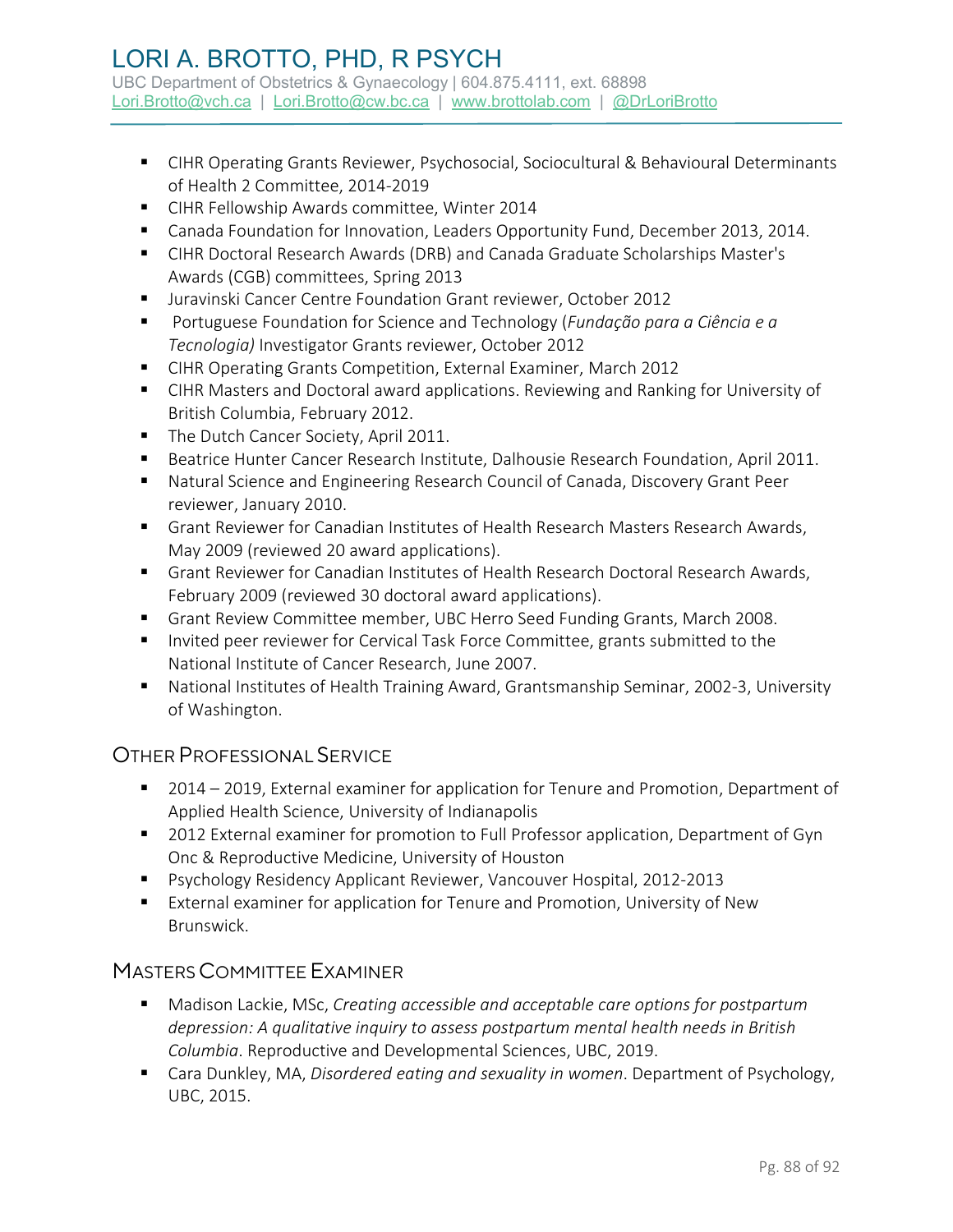- Erin Breckon, MA, Online psychoeducational treatment for sexual dysfunction in cancer survivors: Qualitative study. Department of Counselling Psychology, UBC, 2015.
- Roanne Millman, MA, Communication as a moderator of the interplay between newlyweds' sexual and relationship satisfaction. Clinical Psychology, Simon Fraser University, 2012.
- Sabrina Chang, MA, *Understanding East - West disparities in sexuality*. Clinical Psychology, UBC, 2012.
- Morag Yule, MA, Furthering our understanding of asexuality: an investigation into biological markers of asexuality, and the development of the asexuality identification scale. Clinical Psychology, UBC, 2011.
- **Jane S. T. Woo, MA, The role of sexuality in cervical cancer screening among Chinese** women. Clinical Psychology, UBC, 2008.

## PHDCOMMITTEE EXAMINER

- Jamie Forrest, PhD, Mental and sexual health implications of social networking: A population health case study of geo-social networking among gay and bisexual men in an urban Canadian setting (2013-2018). UBC, 2021.
- **Silvain Dang, PhD, Department of Psychology, University of British Columbia, 2020.**
- Annika Gunst, PhD, Low Sexual Desire in Women An Empirical Investigation of Predictors and Psychological Treatment. University of Turku in Finland, 2019.
- Seema Buksh, PsyD, *Sexual desire as experienced by south asian women living in british columbia*. Antioch University Seattle, 2019.
- Dylan Cutler, PhD, Department of Reproductive and Developmental Sciences, University of British Columbia, 2019.
- Asif Khowaja, PhD, Economic evaluation of the community level interventions for preeclampsia (CLIP) In Singh, Pakistan. University of British Columbia, 2018.
- Jennifer Pink, PhD, Attachment Insecurity and Sexual Communication in Cohabiting Mixed-Sex Couples, Simon Fraser University, 2018.
- Alec T. Beall, PhD, The Mating/Parenting Trade-off: Evidence and implications. University of British Columbia, 2016.
- Morag Yule, PhD, Asexuality: Investigations into a lack of sexual attraction. Clinical Psychology, University of British Columbia, 2016.
- Emma Elizabeth Dargie, PhD, Provoked vestibulodynia: A neuropathic pain condition? Clinical Psychology, Queen's University, 2016.
- Keshini Devakandan, PhD Candidate, Department of Reproductive and Developmental Sciences, University of British Columbia, 2014-
- **Jane S. T. Woo, PhD, Mechanisms that underlie cultural disparities in women's sexual** desire: the role of sex guilt and its treatment. Clinical Psychology, University of British Columbia, 2014.
- Corrie Goldfinger, PhD, A randomized comparison of individual cognitive-behavioural therapy and pelvic floor rehabilitation in the treatment of provoked vestibulodynia. Clinical Psychology, Queen's University, 2013.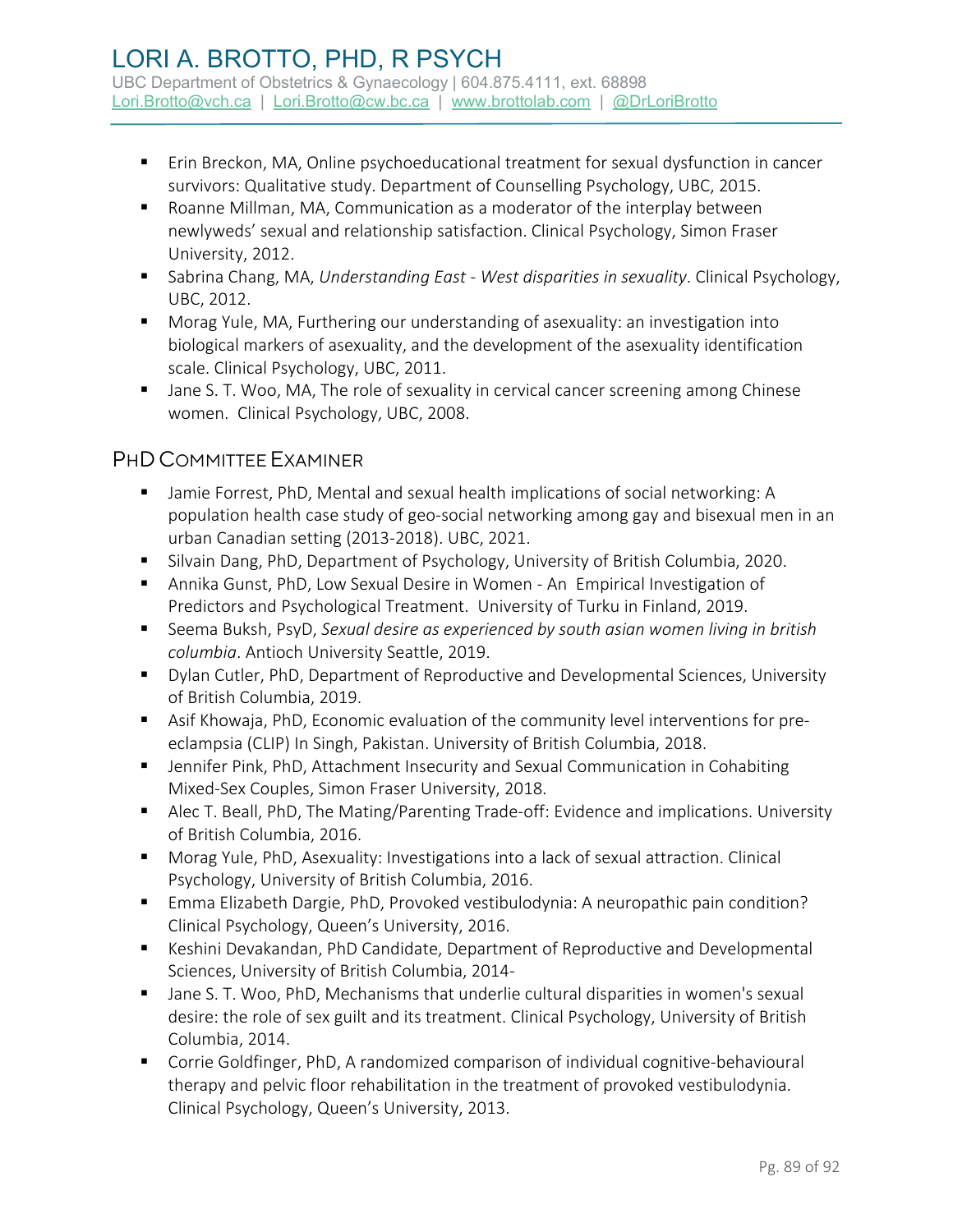- Alice Hucker, PhD, Incorporating mindfulness into an internet-based intervention for female sexual dysfunctions. Clinical Psychology, Deakin University, Australia, 2013.
- **Josephine Taylor, PhD, Vulvodynia and Autoethnography. Faculty of Arts and Education,** Edith Cowan University, 2011.
- Kelly Suschinsky, PhD, An exploration of genital arousal category-specificity and sexual concordance in men and women. Psychology, University of Lethbridge, 2011.
- Roanne Millman, PhD, Clinical Psychology, Simon Fraser University, 2012-2017.
- Katarina Witting, PhD, Classification, comorbidity, heredity, and risk factors of female sexual dysfunctions. Abo Akademi University, Finland, 2008.

### PROFESSIONAL MEMBERSHIP

- **E** Canadian Psychological Association, Full Member.
- International Academy of Sex Research, Elected Full Member (2007).
- **International Society for the Study of Women's Sexual Health, Active member (since** 2002).
- Society for the Scientific Study of Sexuality, Member (since 2001).
- Society for Sex Therapy and Research, Full Member (since 2003).
- **Society of Obstetrics and Gynaecologists of Canada, Member (since 2005).**
- Canadian Sex Research Forum, Member (since 2007).
- **Pacific Northwest Obstetrics and Gynaecology Association (since 2016)**

# PROFESSIONAL CLINICAL EXPERIENCE

| 07/05           | Licensed as a Psychologist in the Province of British Columbia, 01628<br>Small private practice maintained at the St. Johns Health and Wellness Centre,<br>2226 St. Johns St, Port Moody, BC. |
|-----------------|-----------------------------------------------------------------------------------------------------------------------------------------------------------------------------------------------|
| 09/04 (expired) | Licensed as a Psychologist in the State of Washington, PY00003080                                                                                                                             |
| $2003 - 04$     | Dialectical Behavior Therapy Training Seminar, Department of Psychiatry and                                                                                                                   |
|                 | Behavioral Sciences, University of Washington, Seattle, WA.                                                                                                                                   |
| $2002 - 03$     | University of Washington School of Medicine, Psychology Internship Program,                                                                                                                   |
|                 | Seattle, WA, USA.                                                                                                                                                                             |
| 2013 - present  | Supervision of PhD level therapists seeking registration with the BC College of                                                                                                               |
|                 | Psychologists                                                                                                                                                                                 |

# PROFESSIONAL WORKSHOPS ATTENDED

- Practical Patient-Oriented Research Workshop Series. BC Support Unit and Women's Health Research Institute, April-May 2020.
- MiCBT for Chronic Conditions, Crisis Intervention and Relapse Prevention. Andrea Grabovac, MD & Alia Offman, Ph.D. January 19 & 20, 2018.
- Ready, Set, Go! Moving evidence into practice and policy. Donna Lockett. Women's Health Research Institute. October 2017.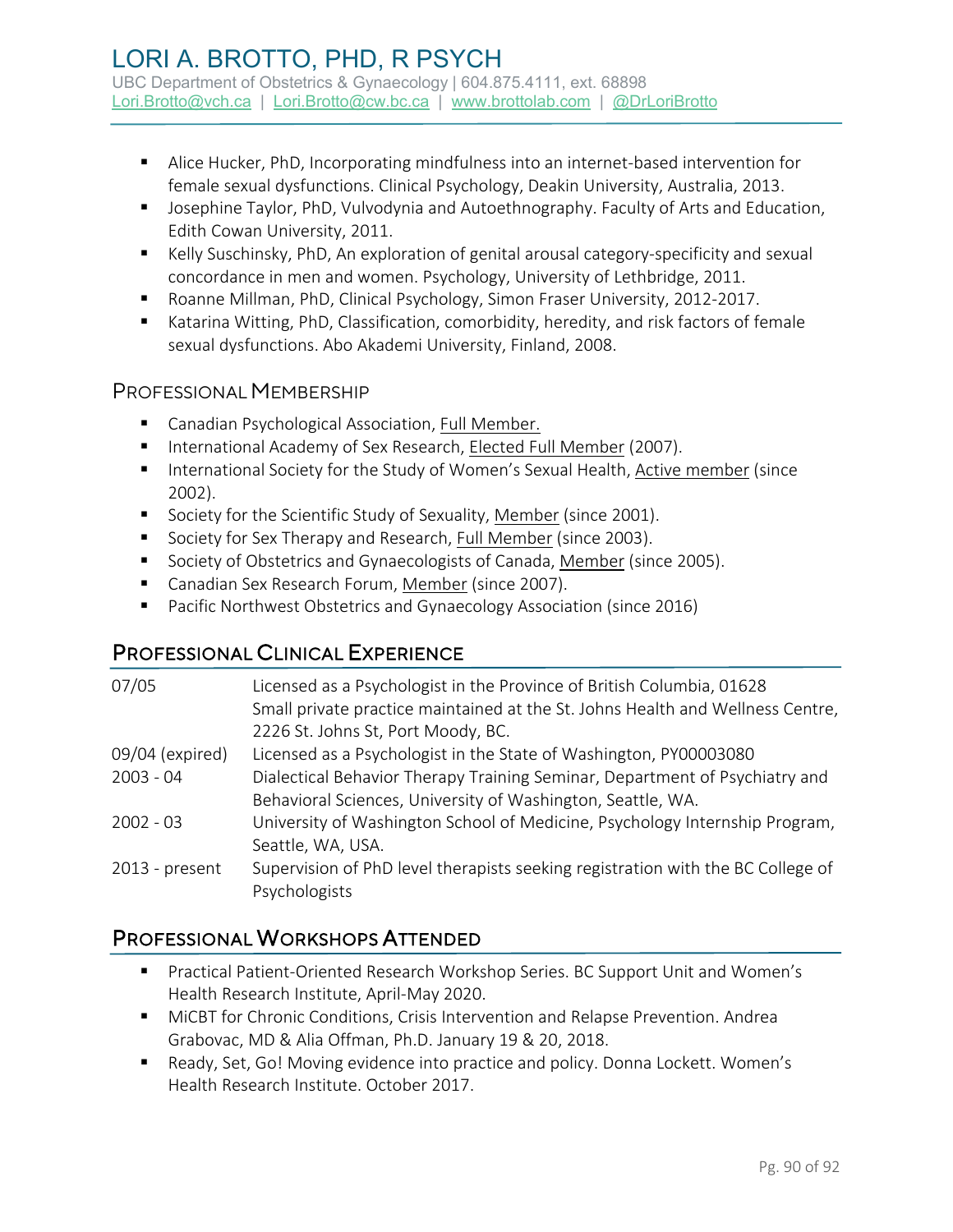- Achieving a Leadership Presence. Diana Pavlovska & John Voth (Humphrey Group). UBC Sauder School of Business. May 2017
- **Scientist Knowledge Translation Training. Melanie Barwick. Women's Health Research** Institute. April 2017.
- **EXECT:** Leaders Window. Dr. Tom Knight. UBC Sauder School of Business. November 2016.
- Mindfulness, mindsight, and the brain: What is mind and mental health? Daniel Siegel, October 2015.
- The power of mindfulness, Ronald Siegel, PsyD, December 2014.
- Introduction to multilevel modeling, David Atkins, PhD, November 2012.
- Sexual Attitudes Reassessment (SAR), Edward Sandberg, Mary Valentich, May 2012.
- Mindfulness-based Cognitive Therapy in Psycho-Oncology, Mark A. Lau, PhD, Andrea Grabovac, MD, April 2012.
- Scientist knowledge translation training, Melanie Barwick, PhD, Donna Lockett, PhD, January 2012.
- Gottman Couples Therapy Level 1: Bridging the Couple Chasm, John Gottman, PhD, Julie Schwartz Gottman, PhD, November 2011.
- An introduction to the statistical software package "R", Isabella Ghement, PhD, June 2010.
- QSR NVivo 8 Workshop, Liza McGuinness, MA. November 2009.
- Mindfulness in counselling, Jennifer Rodrigues, Ed.D. December 2009.
- Current directions in understanding and treating health anxiety, Steven Taylor, Ph.D. March 2009.
- **Taming the hungry ghost: Mindfulness and substance abuse, Gabor Mate, M.D.** November 2008.
- **Example 2018** Erotic intelligence: Reconciling sensuality and domesticity, Esther Perel, M.A., May 2006
- Diagnosis and treatment of sexual issues: Counter-intuitive approaches, Marty Klein, Ph.D., September 2005.
- Restoring and revitalizing marital sexuality, Barry McCarthy, Ph.D., February 2004
- Dialectical Behavior Therapy training seminar, Department of Psychiatry and Behavioral Sciences, University of Washington, Seattle, WA, 2003-2004.
- Empirically-supported brief interventions for substance abuse, Patricia Conrod, Ph.D., R. Psych. March 2003.
- UW residency dialectical behavior therapy two-day workshop, Kate Comtois, Ph.D., R. Psych. July 2002.
- Dialectical behavior therapy for difficult-to-treat clients, Marsha M. Linehan, Ph.D., R. Psych. July 2001.
- Cognitive conceptualization and treatment of difficult patients, Judith S. Beck, Ph.D., R. Psych. July 2001.
- Relapse prevention and harm reduction in the treatment of addictive behaviours, G. Alan Marlatt, Ph.D., R. Psych. April 2000.
- Forensic issues for clinical psychologists, John Yuille, Ph.D., R. Psych. October 1999.
- Time-limited dynamic psychotherapy, Hanna Levenson, Ph.D., R. Psych. June 1999.